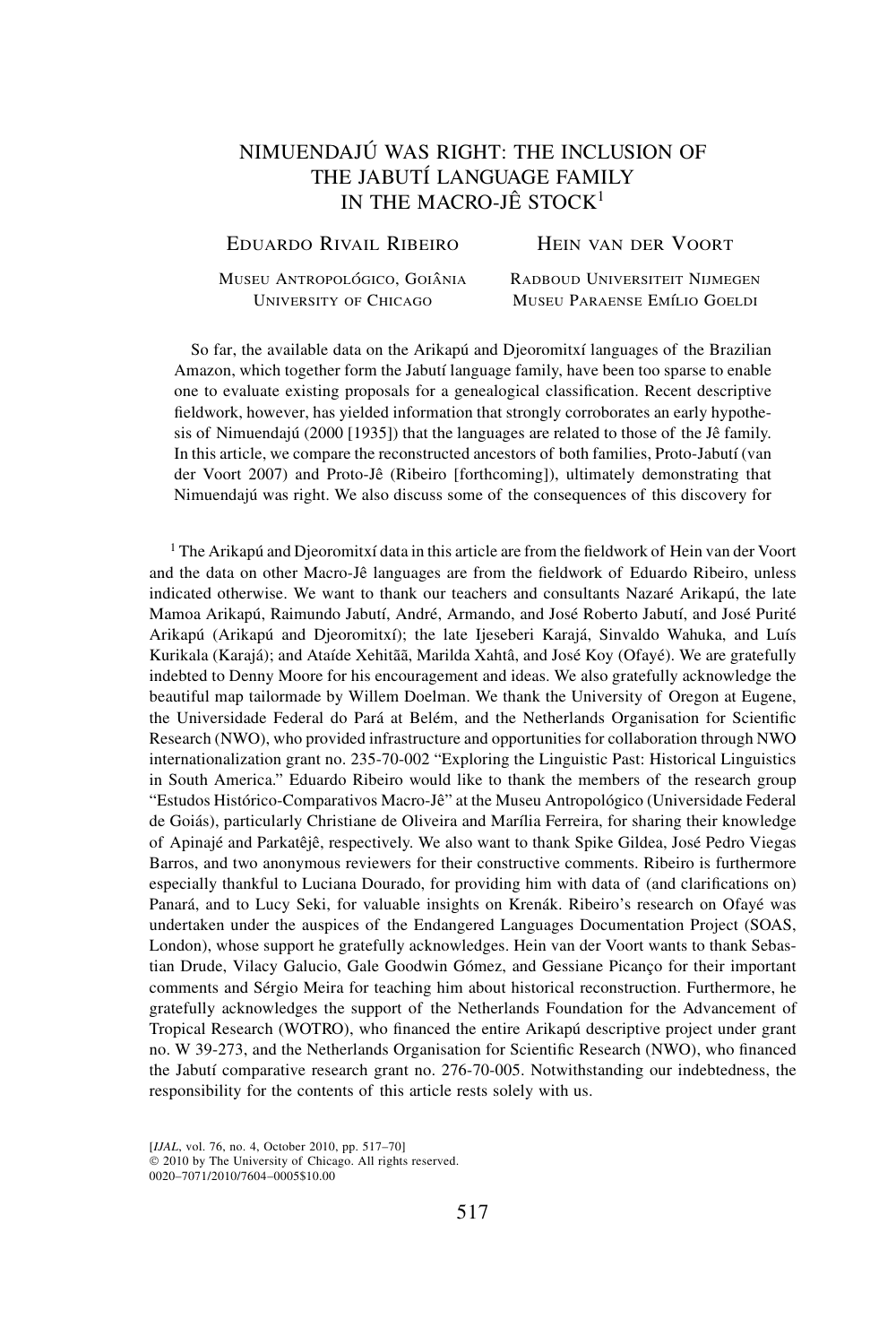current ideas about prehistoric population movements in lowland South America.

[KEYWORDS: Arikapú, Djeoromitxí, Jabutí family, Macro-Jê stock, Amazonian languages]

**1. Introduction.** Arikapú and Djeoromitxí are two Brazilian Amazonian languages that together compose the Jabutí language family. Both languages are traditionally spoken on the Rio Branco, a right tributary of the Guaporé River that separates the northeastern Bolivian province of Beni from the western Brazilian state of Rondônia. Although these languages used to be native to traditional rainforest populations of considerable size until about a century ago, the (estimated) number of Djeoromitxí speakers has now dwindled to a mere 50, and Arikapú is on the verge of extinction with only one elderly speaker. The total number of persons that identify ethnically with Arikapú or Djeoromitxí is somewhat bigger.

Until recently, the Jabutí languages were practically undocumented. Nevertheless, claims have been raised about their classification. On the basis of 100 words, Rivet (1953) classified one of the Jabutí languages as a Chibcha language. Loukotka (1963; 1968) grouped the Jabutí languages together as a small isolated family on the basis of short comparative word lists. Nimuendajú (2000 [1935]) and Greenberg (1987) classified the languages as belonging to the Macro-Jê stock on the basis of even smaller word lists.<sup>2</sup>

In this article we provide sound evidence, on the basis of extensive and reliable new data from all language components, for the classification of the Jabutí languages as belonging to the Macro-Jê language stock. To this end, we first present the general characteristics of both families and their respective proto-languages (**2** and **3**). Then we show correspondences between Proto-Jabutí and Proto-Jê (**4**). Finally, we discuss some possible consequences of such a remote westerly location of a Macro-Jê family for current ideas about the original dispersion center of the Macro-Jê-speaking tribes. The Swadesh basic 100–word list for Arikapú and Djeoromitxí is provided in Appendix A, together with reconstructed proto-forms.

<sup>2</sup> As those who are familiar with South American linguistic historiography will know, Nimuendajú was careful not to make claims of linguistic connections (genetic or otherwise) without enough evidence (as illustrated by his debate with Mansur Guérios, published as Nimuendajú and Guérios 1948). The evidence he mentions, included in a personal letter (and not as a paper for publication), is indeed very little, but it is likely that he had detected many more similarities. His comparison includes items from the Kamakã and Kotoxó languages (both belonging to the Kamakã family, which had traditionally been considered as closely related to Jê since von Martius's [1867] classification), in addition to languages now included in the Jê family. The fact that Nimuendajú, in his latest classification (IBGE 1981 [1944]), excludes from Jê all the traditional eastern Macro-Jê families (such as Kamakã) while maintaining the Jabutí languages is in itself symptomatic of his degree of certainty that this family should be included.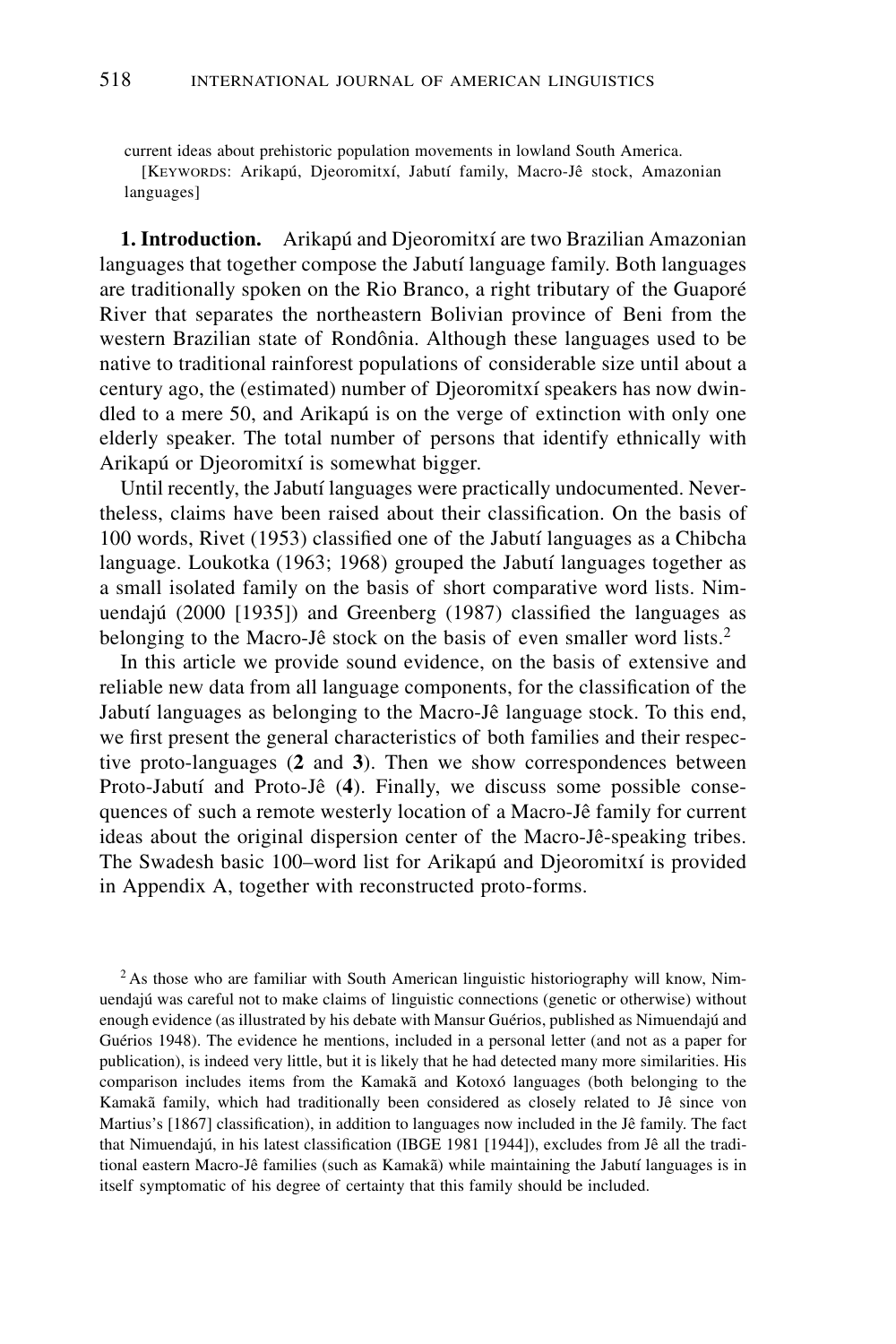**2. The Jabutí languages.** In this section, we present a sketch of the sociolinguistic (**2.1**) and historical (**2.2**) contexts of Arikapú and Djeoromitxí and give a basic typological, phonological, and grammatical characterization of the languages (**2.3**) and their ancestor Proto-Jabutí (**2.4**), as reconstructed by van der Voort (2007).

**2.1. Sociolinguistic setting.** Traditionally, the Jabutí languages were spoken in close proximity to one another, to the Tuparí languages (Tupí family), and possibly also to Chapakura languages and isolated (or unclassified) languages. The steep demographic decline after the onset of regular contact with Western society has been characteristic of most native peoples in the Guaporé region. Today, Rondônia represents one of the most deforested regions of the Amazon and the decimated indigenous groups live scattered over different indigenous reserves, agricultural boomtowns, and city slums. The great majority of its 25 indigenous languages have fewer than 50 speakers.

Nowadays, the majority of the Djeoromitxí and one speaker of Arikapú live in the Guaporé indigenous reserve. This reserve, formerly called Ricardo Franco, was established in the 1930s to harbor the remnants of indigenous groups of southern Rondônia—individuals or groups that had escaped from slavery on rubber plantations and other Western extractivist enterprises or that had become dispossessed by invasions or by the effects of governmental policies of land distribution. The reserve is located on the Guaporé River itself and is only accessible by boat or by aircraft. Although the river represents the border with Bolivia and the indigenous inhabitants could not have been pushed off the map of Brazil any further, its remote location provides at least some chance for cultural survival. Presently, approximately 500 individuals from ten different ethnic backgrounds inhabit the reserve. Portuguese is the main lingua franca. The minority languages Djeoromitxí and Makuráp (Tuparí branch of Tupí) are spoken by all generations. There is also a family of Tuparí (Tuparí) speakers and there are several, mostly elderly, speakers of Aruá (Mondé branch of Tupí), Wayurú (Tuparí), Kuyubí and Wari' (both Chapakura), and Aikanã and Kanoê (both isolates) The ethnic Arikapú either have Djeoromitxí or Makuráp as a first language.

Another speaker of Arikapú passed away in 2009. He and the remaining speakers of Djeoromitxí lived closer to their traditional lands in the Rio Branco indigenous reserve, which was demarcated in the 1980s and covers part of the traditional habitat of the Makuráp and Djeoromitxí. As a reserve, this area is governmental property and by the Brazilian constitution only the indigenous inhabitants enjoy usufructuary rights of the forest and the rivers that run through it, of which the Rio Branco is the principal one. Unfortunately, the headwaters of the Rio Branco, which form the traditional habitat of the Djeoromitxí, Arikapú, and Tuparí, were left outside of the demarcated area. Every year more and more of the region is deforested and the rivers are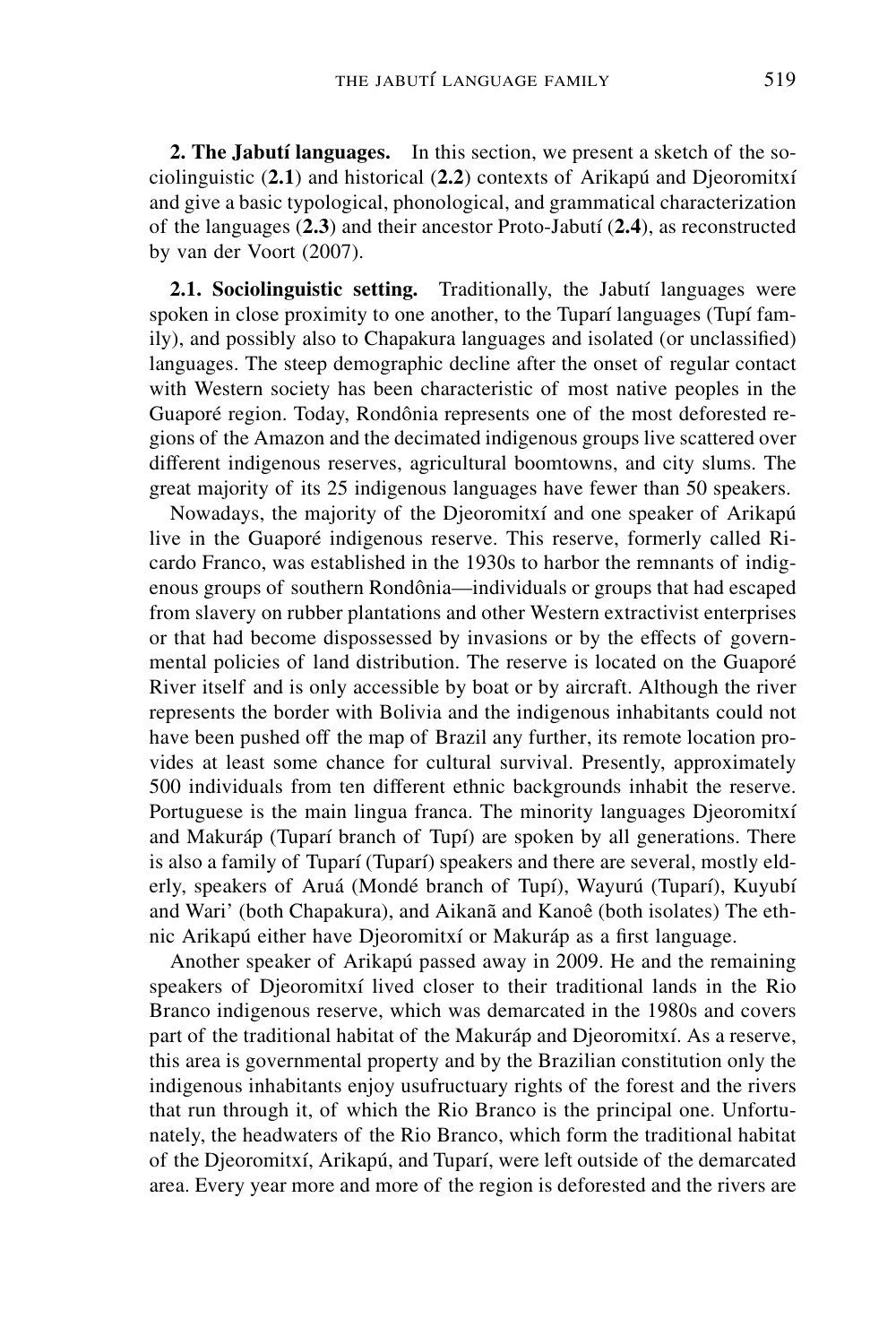blocked or diverted for hydroelectric plants. This damages the hydrological and ichthyologic balance of the reserve and contributes to rising levels of agro-toxins.3 The integrity of the reserve is further threatened by invading Western loggers, poachers, and illegal fishermen. At this moment, approximately 400 persons from six different ethnic backgrounds inhabit the reserve. Tuparí (Tuparí) is the dominant language in most settlements, while Makuráp (Tuparí) is spoken by a minority. Djeoromitxí and Aruá (Mondé) are spoken by several, mostly elderly, persons. There is a group that identifies itself as Kampé but does not speak the traditional language (which seems to be a Tuparí language). The ethnic Arikapú who live in the Rio Branco reserve all have Tuparí as a first language. Many inhabitants of the reserve also speak Portuguese.

Even though the number of speakers of Djeoromitxí is low, it is a living language in several settlements within the Guaporé reserve. The Arikapú language went out of use years ago and may show phenomena of obsolescence.

**2.2. History of research.** The first documentation ever of a Jabutí language is the word list from 1914 by the English colonel Percy Harrison Fawcett, who in the early twentieth century led several expeditions to survey the Bolivian–Brazilian frontier. Fawcett recorded a list of about 100 words on one of the eastern tributaries of the upper Rio Branco and refers to the speakers of the language as Mashubi (1915; 1953; see also Rivet 1953).<sup>4</sup> Fawcett estimated that the population numbered about 2,000 individuals, divided over 24 villages. Since Fawcett, no one has ever again met a group called Mashubi. Therefore, the Mashubi language is considered in most of the literature (Loukotka 1963; 1968, Campbell 1997, and Dixon and Aikhenvald 1999) as an extinct language, related to Arikapú and Djeoromitxí. However, the Swiss ethnographer Franz Caspar, who lived with the Tuparí for many months in 1948 and 1954–55, and who also documented the languages of their Arikapú and Djeoromitxí neighbors, claims that Mashubi is probably a variety of Arikapú (Caspar 1955*a*; 1955*b*). This is confirmed by evidence from the field (van der Voort 2005; forthcoming *a*). Hence, the Jabutí languages are considered in this article as forming a small family with only two

<sup>3</sup> In addition, the construction of hydroelectric dams are a danger to archaeological remains that represent evidence of traditional indigenous habitation. At the construction site of a nearby new house in 2004, funerary urns were unearthed and destroyed. Among these urns were possibly those in which our consultant, Nazaré Arikapú, had buried her mother and her first child. Brazilian law considers indigenous funerary remains as evidence in matters of land rights. No decisive action was taken by the authorities, however.<br><sup>4</sup> During this trip, Fawcett met the Swedish ethnographer Erland Nordenskiöld, who was

heading for the Huari (Aikanã) (Nordenskiöld 1915). Somehow Nordenskiöld obtained a copy of Fawcett's word list and eventually passed it on to the French linguist Paul Rivet, who published it in 1953, trying to relate the language to Chibcha.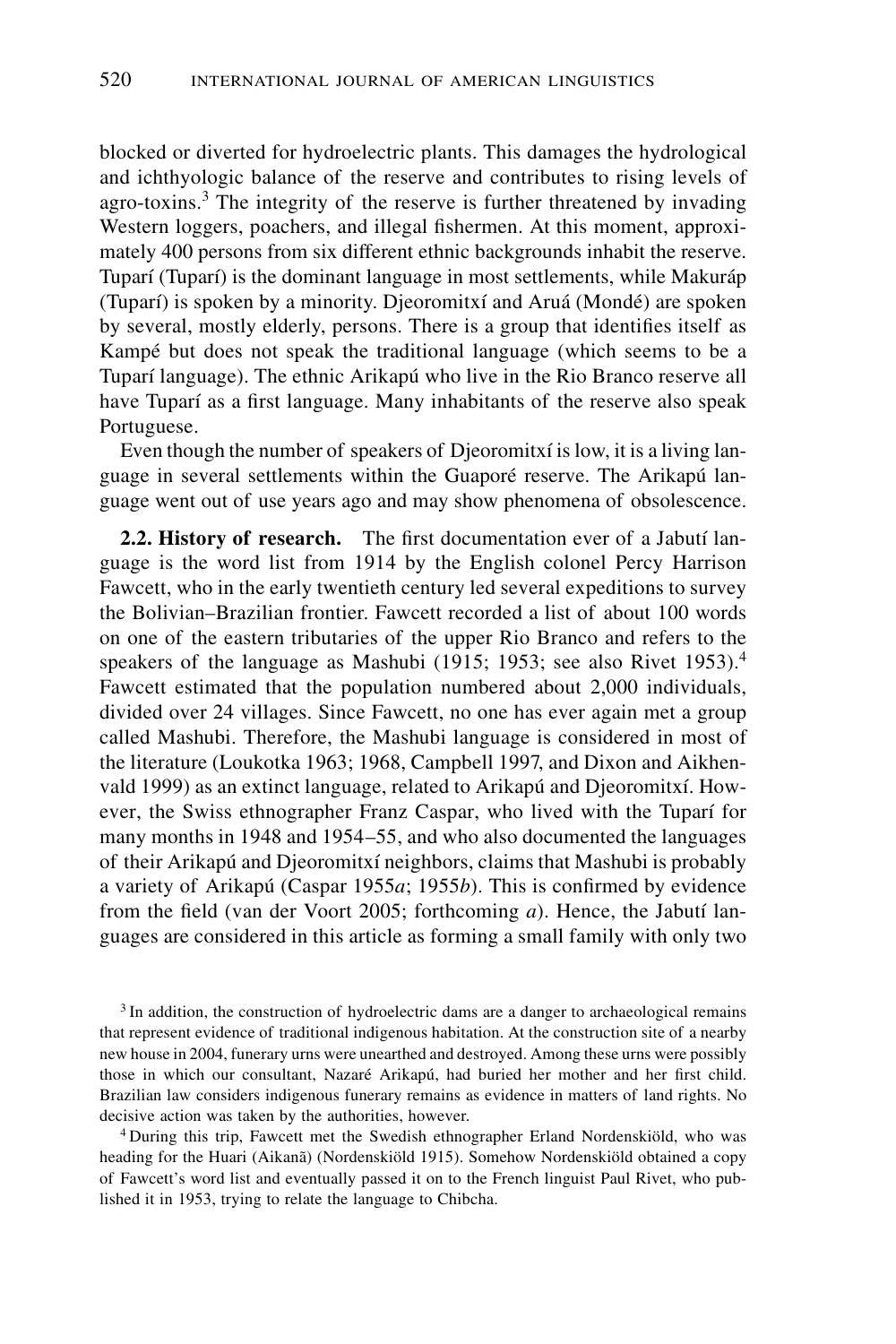members: Arikapú and Djeoromitxí; and the earliest documentation of Arikapú is that by Fawcett (in Rivet 1953).

The next phase in documentation occurred when the German ethnographer Emil Heinrich Snethlage visited the Guaporé region in 1933–34 (Snethlage 1937). Snethlage met many peoples of the Rio Branco, including the Arikapú and Djeoromitxí (whom he also called Kipiu), and returned to Berlin with a collection of objects, photographs, film, and music recordings on wax rolls (Snethlage 1939). Unfortunately, his early death (see R. Snethlage 2002) prevented him from publishing about his experiences and data to a fuller extent. Snethlage had been in contact with the famous Curt Nimuendajú, who during his life visited over a 100 indigenous peoples and published widely on their languages, cultures, and mythology during the first half of the twentieth century. Snethlage provided him with short word lists of Arikapú and Djeoromitxí. Nimuendajú noticed a striking resemblance to words in Jê languages such as Xerénte, Kayapó, Kaingáng, and Timbíra. He hypothesized that both languages compose a branch of the Jê language family, which he mentioned in 1935 in a letter to his colleague Carlos Estevão de Oliveira (Nimuendajú 2000:219–22). Also, he represented them as such on a manuscript map (Nimuendajú 2000:10, figure 7),<sup>5</sup> and on his classificatory map, which was eventually published in 1981 (IBGE 1981). The very fact that Greenberg (1987) adopted this classification may have been a reason that it did not become broadly accepted among Americanists.

As mentioned above, Franz Caspar lived in the Rio Branco region between 1948 and 1955 and is known especially for his popular and scientific accounts of traditional Tuparí culture (1952; 1975). Caspar also collected extensive word lists of all the languages he encountered, including Djeoromitxí and Arikapú. He had access to Snethlage's diaries and cited from them in his doctoral dissertation (Caspar 1953). The Czech linguist Loukotka had access to word lists by Snethlage and published a comparative account of them, grouping Arikapú and Djeoromitxí together with Mashubi as an isolated language family (Loukotka 1963). Fortunately, some of Snethlage's and most of Caspar's unpublished material from the Guaporé region is now becoming available online (Brijnen and Adelaar  $2010$ ).<sup>6</sup>

 $<sup>5</sup>$  According to the editor of this collection of letters, the manuscript map, which shows the geo-</sup> graphic distribution of the Jê languages including the small western island of "Arikapú & Jabotí," was included in a letter of 20 July 1934. It is likely, however, that it rather belonged to another letter, such as the next one from 22 January 1935, in which the Jê hypothesis was first mentioned. Furthermore, Snethlage did not leave the field before the end of November 1934 and probably showed his linguistic material to Nimuendajú first around the end of December in Belém.

 $6$  As the result of an important digitalization initiative (2010) by Willem Adelaar and Hélène Brijnen of Leiden University, all of Caspar's known unpublished linguistic data, as well as those of the nineteenth-century explorer Johann Natterer, and some of Snethlage's and Sekelj's, are being made available in the Digital Humanities section on the website of the Leiden University Library.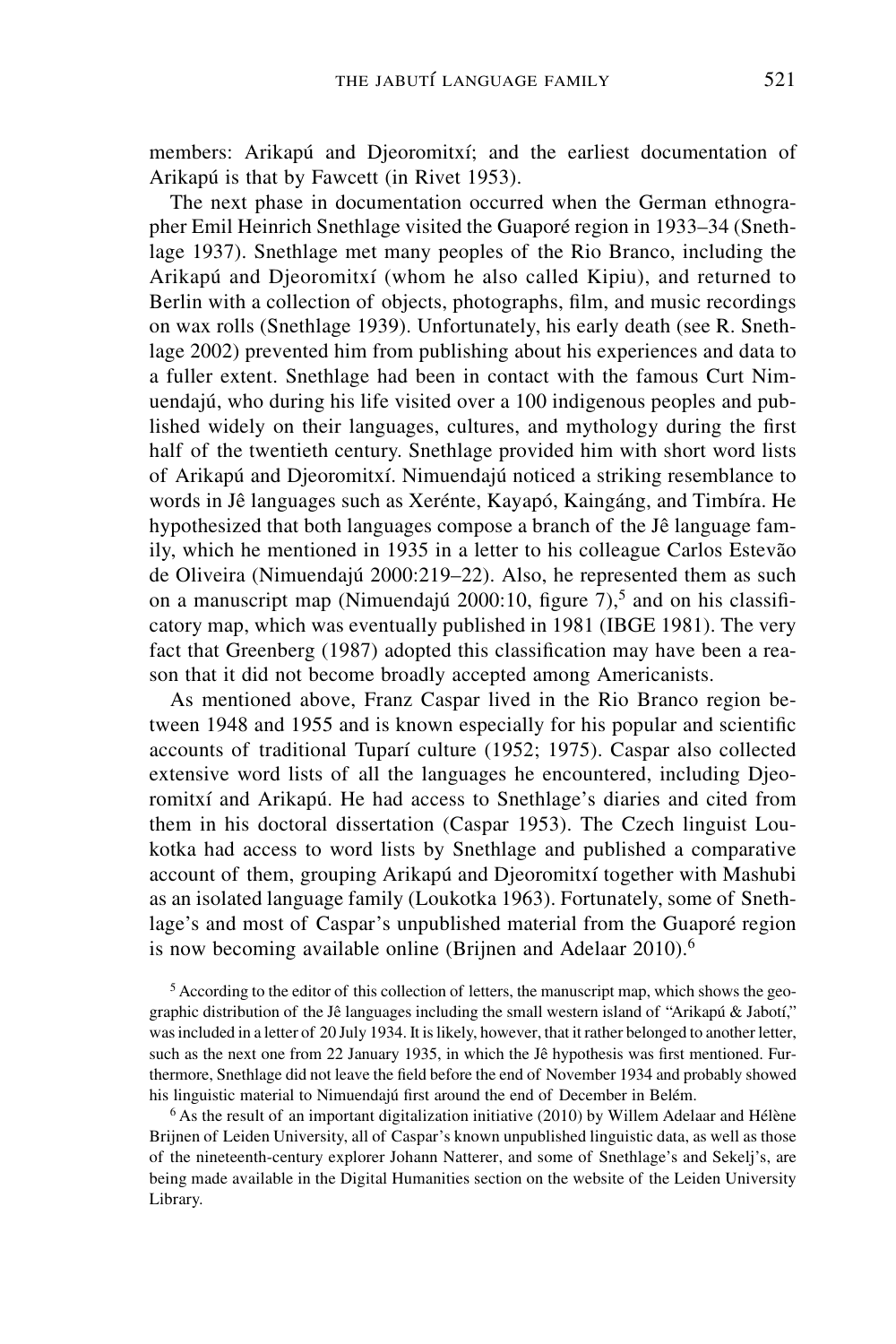Traditionally, the indigenous peoples of the region must have had several thousand members each. Because of the absence of resistance against the infectious diseases of the Old World, more than half of the population of a group may die upon first contact with Westerners, if no protective action is taken. When Snethlage met the Arikapú, they were already a small group, divided over two settlements. In 1948, just before Caspar arrived in the region for the first time, the Yugoslavian journalist Tibor Sekelj traveled up the Rio Branco in order to visit the Tuparí. In his popular account, he mentions the neighboring groups as well and refers to the Arikapú as "the world's smallest nation" (Sekelj 1950). In early 1954, the Indians of the Rio Branco suffered another horrible measles epidemic. The Arikapú were apparently hit very hard and when Caspar returned in 1954, they had dwindled to one small group. In 1968, the linguists Willem Bontkes (1968) and Robert Campbell surveyed the south of Rondônia for the evangelical Summer Institute of Linguistics. Bontkes recorded a short Arikapú word list at Rio Branco and mentioned the existence of 14 speakers. Campbell (1968) recorded a word list of Djeoromitxí there, from which some items were published in Rodrigues (1986).

In the 1980s, several anthropologists and linguists visited the region and met speakers of Jabutí languages. In her article, the ethno-historian Denise Maldi described southeastern Rondônia as a cultural area, called the Marico cultural complex, that includes Tupí groups, groups speaking isolated languages, and the Arikapú and Djeoromitxí (Maldi 1991). Her survey includes small word lists and traditional myths. Furthermore, the linguist Denny Moore of the Museu Goeldi collected comparative word lists in the Guaporé indigenous reserve, including Arikapú and Djeoromitxí (Moore 1988). Subsequently, the linguistics student Nádia Pires did fieldwork among the Djeoromitxí on the Guaporé reserve for her master's thesis, which resulted in a concise description of Djeoromitxí (1992) and literacy material for the native language (Pires, Jabuti, and Jabuti 1994; 1995). The section on Jabutí in Dixon and Aikhenvald's survey (1999:357–58) is based on the work by Pires. Between 2001 and 2004, Hein van der Voort conducted fieldwork with two known speakers of Arikapú and is preparing a description of the language (van der Voort [forthcoming *b*]). Certain lexical similarities between Jabutí languages and other languages of the region are mentioned in van der Voort (2005). In 2008, the linguistics student Thiago Vital conducted fieldwork in the Guaporé reserve and documented Djeoromitxí oral history and traditions on a series of DVDs and CDs. In the same year, linguistics students in Guajará-Mirim wrote dictionaries of Arikapú and Djeoromitxí, based on interviews with visiting native speakers, for their master's theses (R. Ribeiro 2008 and M. Ribeiro 2008). In spite of these recent initiatives by linguists, we must emphasize that the documentation and analysis of both Arikapú and Djeoromitxí are still in an initial stage.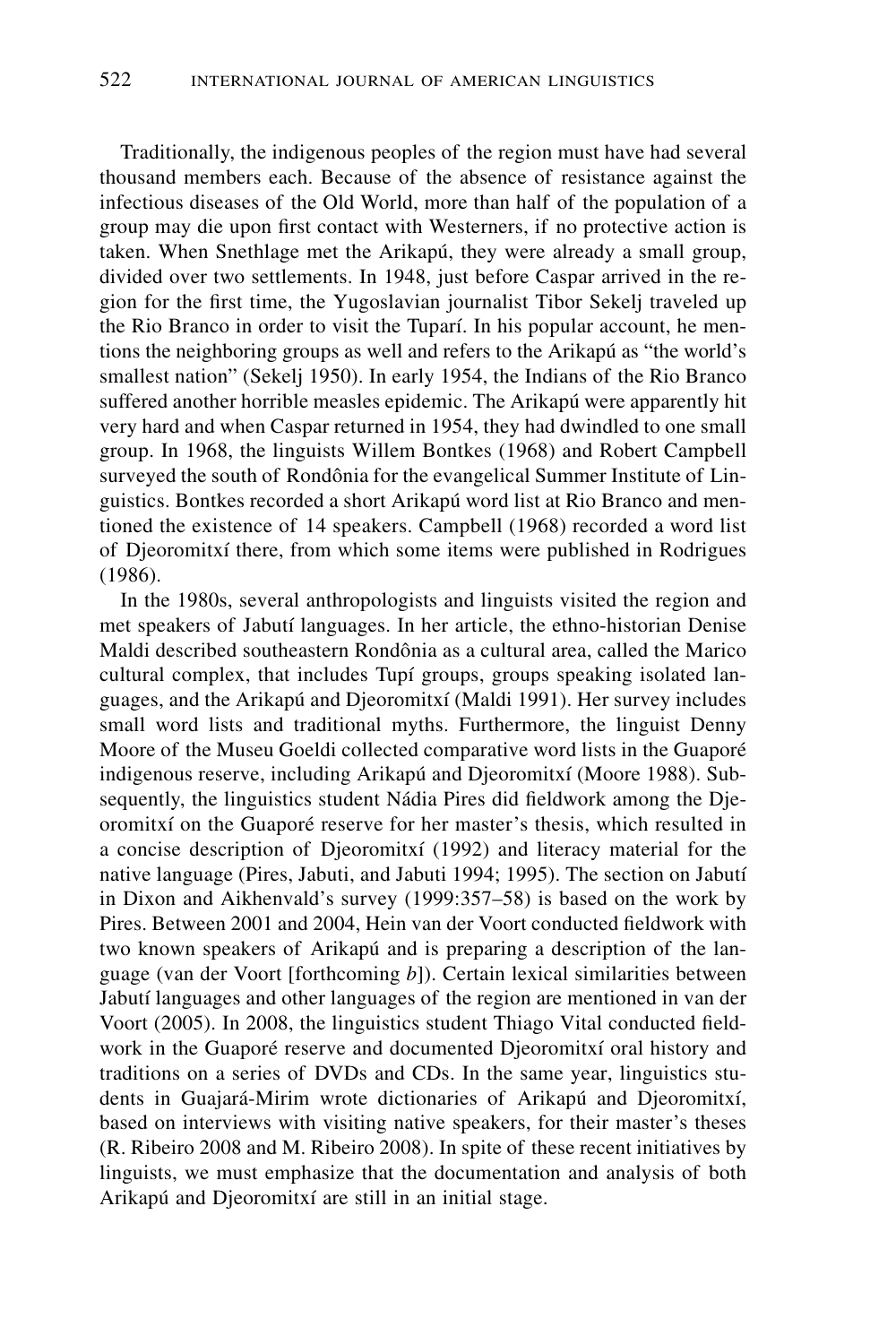**2.3. Characteristics of Jabutí languages.** The Jabutí languages are genetically unrelated to the other languages and language families of the Guaporé region and present a number of unique features, both in their phonology and grammar (for comparative work on these languages, see van der Voort 2005; 2007). They are highly isolating languages, they have some phonological traits that are unusual in the region, and their lexicon is markedly different from that of the others. Nevertheless, they also share a number of characteristics with other languages, probably as the result of diffusion, especially with regard to the lexicon. Many loanwords are from Makuráp, which has functioned as a lingua franca for some time during the twentieth century (Caspar 1975:223, Sekelj 1950:50, and Snethlage 1937:127ff.).

When compared to each other, the Jabutí languages are highly similar. Since Arikapú and Djeoromitxí used to be closely neighboring languages, it is likely that they have diversified from a common ancestor in the same region. It seems less likely that they diversified somewhere outside of the region and at a certain moment immigrated together. This implies that the time depth between Arikapú and Djeoromitxí indicates the minimal length of time that the Jabutí languages exist in the Guaporé region. In the following subsections, we describe the basic characteristics of the Jabutí languages.

**2.3.1 Arikapú.** One important difficulty for the study of Arikapú is that the language has been out of use for a long time and the speakers who were recorded did not produce narrative texts or fluent dialogues. In principle, one cannot claim with absolute certainty that the syntactic patterns encountered in the recordings are original rather than the result of influence by more current languages, such as Djeoromitxí, Makuráp, Tuparí, or Portuguese. Also, certain morphological properties of the language may have become obsolete. Although the fluency of the remaining speakers was difficult to assess, one nevertheless gets the impression that the different speech samples they produced are consistent and highly similar in structure. In this respect, it is important to remember that the two remaining speakers lived far apart and did not maintain any contact with each other. Now, there is only one speaker of Arikapú left.

**2.3.1.1. Phonology.** According to recent analyses (van der Voort [forthcoming *b*]), the phonological system of Arikapú comprises eight oral vowels and six nasal vowels. The consonant system includes ten phonemes (see table 1).

Although Arikapú has a number of nasal vowels, which are confirmed by minimal pairs such as *n*i*kra* 'hips' vs. *n*i*krã* 'wrist', *tak´* 'it is hot' vs. *tak´\$* 'it is finished', *tari* 'to clear the field' vs. *tar*i 'it is dry', and *ku* 'to eat' vs.  $k\tilde{u}$  'to leave', there is also some variation between nasal and oral pronunciation of vowels, and spread of nasality to neighboring (usually left) syllables. Hence there is limited evidence for a nasal phoneme /õ/, whereas most occurrences of the nasal phoneme / $\tilde{\epsilon}$ / seem to be the result of nasal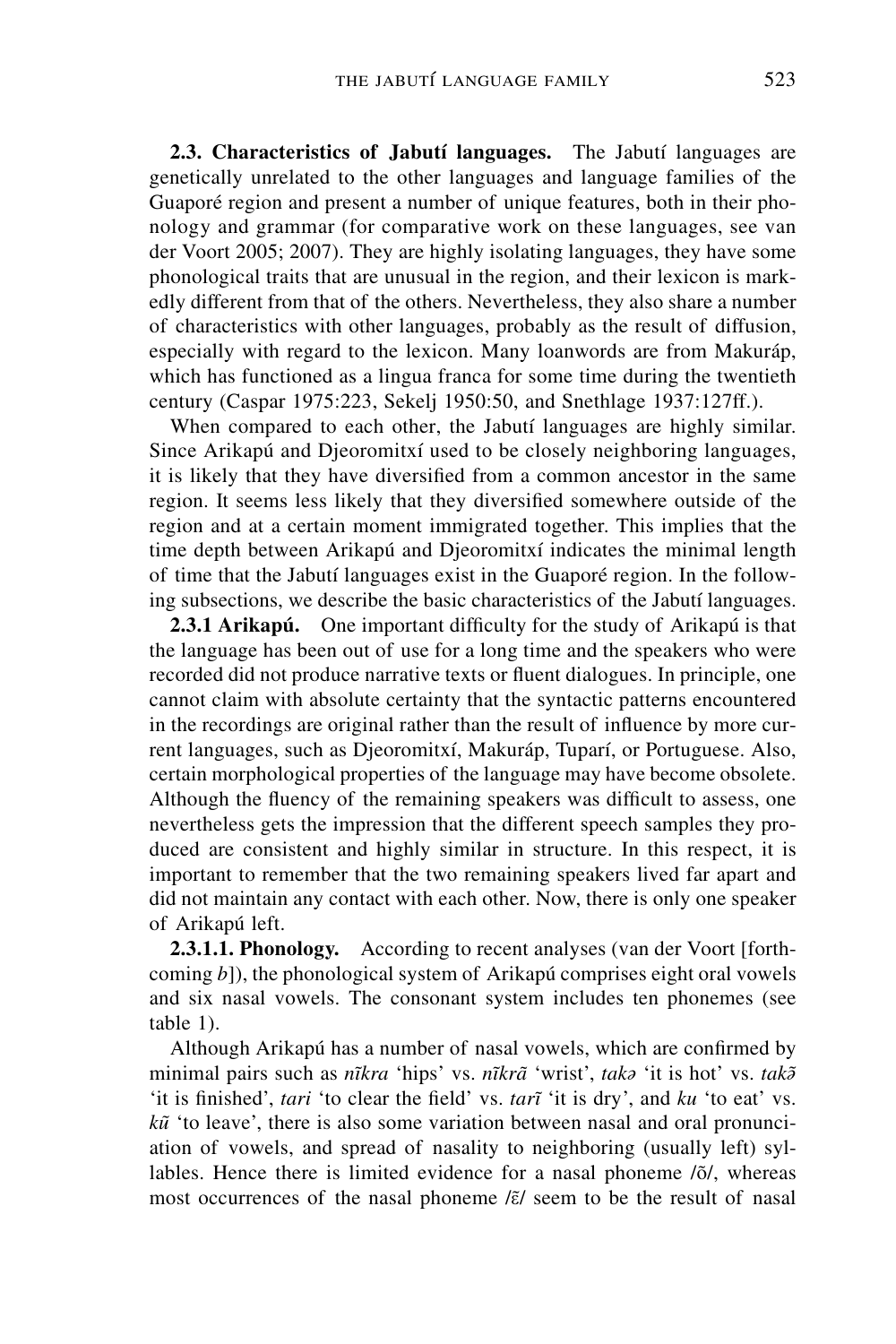| ARIKAPÚ VOWEL PHONEMES |             |         |                  |       |              |                        |  |
|------------------------|-------------|---------|------------------|-------|--------------|------------------------|--|
|                        | Oral Vowels |         |                  |       | Nasal Vowels |                        |  |
|                        | Front       | Central | Back             | Front | Central      | Back                   |  |
| Close                  |             |         | $\boldsymbol{u}$ |       |              | ũ                      |  |
| Close-mid              |             | ә       |                  |       | ã            |                        |  |
| Open-mid               | ε           |         | $\sigma$ [5]     | ã.    |              | $\tilde{o}[\tilde{3}]$ |  |
| Open                   |             | a[a]    |                  |       | $a$ [ã]      |                        |  |

TABLE 1

| TABLE 2                    |
|----------------------------|
| ARIKAPÚ CONSONANT PHONEMES |

|             | Labial           | Alveolar Velar |   | Glottal |
|-------------|------------------|----------------|---|---------|
| Plosive     | $\boldsymbol{p}$ |                | k |         |
| Nasal       | m                | n              |   |         |
| Trill/tap   |                  | r              |   |         |
| Fricative   |                  |                |   | h       |
| Affricate   |                  | tļ             |   |         |
| Approximant | w                |                |   |         |

spreading, except in two homophonous lexical roots,  $r\tilde{\epsilon}$  'egg' and 'dance', which contrast minimally with  $r\epsilon$  'cord, grub'. (For a likely diachronic explanation of this exception, see **4.1.1**.)

The language also has diphthongs, some of which contrast with combinations of multiple vowels that belong to different syllables, as in *kaj* 'head' vs. *ka.i* 'hair, fur, feathers'. Stress is placed on the ultimate syllable of the word. The /j/ occurs also in onset position, in words like *mujo* 'long club', *kuju* 'wing, feather', *rajo* 'uncle'. Furthermore, there are some cases of /j/-insertion in stressed syllables in certain words, such as *kam*<sup> $\delta$ </sup> 'hill' vs. *kam* $\delta$ *itfutf*ε 'on top of the hill', *ku\$* 'grind' vs. i*hãku\$j* 'grind seeds', and *inu\$t´\$(j)nõ* 'I'm sleeping' (see table 2).

Arikapú has some very frequent consonant combinations, such as /pr, kr, mr/, although their distribution is somewhat limited. Less common consonant combinations are /pw, kw, mw, pj, nj, wr, rn/.

There are some frequently occurring consonant alternations in Arikapú. The most common one concerns /m/, whose allophones [b] and [mb] occur in free variation with each other, before oral vowels, as in /miku/ [biku]  $\sim$ [mbiku] 'yard'; /mo/ [bu]  $\sim$  [mbo] 'arrow'. Word-internally, the preceding vowel is often nasalized, as in /kamu/ [kãˈbu] ~ [kamˈbu] 'young one'; /kra-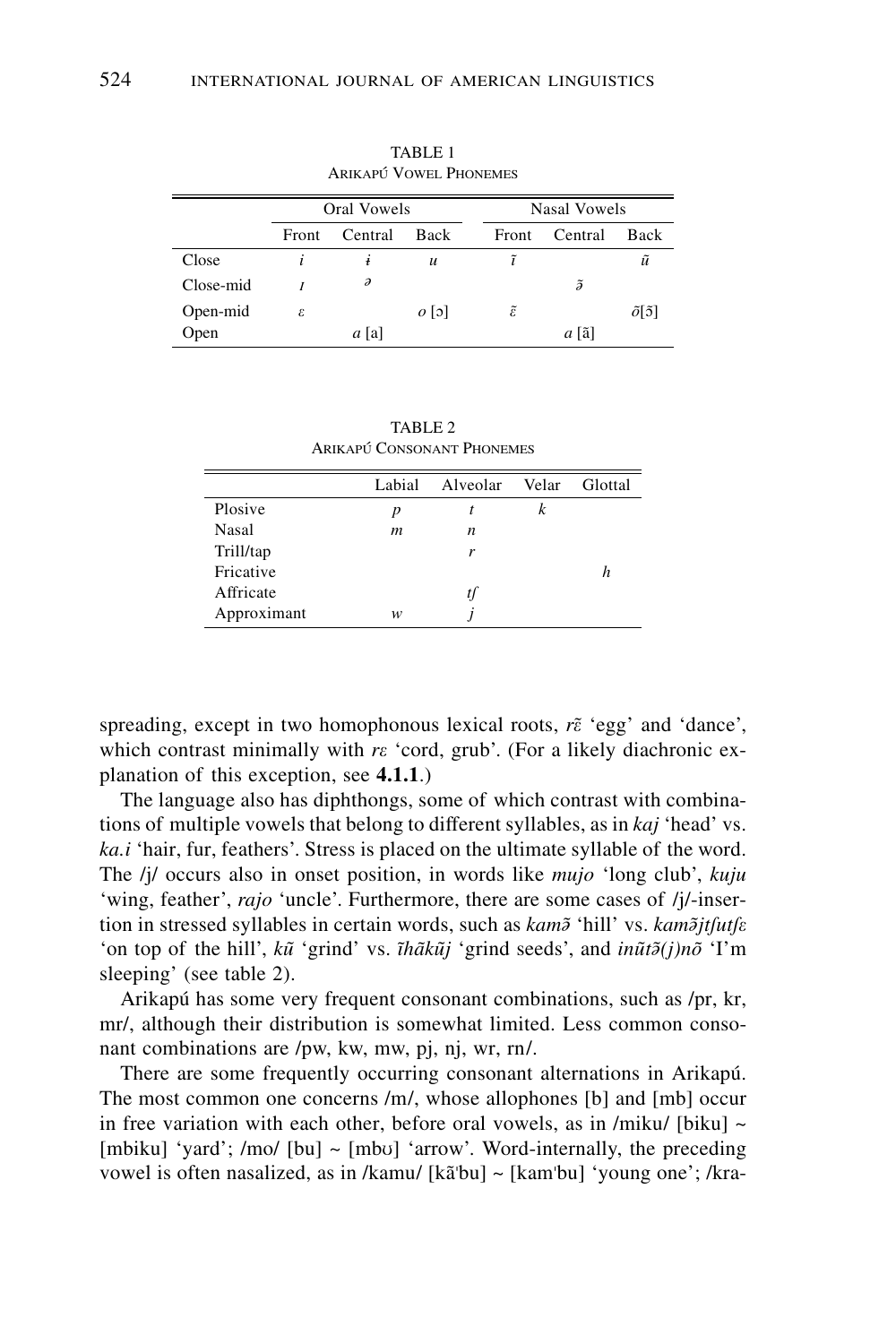mrə/ [krãˈbrə] ~ [kraˈmbrə] 'beads' (lit., 'stone-little') ([<sup>'</sup>] indicates stress placement).

A similar pattern concerns the /n/, which has the freely alternating allophones [d] and [nd] before oral vowels and which, word-internally, causes nasalization of the preceding vowel, e.g., /nuni/  $[ndundi] \sim [düdi]$ 'breast'.

Note that /m/ and /n/ also have nasal allophones, [m] and [n], respectively. These allophones occur mostly preceding nasal vowels and are in complementary distribution with [b/mb] and [d/nd]. Counterexamples to this complementarity usually involve loanwords. There are a few rare counterexamples in which [m] is attested preceding an oral vowel, but there always seems to be free variation between that oral vowel and its nasal counterpart, and no minimal pairs are attested.

The  $[d_3]$  should probably not be considered as a separate phoneme, since its distribution is limited to preceding an [i] and does not contrast with [d] in that position. Although the [n] is also attested preceding an [i], that [i] appears to be in free variation with nasalized [i] in the same position. Therefore, all three should be regarded as allophones of /n/.

There is some phoneme fluctuation between  $/t$  [ $/$  and  $/h/$ . These phonemes occur in free variation only in certain lexemes: *taroko ~ haroko* 'talk, say, language'. This alternation probably represents a relic of a similar, still productive alternation in Djeoromitxí between /r/ and /h/ (see **4.2.1** below). There is variation between the presence and absence of  $/t$  in a number of lexemes, such as  $i \sim t/i$  'bone' and  $p a a \sim p a t/a$  'to form, shape, knit'.<sup>7</sup>

The glottal stop is probably not a phoneme but an automatic phenomenon that is motivated by a tendency to preserve the basic syllable structure CV.

Note that in the speech of one of our consultants, the /k/ is often aspirated [kh] when it precedes back rounded and central vowels. This is probably due to interference from Djeoromitxí.

**2.3.1.2. Grammar.** From the available data it appears that the Jabutí languages are grammatically similar. They are relatively isolating languages. The basic parts of speech are nouns, verbs, adverbs, and particles. Adjectives are not distinguishable from uninflected intransitive verbs. Basic constituent orders are noun-modifier and SOV or OVS, which are often given as interchangeable optional alternatives by the consultants. There are a number of obligatory prefixes for person marking, the majority of which are distributed according to an ergative pattern. There is no case marking of core arguments, but there is a handful of postpositions that mark the semantic function of

<sup>&</sup>lt;sup>7</sup> In the case of  $i \sim t/i$  'bone', it is worth mentioning that the consonant-initial form occurs only as the second element in compounds, or preceded by a prefix. It is likely that, in such cases, the basic form is  $i$ , and that  $[t]$  developed originally as transition glide.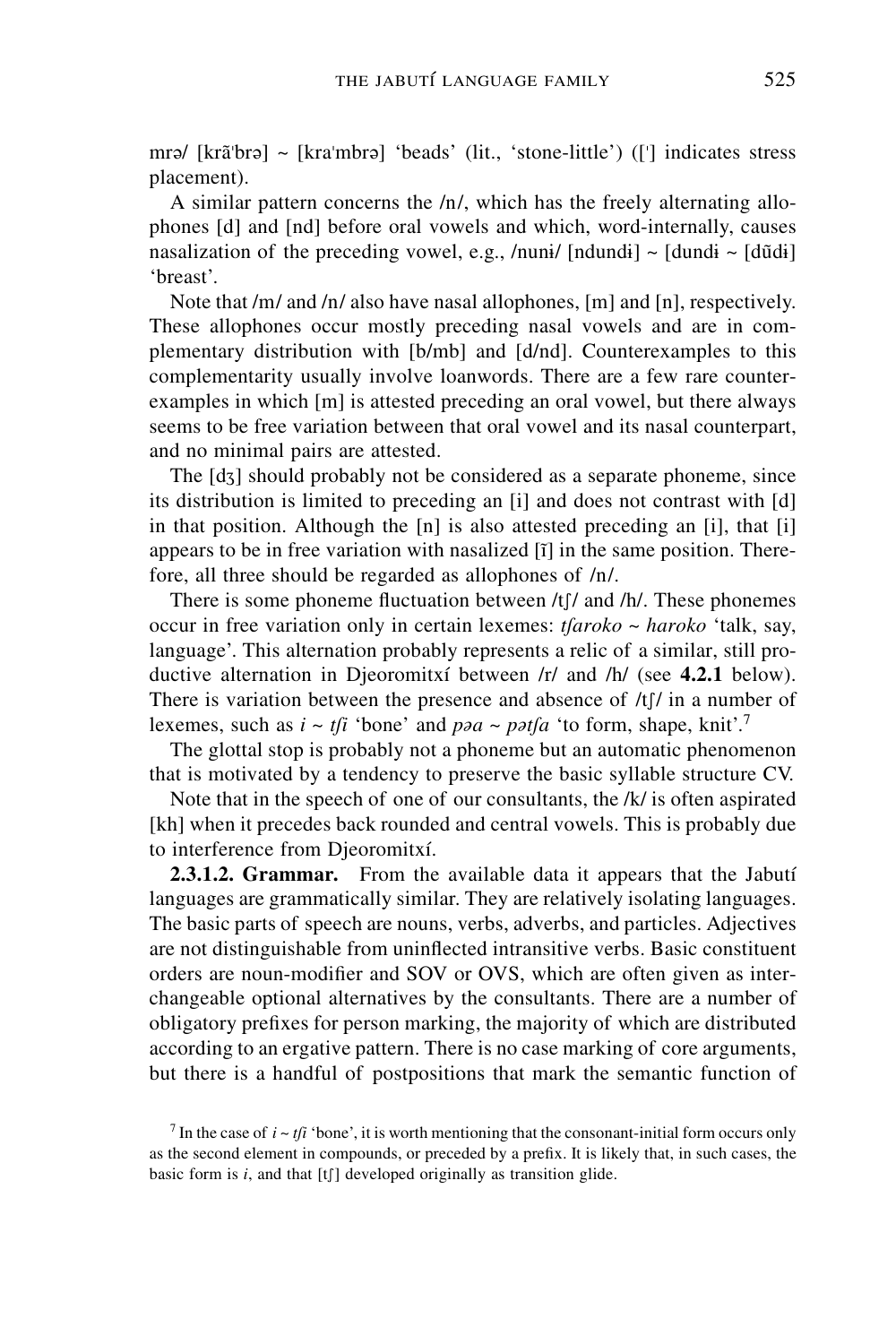| ARIKAPÚ PERSON MARKING |                       |                       |                      |                          |                                        |                   |  |
|------------------------|-----------------------|-----------------------|----------------------|--------------------------|----------------------------------------|-------------------|--|
|                        |                       |                       |                      | Transitive               | Declarative<br>Interrogative           |                   |  |
|                        | Pronouns              | Possessive            | Intransitive Subject |                          | Object                                 | Subject           |  |
| 1 <sub>SG</sub>        | $i$ h $\varepsilon$   | $\dot{i}$ -           | $\dot{i}$            | $i$ h $\varepsilon$      | $i-$                                   | $=n\tilde{o}$     |  |
| $\overline{c}$         | $ah\varepsilon$       | $a-$                  | $a-$                 | $ah\varepsilon$          | $a-$                                   | $= n \varepsilon$ |  |
| 3                      |                       | $i$ -, ta-, tfi-, N   | $i$ -, ta-           | N                        | $i$ -, $t/i$ -, $t/\varepsilon$ -, $N$ |                   |  |
| 1 <sub>PL</sub>        | $t$ fih $\varepsilon$ | $t/i-$                | $t/i-$               |                          | $t/i-$                                 | $(=n\tilde{o})$   |  |
| Impersonal             |                       | $i$ -, $a$ -, $t/i$ - | $i$ -, $t/i$ -       | $\overline{\phantom{0}}$ | $i$ -, $t/i$ -, $t/\varepsilon$ -      |                   |  |

TABLE 3

oblique arguments. The Arikapú elements for person reference and their attested use are listed in table 3.<sup>8</sup>

The person prefixes can in principle be attached to members of any lexical category, be it a noun, verb, or adverb. When attached to nouns, they have a possessive sense, as in example (1) below, and when attached to verbs, they express a structural argument, as in (2).

(1) *a-kanu\$* 2-hat 'your hat'

 $(2)$  *ta-w* $\tilde{\varepsilon}$ *r* $\tilde{\varepsilon}$ <sup>\*</sup> 3-alone

'He is by himself'.

When attached to intransitive verbs, the person prefixes indicate the subject. When attached to transitive verbs, the person prefixes indicate the object, as in (3) and (4). This suggests that Arikapú has an ergative person-marking strategy.

<sup>8</sup> The following abbreviations are used in this article:  $1s = first-person subject; 1s = first-per$ son singular;  $1PL = first-person plural$ ;  $2 = second person$ ;  $3 = third person$ ;  $ADJ = adjectiveityizer$ ;  $AIK = Aikan\tilde{a}$  (isolate);  $AKU = Ak\tilde{u}ts\tilde{u}$  (Tuparí);  $API = Apinaj\acute{e}$ ;  $ARI = Arikapú$ ;  $ATR = advanced$ tongue root;  $AVE = aversive$ ;  $BOR = Boróro$ ;  $COMIT = comitative$ ;  $CTFG = centrifugal direction$ ;  $DATA$  $=$  dative; DJE = Djeoromitxí; DO = direct object; FUT = future; INTENS = intensifier; KAI = Kaingáng;  $KAN = Kanoê (isolate); KRA = Krahô; KRJ = Karajá; KNK = Krenák; KWA = Kwaza (isolate); LOC$ = locative; lp = linking prefix; mak = Makuráp (Tuparí); mek = Mekens (Tuparí); mxx = Maxakalí;  $N =$  noun;  $NOM =$  nominalizer;  $OF =$  Ofayé;  $PAJ\hat{e} =$  Proto-Amazonian Jê; p.c. = personal communication; PJab = Proto-Jabutí; PJê = Proto-Jê; PL = plural; POR = Portuguese; POS = possessive; PRK = Parkatêjê; REL = relational (or linking) prefix; RIK = Rikbaktsá; SAL = Salamãi (Mondé);  $SG = singular$ ;  $sp = species$ ;  $SUY = Suy4$ ;  $TRANS = transitive marker$ ;  $TUP = Tuparf(Tu$ parí); <sup>v</sup> = verb; xav = Xavante; xer = Xerente; way = Wayurú (Tuparí).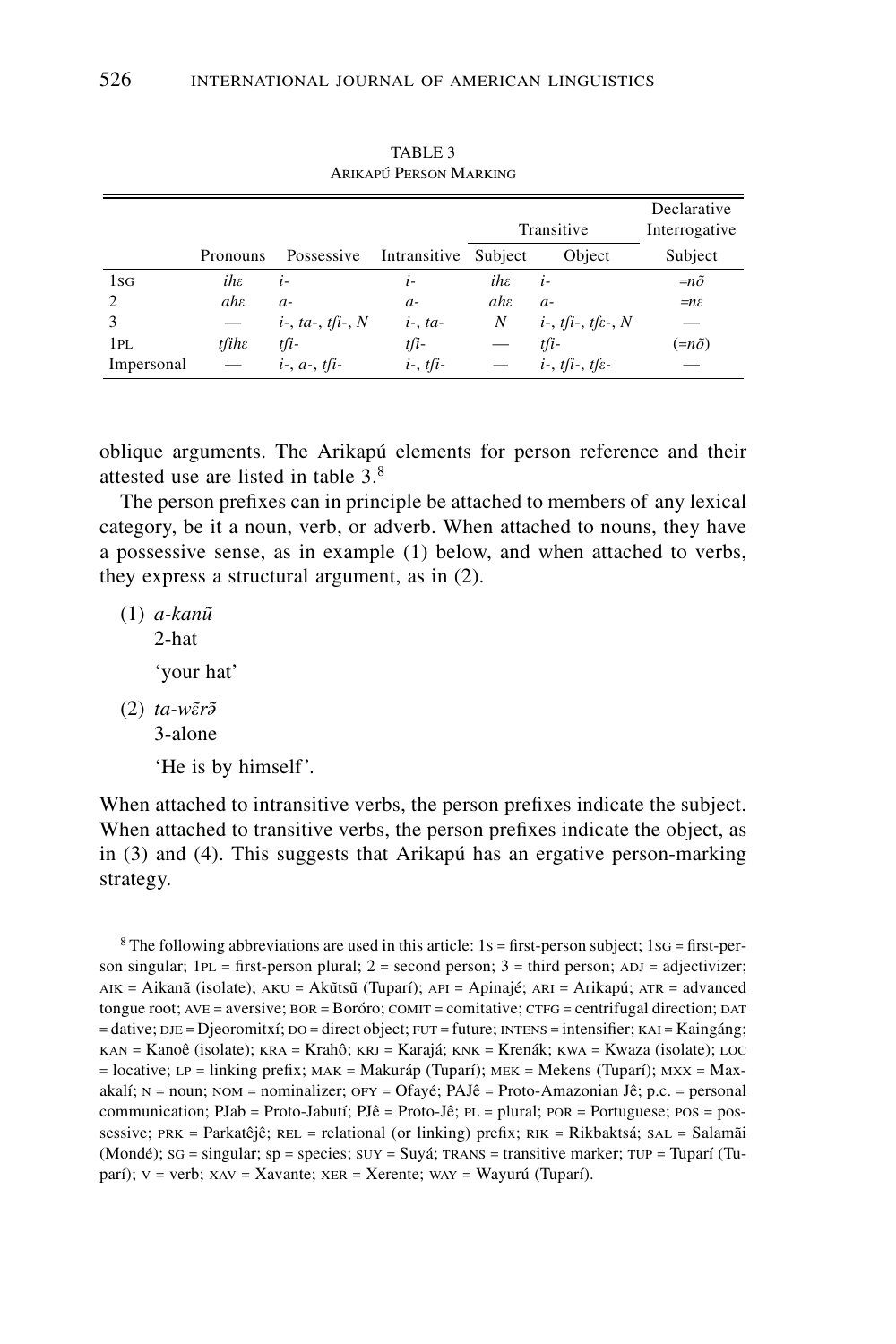$(i3)$   $ahz = n\epsilon$  *i-arã-tã* you=2<sup>s</sup> <sup>1</sup>sg/3-see-neg

'Don't you even look at me!'

(4) *tSi-konI-wiro* 1pl-shoot-fut '(He) is going to shoot us'.

The Arikapu third-person intransitive argument prefix *ta-*, which does not occur with transitive predicates, was also attested in possessive constructions. Both in form and function it is conspicuously similar to the coreferential/reflexive possessor ('his own') prefix in other Macro-Jê languages (Rodrigues 1986:55):

 $(5)$   $ta-n\tilde{i}'r\tilde{\partial}-n\partial$   $ta-n\tilde{u}'t\tilde{\partial}$ 3-place-loc 3-sleep 'He's sleeping in his own house'.

Arikapú is a "PRO-drop" language, and the use of pronouns and other independent argument nouns is optional. Nevertheless, pronouns occur frequently in the data, usually in subject function. The following alternative phrases show the optionality of pronouns:

- $(6)$  *ih* $\varepsilon$ = $n\tilde{o}$  *i-pi*  $I=1s$   $1sq/3$ -dead 'I'm drunk'.
- (7) *i-pi*=*nõ* <sup>1</sup>sg/3-dead=1<sup>s</sup> 'I'm drunk'.

Apart from pronouns and prefixes, two enclitics are listed in table 3, =*nõ* and =*nE*. These enclitics agree respectively with the first- and the second-person subject of declarative, interrogative, and sometimes imperative sentences. As appears from (7), they may be used simultaneously with person prefixes, but they do not display ergative behavior and they seem to be optional. The most important distributional characteristics of subject clitics are that they tend to be attached to the first syntactic constituent of the sentence; they are never attached to object constituents; and they can be attached to oblique arguments. Note the alternative word orders in the following examples:

 $(8)$  *ih* $\varepsilon$ = $n\tilde{o}$  *t*  $f$ *i*-*rih* $\varepsilon$  *h* $\tilde{\varepsilon}$ -w $\varepsilon$ *h* $\varepsilon$ <sup>I</sup>=1<sup>s</sup> <sup>1</sup>pl-food cook-intens 'I'm making food'.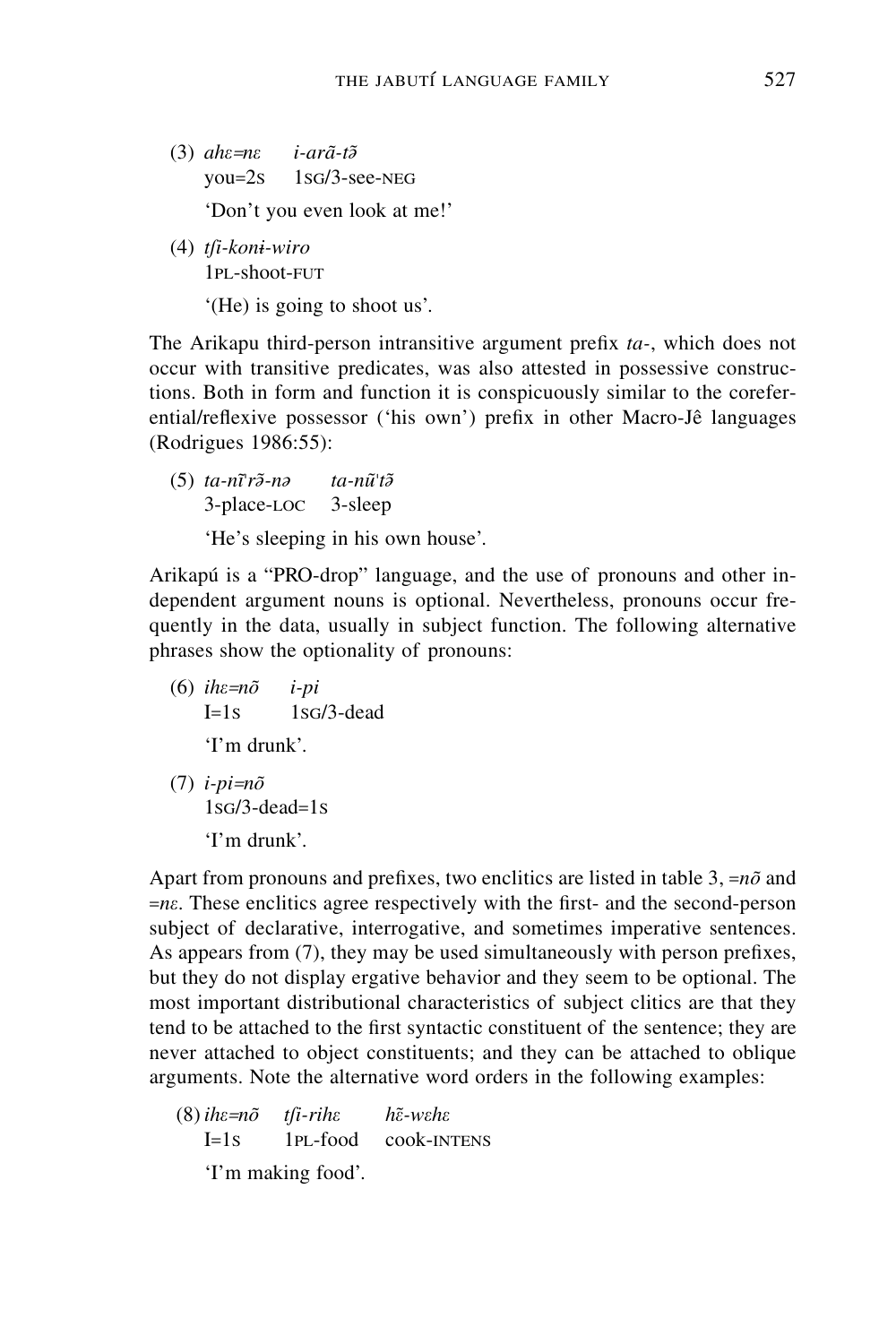(9)  $t \hat{i}$ -rihe  $h \tilde{\epsilon}$ -wehe $( = n \tilde{o})$  ihe 1pl-food cook-intens=1s I 'I'm making food'.

The position of the subject clitic in (9) implies furthermore that the combination of object and predicate forms a syntactic constituent.

**2.3.1.3. Nonspecific use of personal prefixes.** The prefixes for firstperson singular and plural, *i-* and *tSi-*, are homophonous with the nonspecific or impersonal prefixes. Because of its ambiguity and its not entirely resolved status, *i-* is glossed as '1sg/3'. Because impersonal use of first-person plural is not an uncommon phenomenon across languages, we will continue to gloss *tfi*- as '1PL', assuming that it represents the same morpheme. The two prefixes can occur as third-person prefixes that in possessive constructions seem to function often as a dummy possessor and with transitive verbs or semantically adjectival intransitive verbs as a dummy argument. There is a distributional difference between them and the normal person prefixes, which can occur in combination with an overt pronoun. When the possessor or the third-person object is expressed by a full noun, the impersonal prefixes are absent.<sup>9</sup> The following examples contrast possessive constructions:

 $(10)$  *tfi-praj* 1pl-foot

'our foot'

- $(11)$   $n\tilde{\partial}w\partial\text{-}praj$   $ar\tilde{a} = n\tilde{o}$   $(i\hbar\varepsilon)$ tapir-foot see=1<sup>s</sup> <sup>1</sup> 'I saw a tapir track'.
- (12) *i-tSawa* 1sg/3-flower '(its) flower', 'my flower'
- (13) *kukã-tSawa* jambu-flower 'jambu flower'

(12) shows that the absence of a (pro)noun may allow for grammatical ambiguity, since, in principle, various interpretations are possible.

The impersonal prefix  $t/i$ - is often interpreted as a plural third person with transitive verbs:

<sup>&</sup>lt;sup>9</sup> It deserves mention here that there are no third-person pronouns in Arikapú.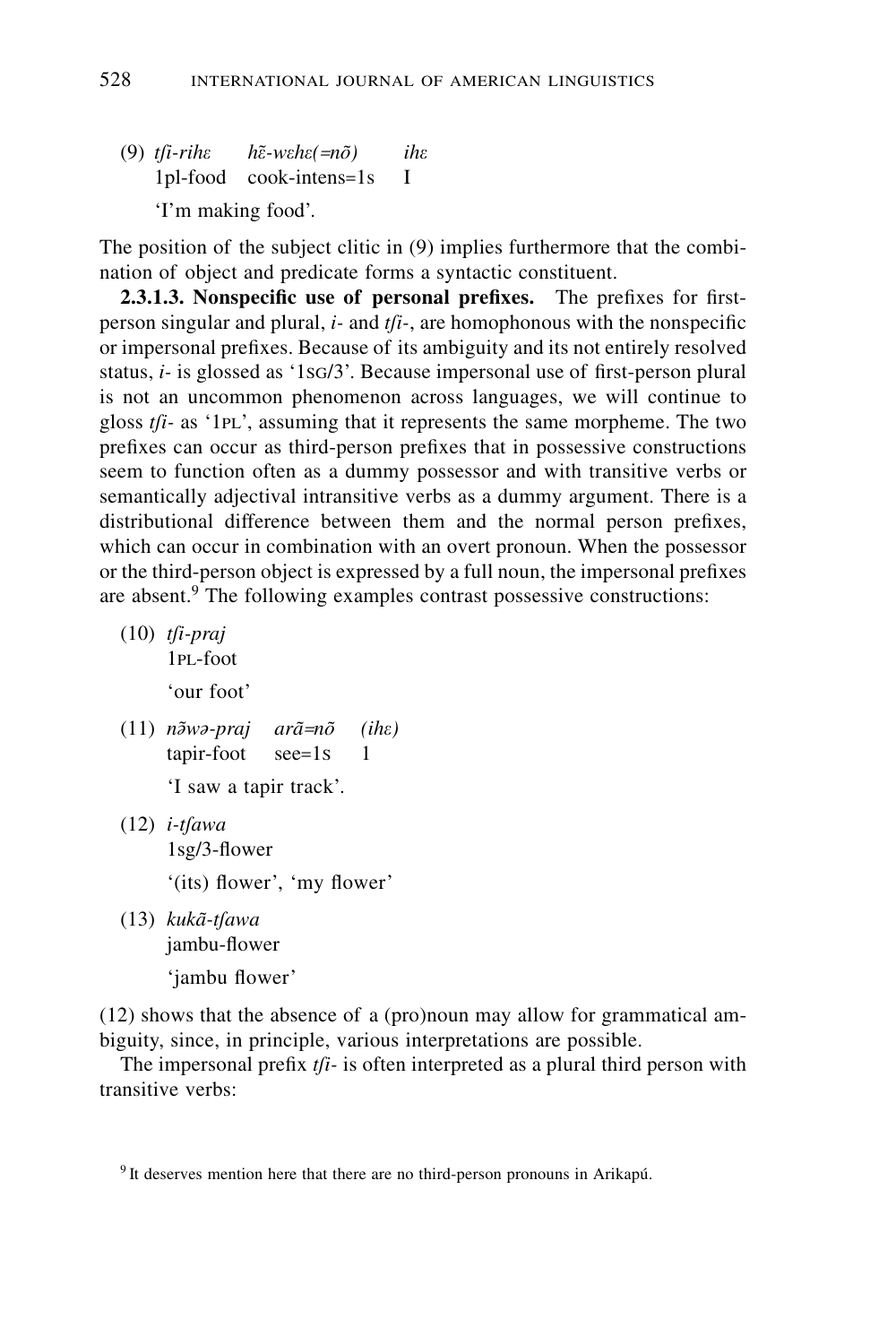$(14)$  *ih* $\varepsilon = n\tilde{o}$  *tfi-arã* I-1sg 1pl-see 'I saw them'.

On some occasions, there was apparently no pragmatic difference between the prefixes *i*- and *tfi*-, whether in subject function or in object function:

- (15) *ahE*=*nE i-kuraj* you=2s 1sg/3-throw 'Did you already throw (it) away?'  $(16)$   $ahz = n\epsilon$   $t\pi$ *fi*-kuraj
- you=2<sup>s</sup> <sup>1</sup>pl-throw 'Did you already throw (it) away?'

The prefix  $t/i$ - strongly resembles another prefix,  $t/\varepsilon$ -. It does not occur on intransitive verbs, but it was attested in a possessive function once, and it functions mostly as an unspecified direct object prefix for a transitive verb.

 $(17)$  ah $\varepsilon$ =n $\varepsilon$  pat $\iota$ <sup>T</sup> *t* $\delta$ =n $\varepsilon$ , a-n $\delta$ <sup>*j*</sup> *t* $\iota$ <sup>E</sup>*-iro*  $you=2s$  tobacco bring=2s 2-older.brother DO-want 'Did you bring tobacco? Your older brother wants some'.

The prefix *i-* with an impersonal sense resembles the dummy element *i*or *e-* in a number of Guaporé languages of different affiliation (see van der Voort 2005). However, it remains a question whether the impersonal prefixes *i*- and *tfi*- really should be considered as different prefixes that happen to be homophonous with the first-person singular and plural prefixes *i-* and *tfi*-. It seems equally likely that they represent impersonal use of the category first person, similar to impersonal use of the second-person singular or the first-person plural in many other languages.

**2.3.1.4. Postpositions.** Arikapú has a limited set of elements that indicate the specific semantic function of the oblique arguments they follow. These elements indicate roles such as aversive, dative, instrumental, locative, similative, comitative, and ablative.

- $(18)$  *ih* $\varepsilon$ =*nõ i*-kon $\tilde{\sigma}$  *zwãw rij* <sup>I</sup>=1s 1sg/3-angry João ave 'I am angry with João'.
- $(19)$  *tfuk*<sup> $\tilde{u}$  *i-ri*</sup> rope give  $1\text{SG}/3\text{-}\text{DAT}$ 'Give me rope!'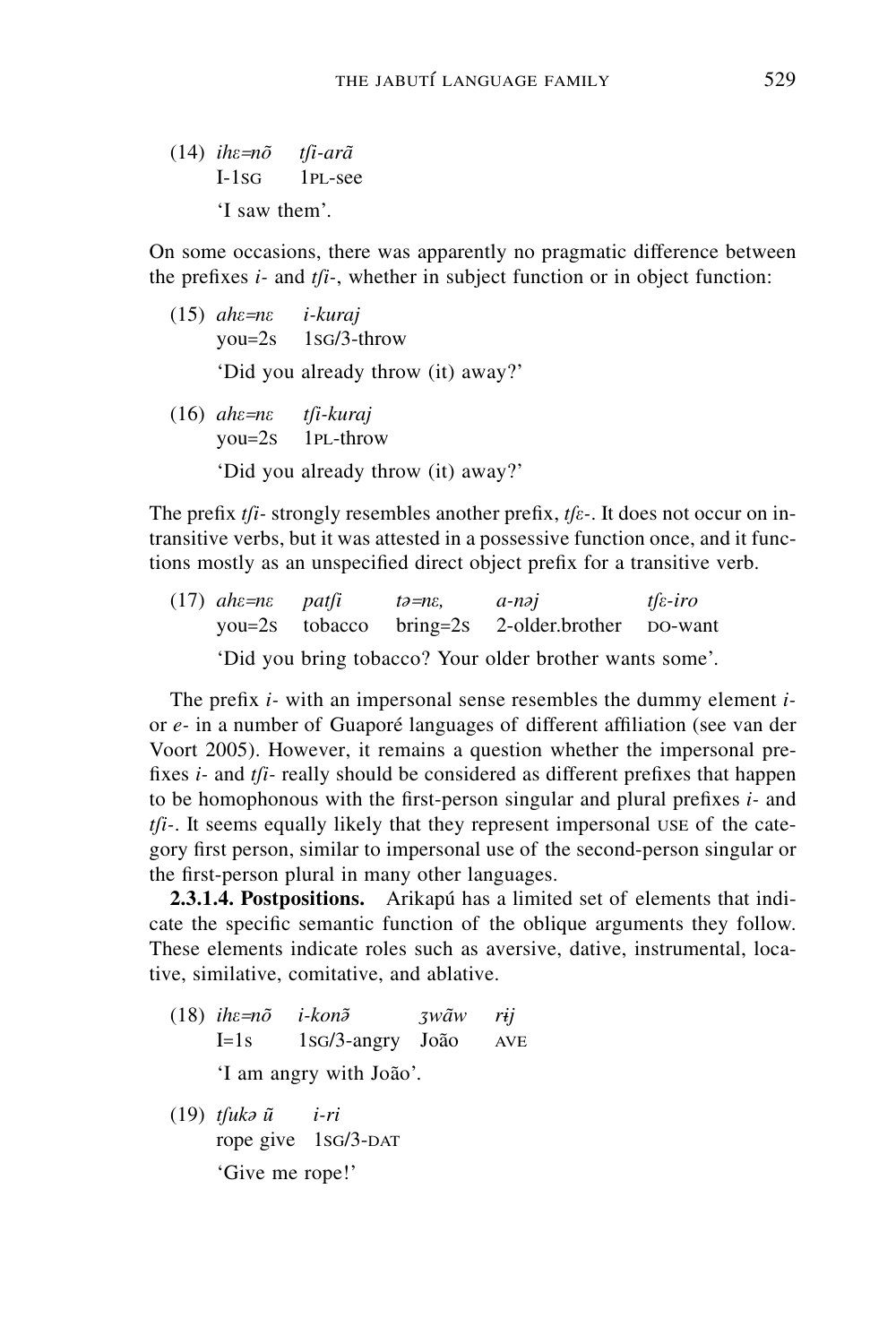**2.3.1.5. Other grammatical elements.** Arikapú has grammatical elements which we have considered as derivational suffixes for the time being, such as nominalizer/adjectivizer *-hã*, diminutive *-mraj*, augmentative *-tfitfi* and *-rukr*<sup>*E*</sup>, intensifier *-wehe*, negative imperative *-pi*, future *-wiro*, and purposive *-wa*. Note the following example:

(20) *tSitSi-hã kari-hã iro*=*nõ ihE* maize-kernel dry-nom want=1<sup>s</sup> <sup>1</sup> 'I want toasted maize'.

In addition, there are elements that resemble nominal classifiers, such as -*hã* 'seed, kernel', *-ka* 'round', *-k´* 'skin, shell', *-ko* 'hole', *-mrE* 'porridge, *\$* dregs', *-n*i 'flesh', *-n*i 'thorn, leaf, cord', *-nu\$*'porridge, paste', *rE* 'wormlike', *-r* $\tilde{\epsilon}$  'egg', and *-mra* 'powder, flour'. These elements were rarely attested by themselves and were usually preceded by nouns or person prefixes, as in:

- $(21)$  *mur* $\varepsilon$ -*mr* $\tilde{\varepsilon}$ manioc-porridge 'manioc porridge'
- (22) *a-mrE\$* 2-porridge 'your porridge'

For the expression of their semantic content only, the prefix *i-* is usually applied, as in *imr* $\tilde{\epsilon}$  'porridge', *ih* $\tilde{a}$  'seed', *iko* 'hole', etc. In these respects, the classifier-like elements strongly resemble those attested elsewhere in the Guaporé region and could be attributed to areal diffusion. Some of the classifying forms even occur in almost identical form in unrelated languages, such as Kwaza (isolate) *-m* $\tilde{e}$  'porridge', *-n* $\tilde{u}$  'thorn', *-n* $\tilde{u}$  'powder' (van der Voort 2005:397).10 Since the majority of the classifier-like elements of Arikapú are reconstructible in Proto-Jabutí and Proto-Jê, as will be shown in **2.4.3** and **4.1**, their origin is most likely Macro-Jê.

**2.3.2. Djeoromitxí.** As mentioned in **2.2**, Djeoromitxí is a living language that still is transferred to the younger generations. Its speakers are very much in favor of keeping the language alive and actively support its further development in terms of expanding its range of use beyond the traditional context. The literacy project set up by Nádia Pires has been quite successful and Djeoromitxí is used sometimes as a vehicle for teaching in

<sup>&</sup>lt;sup>10</sup> One of the classifiers that is highly productive in the isolated languages of the Corumbiara and Pimenta Bueno region, Aikanã, Kanoê, and Kwaza, the classifier *-mu\$*'liquid' is encountered in several river names in use by the Arikapú and Djeoromitxí; that probably means that these hydronyms were borrowed by the Jabutí languages from one (or several) of the other languages.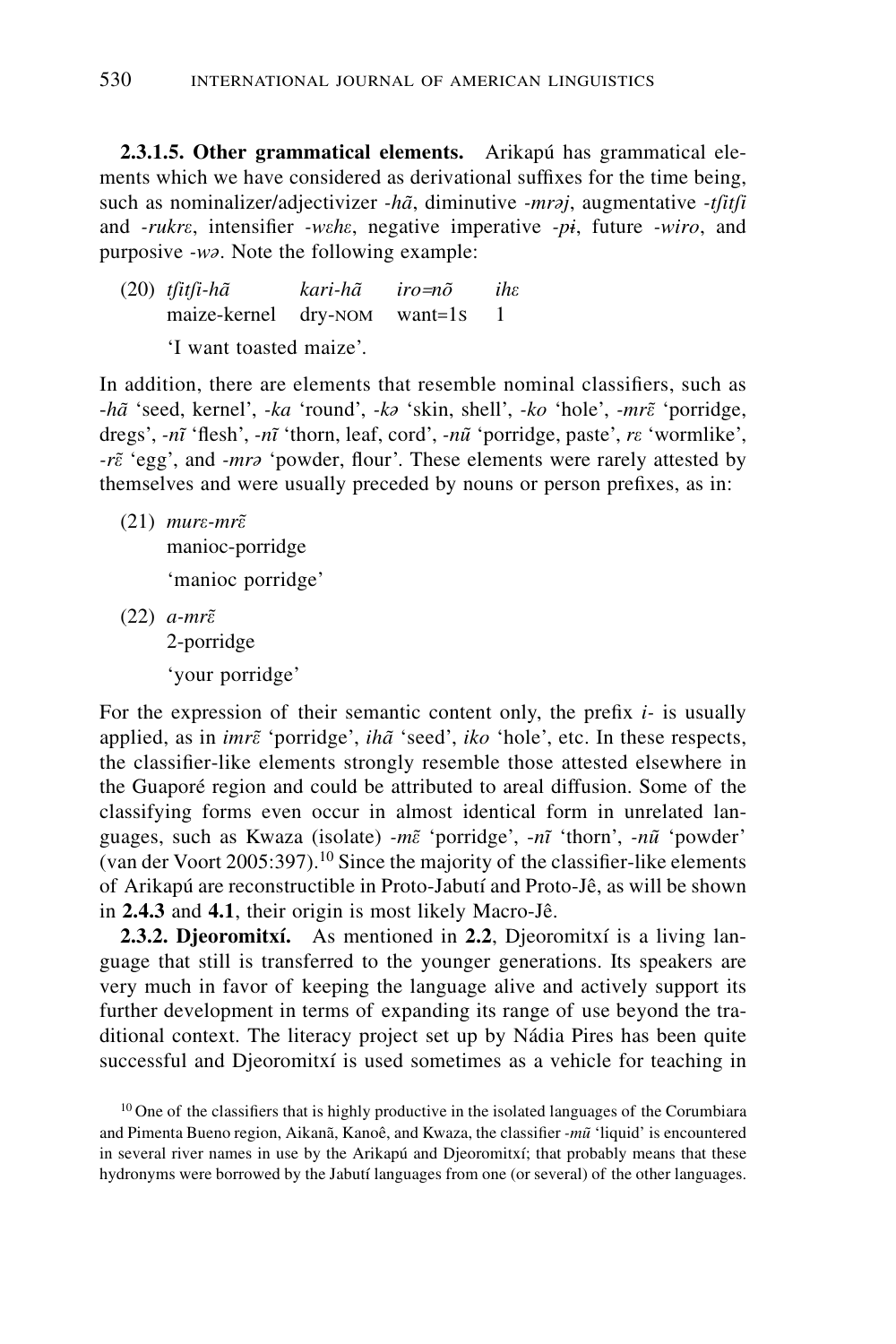|           | Front | Central             | Back             | Front | Central         | Back         |
|-----------|-------|---------------------|------------------|-------|-----------------|--------------|
| Close     |       | $\boldsymbol{_{t}}$ | $\boldsymbol{u}$ |       |                 |              |
| Close-mid |       | э                   |                  |       |                 |              |
| Open-mid  | ε     |                     | o[5]             | Ë.    |                 | $\delta$ [3] |
| Open      |       | $a$ [a]             |                  |       | $\tilde{a}$ [ã] |              |

TABLE 4 Djeoromitxí Vowel Phonemes

| TABLE 5                                |
|----------------------------------------|
| <b>DJEOROMITXÍ CONSONANTT PHONEMES</b> |

|             | Labial  |         |         | Alveolar      |   |         |
|-------------|---------|---------|---------|---------------|---|---------|
|             | – Voice | + Voice | – Voice | + Voice Velar |   | Glottal |
| Plosive     | p       |         | t       |               | k |         |
| Nasal       |         | m       |         | n             |   |         |
| Trill/tap   |         |         |         | r             |   |         |
| Fricative   |         |         |         |               |   | h       |
| Affricate   | ps      | bz.     | t f     | $d_3$         |   |         |
| Approximant |         | w       |         |               |   |         |

primary schools on the reserve. Even modern-style, romantic, guitar-accompanied songs are created and performed in the language. As long as the speakers are allowed to continue as a community, the language will probably survive.

**2.3.2.1. Phonology.** According to the analyses by Pires (1992), the phonological system of Djeoromitxí comprises seven oral vowels, four nasal vowels, and 14 consonants. In this article, however, we do not consider all of those units as phonemic, and count only 12 consonants<sup>11</sup> (see table 4). The close central rounded vowel / $\text{H}$ / is often pronounced as [ø].

There are no diphthongs in Djeoromitxí and combinations of multiple vowels always belong to different syllables. The glottal stop [?] is an optional phonetic phenomenon at the encounter of two vowel phonemes. Stress is placed on the ultimate syllable of the word (see table 5).

Although the available data on Djeoromitxí are less decisive, we assume that the language is essentially like Arikapú in that it does not have a set of

<sup>11</sup> Although Pires's data and analyses are reliable and systematic, they are not complete, and additional data obtained in the field have in certain cases presented us with a different perspective. That is not to say that we consider the analysis put forward here as definitive. Djeoromitxí merits a much more wide-ranging and profound study than has been done so far, especially since there is still a viable speakers' community to make that possible.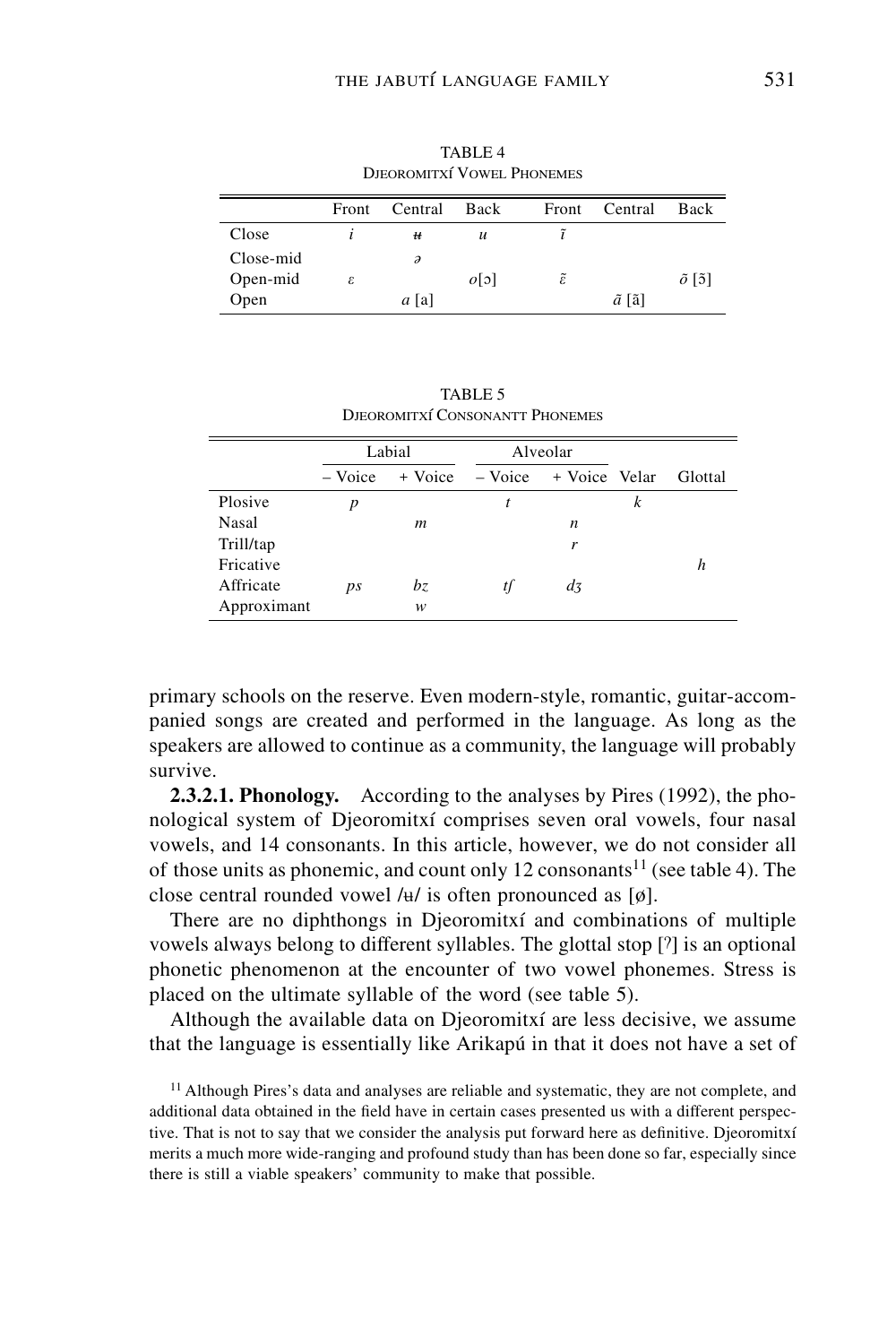voiced plosive consonant phonemes that are distinct from nasal consonants. The distribution of [b] and [d] versus [m] and [n] appears to be largely complementary, [b] and [d] occurring basically only before oral vowels, and [m] and  $[n]$  before either nasal or oral vowels.<sup>12</sup>

The affricate /bz/ occurs only in one specific environment, before a close front vowel /i/ (see n. 16 for a historical explanation). It nevertheless contrasts with /m/. The vowel that follows /bz/ is often not pronounced, as in /bzirE/ [bzirE] ~ [bzrE] 'capuchin monkey'. Since no minimal pair was encountered, the phonemic status of /ps/ is less obvious, although it contrasts with /p/ in the same environment.

The  $\frac{d}{3}$  is a phoneme that does not occur before  $\frac{a}{a}$  and  $\frac{b}{c}$ . In the practical orthography created by the Djeoromitxí and Nádia Pires, it is written as a digraph  $\langle di \rangle$ , similar to the /t[/, which is written as  $\langle tx \rangle$  (Pires, Jabuti, and Jabuti 1994; 1995).

Note that preceding the close rounded central vowel  $[H]$ , the /k/ is pronounced as [q]. Preceding the central vowel  $/\nu$  and the back vowel  $/u/$ , it is often aspirated [kh]. Preceding back vowels and [ $\text{H}$ ], the /p/ is usually pronounced as a bilabial fricative  $[\phi]$ , or as an affricate  $[p\phi]$ .

There is a morphophonological alternation that is characteristic of Djeoromitxí. When /h/-initial words are preceded by a personal prefix, or when they occur as the second element in a composition, the /h/ is replaced by /r/. This is shown in the following examples: $13$ 

- $(23)$   $h$ *H*  $h$ *HMi* I be.ill 'I'm ill'.  $(24)$  *h*<sup> $\mu$ </sup> *pa*=*r* $\mu$ *mi* 
	- 1 foot=be.ill

'My foot hurts'.

(25) *hõmEka*=*rÁmi* head=be.ill

'I have a headache'.

<sup>12</sup> Partially similar systems were attested in languages of the Tuparí language family, like Makuráp and Mekens (Moore and Galucio 1994), and in a number of Jê languages (Rodrigues 1999). The minimal pair registered in Pires (1992:37) for the opposition between [d] and [n] is not convincing since it contains an unanalyzed phrase <*noko*> 'to eat' (/nõ ku/, lit., 'eat food') and a loanword from Makuráp: <*doko*> 'electric eel' (MAK ['nduku], DJE mir $E(fif)$ ). More research is necessary, however.

 $13$  Examples such as (24) and (25) are highly productive. Although the theoretical significance of these constructions has not yet been fully explored, they constitute an interesting grammatical parallel with Proto-Jê, where similar noun–verb compounds can be reconstructed.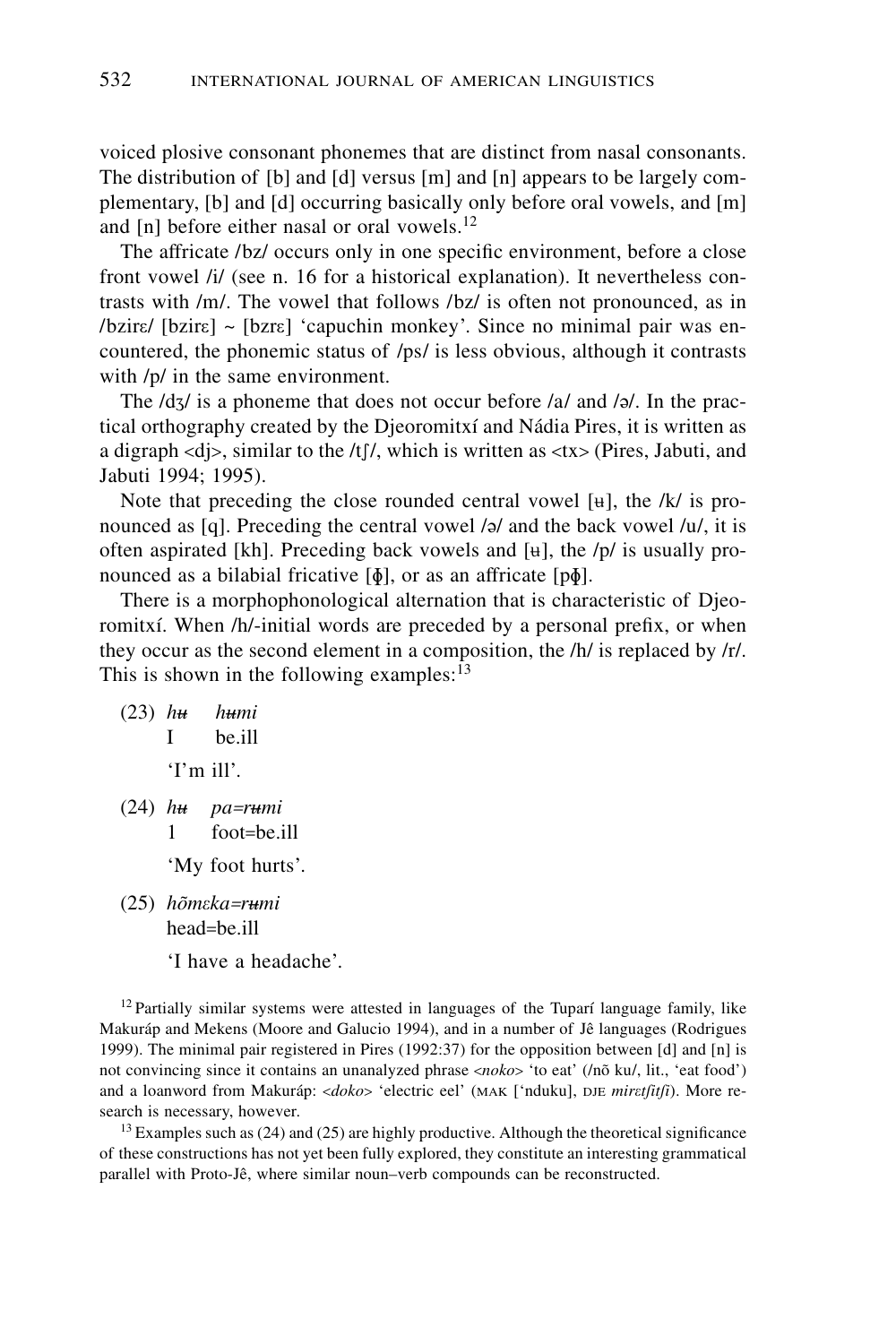|            | Possessive,                 |             |                      |                             | Transitive                         |
|------------|-----------------------------|-------------|----------------------|-----------------------------|------------------------------------|
|            | Pronouns                    | Preposition | Intransitive Subject |                             | Object                             |
| $1_{SG}$   | hн                          |             |                      | hн                          |                                    |
| 2          | $ad\mathfrak{z}\varepsilon$ | $a-$        | $a-$                 | $ad\mathfrak{z}\varepsilon$ | $a$ -/ad $\mathfrak{z}\varepsilon$ |
| 3          | na                          | $i$ -/N     | $i$ -/na/N           | na/N                        | $i$ -/N                            |
| 1 PL       | hiru                        | hi-         | hi-                  | hiru                        | hi-                                |
| Impersonal |                             | hi-         |                      |                             | $i$ -, $\varepsilon$ -             |

TABLE 6 Djeoromitxí Person Marking

(26) *ham´*

tired

'He is tired'.

 $(27)$   $h$ *H*  $h$ *Am* $\partial$ I tired 'I'm tired'.

(28) *adJE a-ram´* you 2-tired 'You're tired'.

Pires (1992:46) contains data that indicate that there is similar morphophonological alternation between /h/ and /n/ with certain roots. These alternations remind one of the so-called relational prefixes described for some Macro-Jê and Tupí languages (e.g., Rodrigues 1999 and Seki 2000), as discussed in **3.3** and **4.3**. If, as the phonological correspondences seem to suggest (see **4.3**), such alternations in Djeoromitxí are indeed related to the ones found in Jê and other Macro-Jê families (Karajá and Ofayé, for instance), this would constitute an important piece of evidence for genetic relationship (a "shared aberrancy").

**2.3.2.2. Grammar.** The above examples suggest a high degree of similarity between the grammatical structures of Djeoromitxí and Arikapú. As mentioned in the previous section, the basic parts of speech of the Jabutí languages are nouns, verbs, adverbs, and particles, while adjectives<sup>14</sup> are descriptive intransitive verbs. Basic constituent orders are noun-modifier and SOV or OVS. Djeoromitxí also has obligatory prefixes for person marking, albeit that the forms involved differ from Arikapú. Compare table 3, which shows Arikapú person reference, to table 6, which shows the Djeoromitxí forms and their attested use.

<sup>&</sup>lt;sup>14</sup> As identified by Pires (1992).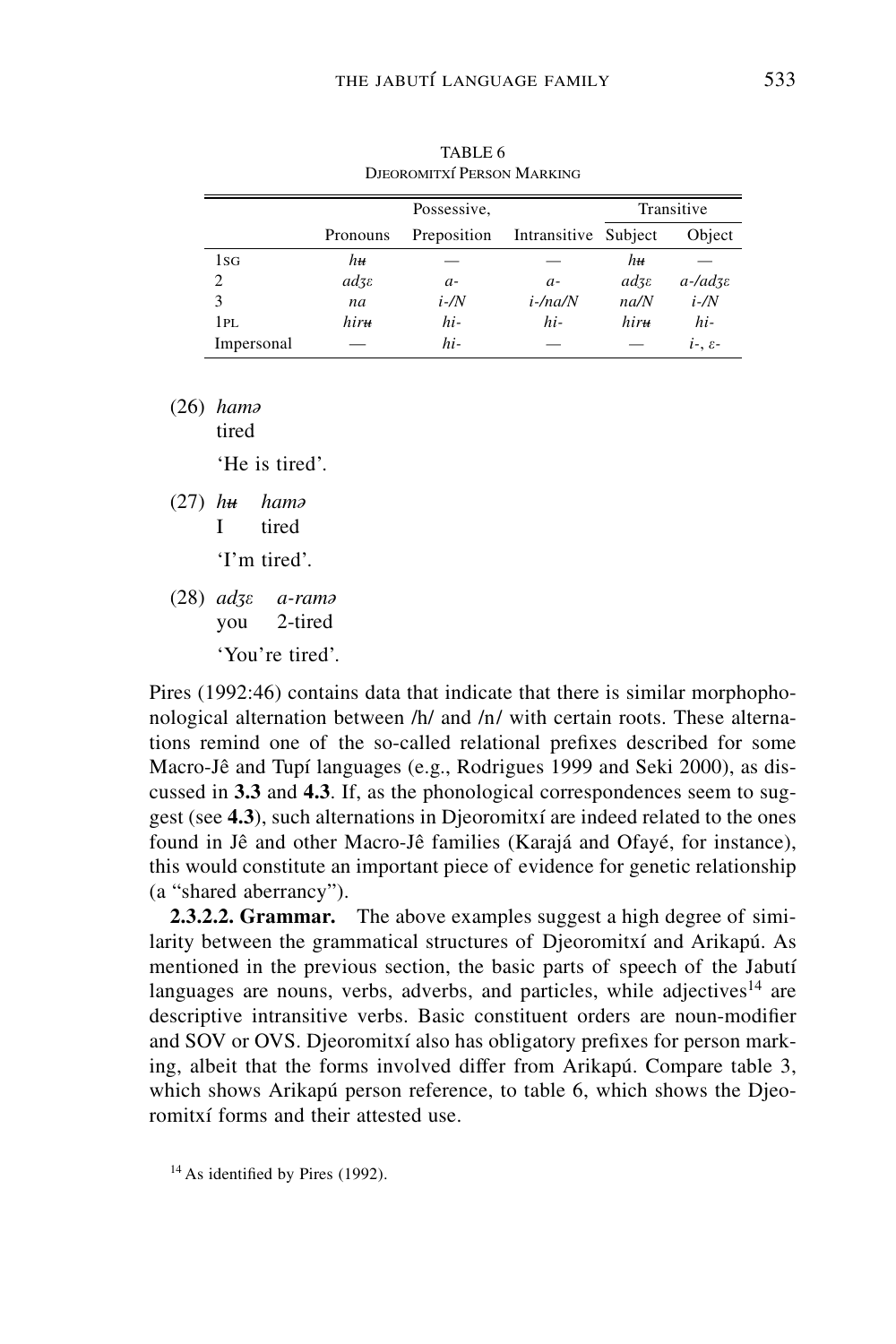In Djeoromitxí, first-person singular is unmarked, whereas the first-person plural and the second-person have obligatory prefixes. The third-person is marked by a prefix when an overt argument or possessor noun is absent. The use of personal pronouns is in principle optional. The following examples show possessive use of the person prefixes:

(29) *nikÁ* field

'my planted field (with maize)'

(30) *i-rawa* 3-flower '(its) flower'

Djeoromitxí also has an alternative way to express possession, through the possessive particle *d<sub>3</sub>Ewetfa*. This particle can receive person prefixes. Without any prefixes it means 'mine' or 'my':

- $(31)$   $d$ *zEwEfa tiru* pos husband 'my husband'
- (32) *a-dJEwEtSa kau* 2-pos neck.hair

'your hair in the back of the neck'

In constructions like these, as well as in other possessive constructions with a possessor noun, the possessed head does not receive person prefixes.

Djeoromitxí has an ergative person-marking strategy. When attached to intransitive verbs, person prefixes indicate the subject; when attached to transitive verbs, person prefixes indicate the object. In the following examples, person marking, or its absence, indicates the subject of the intransitive predicate:

- $(33)$  *h*<sup> $H$ </sup> *hak* $H$ *n* $\varepsilon$ I yawn 'I'm yawning'. (34) *hirÁ hi-hõrahi*
	- we 1PL-drunk 'We're all drunk'.

With transitive predicates, the object rather than the subject is indicated by person prefixes, the distribution of person marking being ergative in Djeoromitxí. The third person object is marked by the prefix *i-*.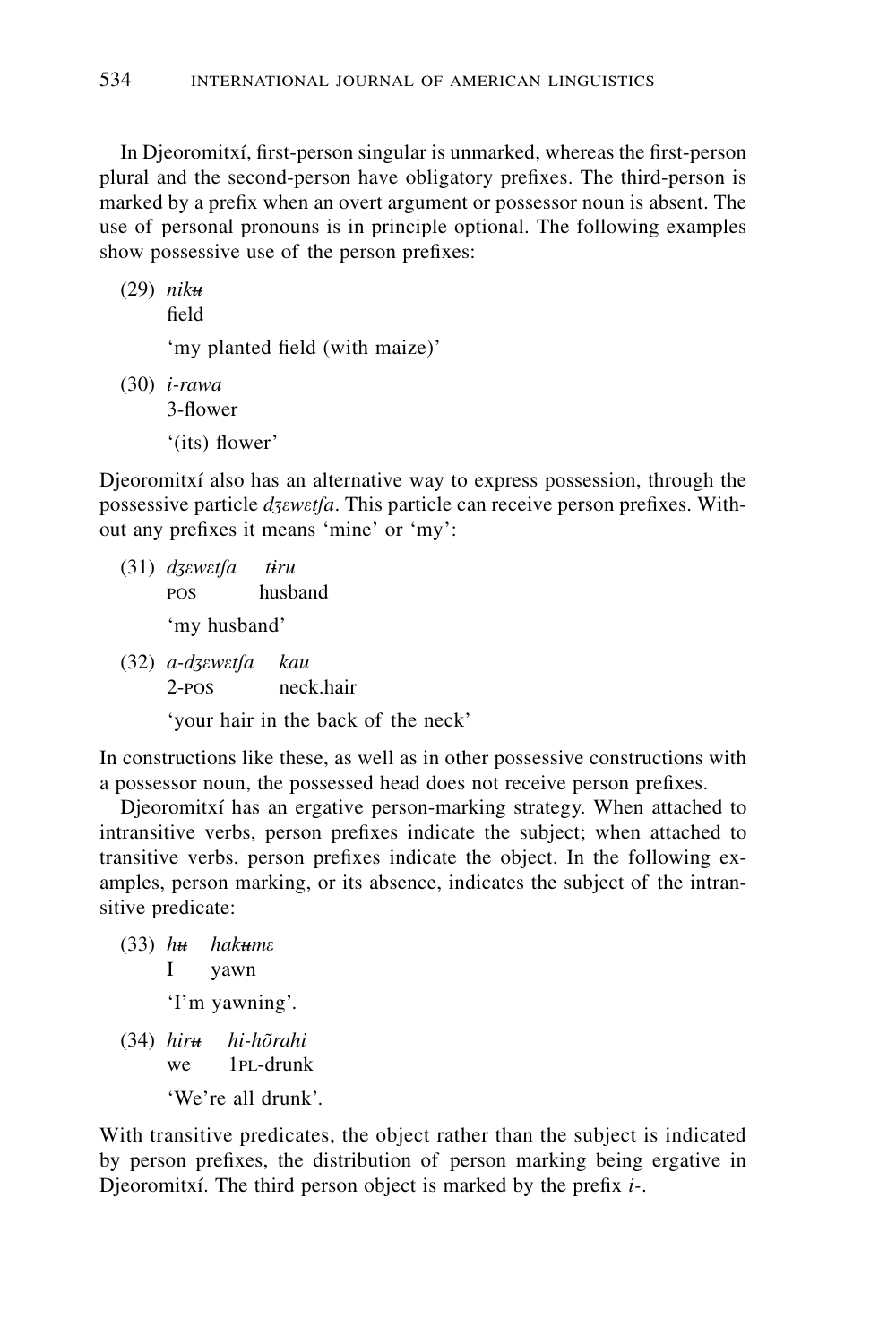| $(35)$ h <sub>tt</sub> | a-t <del>u</del> mi | adzε |
|------------------------|---------------------|------|
|                        | 2-beat              | you  |

'I'm going to beat you'.

 $(36)$   $h$ *H*  $i$ -t $\varepsilon$  *a-ri*  $i$ - $\tilde{u}$  *ad***<sub>3</sub>** $\varepsilon$ I 3-bring 2-DAT 3-give you 'I brought it to give to you'.<sup>15</sup>

Note that Djeoromitxí is not considered as an ergative language in Pires (1992). The behavior of the prefix *i-* is explained as a result of complex word formation. A more recent version of this view is based on the analysis of transitive objects as subjects in passive constructions (Pires 1998). Although this nominative–accusative analysis of Djeoromitxí may also be plausible, it merits further investigation and is not adhered to here.

**2.3.2.3. Nonspecific use of person prefixes.** Unlike the other person prefixes, the *i-* prefix does not appear when the argument is represented by an overt noun or pronoun. Like in Arikapú, this prefix often represents a nonspecific or indefinite third-person argument. The difference with Arikapú is that *i-* is never interpreted as a first person in Djeoromitxí. Note the following examples:

- (37) *bziru kuhi* water spill 'spill water'
- (38) *i-kuhi-tõ* 3-spill-neg 'Don't spill it!'

Like the Arikapú prefix *tfi*-, the Djeoromitxí prefix *hi*- can be interpreted both as a first-person plural prefix and as an impersonal prefix. This is probably a cross-linguistically common strategy. Not surprisingly, it is often encountered with human body-part nouns:

- (39) *hi-m´hiri* 1pl-lung 'one's lungs'
- (40) *hi-op´dJi* 1pl-adam's.apple 'one's Adam's apple'

<sup>15</sup> Constituent order *ari i i* ad<sub>3</sub><sup> *hu*</sup> *it*<sup> *it*</sup> was also attested.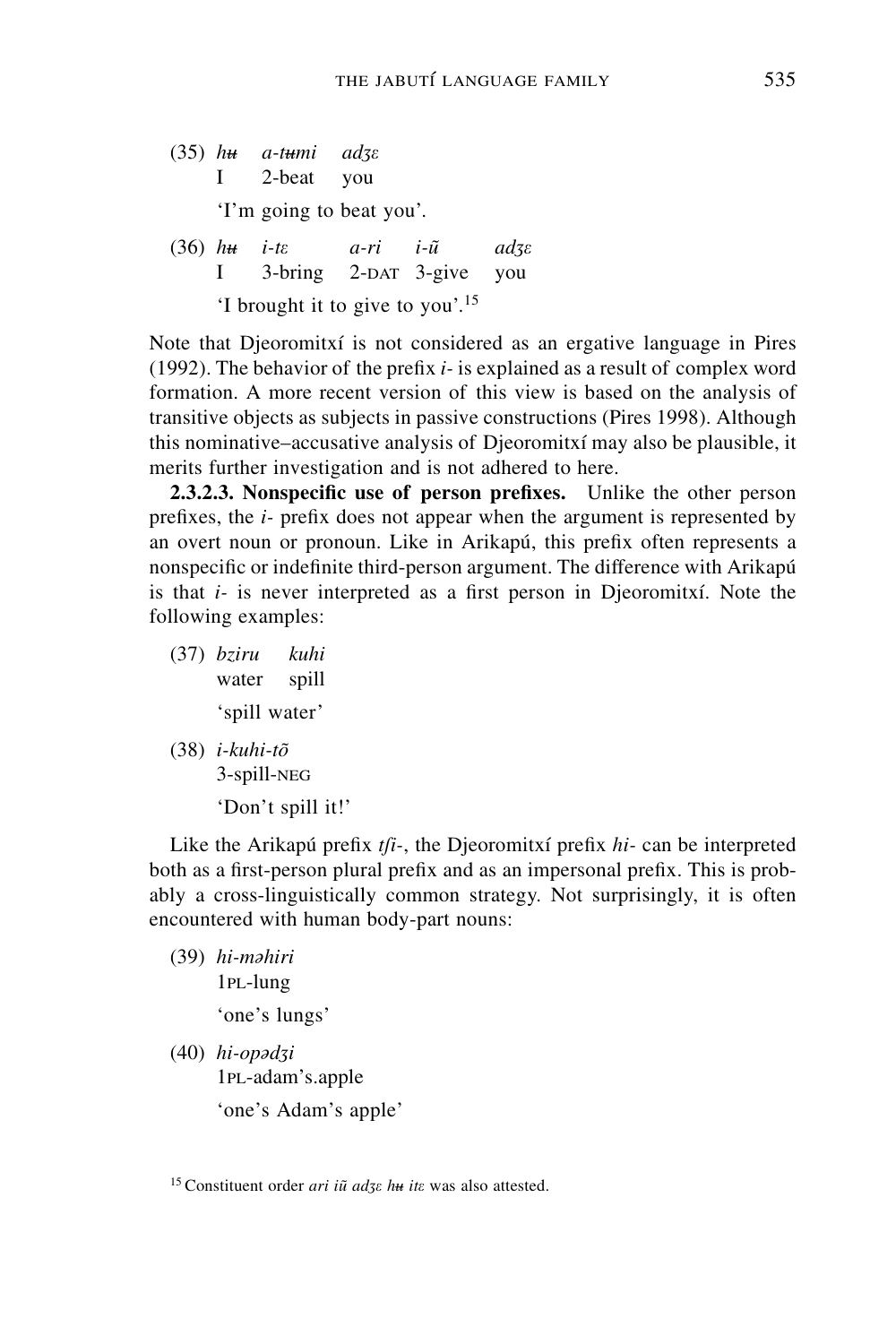The metaphorical extension of the first-person plural to impersonal is clearest in examples that cannot be so easily interpreted literally, such as (40), which was uttered by a female consultant.

**2.3.2.4. Postpositions.** Oblique arguments are marked for different roles, such as locative, instrumental, comitative, by a closed set of postpositions:

(41) *i-hi pak´ i-pu* 3-hair COMIT 3-eat

'(He) eat(s) game with hair and everything'.

(42) *nipEru tSE a-runã* bench loc 2-sit 'You sit on the bench'.

Pires (1992) has furthermore documented postpositions such as dative *ma*, agentive *mE*, and beneficiary *Eni*.

**2.3.2.5. Other grammatical elements.** Even though the Jabutí languages are relatively isolating, there is some morphology apart from bound person marking. Djeoromitxí has derivational suffixes such as nominalizer *-t* $\hat{t}$ *i*, diminutive *-titi* (Pires 1992), augmentative *-t* $\hat{t}$ *i* $\hat{t}$ *j*, and intensifier *-wEhE*.

Furthermore, there are grammatical elements of which it is hard to say whether they are free particles or bound morphemes, such as negative *tõ*, interrogative *hi*, future *ma* (probably, the same as the dative postposition), past  $t/\varepsilon$ , and nominalizers *a*, *h*<sup> $>$ </sup>, and  $\sigma$  in Pires (1992). (43) is an example with the adjective nominalizer *h* $\delta$ :

 $(43)$  *tfitfi-hõ kkti-h* $\partial$  *u*<sup> $\tilde{u}$ </sup> maize-kernel dry-ADJ give

'Give me toasted maize'.

Finally, there are nominal classifiers, such as *-dJE* 'egg', *-hõ* 'seed, kernel', *-ka* 'round', -*k´* 'skin, shell', *-kÁ* 'hole', *-mã* 'porridge', *-n*i 'flesh', *-n*i 'thorn, leaf, cord', *-t´* 'small', *-rE* 'wormlike', and *-tu* 'powder, flour'. Some of these are analyzed by Pires (1992) as the second part of a nominal compound. They were not attested as independent elements. They clearly have derived from nouns, and some of them are still attested as nouns, most of which are obligatorily possessed (with the exception of *k´* 'skin, shell'). If their semantic content is to be expressed as an independent form at all, these elements minimally require the prefixation of *i*-, as in *ih*õ 'kernel', *ik*<sup> $\mu$  'hole'.</sup> The classifier-like elements of Arikapú and Djeoromitxí constitute highly similar sets of sometimes rather unproductive morphemes that belong to a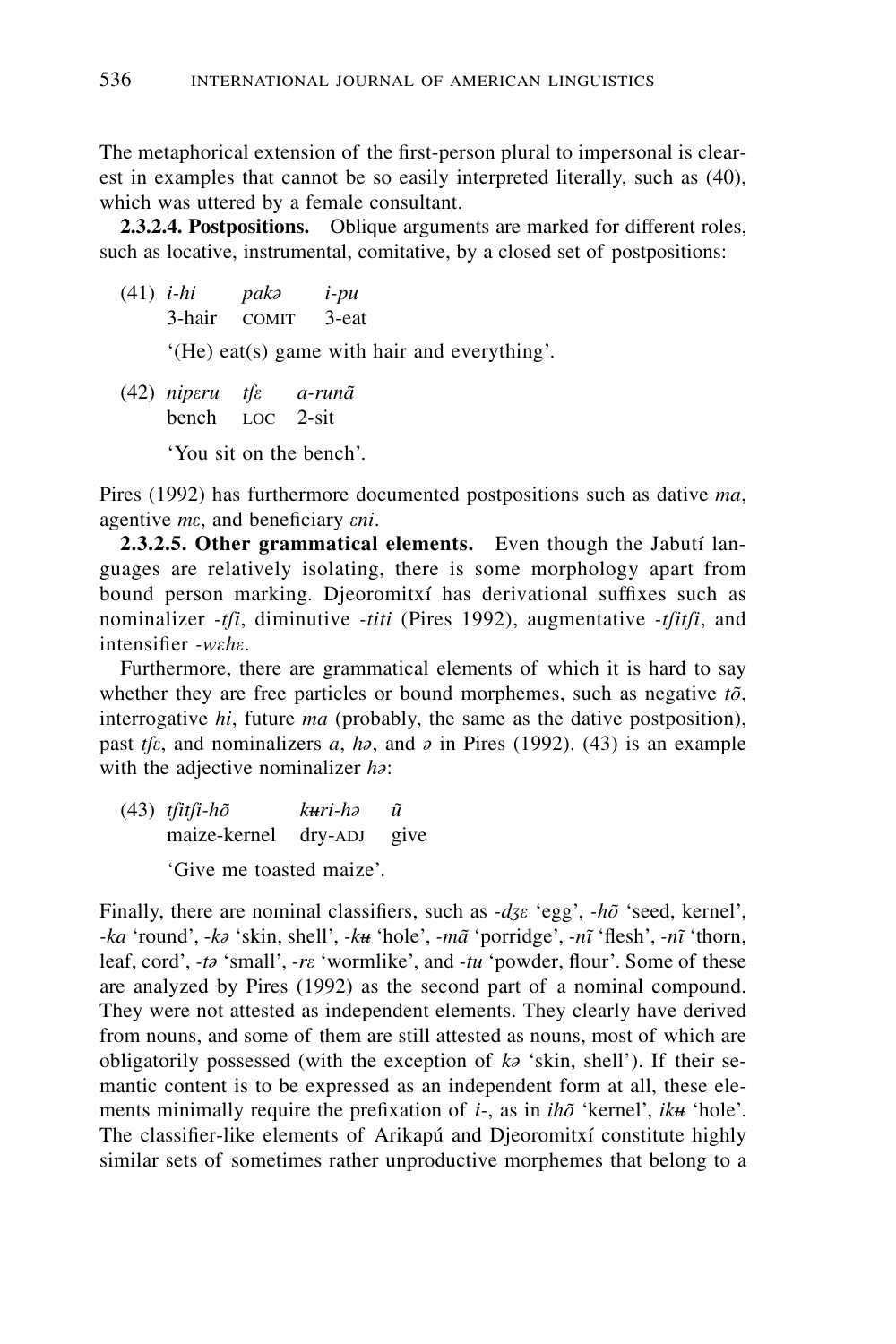|           | Oral Vowels |         |                  | Nasal Vowels          |         |                  |
|-----------|-------------|---------|------------------|-----------------------|---------|------------------|
|           | Front       | Central | Back             | Front                 | Central | Back             |
| Close     |             |         | $\boldsymbol{u}$ |                       |         | $\boldsymbol{u}$ |
| Close-mid |             |         |                  |                       |         |                  |
| Mid       |             | э       |                  |                       | ã       |                  |
| Open-mid  |             |         |                  | $\tilde{\varepsilon}$ |         |                  |
| Open      |             | a       |                  |                       | ã       |                  |

TABLE 7 PROTO-JABUTÍ VOWEL PHONEMES

small closed category with a quite limited distribution. To a certain extent their behavior and form resemble those of a number of unrelated languages of the region, which could be explained by areal diffusion. Most of them, however, can be reconstructed for Proto-Jabutí (see **2.4.3**) and have lexical cognates in other Macro-Jê families (see **4.1**), which suggests that, if areal diffusion of classifiers took place, (Proto-)Jabutí may have been a major source.

**2.4. Proto-Jabutí.** There is little doubt that Arikapú and Djeoromitxí are genealogically closely related. The similarities on the lexical, phonological, and grammatical levels are very strong and a great number of words can be reconstructed. In this section, we present evidence for the relationship by reconstructing the phonological inventory and a number of lexical and grammatical forms of the proto-language.

**2.4.1. The phonological system.** The lexical database on which this section is based contains approximately 1,410 unique Arikapú roots and 1,095 unique Djeoromitxí roots. Among these, around 1,085 sets of entries were comparable. After sets that showed no formal similarity whatsoever were excluded, and after probable loans and onomatopoeic forms were separated, roughly 500 sets of entries remained that are possibly cognate. On the basis of the regular correspondences between the phonemes in similar positions in the forms, approximately 200 proto-forms were fully reconstructed, as well as the shared ancestral phonological system. Table 7 shows the reconstructed vowel phonemes of Proto-Jabutí.

In the following lists, regular correspondences between Arikapú and Djeoromitxí phonemes are shown, with their reconstruction in Proto-Jabutí. The numbers correspond to relevant items in the appended Swadesh basic 100-word list. Apart from those items, there are many other fully corresponding cognate sets to support the postulated regular correspondences. The complete list of cognate sets and full information on the conditioning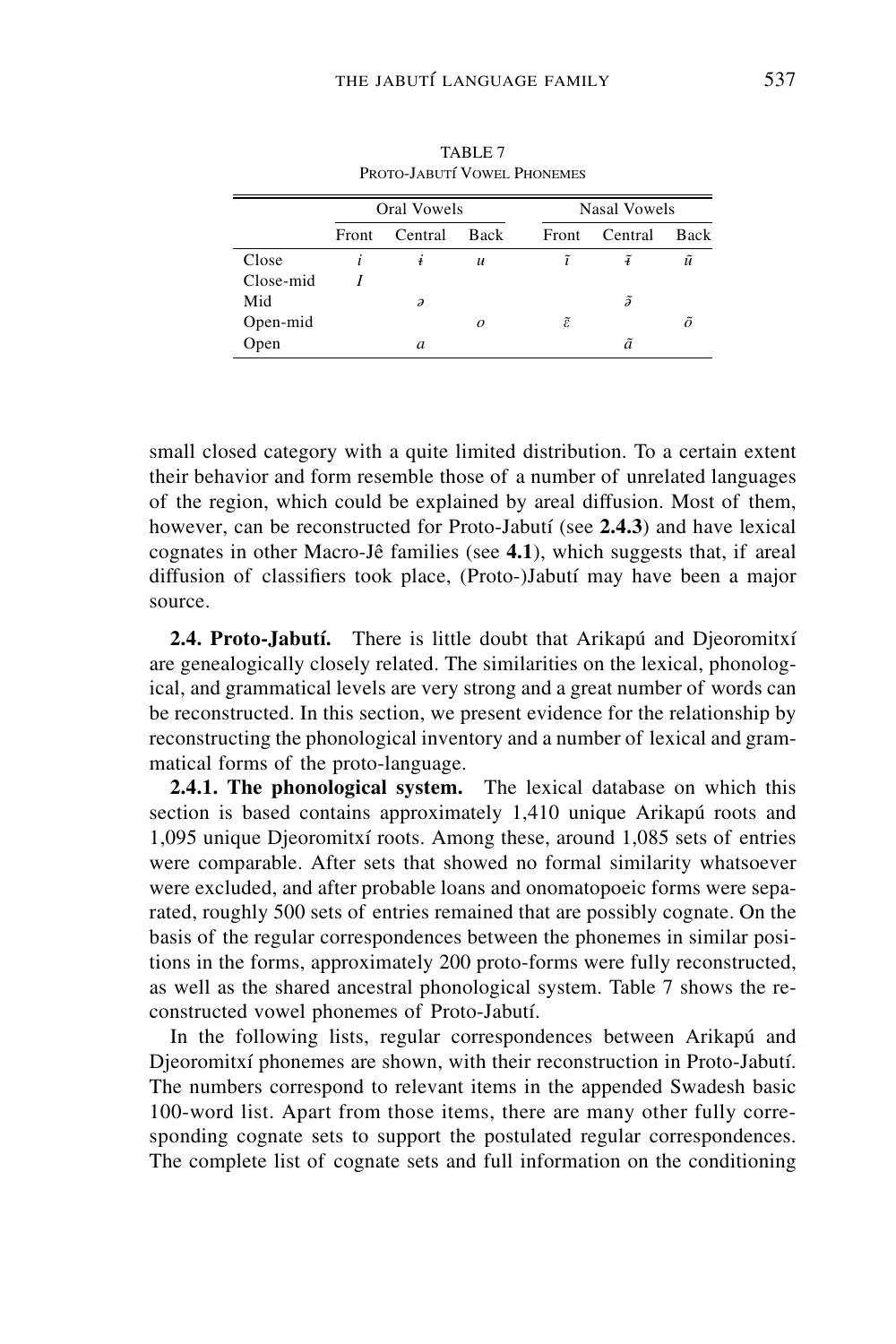environments of the reconstructed phonemes are given in van der Voort (2007).

| ARIKAPÚ            | <b>DJEOROMITXÍ</b>         |                        | <b>SWADESH LIST NUMBER</b>                                             |
|--------------------|----------------------------|------------------------|------------------------------------------------------------------------|
| a                  | a                          |                        | 2, 16, 40, 42, 49, 52,<br>$(73)$ , 77, $(79)$ , 88, 92,<br>96, 96b, 98 |
| a                  | a, (u)                     | /#,tf $r_{-}$          | 57, (99)                                                               |
| a                  | ε                          |                        | 93                                                                     |
| ε                  | ε                          |                        | 44, 47                                                                 |
| i                  | i                          |                        | 3, 13, 16a, 19, 31, 49, 75,<br>82, 83, 92                              |
| 1                  |                            |                        | 85                                                                     |
| i                  | i                          |                        | 51, 75a, 88, (96b)                                                     |
| $\mathbf{\Theta}$  | э                          | lk, m                  | 27, 28, 45, 52, 53,<br>58, 59                                          |
| э                  | ε                          |                        | 44, (65), 66, 82, 83, 84, 93                                           |
| ә                  | i                          |                        | (see van der Voort 2007)                                               |
| 0                  | $\boldsymbol{_{t\!t}}$     |                        | 42, 43, 50, 76a, 87, 99                                                |
| u                  | u                          |                        | 17a, 23, 48, 55, 55a, 56,<br>73, 89, 92, 96                            |
| u                  | 0                          | /k, n, t $\int$        | 51                                                                     |
| u                  | i                          | /m                     | 89                                                                     |
| ã                  | ã                          | /m, t                  | 8, (9)                                                                 |
| ã                  | ε                          |                        | 67                                                                     |
| ã                  | $\tilde{\epsilon}$         | $\frac{1}{4}$          | (see van der Voort 2007)                                               |
| ã                  | õ                          | /h, r                  | 24, 40, 57, 72                                                         |
| $\tilde{\epsilon}$ | ε                          | /m,r                   | (33), 47, 80                                                           |
| э                  | $\tilde{\epsilon}$         | $/mr_j#$               | (see van der Voort 2007)                                               |
| ĩ                  | ĩ                          |                        | 25, 29, 79                                                             |
| ĩ                  | i                          | /n                     | 45, 48                                                                 |
| i                  | ĩ                          | /h                     | (39), 100                                                              |
| õ                  | ĩ                          |                        | (see van der Voort 2007)                                               |
| õ                  | i                          | /_j#                   | (see van der Voort 2007)                                               |
| õ                  | $\boldsymbol{\mathcal{H}}$ |                        | (see van der Voort 2007)                                               |
| 0                  | õ                          | /t, r                  | 76a                                                                    |
| a                  | õ                          | /t, r                  | 100                                                                    |
| $\mathbf{\theta}$  | õ                          | /t, r                  | 72                                                                     |
| õ                  | õ                          | /n, t, r               | 8a, 60                                                                 |
| ű                  | õ                          | /#, k, n, r            | 19, 60, 70, 87                                                         |
| u                  | õ                          | $\sqrt{k}$ , $n$ , $t$ | 32, 96b                                                                |
|                    |                            | i                      | $\frac{1}{4}$<br>/m, w<br>$\frac{1}{4}$<br>$\frac{1}{4}$<br>$/m_{-}$   |

Table 8 shows the reconstructed consonant phonemes of Proto-Jabutí, and below that, lists of regular correspondences and references to items in Appendix A.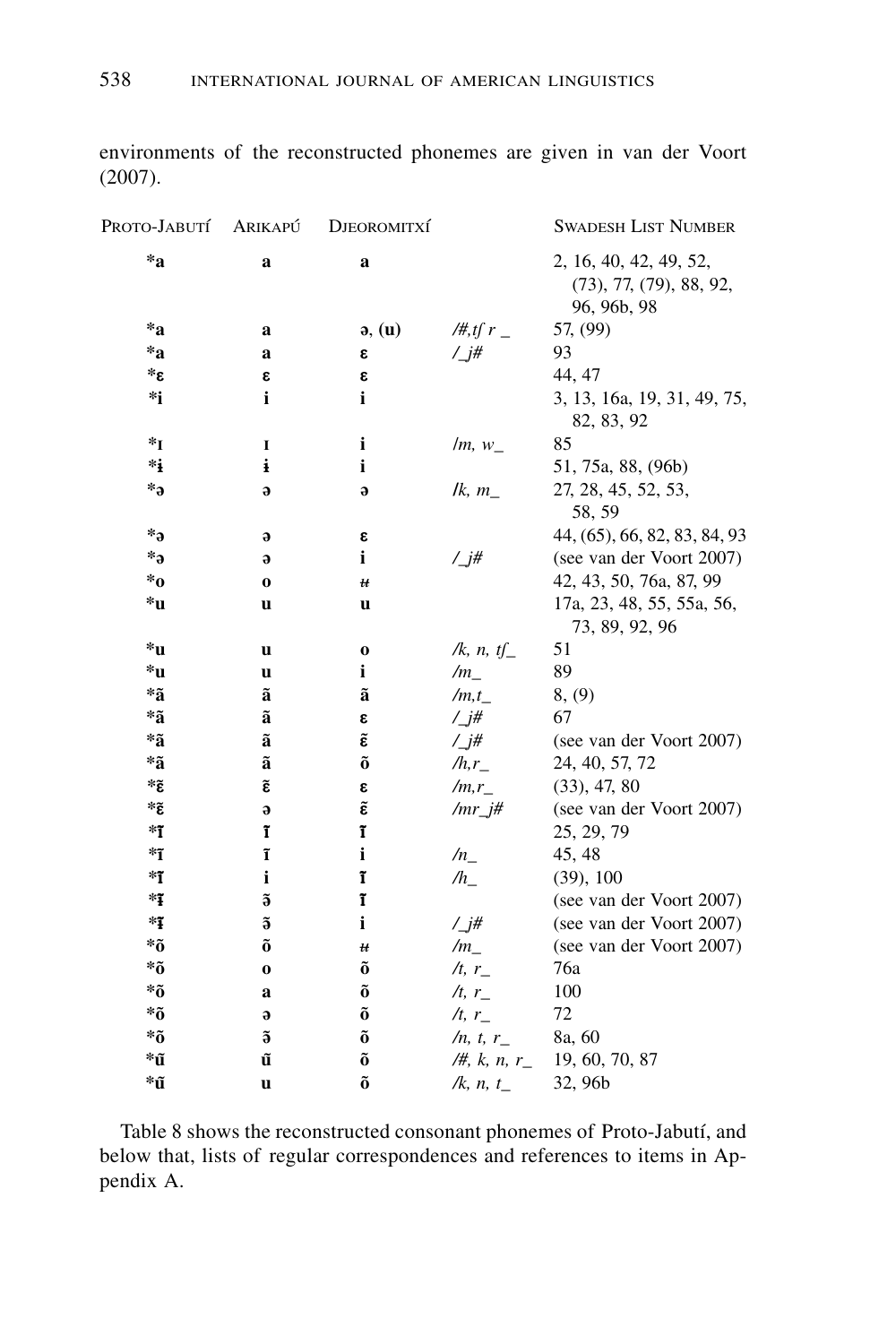|                     | Labial | Alveolar Velar | Glottal |
|---------------------|--------|----------------|---------|
| Plosive             | p      |                |         |
| Nasal               | m      | n              |         |
| Trill/tap           |        | r              |         |
| Voiceless affricate |        | tſ             |         |
| Voiced affricate    |        | $d_3$          |         |
| Approximant         | w      |                | h       |

TABLE 8 Proto-Jabutí Consonant Phonemes

| Proto-Jabutí Arikapú         |          | <b>DJEOROMITXÍ</b>  |                                                     | <b>SWADESH LIST NUMBER</b>                                                                             |
|------------------------------|----------|---------------------|-----------------------------------------------------|--------------------------------------------------------------------------------------------------------|
| *h                           | h.       | h                   |                                                     | 24, 40, 72                                                                                             |
| *h                           | $t$ f, Ø | h                   | $\sqrt{i}, \tilde{i}$                               | 3, 100                                                                                                 |
| *k                           | $\bf k$  | $\bf k$             |                                                     | 16, 23, 27, 28, 40, 42, 45,<br>49, 52, 55a, 56, (65),<br>$(73)$ , 76a, $(79)$ , 88, 96,<br>96b, 98, 99 |
| *m                           | m [b, m] | m [b, m]            |                                                     | 8, 19, 52, 53, 58, 59, 62a,<br>79, 80, 96                                                              |
| $\rm *m^{16}$                | m[b]     | bz                  | $\sqrt{i}$                                          | 75,89                                                                                                  |
| *n                           | n[d, n]  | n                   |                                                     | 19, 25, 29, 39, 44, 45, 48,<br>51, 60, 87, 96b                                                         |
| $\mathbf{a}$ n <sup>17</sup> | n[d, n]  | $\varnothing$ , (w) | $\sqrt{\varepsilon}$ , $\partial$ , $\dot{\vec{t}}$ | $(51)$ , 96b                                                                                           |
| ${}^*p$                      | p        | p                   |                                                     | 16, 19, (39), 46, 47, 49,<br>$(50)$ , 55, 66, 73, 82, 83,<br>88, 92                                    |
| *1                           | t.       | t                   |                                                     | 8a, (9), 32, 44, 45, 60, 62a,<br>72, 100                                                               |
| *t∫                          | tſ       | tſ                  | $\sqrt{i}, \tilde{i}, \varepsilon$                  | 13, 92                                                                                                 |

<sup>16</sup> Under Pires's (1992:20) analysis, /bz/ represents a rare phoneme in Djeoromitxí that occurs only before /i/, where it contrasts with /m/: *bzi*(*ru*) 'water' vs. *mi* 'genipap'. In Arikapú cognates, this contrast does not exist, but there is a contrast between  $/i/$  and  $/i/$  in the same position: *mi* 'water' vs. *mi* 'genipap', respectively. Probably, in an earlier phase of Djeoromitxí, [bz] was an allophone of /m/ conditioned by a high "tense" vowel /i/, whereas the allophone [m] occurred before the high "lax" vowel /i/. When the contrast between these vowels was lost in Djeoromitxí, /bz/ must have acquired phonemic status. There are only a few complete cognates involving /bz/, e.g., Proto-Jabutí \*mihi, ARI mitfi, DJE bzihi pikoru 'monkey species' and Proto-Jabutí \*tfamuj, ARI tfamuj, DJE habzi 'cotton'.

<sup>17</sup> In some cases, such as \*n<sup>*i*</sup> 'to salt', \*n disappeared in Djeoromitxí, changing the word to *i*, whereas it was preserved in Arikapú: *nI*.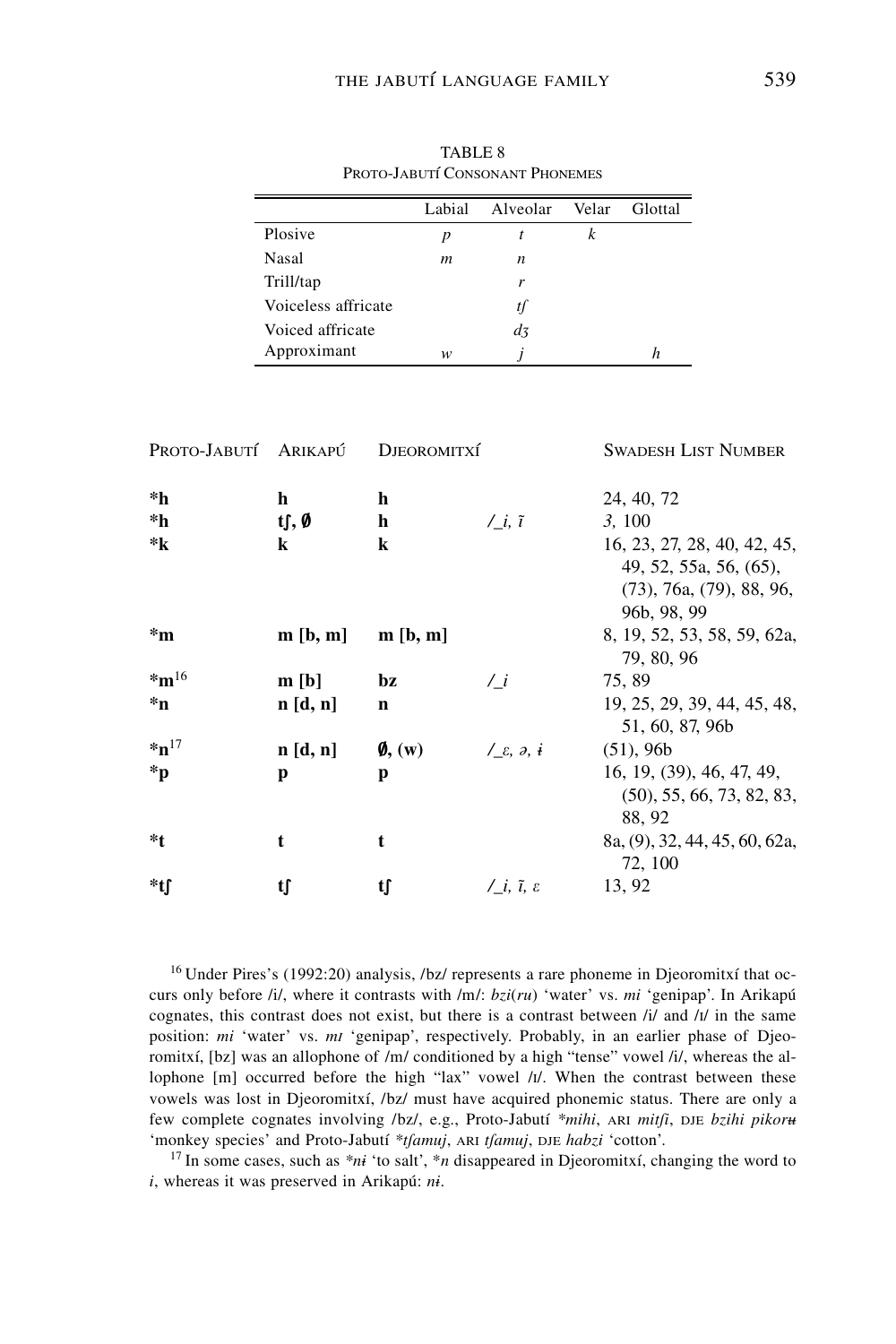| $*$ t $\mathsf{f}^{18}$ | tf, h | h    | /H a, u                                                 | 42                                                                |
|-------------------------|-------|------|---------------------------------------------------------|-------------------------------------------------------------------|
| $*$ t $\mathsf{f}^{19}$ | ts, Ø | r    | $N_a$ , u                                               | 42, 43, 92                                                        |
| *tſ                     | k     | t∫   | $\sqrt{2}$                                              | 82, 84, 93                                                        |
| $*$ dz <sup>20</sup>    | tſ    | dz   | $\sqrt{i}$                                              | 16a                                                               |
| $\mathrm{d}z$           | ts, Ø | dz   | $\sqrt{i}$                                              | 31                                                                |
| $*_{r}$                 | r     | r, h |                                                         | $(65)$ , $(67)$ , 76a, 87, 99                                     |
| $\ast r^{21}$           | r     | n    | $\sqrt{i}$ , $\tilde{o}$ , $\tilde{u}$ , $\tilde{a}$ 57 |                                                                   |
| $*_{r^2}$               | r     | Ø    |                                                         | $/C_a$ , <i>i</i> , $\tilde{o}$ , $\tilde{a}$ 46, 49, 62a, 77, 83 |

The following items suggest that Proto-Jabutí also has glides. The \**j* usually functions as a semivowel in falling diphthongs. Pires (1992:42–44) notes that there are no diphthongs on the phonological level in Djeoromitxí.23 Some examples indicate that the \**j* was preserved only in Arikapú. Other examples suggest optional /j/-insertion in Arikapú:<sup>24</sup>

|                         |   | Proto-Jabutí Arikapú Djeoromitxí |                      | <b>SWADESH LIST NUMBER</b> |
|-------------------------|---|----------------------------------|----------------------|----------------------------|
| *i                      |   |                                  |                      | 8, 45, 46, (65), 66, 67    |
| *i                      |   |                                  | $\sqrt{\varepsilon}$ | (see van der Voort 2007)   |
| $\ast_{\mathbf{w}}$     | W | w                                |                      | 85                         |
| $\cdot \mathbf{w}^{25}$ | W | u. Ø                             | /a, $\tilde{o}$      | (see van der Voort 2007)   |

<sup>18</sup> As shown in **2.3.1.1**, Arikapú has a number of lexemes in which  $/tf/di$  idiosyncratically alternates with  $/h/$  and with absence of  $/t/$ . We showed in **2.3.2.1** how certain lexical roots in Djeoromitxí are subject to morphophonological alternation between /r/ in onset position word-internally and /h/ word-initially. These two alternating sets of consonants may be related historically but not synchronically. Be they verbs or nouns, many Djeoromitxí roots that display this morphophonological alternation, such as *-rua*, *hua* 'to sing', are cognate with roots in Arikapú that have /tf/ in any corresponding position (i.e., both with or without a preceding prefix or noun), in this case *tfua*, reconstructible for Proto-Jabutí as \*t*fua*.

<sup>19</sup> Many Arikapú roots with /t[/, some of which display alternation with  $\phi$ ], like *paa*, *pat*[*a* 'to form, put, weave', are cognate with roots in Djeoromitxí that have nonalternating /r/ (word-internally) or /h/ (word-initially) in a corresponding position, in this case *pera*, reconstructible in Proto-Jabutí as *\*pt* $fa$ .

<sup>20</sup> Before /i/, as in Proto-Jabutí *\*pudzi* 'needle', *\*dz* corresponds to /dz/ in Djeoromitxí, in this case *pudJi*, Arikapú *putSi*.

<sup>21</sup> Proto-Jabutí \**r* underwent a split in Djeoromitxí: before oral vowels it remained as  $/r/$ and before nasal vowels it changed to /n/ and merged with Proto-Jabutí \**n*, as in *\*r*i 'braise, grill', DJE  $n\tilde{\imath}$ , ARI  $r\tilde{\imath}$ .

<sup>22</sup> Arikapú has a number of consonant combinations with  $/r/$  in second position in the onset, as in *kumr´j* 'peanut', which are absent in Djeoromitxí, as in *kumE\$*'peanut'. Assuming that these consonant combinations underwent simplification in Djeoromitxí, they can be reconstructed for Proto-Jabutí, in this case \*kumr $\tilde{\varepsilon}$ *j*.

 $^{23}$  In a few cases, [j] was preserved both in Arikapú and in Djeoromitxí, although the cognates correspond only partially or are from possible loanwords: \**hãt.j*, ari *hãtãj*, dje *hõtoi* 'slow', and \**mEjmia*, ari *mEjmia*, dje *mEibzia* 'tayra'.

<sup>24</sup> See **2.3.1.1**. In such cases, reconstructed  $*j$  is placed in between brackets.

25 Few examples exist of \**w* used as a semivowel, as in *\*kaw* 'hair in the back of the neck'. In this case, Djeoromitxí was simplified or made use of an allophone of /u/, as in *kau*, Arikapú *kaw*.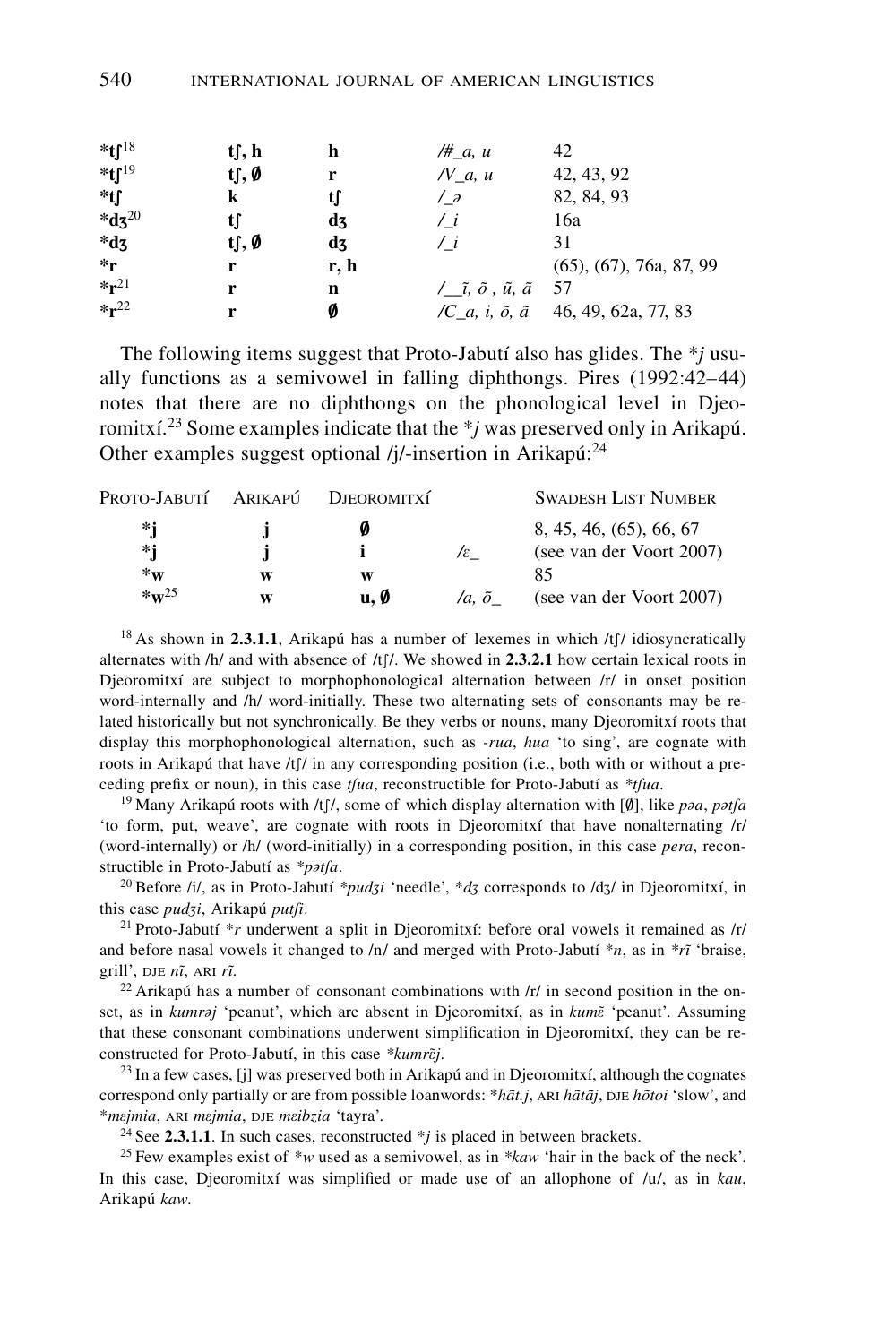A considerable number of lexical and grammatical roots of the Jabutí languages are cognate with roots of Jê languages. These are discussed in **4** below and are shown in Appendix A.

**2.4.2. The lexicon.** Some parts of the lexicon are more suitable than others for the purpose of historical comparison. In the above sections, the highest value is attached to items that represent the most basic concepts that can be expected to be lexicalized in each language, such as body parts, close kinship relations, and geographic phenomena, which can be found in Swadesh's 100 basic word list. It is likely that such items are inherited from previous stages of a language, since they do not tend to represent unknown concepts for which new terms have to be introduced by borrowing or invention.

Although symbolic forms and borrowed forms may show similarities that confirm the same historical correspondences as basic forms do, they are also able to distort the picture and display similarities that are otherwise not accounted for in the specific reconstruction at hand. In the case of the Jabutí languages, there is no clear correspondence between Arikapú /tʃ/ and Djeoromitxí /t/, for example. The only evidence for this correspondence is a set of items that may be sound-symbolic in origin: Arikapú *kat* $\beta$ *i* vs. Djeoromitxí *kati* 'itch'. In van der Voort (2005:384), a number of possible sound-symbolic forms are listed that are similar to forms in neighboring languages, such as Arikapú *kutaj, kokora* vs. Djeoromitxí kutfi, krukru 'cicada', which is similar to Aikanã and Kwaza (isolates) *kuku*, and Arikapú *pupu* vs. Djeoromitxí *popo* 'owl', which is similar to Aikanã *pupurE* 'owl species', Kwaza (isolate) *∫u∫u∫uÎI-* '(owl is) calling' and Mekens (Tuparí) *popoba* 'owl'. Due to their possible onomatopoetic origin, these forms cannot function as evidence for a genetic relationship.

An example that should not be used to confirm reconstruction of \**w* as a possible semivowel is Arikapú *tfaw* vs. Djeoromitxí *t[* $\tilde{a}w$  'stingray'. These forms are conspicuously similar to Makuráp *tfaw*, Mekens *tfarãw*, Kanoê *tsãkãwnu\$*, and Kwaza *tsakaru\$* 'stingray'. In fact, this item may be one of a specific group of lexical items that are found throughout the region. Those items were discussed in van der Voort (2005:385–88) as possible indicators of a linguistic area. The following are also encountered in the Jabutí languages:<sup>26</sup>

- ari and DJE *tfitfi* 'maize': AKU *atiti*; KAN *atiti*; KWA *atfitfi*; MAK *atiti*; MEK *atsitsi*; tup *atíti:*; way *atiti:*
- ari *pãwru\$* and dje *m*i*oro* 'woodpecker': kwa *mauru*; way *mãu\$rõ* ari *tfu* and DJE *nu* 'marico bag': AIK *dyi*; KWA *sui*; MAK *etfi*

<sup>26</sup> Most forms are from the fieldwork of van der Voort, except for the Mekens forms, which are from Galucio (2001), and some Kanoê forms, which are from Bacelar (2004).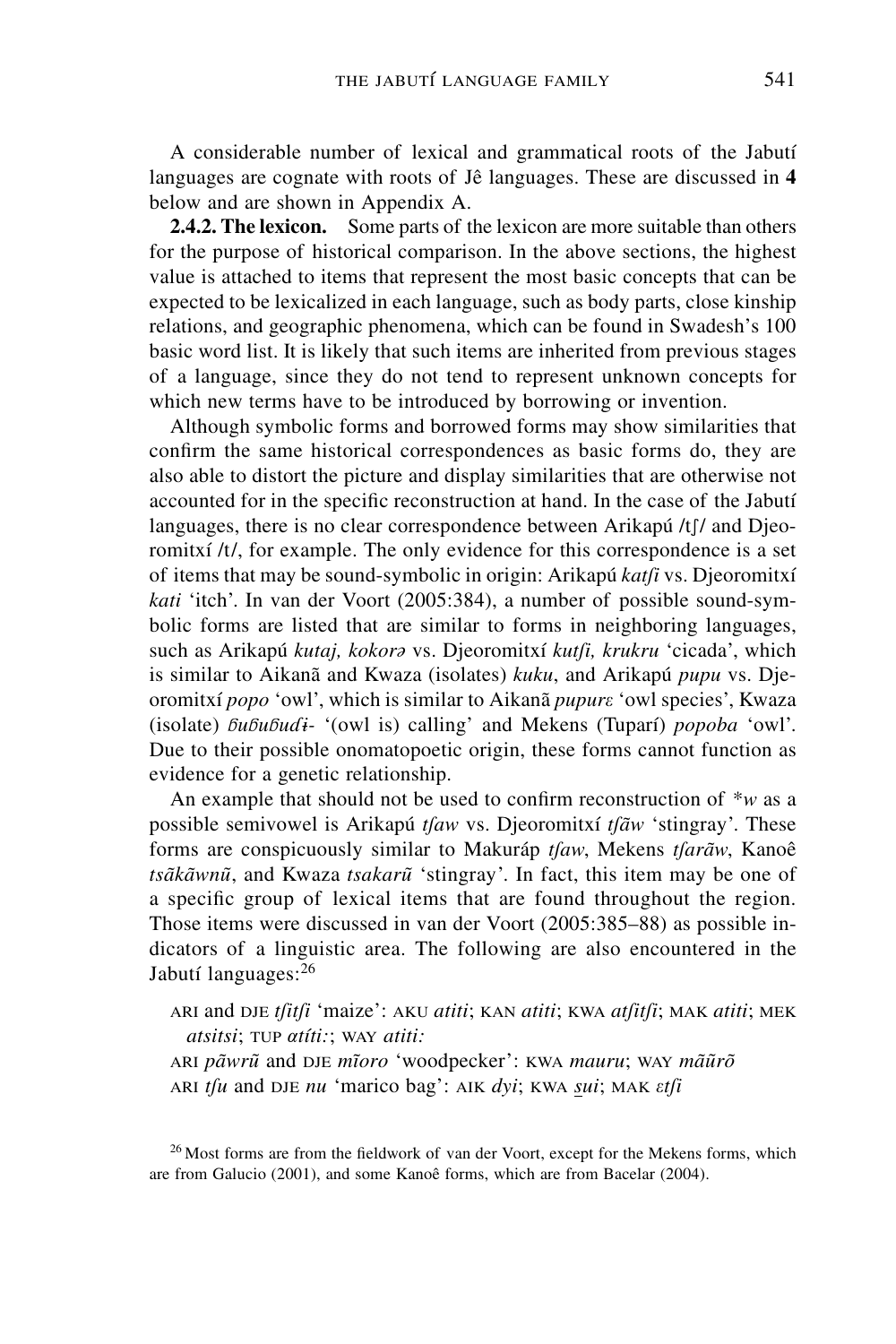- ari *tSurim´\$* and dje *hEmi* 'potato':<sup>27</sup> aik *tSidimu* 'pumpkin', kwa *surimjE*\$ 'potato', and SAL *zerimu*<sup>*'*</sup> pumpkin'
- ARI *warvar*<sub>2</sub> and DJE *wir*<sub>*wira*</sub> 'star': Aymara *warawara* (Willem Adelaar, personal communication); KAN *wariwari*; KWA *waruwaru*; MEK *waruwaru*; tup and mak *waruwaru*

Obviously, none of these forms should be reconstructed to serve as evidence for a genealogical relationship between Arikapú and Djeoromitxí. Then again, even if certain items originate from borrowing or onomatopoeia, they may have been borrowed or created in Proto-Jabutí, before the split between the two Jabutí languages. The value of the reconstruction of such items lies in their confirmation of already independently identified and attested patterns of correspondence.

**2.4.3. Grammar.** Since it follows from **2.3.1** and **2.3.2** that the grammars of the Jabutí languages are rather similar, it seems reasonable to assume that their shared grammatical traits reflect aspects of the grammar of Proto-Jabutí. In the first place, the person-marking systems are similar. Both languages employ similar person prefixes to express subject or object, according to an ergative alignment pattern. In Proto-Jabutí the forms of two markers may have merged, creating homophony between the first and third person. This ambiguity was preserved in Arikapú, whereas in Djeoromitxí a zeroform emerged representing the first person:

| PROTO-JABUTÍ | ARIKAPÚ |                       | <b>DJEOROMITXÍ</b> |
|--------------|---------|-----------------------|--------------------|
| $*_i$        |         | $\tilde{\phantom{a}}$ |                    |
| $a^*$        | а       | $\tilde{\phantom{a}}$ | a                  |
| $*_i$        | i. Ø    | $\tilde{\phantom{a}}$ |                    |
| $*hi$        | tſi     | $\tilde{\phantom{a}}$ | hi                 |
|              |         |                       |                    |

Also, the nonspecific function of the first-person plural presented in sections **2.3.1.3** and **2.3.2.3** above is a shared trait, although there is also room for a universalist explanation.

Another shared trait is the use of similar, reconstructible, postpositional elements with similar semantic functions, as shown in **2.3.1.4** and **2.3.2.4**. Not all attested postpositions were attested in both languages, however, such as Djeoromitxí agentive *mE* and dative *ma*, and Arikapú aversive *rIj* and similative *r´\$*:

<sup>&</sup>lt;sup>27</sup> The claim by van der Voort (2005:388) that the ARI and DJE forms would be cognate is not substantiated by the comparative evidence put forward in this article.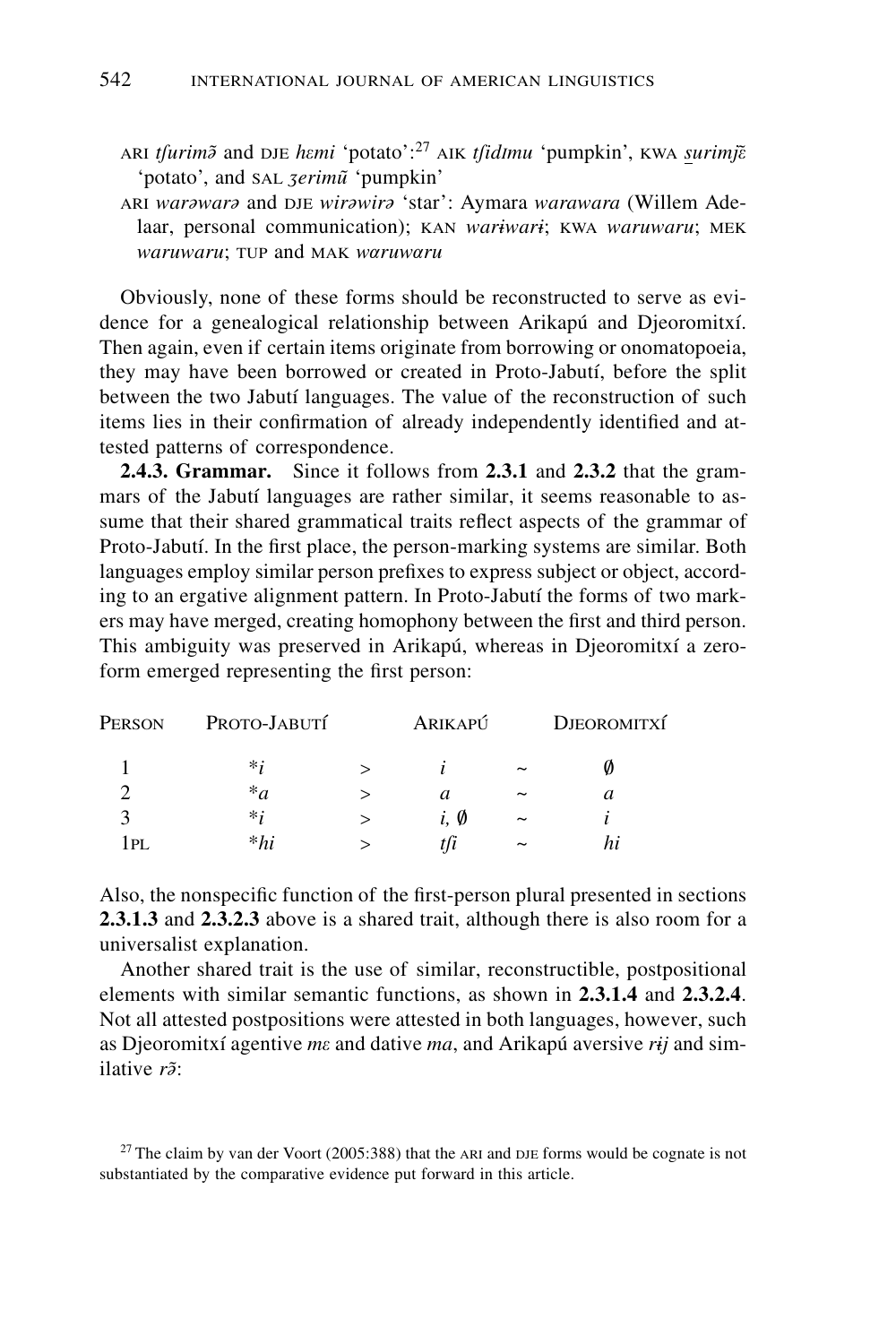| <b>FUNCTION</b> | Proto-Jabutí                | ARIKAPÚ                  | <b>DJEOROMITXÍ</b> |
|-----------------|-----------------------------|--------------------------|--------------------|
| Ablative        | $*_{kun\tilde{\imath}}$     | -kunĩ                    | kuni               |
| Beneficiary     | $(*\varepsilon n\tilde{*})$ | - $n\tilde{\varepsilon}$ | $\epsilon$ ni      |
| Comitative      | $*pakaj$                    | $-pakaj$                 | paka               |
| Dative          | $*_{ri}$                    | -ri                      | ri                 |
| Instrumental    | $*_{n\partial}$             | $-n\partial$             | $\partial$         |
| Locative        | * $t/\varepsilon$           | $-tf\epsilon$            | tſε                |

Other grammatical elements were discussed in **2.3.1.5** and **2.3.2.5**. Some can be reconstructed for the proto-language:

| Negative     | $*_{t\tilde{o}}$ | tã                   | tõ                        |
|--------------|------------------|----------------------|---------------------------|
| Intensifier  | $*$ -wehe        | $-weh\varepsilon$    | $-w\epsilon h\varepsilon$ |
| Augmentative | $*$ -tfitfi      | $-t\int$ it $\int$ i | $-t\int$ $it\int$         |

However, a large number of grammatical morphemes cannot be reconstructed. This may involve morphemes that were attested in one of the languages only, such as the Arikapú negative imperative *-pI*, or the Djeoromitxí interrogative *hi* and past *tfε*. Furthermore, some morphemes are very different from one language to the other, such as Arikapú future *-wiro* and Djeoromitxí future *ma* (a likely result of the grammaticalization of the dative postposition), Arikapú diminutive *-mraj* and Djeoromitxí diminutive *-ta* or *titi*, and Arikapú purposive *-w´(j)* and Djeoromitxí purposive *dJE*. Finally, the languages may have influenced one another or may have been influenced by neighboring languages. A case in point is the perfective and adjective nominalizer, Arikapú *hã* (pronounced as [hɔ̃] or [hã]) and the Djeoromitxí adjective nominalizer *h*<sup>2</sup>, the reconstruction of which is impeded by the absence of systematic vowel correspondence. In Arikapú, however, the morpheme does not seem to be very productive, and its application in certain cases resembles a calque on Djeoromitxí.<sup>28</sup>

Remember that the description of Djeoromitxí is far from complete and that Arikapú is a moribund language. It may be that future research in the field will produce more complete and reliable data, but it is also possible that the languages have lost certain categories over time or due to obsolescence.

As shown in **2.3.1.5** and **2.3.2.5**, the Jabutí languages do seem to employ a limited set of classifying elements. Some of them can be reconstructed:

<sup>28</sup> Moreover, its form is conspicuously similar to the nominalizer *-h´\$* of Kwaza (isolate), which may or may not be a coincidence.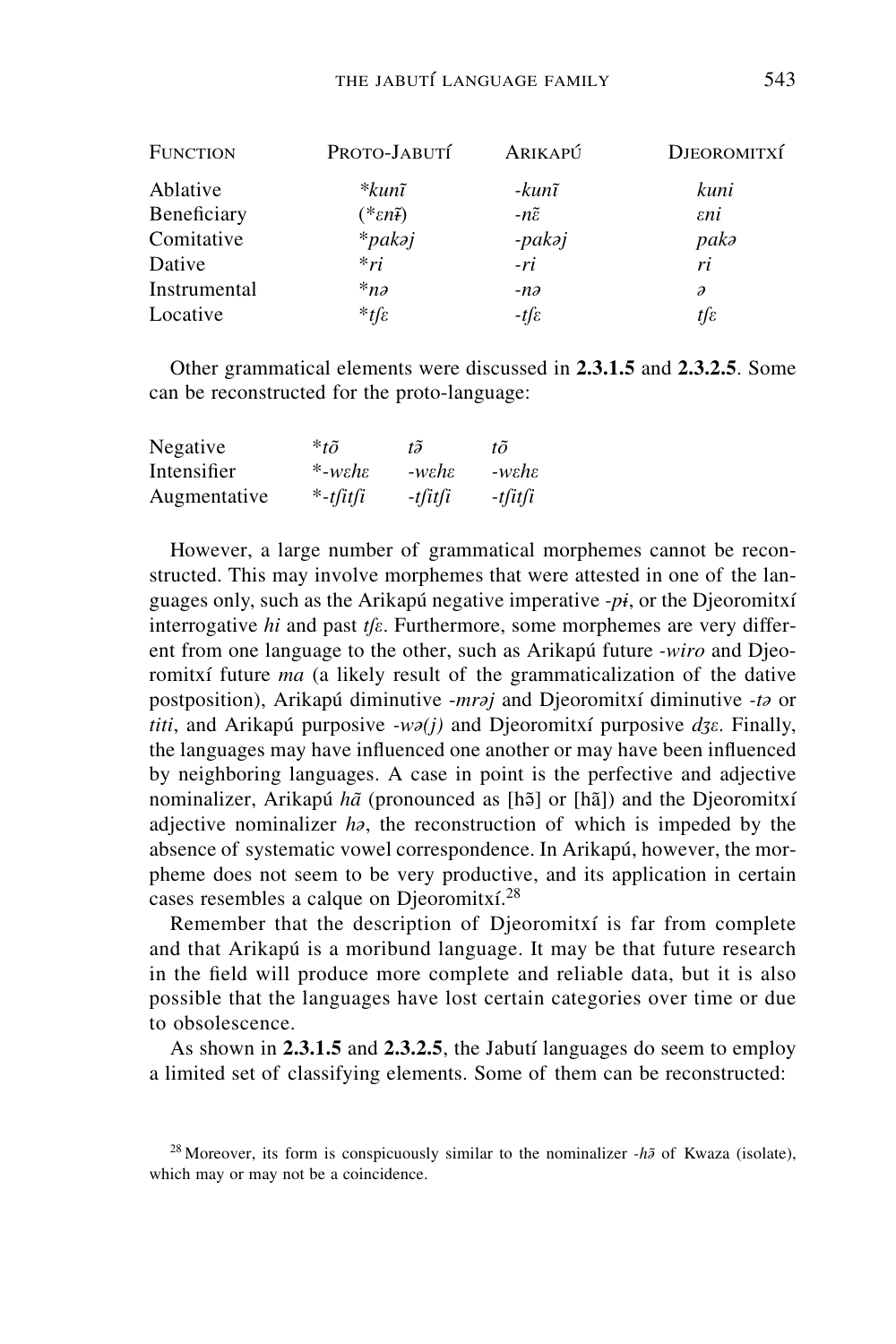| <b>MEANING</b> | PROTO-JABUTÍ           | ARIKAPÚ      | <b>DIEOROMITXÍ</b> |
|----------------|------------------------|--------------|--------------------|
| seed, kernel   | *-hã                   | -hã          | -hõ                |
| round          | $*$ -ka                | -ka          | -ka                |
| skin, bark     | $*_{k\partial}$        | kə           | kә                 |
| shell          | *-kakə                 | -kakə        | -kakə              |
| hole           | $*$ -ko                | $-k$ o       | -k#                |
| flesh          | $*$ -nĩ                | -nĩ          | -nĩ                |
| thorn          | $*_{-n\tilde{\imath}}$ | -nĩ          | -nĩ                |
| food, porridge | $*$ nũ                 | nũ           | nõ                 |
| wormlike       | $*$ -re                | $-r\epsilon$ | $-r\epsilon$       |
| egg            |                        | -r̃č         | $-dz\varepsilon$   |

Some classifiers resist reconstruction, such as Arikapú *-mrE\$*, Djeoromitxí *-mã* 'porridge, dregs'; Arikapú *-mr´*, Djeoromitxí *-tu* 'powder, flour'.

The classifiers also are found fossilized with nouns, as \*-ko in \*tfako 'mouth' and \*-r*ε* in Arikapú *nukutarε* and Djeoromitxí *nūtε*(*rε*) 'tongue'. The element *-kak´* 'shell of a nut, seed or animal' itself seems to represent a composite of two classifiers. It is possible that the classifiers originally represented compounded nouns, as analyzed by Pires (1992) for Djeoromitxí. They may have been derived from full nouns and represent an intermediate stage in a grammaticalization process. When looking at the other languages of the region (see van der Voort 2005 and Crevels and van der Voort 2008), several genealogically unrelated languages—such as Nambikwara languages, Tacana languages, and the isolated languages of Rondônia—display similar systems. Some even have similar classifying forms, and it is conspicuous that those forms resemble the Jabutí classifiers that resist reconstruction, such as Kwaza (isolate) *-m* $\tilde{\epsilon}$  'porridge'. Then again, the reconstructed Proto-Jabutí forms \* $n\tilde{u}$  'food, porridge' and \*- $n\tilde{u}$  'thorn' are also widely attested in the region, respectively as  $-n\tilde{u}$  '(fine granular matter such as powder, hair, porridge)' in various unrelated languages and as  $-n\tilde{\imath}$  'thorn, needle' in Kwaza. Especially with respect to Proto-Jabutí *\*-n*i, likely cognates occur in several Macro-Jê languages, such as Apinajé (Northern Jê) *pi*, Rikbaktsá (*i-)ni*. This suggests that if the Kwaza and Jabutí forms indeed have the same origin, Jabutí was probably the source.

It is important to be aware of grammatical traits that are similar to those in other languages of the region and that could represent areal features. Either such traits may have been transferred to the Jabutí languages through diffusion from other languages, or the similarity may have been an extra motivation for original Proto-Jabutí traits to be preserved in the Jabutí languages. Alternatively, as will be seen in the following section, some of these grammatical elements are reconstructible for Proto-Jê. Thus, the similarity between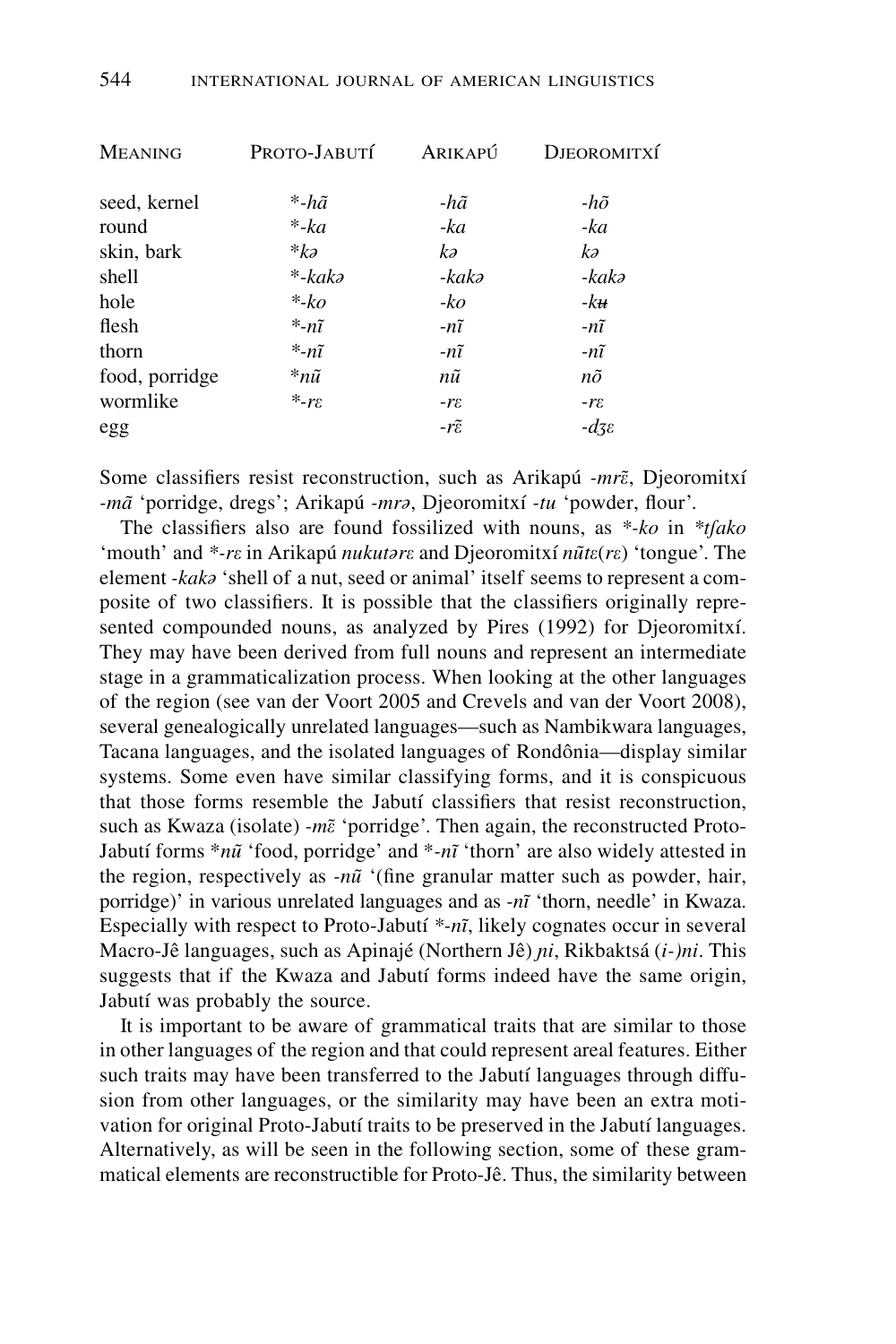such elements in the Jabutí languages and unrelated local languages can also point to (Proto-)Jabutí as a source of regional diffusion.<sup>29</sup>

**3. The Macro-Jê stock.** This section briefly discusses the composition of Macro-Jê, providing a succinct evaluation of the evidence offered thus far as support for the hypothesis of genetic relationship among the several members of the stock (**3.1**) and a note on their geographic distribution and internal classification (**3.2**). In addition, we discuss the overall characteristics of the languages included in the stock (**3.3**), thus setting a background against which the comparison between the Jabutí family and well-established Macro-Jê languages can take place (**4**). The discussion of the main characteristics of Macro-Jê relies heavily on data from the Jê family, the principal member of the stock, and, for obvious historical reasons, one whose inclusion in it was never questioned. This decision—of comparing Jabutí mainly with Jê, instead of the whole stock—has a number of methodological advantages, the main one being that reconstructions of Proto-Jê, the ancestor of the Jê languages, are available (Davis 1966 and Ribeiro [forthcoming]), providing us with a temporal depth<sup>30</sup> that is hardly available elsewhere in Macro-Jê (the remaining members of the stock being mostly single-member families; see table 9). Also, a preliminary comparison suggests that Jabutí is not particularly closer genetically to any other families included in the stock, including those that are geographically nearer, such as Boróro, Rikbaktsá, and Chiquitano. Therefore, there is no need for, and probably little gain from, including these languages in the present comparison. In addition, the geographic location of the Jabutí and Jê families (see the map in figure 1) makes it rather unlikely that any similarities detected are due to contact; in fact, no clear cases of shared vocabulary in areas which are more amenable to borrowing (material culture, fauna, flora) have so far been detected. However, data from families for which reliable documentation is available and whose phonological correspondences with Jê are better established, namely, Karajá (Davis 1968 and Ribeiro 2004*a*), Ofayé (Gudschinsky 1971 and Ribeiro 2005), Maxakalí (Davis 1968), and Krenák (Seki 2002), will be used whenever suitable cognates are found.

 $29$  According to the glottochronological method (as described in, e.g., Jeffers and Lehiste 1992), the time depth between Arikapú and Djeoromitxí could be estimated at about 18 centuries, based on the percentage (58%) of reconstructed shared vocabulary from the Swadesh 100-word list (see Appendix A). We have not adopted this estimate as a fact, however, because the glottochronological method has been proven to be unreliable.

<sup>30</sup> Greg Urban estimates the age of Proto-Jê as "three thousand years or more," suggesting that "[T]he Jê languages are more diversified internally than the ones of the Romance family of Indo-European" (Urban 1998:90 [our translation]).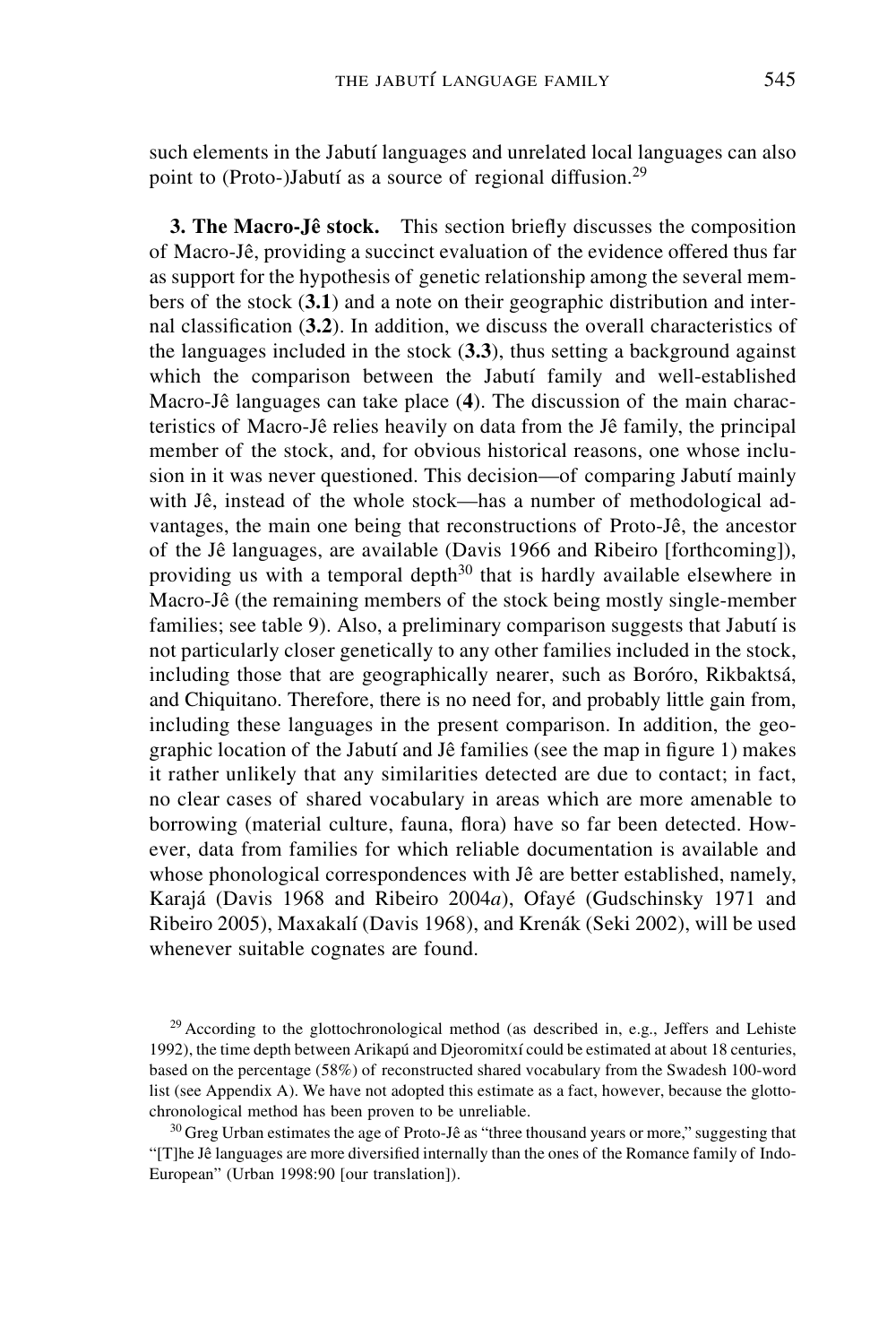

Fig. 1.—Distribution of the Macro-Jê language families.

**3.1. The Macro-Jê stock as a genetic grouping: a brief appraisal.** The Macro-Jê stock comprises the Jê family and a number of possibly related language families, most of which are located in Brazil. The term "Macro-Jê" was introduced by Mason (1950), replacing earlier labels such as "Tapuya" and "Tapuya-Jê" (for a historical overview of the Macro-Jê stock, see Rodrigues 2002). Although there is agreement on the inclusion of most of the families (table 9), recent classifications (Rodrigues 1986, Greenberg 1987, and Kaufman 1990) differ as to the precise scope of Macro-Jê. Given the lack of comprehensive comparative studies, Macro-Jê remains largely a "working hypothesis" (Rodrigues 1999), the present paper being a good example of its tentative nature. Two other examples will suffice: Guató and Chiquitano. In the case of Guató, whose inclusion is agreed upon by all major classifications, the purported evidence is particularly scanty, and a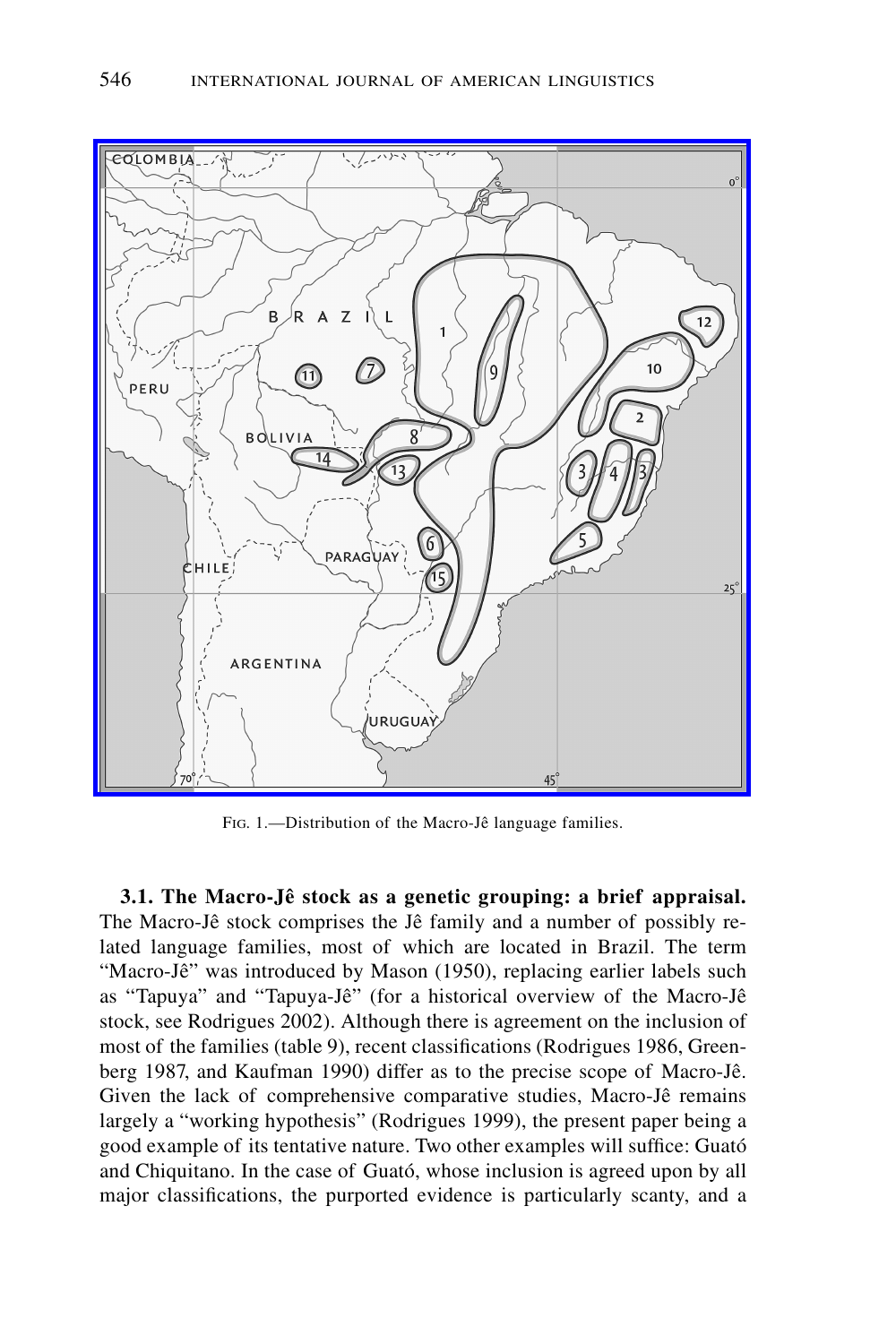TABLE 9 The Macro-Jê Hypothesis

| 1. Jê                                                                                                      |
|------------------------------------------------------------------------------------------------------------|
| Southern Jê                                                                                                |
| Kaingáng, Xokléng, †Ingaín                                                                                 |
| Amazonian Jê                                                                                               |
| Northern Jê: Panará, Suyá (including Tapayúna), Kayapó, Apinajé, Timbíra                                   |
| (Parkatêjê, Krahô, Pykobyê, etc.)                                                                          |
| Central Jê: Xavánte, Xerénte, †Akroá-Mirim, †Xakriabá                                                      |
| †Jeikó                                                                                                     |
| 2. Kamakã                                                                                                  |
| †Kamakã, †Mongoyó, †Menién, †Kotoxó, †Masakará                                                             |
| 3. Maxakalí                                                                                                |
| Maxakalí, †Pataxó, †Kapoxó, †Monoxó, †Makoní, †Malalí                                                      |
| 4. Krenák                                                                                                  |
| Krenák (Botocudo, Borúm)                                                                                   |
| 5. Purí (Coroado)                                                                                          |
| †Coroado, †Purí, †Koropó                                                                                   |
| 6. Ofayé                                                                                                   |
| Ofayé                                                                                                      |
| 7. Rikbaktsá                                                                                               |
| Rikbaktsá (Canoeiro)                                                                                       |
| 8. Boróro                                                                                                  |
| Boróro, †Umutína, †Otúke                                                                                   |
| 9. Karajá                                                                                                  |
| Karajá (including four dialects, Southern Karajá, Northern Karajá, Javaé, and Xambioá)                     |
| 10. Karirí                                                                                                 |
| †Kipeá, †Dzubukuá, †Pedra Branca, †Sabuyá (included by Rodrigues, but not                                  |
| Greenberg and Kaufman)                                                                                     |
| 11. Jabutí                                                                                                 |
| Djeoromitxí (Jabutí), Arikapú (included by Nimuendajú [2000] and Greenberg but not                         |
| Rodrigues and Kaufman)                                                                                     |
| 12. Yatê                                                                                                   |
| Yatê                                                                                                       |
| 13. Guató                                                                                                  |
| Guató                                                                                                      |
| 14. Chiquitano                                                                                             |
| Chiquitano (Besiro) (included by Greenberg and Kaufman but not Rodrigues)                                  |
| 15. Otí                                                                                                    |
| †Otí (Eo-Xavánte) (the inclusion of Otí, proposed only by Greenberg, is not                                |
| substantiated by the available data)                                                                       |
| For more on the Macro-Jê Hypothesis, see Ribeiro (2006).<br>Extinct languages are indicated by $\dagger$ . |

thorough search for cognates in the main source on the language (Palácio 1984) reinforces our belief that this language should not be included in the stock. On the other hand, although the inclusion of Chiquitano has been far from a consensus, recent studies (Adelaar 2008 and Santana 2006) have uncovered interesting grammatical, phonological, and lexical similarities, far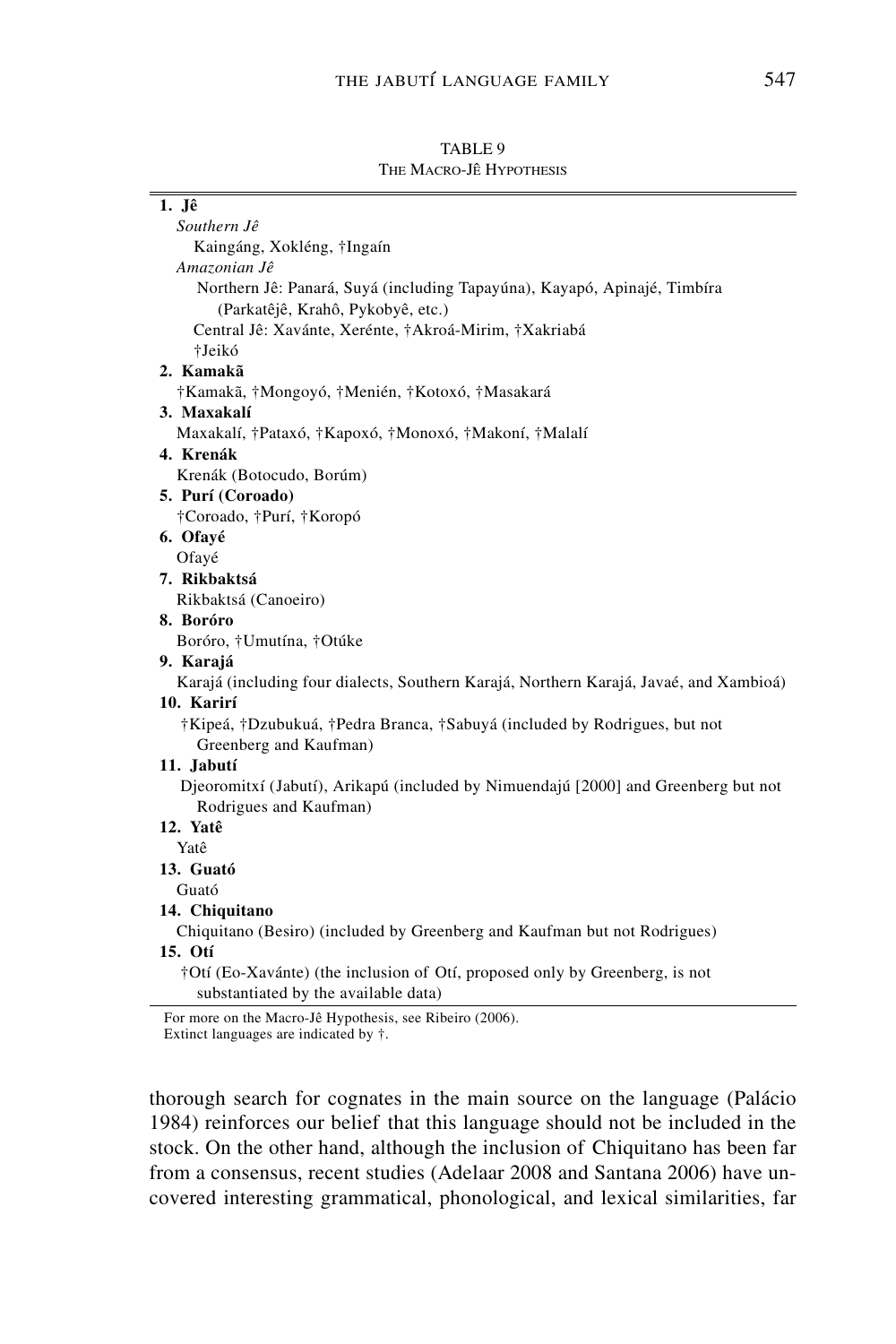more compelling than those proposed as evidence for the inclusion of Guató (Rodrigues 1986; 1999).

The only family-level reconstructions available are Davis (1966) and Ribeiro (forthcoming), for Proto-Jê.<sup>31</sup> So far, lexical comparative evidence supporting the inclusion of individual families in the Macro-Jê stock has been presented for Kamakã (Loukotka 1932), Maxakalí (Loukotka 1931; 1939 and Davis 1968), Purí (Loukotka 1937), Boróro (Guérios 1939), Krenák (Loukotka 1955 and Seki 2002), Karajá (Davis 1968), Ofayé (Gudschinsky 1971 and Ribeiro 2005), and Rikbaktsá (Boswood 1973). In addition, some studies have shown very suggestive cases of morphological idiosyncrasies shared by Jê, Boróro, Maxakalí, Karirí, Karajá, and Ofayé (Rodrigues 2001 and Ribeiro 2002*a*; 2004*a*; 2007). In sum, evidence for the inclusion of different families in the Macro-Jê stock is rather uneven, ranging from the fairly proven (Maxakalí, Krenák, and other, extinct Eastern Macro-Jê languages, Ofayé, Karajá, etc.) to the virtually untested (Guató and, to a lesser degree, Yatê). Even in those cases for which inclusion in the Macro-Jê stock is beyond question, much more comparative research is needed so that additional cognates can be identified and more accurate correspondences can be established.<sup>32</sup> The map in figure 1 shows the distribution of all possible members of the Macro-Jê linguistic stock. The numbers correspond to the language families listed in table 9.

**3.2. Geographic distribution and internal classification.** With the exception of Chiquitano (which is spoken mostly in Bolivia, with a small number of speakers in Mato Grosso, Brazil), all Macro-Jê languages are spoken in Brazilian territory, although in the past Otúke (Boróro) and Ingaín (Southern Jê), both now extinct, were spoken in Bolivia and Argentina, respectively. Although Rikbaktsá and some Jê languages (Kayapó, Suyá, Panará) are spoken on the southern fringes of the Amazon, the overall distribution of Macro-Jê languages is typically non-Amazonian. Yatê, Krenák, and Maxakalí languages are spoken in eastern Brazil, the same having been the case for Purí, Kamakã, and Karirí (all now extinct). Since several pur-

31 For recent attempts at reconstructing Proto-Purí and Proto-Kamakã, see Silva Neto (2007) and Martins (2007), respectively.

 $32$  Thus, the ongoing study of Ofayé by one of the authors (Ribeiro) makes possible an assessment of the previous work done by Gudschinsky (1971; 1974)—until recently, the main source available on this severely endangered Macro-Jê language. As it turns out, Gudschinsky's comparative work presents serious methodological problems, including arbitrary word segmentations and the failure to recognize borrowings (Ribeiro 2005). Also, for Rikbaktsá, Boswood's estimate of 38% cognacy seems to be too optimistic, since many of her purported correspondences are very poorly attested (Boswood 1973). If that is the situation for families for which comparative studies were conducted, one can assume that the situation is far less satisfactory for the remaining ones.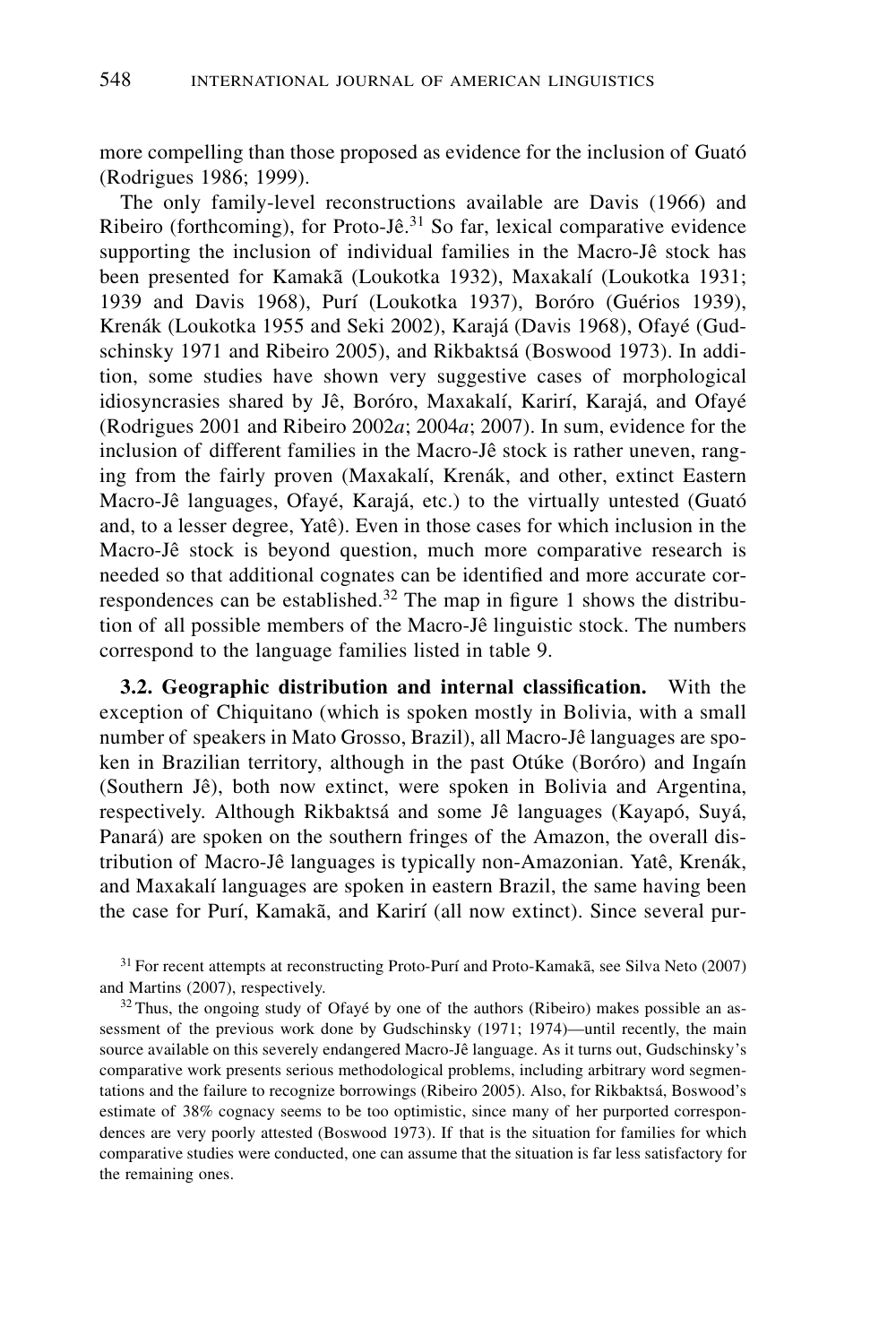ported Macro-Jê languages were spoken in eastern Brazil, a number of them became extinct early on, under the impact of European colonization, Yatê being the only surviving indigenous language in the Brazilian northeast (not including Maranhão). Central and Northern Jê tribes (here included under a single branch of the Jê family, Amazonian Jê), as well as the Boróro and the Ofayé, traditionally occupy the savanna areas of Central Brazil. The southernmost Macro-Jê languages are those belonging to the southern branch of the Jê family, spreading from São Paulo to Rio Grande do Sul. Karajá is spoken along the Araguaia River, in Central Brazil. The traditional Guató territory is the Paraguay River, near the Bolivian border.

On geographic grounds, Rodrigues (1999) divides his Macro-Jê families into three groups: Eastern (Purí, Krenák, Maxakalí, Kamakã, Karirí, and Yatê), Central (Karajá and Jê), and Western (Boróro, Guató, Ofayé, and Rikbaktsá). However, he does not attempt to provide internal classifications on genetic grounds. A first attempt at internal genetic classification was recently made by Ribeiro (2007), who suggests that four out of Rodrigues's six eastern families (Maxakalí, Krenák, Kamakã, and Purí) may form a subgroup inside the stock. If that claim is confirmed by further research, this will have important implications for theories about the original homeland of Proto-Macro-Jê, and for claims such as the one made in this paper (see **5**).

**3.2.1. A note on Proto-Jê.** The existence of Jê as a language family has been recognized since early classifications of Brazilian languages (von Martius 1867), although the inclusion of Kaingáng (and closely related Southern Jê languages) was traditionally controversial. For instance, Loukotka (1932) initially included Kaingáng in the Jê family but later on changed his mind (Loukotka 1939). On the other hand, Nimuendajú, in his late years, was convinced that Kaingáng was indeed part of the family (Nimuendajú and Guérios 1948). This issue remained unsettled until Davis demonstrated, on comparative grounds, that Kaingáng should be included in the family, although admitting it to be "a rather divergent member of the family" (Davis 1966:11). As the contentious history of the inclusion of Kaingáng suggests, both Northern and Central Jê languages are much closer to each other than to Southern Jê languages, forming a particular branch (here termed "Amazonian Jê") inside the family. This has obvious implications for Macro-Jê studies, since a form attested only for a branch of the family may very well be an innovation. Davis did not take into account this potential problem; about one-third of his reconstructions were attested only for Amazonian Jê. Furthermore, Davis's comparative work presents a number of additional problems, including false cognates, lack of morphological information, and incorrect reconstructions.

A case in point is the absence, in Davis's reconstruction, of word-initial \**w*. Although Northern Jê languages are conservative in several aspects (for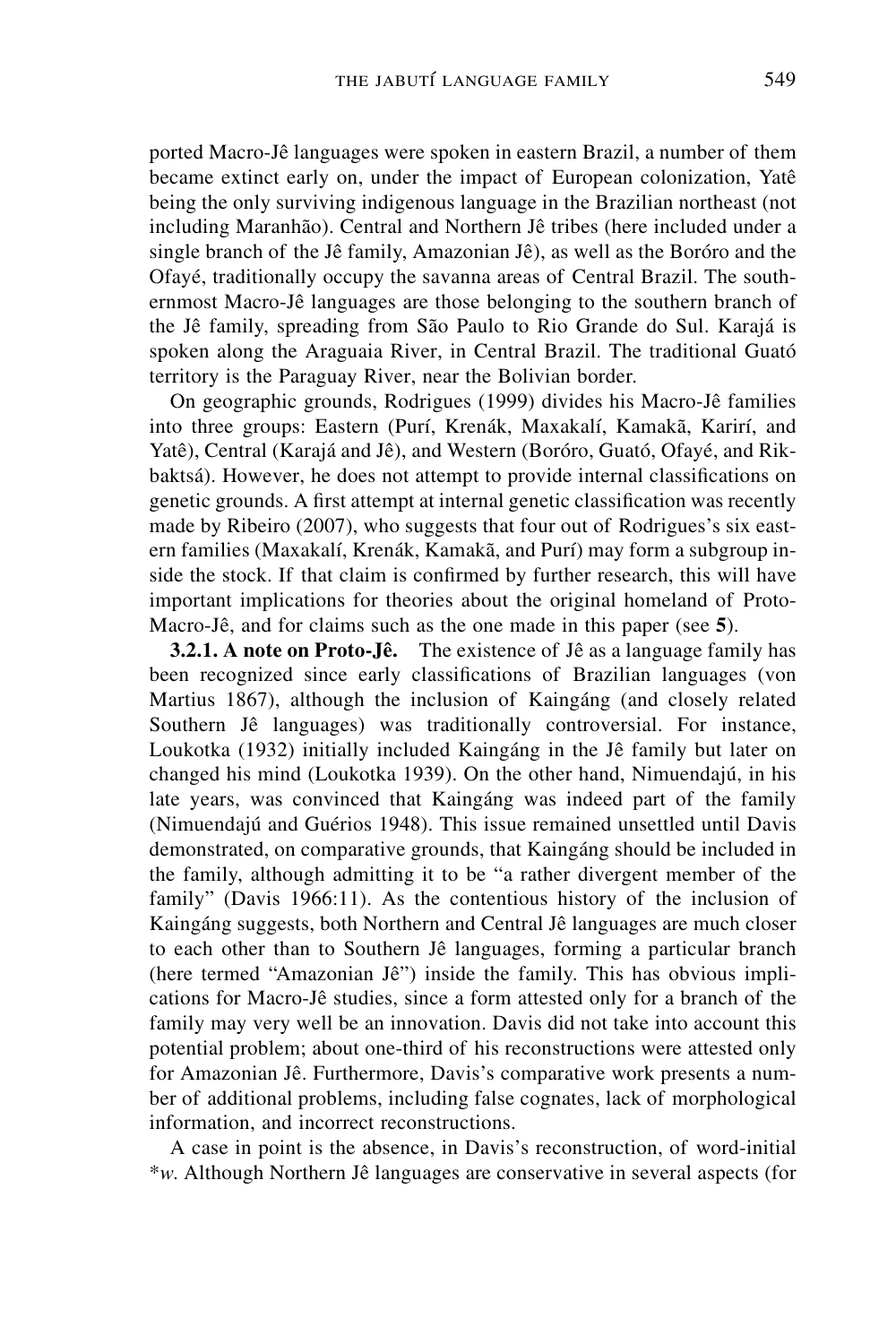| INECONSTRUCTION OF LINOTO-JE W IN WORD-INITIAL LOSITION |                  |              |                    |    |     |                                            |                        |
|---------------------------------------------------------|------------------|--------------|--------------------|----|-----|--------------------------------------------|------------------------|
|                                                         |                  |              |                    |    |     | Davis APINAJÉ SUYÁ KAYAPÓ XERÉNTE KAINGÁNG | Ribeiro                |
| 'wood, firewood' $*_{p\tilde{i}}$                       |                  | $p\tilde{i}$ | $h^w\tilde{\iota}$ | DĨ | mmĩ | $\overline{\nu}\overline{\iota}$           | $*_{\nu\tilde{\iota}}$ |
|                                                         |                  |              |                    |    |     |                                            | $*_{w\tilde{\imath}}$  |
| 'to kill'                                               | $*_{\tilde{p}l}$ | рĩ           | рĩ                 | bĩ | wĩ  |                                            | (PAJê only)            |

TABLE 10 Reconstruction of Proto-Jê \**w* in Word-Initial Position

See Davis (1966) and Ribeiro (forthcoming).

instance, the preservation of essentially the entire vowel inventory of Proto-Jê), the fact that many of Davis's Proto-Jê forms are identical with Apinajé words may mean that Davis relied too much on data from this language (at that time one of the best-described Jê languages). This had a number of undesirable consequences for his reconstruction, since Apinajé presents significant innovations in the consonantal system. For instance, Davis reconstructs the roots meaning 'to kill' and 'wood' as homophonous. However, as the examples in table 10 show, they are only homophonous in Apinajé, since Apinajé merged PJê \**w* and \**p*.

Given these and other shortcomings of Davis's reconstruction, the Proto-Jê (and Proto-Amazonian Jê) forms adopted in this paper are exclusively those reconstructed by Ribeiro (forthcoming); additional comparative remarks on Proto-Jê and its relationship to other families are from the same source.

**3.3. Main characteristics of Macro-Jê.** Macro-Jê languages are typologically very similar, a fact which, in and of itself, cannot be taken as a sign of genetic relationship. The majority of Macro-Jê languages are verb-final, with postpositions instead of prepositions and possessor-possessed order in genitive constructions—exceptions being Guató (which, as suggested above, should probably be excluded from the stock), Chiquitano, and Karirí. For the latter two, however, internal evidence seems to point to an older SOV pattern, revealed by the behavior of adpositions and compounds (Rodrigues 1999 and Ribeiro 2007, for Kariri; Adelaar 2008, for Chiquitano).

Most Macro-Jê languages have a relatively simple morphology. In most languages, including those of the Karirí, Krenák, Jê, Ofayé, and Maxakalí families, productive inflectional morphology is limited to person marking, the same paradigms being generally shared by nouns, verbs, and adpositions alike. Table 11 illustrates the series of singular personal prefixes in Jê languages, all of which can be reconstructed for Proto-Jê, many with likely cognates in other Macro-Jê families, such as Maxakalí and Karajá.

The personal prefix series includes a linking morpheme (traditionally called "relational prefix" [Rodrigues 2001]), which occurs with most vowel-initial stems whenever they are immediately preceded by an absolutive argument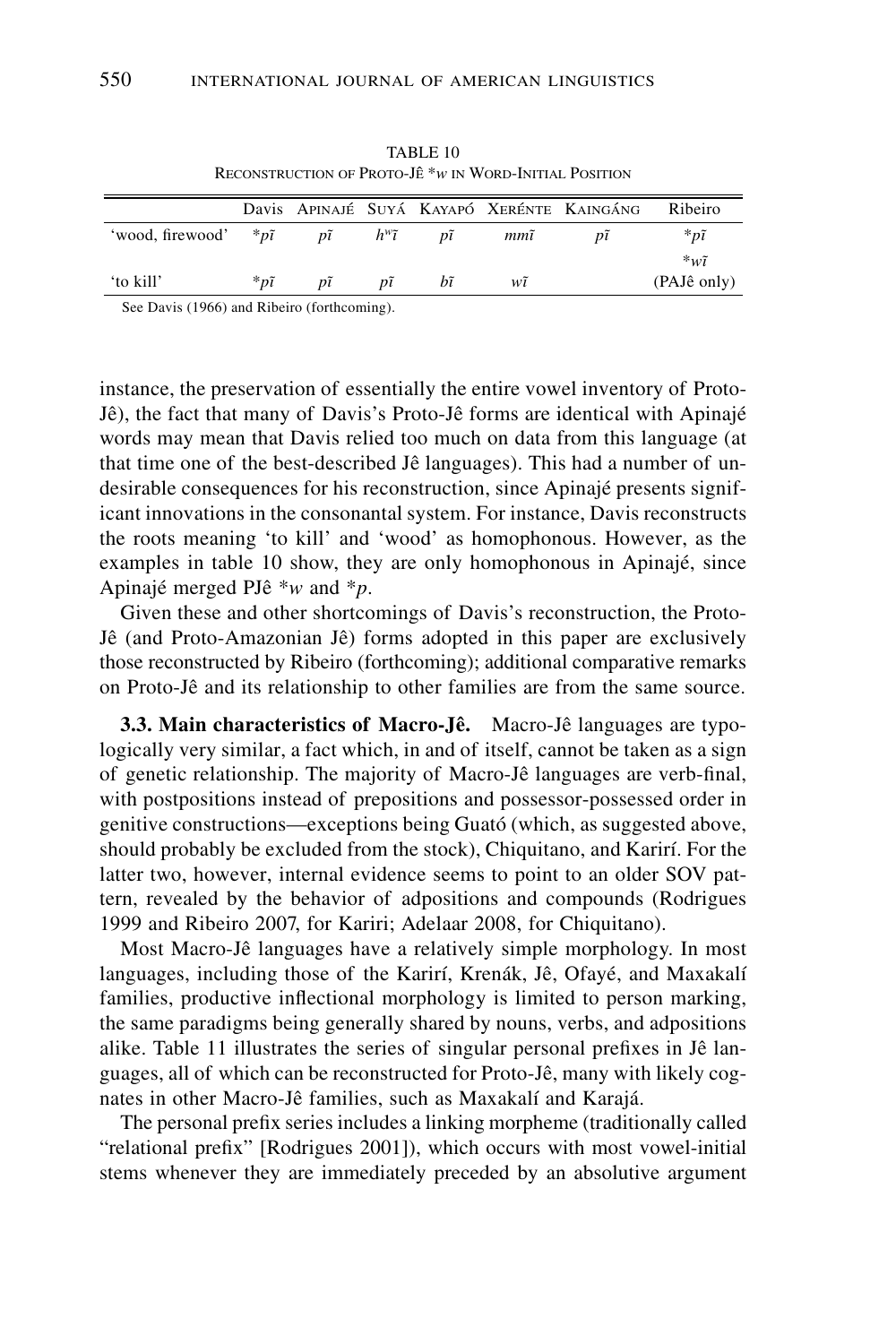|            | I ERSUNAL I REFIAES IN JE |                  |                    |                 |                |                    |  |  |
|------------|---------------------------|------------------|--------------------|-----------------|----------------|--------------------|--|--|
|            |                           |                  | <b>NORTHERN JÊ</b> | CENTRAL JÊ      |                | <b>SOUTHERN JÊ</b> |  |  |
|            | PROTO-JÊ                  |                  | APINAJÉ PARKATÊJÊ  | <b>XAVANTE</b>  | <b>XERENTE</b> | KAINGÁNG           |  |  |
|            | $*_{\tilde{i}j}$ .        | $in$ -           | $\iota$ -          | $\tilde{l}$ : - | ĩ-             | in-                |  |  |
|            | $a^*a$                    | $a-$             | $a-$               | $a-$            | $a-$           | $a-$               |  |  |
|            | $*_{\tilde{l}}$ -         | $\frac{i}{i}$    | Ø-                 | $\tilde{i}$ -   | $\tilde{i}$ -  |                    |  |  |
|            | $*_{S^-}$                 | $\mathfrak{g}_-$ | $h-$               | $S-$            | $S-$           | *Ø-                |  |  |
| <b>REL</b> | $*_i$                     | $j$ -, $tf, p$   | $j$ -, $tf$ -      | $z - n$         | $z-, n-$       | $*_1$ -            |  |  |

TABLE 11 Personal Prefixes in Jê

(possessors, with nouns; objects, with transitive verbs and postpositions; and, in some languages, subjects, with intransitive verbs). As the Suyá (44) and Karajá (45) examples below illustrate, most vowel-initial roots present at least two stem-forms, one with the linking prefix (cognate with Proto-Jê \**j-*) and the other with a third-person marker (cognate with Proto-Jê \**s-*):

- (44*a*) *kUtIrEye y-aykwa* boy lp-mouth 'the boy's mouth'
- (44*b*) *s-aykwa* 3-mouth 'his mouth'
- $(45a)$  *dore d-e* parrot LP-wing 'the parrot's wing'
- (45*b*) *Î-e* 3-wing 'its wing'

Notice that two third-person markers are reconstructed for Proto-Jê: \**i*occurs with consonant-initial stems, whereas \**s-* occurs with vowel-initial stems (in complementary distribution with the linking prefix \**j-*). For the sake of clarity, *j*- stems (that is, stems which present \**s*-/\**j*- alternating forms) are given here preceded by the linking prefix. Considering that the equivalents of \**j*- in other families (as well as in Kaingáng, a Southern Jê language) may be reanalized as a part of the stem,  $33$  it seems appropriate to

<sup>33</sup> In a few cases, it is the third-person marker \**s-* which becomes fossilized as part of the root.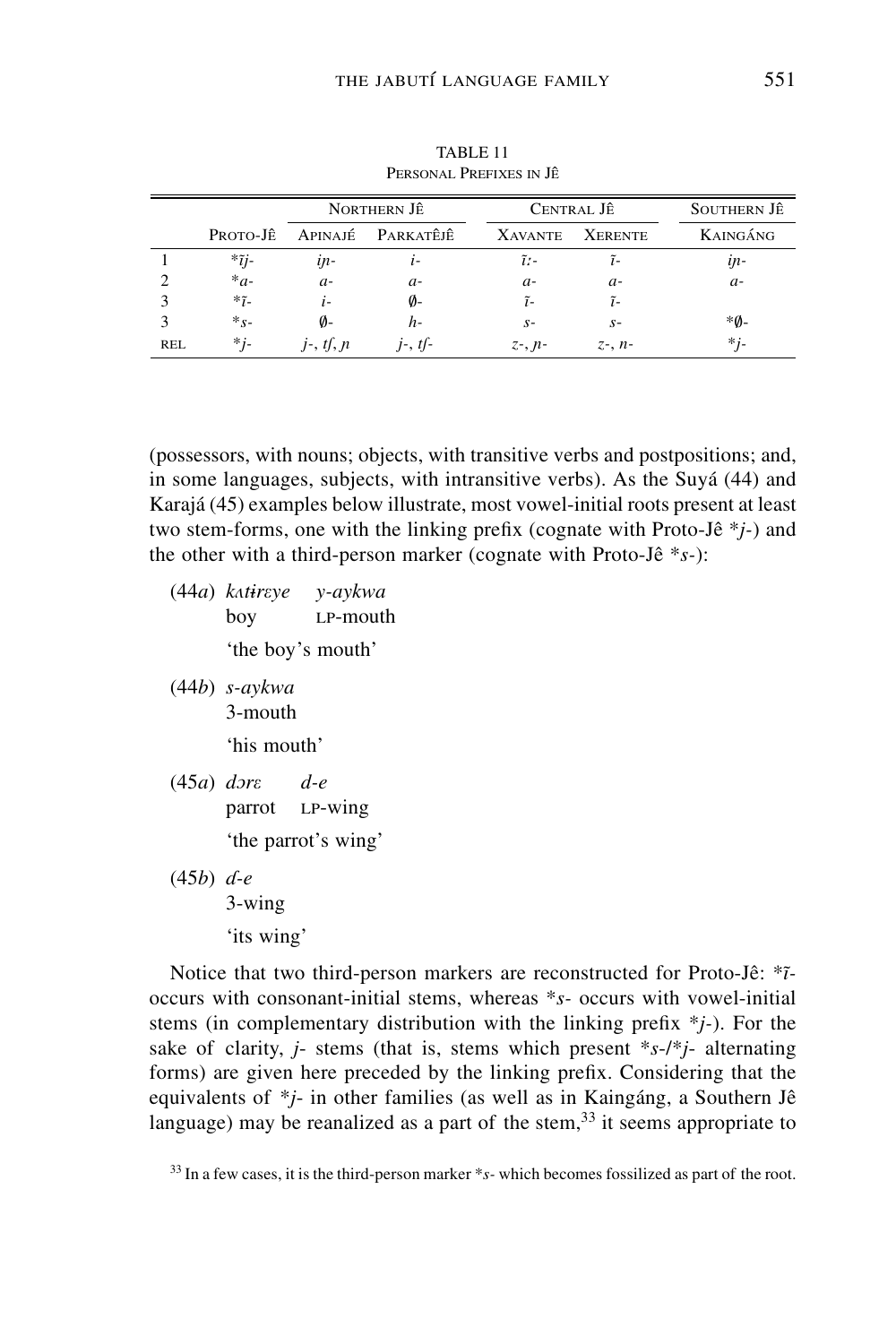use stems (linking prefix  $+$  root), rather than bare roots, as the basis for the comparison.

In addition to personal prefixes (including linking morphemes), Jê languages also present a number of semi-fossilized prefixed elements (which, as the personal prefixes, occur with both noun and verb stems), whose semantic and grammatical properties tend to be rather vague. As Oliveira describes them, for Apinajé, such elements are "fossilized morphological debris that simply subcategorize words into morphological or semantic classes at the synchronic level" and "tend to be semantically empty or of elusive meaning" (2005:82). Most of these morphemes (a sample of which includes Apinajé *c-u-*, *j-a-*, *ku-*, and *ka-*) can be reconstructed for Proto-Jê. The examples in (46), from Apinajé, illustrate the classificatory value of some of these morphemes:

- $(46a)$   $ku\delta$  'wash hard objects'
- (46*b*)  $ka$ <sup>7 $\tilde{o}$ </sup> 'wash soft objects'

Although they tend to be relatively fossilized, they were probably still productive in the proto-language, since cognate stems may take different prefixes in different languages (or may not take any prefix at all). Compare the following examples from Apinajé (Northern Jê) and Kaingáng (Southern Jê):

- (47*a*) PJê \**mI* 'tail' > Apinajé *j-amI* vs. Kaingáng *m<sup>I</sup>*
- (47*b*) PJê \**pri* 'path' > Apinajé *pri* vs. Kaingáng *jãpri*
- (48*a*) PJê \**w* $\tilde{e}$  'to speak' > Apinajé *kap* $\tilde{e}$ , Kaingáng *w*i
- (48*b*) PJê \* $t\tilde{e}m$  'to come' > Apinajé  $t\tilde{e}m$ , Kaingáng  $k\tilde{a}t\tilde{n}n$

Tense and aspect distinctions are generally conveyed by particles and auxiliaries, rather than inflectionally. Noun incorporation is rare, having been reported for Karajá and a few Northern Jê languages such as Panará and Parkatêjê. There are, however, a few fossilized noun–verb compounds, which may have resulted diachronically from noun incorporation (e.g., Apinajé *j-arkje* 'to yawn' < PJê \**j-ar-* 'mouth' + \**kje* 'open'; Kaingáng *n*i*pe* 'to wash hands < PJê \**j-*i*-* 'hand' + *pe* 'to wash'; cf. Maxakalí *y*i*m* 'hand'; Ofayé *j-*i 'hand'; Karajá *d-E-* 'arm').

A few languages present more complex morphologies, but in those cases for which comparative evidence is available, morphological complexity can be shown to be an innovation. Panará is a case in point, providing an interesting example of "polysynthesis in the making" (when compared to closely related Northern Jê languages), with productive noun incorporation, applicatives (originated from incorporated postpositions), and classifiers (Dourado 2001; 2002). Karajá also presents a fairly complex verb morphology, but, once again, the "core" morphology, comprising derivational suffixes and pronominal prefixes immediately attached to the stem, is what has clear cog-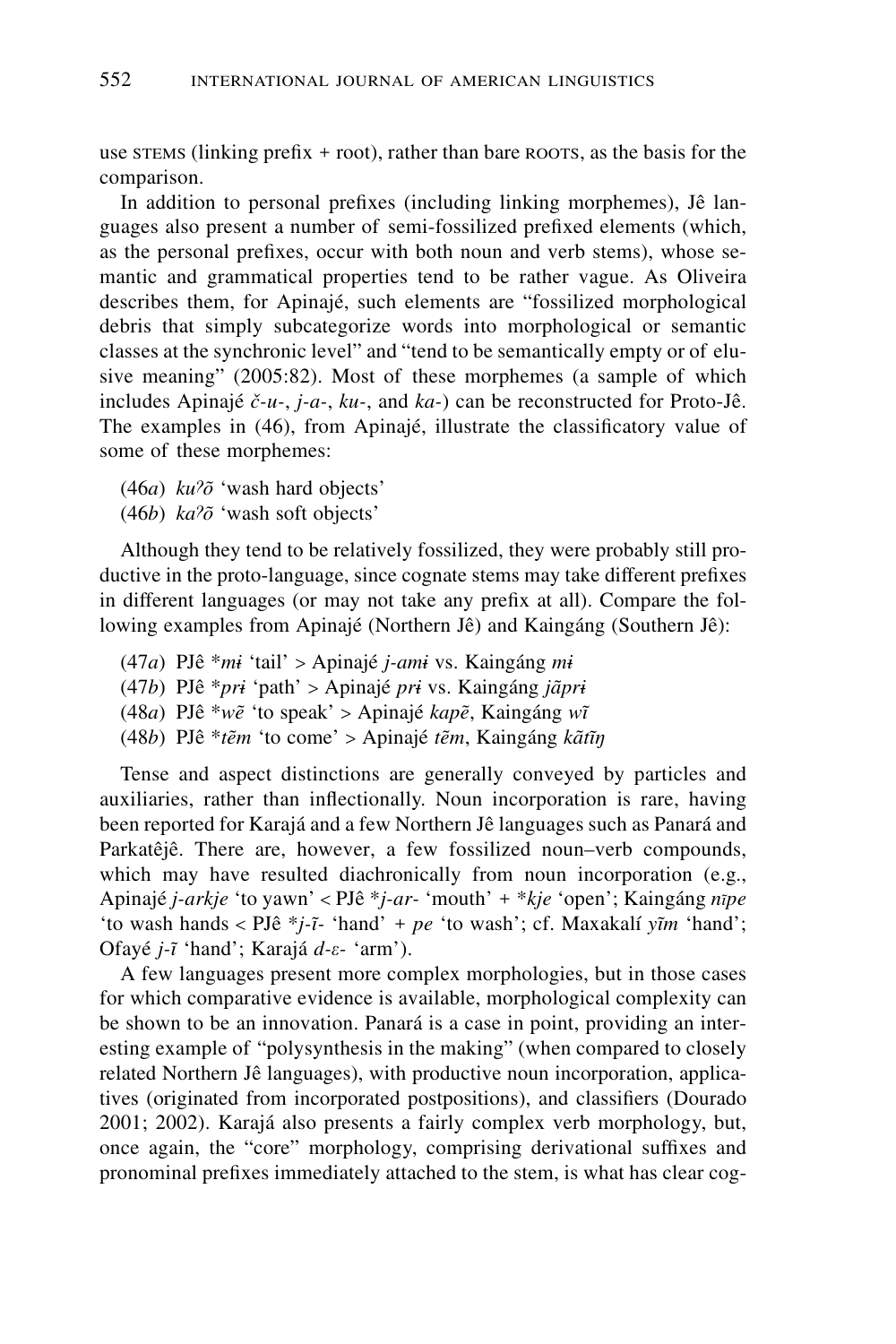|        |                       |                  | PROTO-JÊ VOWEL INVENTORY |               |               |
|--------|-----------------------|------------------|--------------------------|---------------|---------------|
|        | Oral                  |                  |                          | Nasal         |               |
| Î.     |                       | $\boldsymbol{u}$ | ĩ                        | $(\tilde{t})$ | $(\tilde{u})$ |
| $\rho$ | $\overline{\partial}$ | $\Omega$         | õ                        |               | õ             |
| £.     | 3                     | $\Omega$         |                          |               |               |
|        | a                     |                  |                          | ã             |               |

TABLE 12

nates in Macro-Jê (as would be expected; the closer to the stem, the more likely it is for an affix to be older [see Givon 2000]).<sup>34</sup>

While inflectional morphology is predominantly prefixing, derivational morphology is generally suffixing. As with inflectional prefixes (table 11), most derivational suffixes in Jê are retentions from Proto-Jê (or, at least, from Proto-Amazonian Jê). These include a causativizer (PJê \**-n*), diminutive (PAJê \**-rE*), augmentative (PAJê \**-ti*), an agent-noun suffix (PAJê \*-*jua*), an instrument-noun suffix (PJê \*-*j‰*), and an abstract nominalizer (PAJê \**-r*). The latter three have likely cognates in at least another Macro-Jê language, Karajá (*-dÜ* 'subject-noun suffix', *-da* 'instrument-noun suffix', *-r-* 'nominalizer' [see Ribeiro 2008]).

When compared to languages of other lowland South American families (such as Carib and Tupí), Jê languages typically present larger vowel inventories. As table 12 illustrates, Proto-Jê had a system of ten oral vowels and at least four nasal ones. Karajá has an even larger vowel inventory (with twelve oral vowels and three nasal ones), but most Macro-Jê languages display smaller inventories; Maxakalí, for instance, has only five oral vowels, all with nasal equivalents (Popovich and Popovich 2005). As comparative

<sup>34</sup> The examples below illustrate the categories for which the Karajá verb inflects: person, direction, voice, and object (tense is expressed by a clitic). Notice that the prefix *Î-* 'third person' (*i*) is a cognate of Proto-Jê \**s-* and, as in Jê, occurs with noun stems as well. The verb stem, *l adi*, is cognate with Proto-Jê \**j-i* 'to lay' and presents in both families an alternation involving the relational prefix: Karajá *l-´di* (*ii*) vs. *Î-´di* (*i*); PJê \**j-i* vs. \**s-i*. Example (*iii*) illustrates another Karajá verb stem with a Jê cognate (*ri* 'to leave behind', PJê \**rE*), taking the second-person object prefix *a-* (again, a cognate with Proto-Jê \**a-*).

- (*i*) *ka-r-i-Î-´di*=*kre* 1-ctrg-trans-3-lay=fut 'I will lay it down'.
- *(ii) W-r-i-wa-l-´di*=*kre* 1-ctrg-trans-1-rel-lay=fut 'She will lay me down'.
- (*iii*) *ka-r-W-a-ri*=*kre* 1-ctfg-trans-2-leave=fut 'I will leave you'.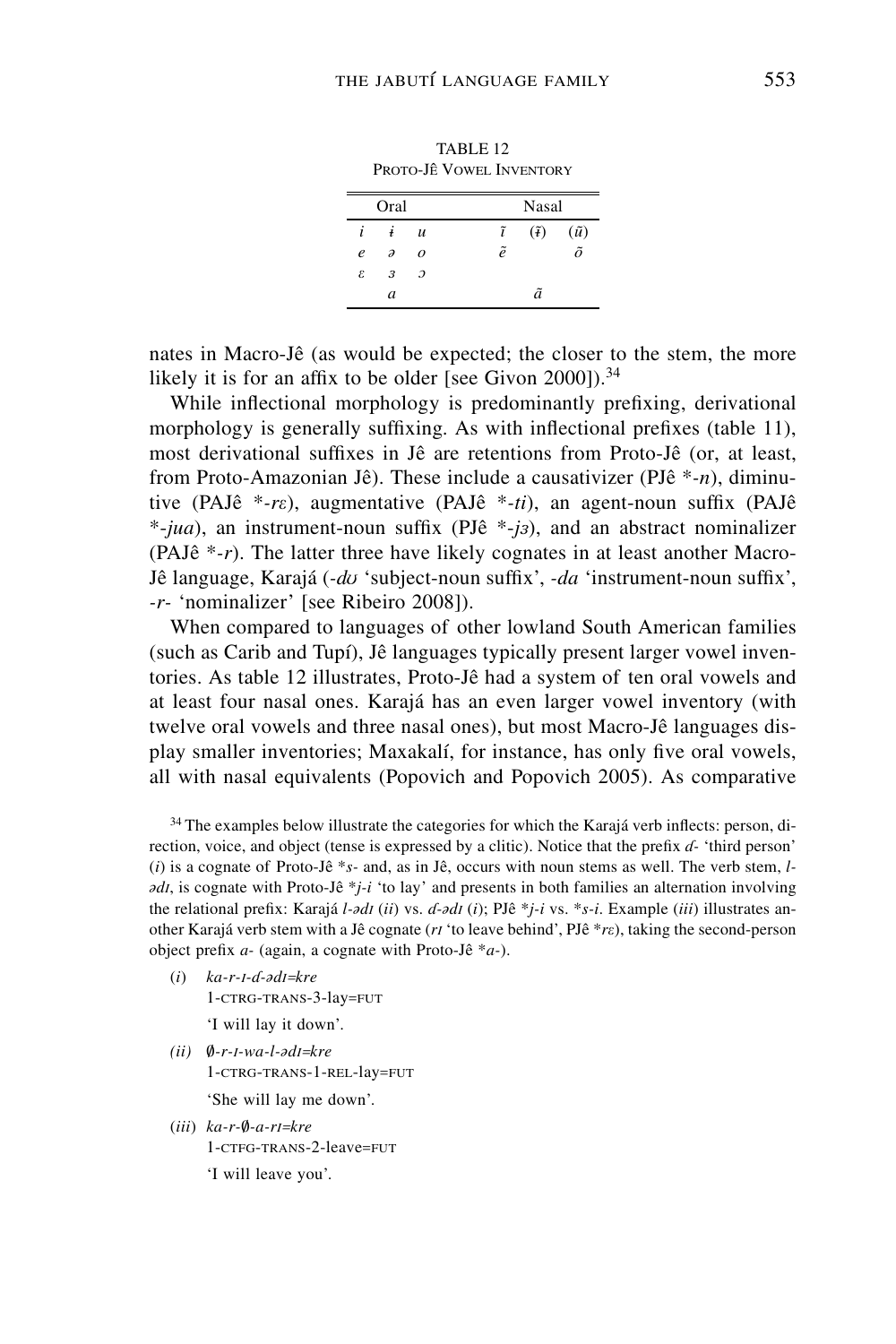|                | Proto-Jê                                    | NORTHERN JÊ        | Central Jê                  | SOUTHERN JÊ                     |
|----------------|---------------------------------------------|--------------------|-----------------------------|---------------------------------|
| 'to plant'     | $*_{kre}$                                   | $KRA$ $kr\epsilon$ | XER kre                     | $KAT$ $kr\epsilon$              |
| 'nest'         | $*$ <i>j</i> -ase                           | $API \, i-ae$      | $XER$ <i>z</i> - <i>asi</i> | KAI $\hat{i}$ an $\hat{\phi}$ e |
| 'to lay'       | * <i>i</i> - <i>i</i> ~ <i>s</i> - <i>i</i> | API $tf-i$         | XER hi                      | KAI $\phi$ <i>i</i>             |
| 'instrumental' | $*$ -j <sub>3</sub>                         | API $-t/3$         | $XER - ZE$                  | KAI $-ja$                       |

TABLE 13 Vowel Raising in Central Jê: Front Vowels

evidence becomes available, it seems clear that Jê is indeed more conservative, whereas languages such as Maxakalí underwent considerable merging, leading to smaller vowel inventories.

Northern Jê languages inherited the Proto-Jê vocalic system practically unchanged (as illustrated by Suyá [Santos 1997]), whereas Central and Southern Jê languages underwent pervasive processes of vowel shift—although the end results, in terms of inventory, are vocalic systems which are only minor deviations from Proto-Jê (major phonological contrasts, such as the distinction between open and close-mid vowels, having been preserved). Table 13 illustrates the process of vowel shift involving front vowels in Central Jê, with systematic raising of  $* \varepsilon$  to /e/ and of  $* \varepsilon$  to /i/; the gap that would have resulted from the raising of \**E* is filled by the fronting of \**‰*.

Another common phenomenon in Jê languages (as well as in Ofayé) is the insertion of "echo vowels" at the end of words ending in a consonant (most commonly, approximants): OFY  $\phi$ ar 'foot' [' $\phi$ <sup>w</sup>ara<sup>7</sup>], etc. Such extraprosodic vowels are generally unstressed, but in (Proto-)Central Jê they seem to have been reanalyzed as part of the stem. In Xerente, where there is a strong tendency toward vowel deletion (both diachronically and synchronically), the original vowel (probably, after losing stress) is deleted: \*[·para] 'foot' > \*[pa·ra] > [pra]. Comparatively, this process is important because it provides an explanation for apparent (and illusory) cases of metathesis: PJê \**par* > XER *pra*. The fact that such correspondences are found inside the Jê family makes a comparison such as PJê \**par* :: PJab \**praj* more plausible. A similar process was probably at play in Karajá, which would explain why a correspondence involving a (C)CVC word in Proto-Jê has the vowel showing up in a different syllable in Karajá:

| $(49a)$ PJê *j-am, KRJ l-əba         | 'to stand' |
|--------------------------------------|------------|
| (49b) PJê *prãm, KRJ rəba            | 'hunger'   |
| $(49c)$ API m $\epsilon$ n, KRJ bədi | 'honey'    |
| $(49d)$ API mur, KRJ bro             | 'to cry'   |

Syllabic patterns are rather simple, obstruent clusters being limited to  $C_1C_2V$  (where  $C_1$  is a plosive and  $C_2$  is \**r*): PJê \**pri* 'path', \**kra* 'offspring', \**pra\$m* 'hunger', etc. Proto-Jê, as well as the present Jê languages, allows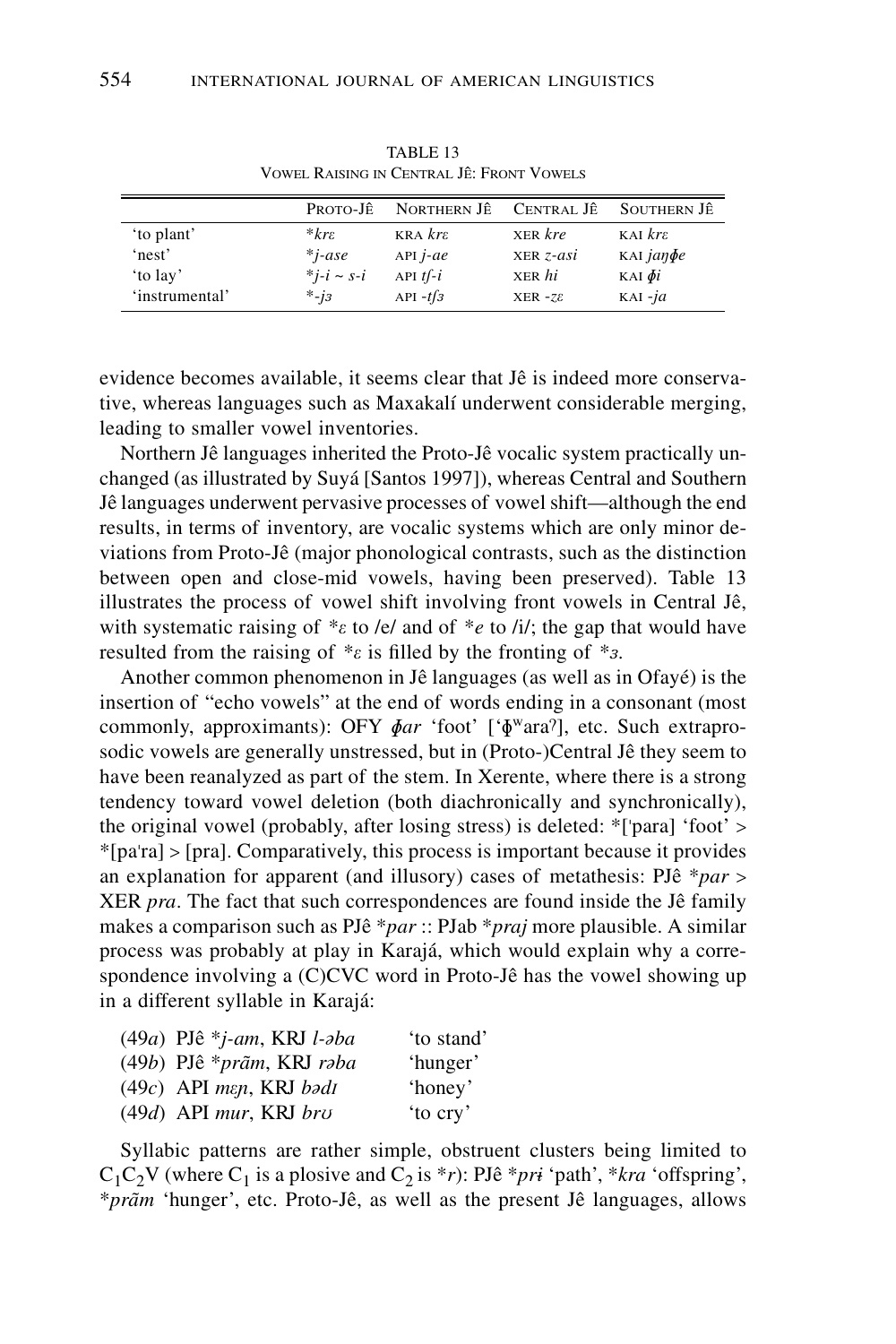TABLE 14 Proto-Jê Consonant Inventory *pt k* (*?*) *m n N s w r j* 

syllables to end in a consonant, including stops. In Kaingáng, Proto-Jê final stops underwent systematic lenition (PJê \**pek* 'fart' > KAI *pej*; PJê \**t´<sup>t</sup>* 'hard' > KAI *tar*, etc.). Stress is generally predictable, falling on the last syllable, with the apparent exception of Rikbaktsá (Silva 2005). Phonologically contrastive tone oppositions occur in Yatê and Guató (Palácio 1984). Processes such as nasal spreading and vowel harmony are generally absent. An exception is Karajá, which presents [ATR] ("advanced tongue root") vowel harmony, a rare phenomenon among South American languages (Ribeiro 2002*b*).

As table 14 shows, there was no contrast between voiced oral and nasal plosives in Proto-Jê (a situation that is preserved in most Jê languages). This also occurs in several other Macro-Jê families, including Karajá, Maxakalí, Krenák, and Ofayé. When one considers the reflexes in all the branches of the family (as well as correspondences with other families), it is likely that the nasal consonants were pronounced as fully nasal around nasal vowels and as semi-nasalized voiced stops elsewhere.<sup>35</sup>

Although a few aspects of the Proto-Jê phonological inventory remain to be worked out,<sup>36</sup> phonological correspondences between the different members of the family are mostly well established. That is obviously important for comparative purposes, since it enables us to detect likely cognates even

<sup>35</sup> The symbol \*s in table 14 is used to represent a phoneme whose regular reflexes are /s/ in Panará, /s/ in Suyá, /h/ in Timbira, /s/ in Central Jê (/h/, before PJê \**i*; /z/ before PJê \**I*), zero (or a glottal stop) in Apinajé and Kayapó,  $\sqrt{\phi}$  in Kaingáng, and  $\sqrt{\delta}$  in Xokléng. Davis (1966) reconstructs it as \**z*, but when one considers the reflexes listed above, \**s* seems to be a better approximation to its likely pronunciation.

<sup>36</sup> These are indicated by the parentheses in the inventory tables. Most Jê languages present glottal consonants (a stop, a fricative, or both), but comparative evidence for their reconstruction is still inconclusive (except for Timbira /h/ and Apinajé /?/, which tend to be regular reflexes of Proto-Jê \**s*, and instances of Central-Jê /h/, which trace back to \**k*, before Proto-Jê high vowels). Possible cognates found so far are still questionable. For instance, the existence of Kaingáng *h´* 'body' and Central Jê *h´* 'body' would in principle allow the reconstruction of a form with a glottal fricative in Proto-Jê (\**h´* 'body'), but the vowel correspondence would be irregular (Kaingáng  $\sqrt{a}$  corresponds regularly to Central Jê /ɛ/); in addition, the Central Jê form could be related to *<sup>h</sup>´* 'skin' (< PAJê \**kI* 'skin'). Therefore, the similarity between Kaingáng and Central Jê in this case could be accidental. The reconstruction of a glottal stop seems at first to be corroborated by the existence of Kaingáng *pa\$?i* 'chief' (Xokléng *pa?i*) and Apinajé *pa?i* 'chief' (cognates of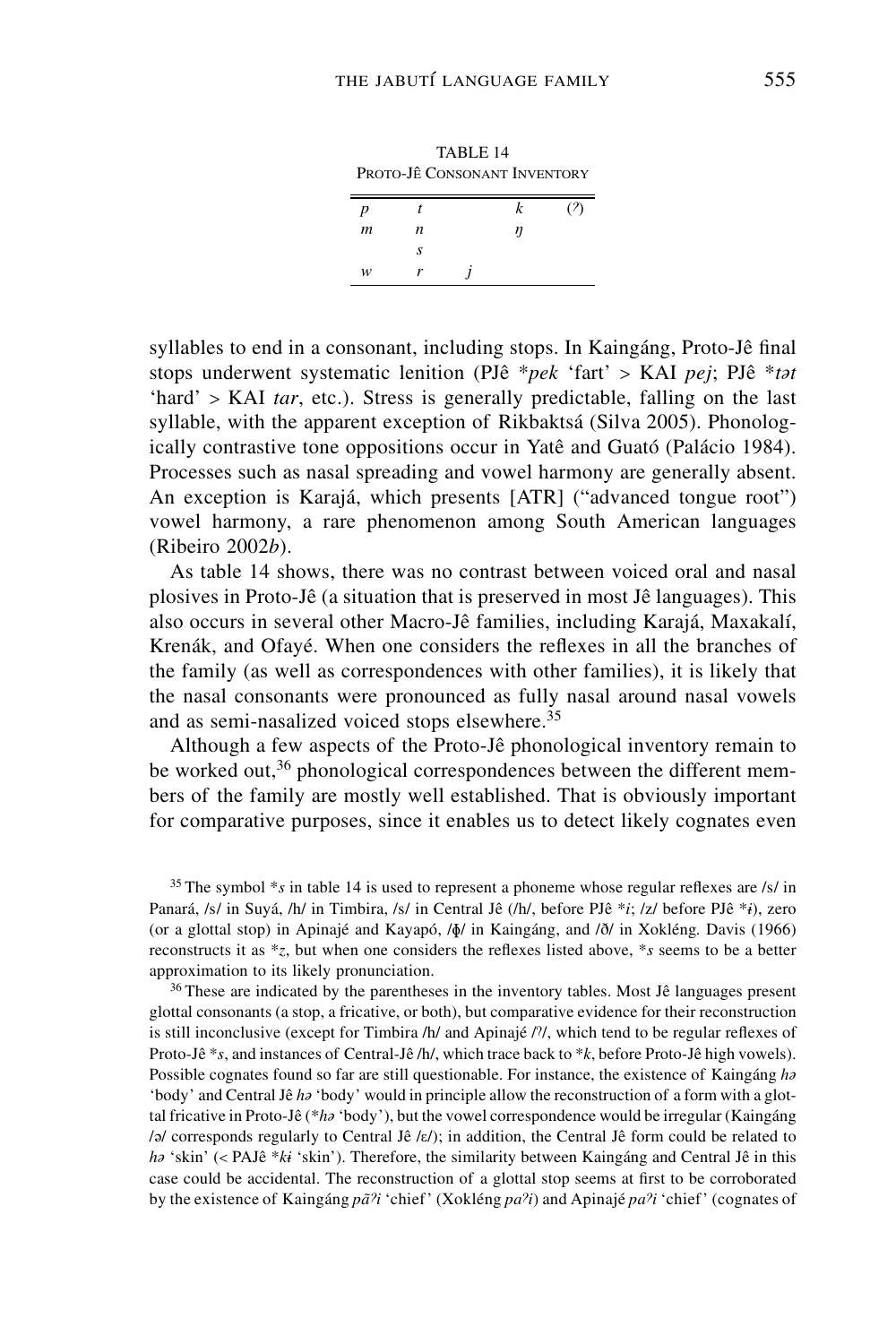in cases for which a word cannot (so far) be reconstructed for one (or both) of the proto-languages (see **4.1**).<sup>37</sup>

**4. The evidence for the Jabutí—Macro-Jê hypothesis.** As mentioned in the introductory sections, the Jabutí languages used to be regarded by some as being related to the Jê languages. Nimuendajú includes them in the Jê linguistic family on his ethno-historical map (IBGE 1981 [1944]) on the basis of lexical data provided by Snethlage, and Greenberg (1987) classifies them as belonging to the Macro-Jê stock. This classification is usually accepted by typological linguists, but not by the majority of Americanists. In most other authoritative works on South American languages, such as Rodrigues (1986), Campbell (1997), Dixon and Aikhenvald (1999), Loukotka (1968), and Kaufman (1990), the Jabutí languages are assumed to constitute an isolated family. Now that abundant data of high quality have finally been obtained, it is time to revise the classification of Jabutí languages and to evaluate the possible consequences this may have for current ideas about the prehistoric expanse of the speakers of Macro-Jê languages.<sup>38</sup> In the follow-

which occur in other Northern Jê languages as well), leading to the reconstruction of \**pa?i* for Proto-Jê. There is a possibility, however, that this may be a loanword from Tupí-Guarani languages, possibly introduced independently in Southern Jê and Northern Jê (cf. Guarani *pa?i* 'priest; head of an extended family', etc.). As for the vowels, the existence of the nasals  $*\tilde{u}$  and  $*$ ; reconstructed by Davis (1966), is also questionable (perhaps even synchronically, in the Northern Jê languages for which they are described as being phonemic). The only item that Davis reconstructs as containing the vowel \* $\tilde{\tau}$  is 'to sit', reconstructed by Davis as \* $n\tilde{\tau}$ . However, in both Central and Southern Jê, the vowel in this stem is the same as obvious reflexes of Proto-Jê \**a*. Since in Northern Jê languages, [i] has an extremely limited distribution (occurring generally around glides), it is likely that this pronunciation emerged as the result of height assimilation. Whether this analysis is synchronically valid as well is a subject for further research. Similar arguments can be used against the reconstruction of  $*$  $\tilde{u}$ .

<sup>37</sup> This is a methodological point that needs to be stressed, especially inside the field of Macro-Jê comparative studies, where claims of genetic relationship are often based on superficial similarities. A case in point is Rodrigues's purported evidence for a genetic relationship between (Macro-)Jê and Tupí, a major part of which involves an apparent correspondence between Proto-Tupí-Guarani \*p and Kaingáng / $\oint$ / (e.g., Proto-Tupí \*pe<sup>n</sup> 'to weave', KAI  $\oint$ en 'to spin', etc. [Rodrigues 1985:395–96; 2000:102]). However, a comparative look at other (Macro-)Jê languages shows that Kaingáng /F/ traces back to Proto-Jê \**s*: PJê \**se* 'thread' > Panará *se*, Parkatêjê *he*, Xokléng  $\partial e$ , etc. Kaingáng  $\phi en$  is actually a derived form, including the noun root  $\phi e$  'thread' and the causativizing suffix *-n* (< PJê \**-n*; vowel lowering is regularly triggered by the suffixation of *-n*). Cases such as these make one suspect that many of the purported Kaingáng/Tupí cognates proposed by Rodrigues are accidental, superficial similarities (for further details, see Ribeiro [forthcoming]).

38 The reconstructed Proto-Jê items in this article are from Ribeiro (forthcoming). Maxakalí data are from Pereira (1992) and from Popovich and Popovich (2005). Additional sources are Seki (2002), for Krenák; Tremaine (2007), for Rikbaktsá; Oliveira (2005), for Apinajé; Ferreira (2003), for Parkatêjê; Dourado (2001), for Panará; McLeod and Mitchell (1977), for Xavánte; Krieger and Krieger (1994), for Xerénte; Reis Silva (2001), for Kayapó; and Wiesemann (1978; 2002), for Xokléng and Kaingáng. Original transcriptions of the data are maintained.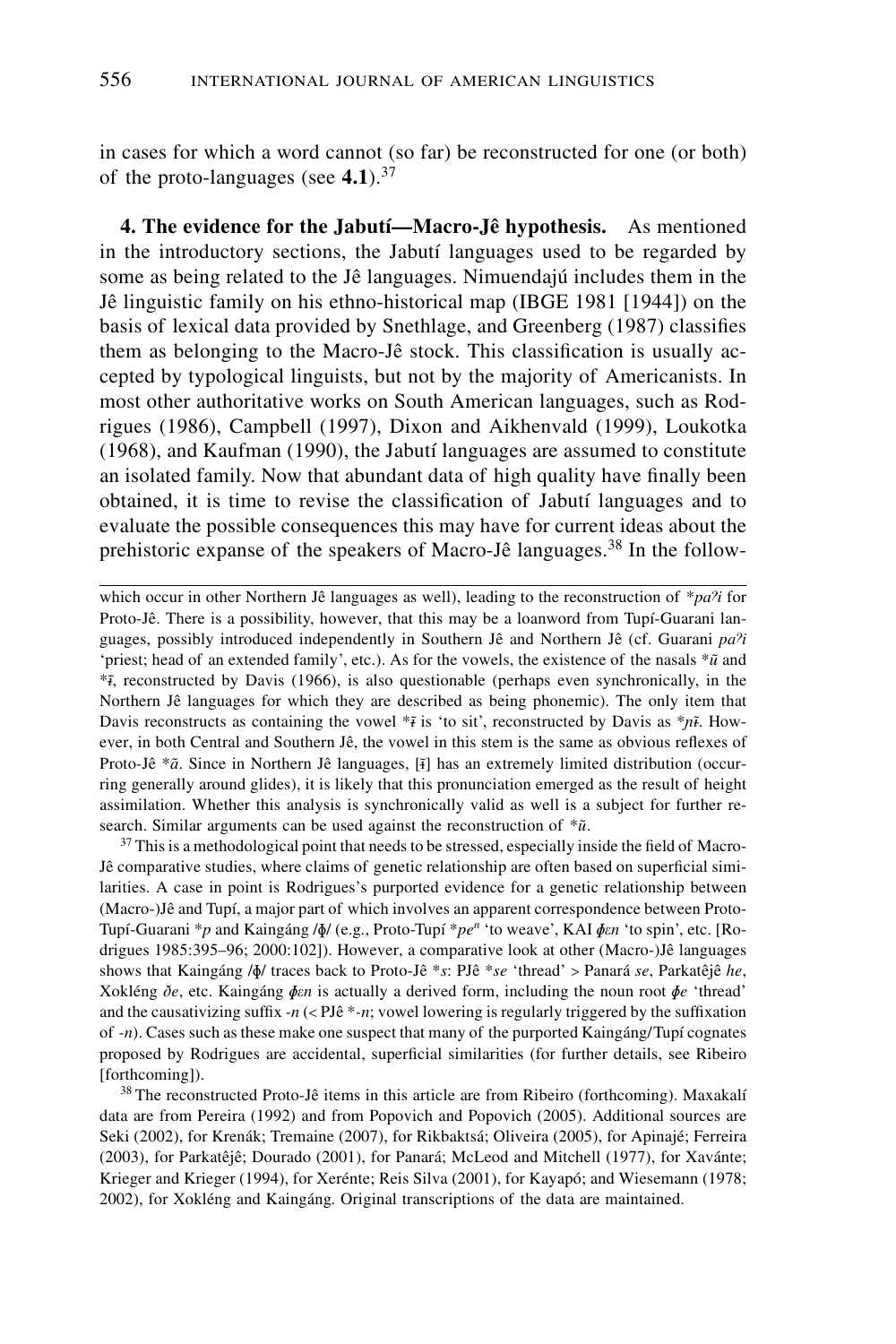ing sections, we present lexical and grammatical evidence for the genetic relationship between the Jê and Jabutí families (corroborated, whenever possible, by data from other Macro-Jê families).

**4.1. Lexical evidence.** In this section, we present lexical comparative evidence for the genetic relationship between the Jabutí and Jê families, based on recent reconstructions of both Proto-Jabutí, by van der Voort (2007), and Proto-Jê, by Ribeiro (forthcoming). Note that both reconstructions took place independently from one another: van der Voort reconstructed Proto-Jabutí without any prior knowledge of (Macro-)Jê linguistics, while Ribeiro had over the years produced comparative studies of Macro-Jê languages without ever having looked at Jabutí. Only after the basic facts of both proto-languages were established were the results compared.

The likely cognates are distributed into three different tables, according to their degree of attestation. Table 15 includes only elements which can be reconstructed for both proto-languages. Table 16 includes items that can be reconstructed for only one of the proto-languages, as they are attested only in individual languages in the other family. Finally, table 17 includes items that were attested only in individual members of both families. As much as possible, likely cognates which would require arbitrary "morphological" segmentations were avoided. $39$  In all three tables, the first column includes information on whether an item is part of Swadesh's 100-word list; the numbers refer to the original numbers in Swadesh's list (see Appendix A).

Most correspondences are rather straightforward. As the descriptive summaries given above show, Jabutí and Jê (as Macro-Jê languages in general) are isolating, presenting very little productive morphology. The comparative study suggests that this is an inherited feature of these languages and not a result of independent phonological or morphological erosion. Most reconstructed stems, in both proto-languages, are monosyllabic or (though rarely) disyllabic; the few exceptions are old compounds (e.g., PJê \**j-akua* 'mouth',<sup>40</sup> PJab  $*$ *tfako*) or possible loans.<sup>41</sup>

<sup>39</sup> The few exceptions—three, to be exact—are cognates 18, 35, and 46. For the possible existence of a morphological entity  $*$ *t* $\mu$ - in Jabutí (cf. cognate 35), see DJE *run* $\tilde{a}$  vs. ARI *n* $\tilde{o}$  'to sit'. Further research on the Jabutí languages may help corroborate this hypothesis.

40 For Proto-Jê, Ribeiro (forthcoming) reconstructs two items with the meaning 'mouth': \**j-ar*-, an element that occurs in compounds (cf. PRK *j-ar-ko* 'saliva'  $\langle \gamma^2 \rangle = ar + \gamma^2 p$  'water'), and a freestanding word \**j-arkua* (probably an original compound including \**j-ar-* and a so far unidentified morpheme). Two similar forms may also be reconstructed for Proto-Jabutí: a freestanding word, \**tfako* (which probably includes the morpheme \**ko* 'hole') and a compound element \**tfa* (cf. ARI *tfati* 'labret; lit., mouth-ornament' vs. *tfapati* 'upper-arm bracelet; lit., arm-ornament').

<sup>41</sup> An example is the word for 'anteater', reconstructed for Proto-Jabutí as  $*pathiri$ , a form that is strikingly similar to Karajá *wariri* 'anteater' (also a possible cognate is the Amazonian Jê form, e.g., Apinajé *p´t*). Although the phonological correspondences seem to be regular, similar forms occur in Karib and Tupí languages as well. Therefore, even though this may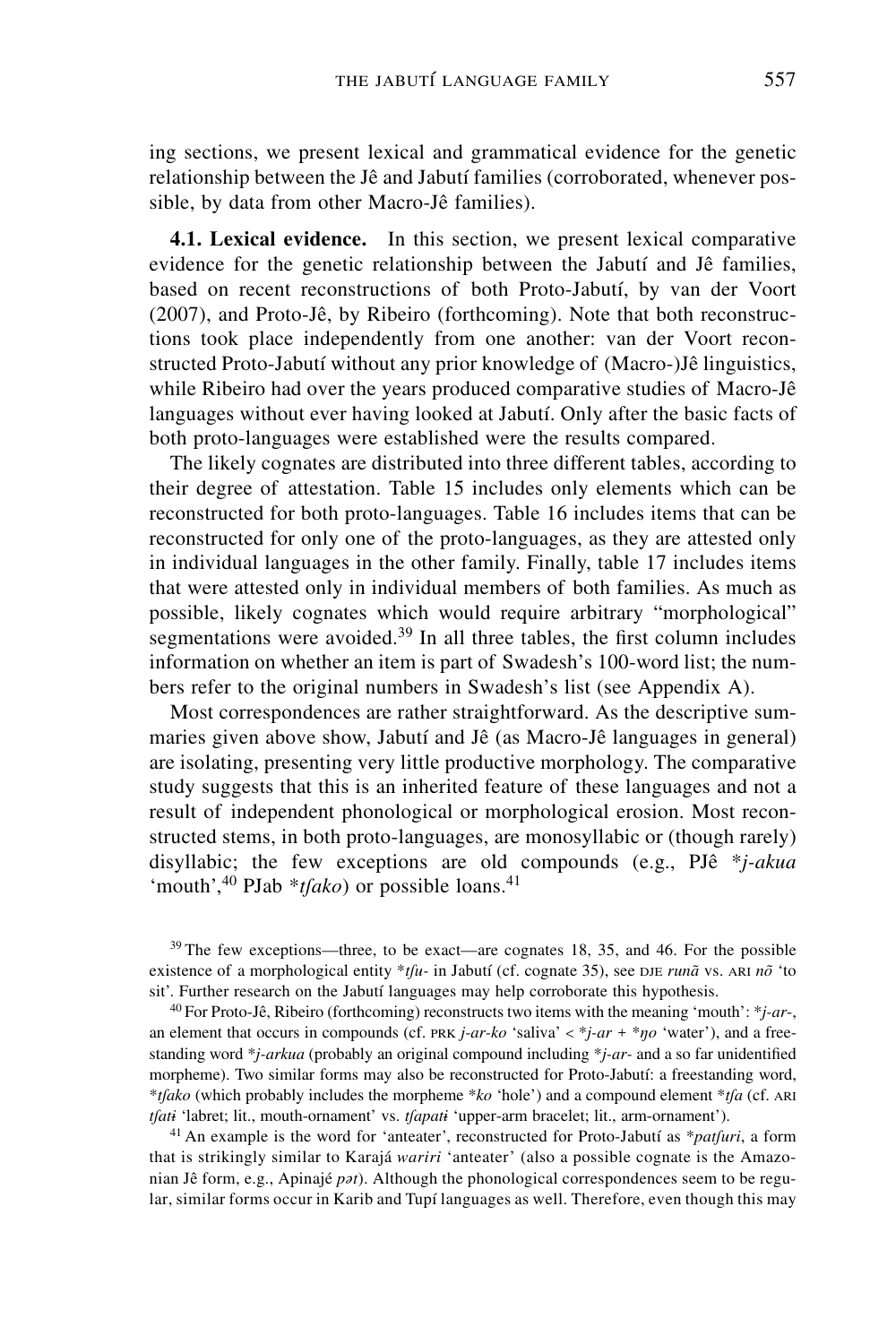|                |                    |                                       |                                              | Other                                                                             |
|----------------|--------------------|---------------------------------------|----------------------------------------------|-----------------------------------------------------------------------------------|
| (Swadesh)      | PROTO-JÊ           |                                       | PROTO-JABUTÍ                                 | Families                                                                          |
| 1(1)           | $*_{\tilde{l}j}$ . | '1st person'                          | $*_i$ .                                      | MXK $t\tilde{k}$ -, etc.                                                          |
| 2(2)           | $^*a-$             | '2nd person'                          | $^*a-$                                       | MXK $\tilde{a}$ -, OFY $\varepsilon$ -,                                           |
|                |                    |                                       |                                              | KRJ a-, etc.                                                                      |
| 3              | $*\tilde{i}$ -     | '3rd person'                          | $*_i$ .                                      | MXK $\tilde{t}$ -, KRJ $i$ -, etc.                                                |
| $\overline{4}$ | $*kra$             | 'offspring'                           | $*kra(j)$                                    | KRJ ra 'nephew'                                                                   |
| 5(46)          | $*_{par}$          | 'foot'                                | $*pra(j)$                                    | MXK pata, OFY                                                                     |
|                |                    |                                       |                                              | $\phi$ ar, KRJ wa                                                                 |
| 6(42)          | * <i>i</i> -arkua  | 'mouth'                               | $*$ tfako                                    | OFY $f$ - $\varepsilon r$                                                         |
|                | $*$ j-ar-          |                                       | $*$ tfa-                                     |                                                                                   |
| 7(60)          | $*_{i-\tilde{o}t}$ | 'to sleep'                            | $*$ nũtõ                                     | MXK yõn, OFY j-õr                                                                 |
| 8(29)          | $*_{i-i}$          | 'meat, flesh'                         | $*_{n\tilde{\imath}}$                        | MXK yĩn, KNK nik,<br>KRJ $d\varepsilon$                                           |
| 9(17a)         | $*i$ -um           | 'father'                              | $*$ tfu                                      | OFY faw, KRJ dabi                                                                 |
| 10(43)         | $*i$ -ua           | 'tooth'                               | $*$ tfo                                      | MXK xox, KNK<br>$\mathfrak{Z}un,$ OFY $\mathfrak{f}\varepsilon$ , KRJ<br>$d_5$ -u |
| 11             | $*_{j-u(r)}$       | 'pus'                                 | $*$ tfu                                      |                                                                                   |
| 12(58, 59)     | $*_{ma}$           | 'to hear; know'                       | $*_{ma}$                                     | MXK pak, OFY $\phi$ aj                                                            |
| 13(53)         | $*_{ma}$           | 'liver'                               | $*_{ma}$                                     | OFY $\phi$ a, KRJ ba                                                              |
| 14 (23, 34)    | $*_{ko}$           | 'tree, wood; horn'                    | $*_{ku}$                                     | MXK kip, KRJ ko                                                                   |
| 15 (27, 28)    | $*_{ki}$           | 'skin, bark'                          | $*k$                                         | MXK xax, KNK kat                                                                  |
| 16 (55a, 56)   | $*ku$              | 'to eat, to bite'                     | $*ku$                                        |                                                                                   |
| 17(8a)         | $*_{t\tilde{o}}$   | 'NGTVZR'                              | $*_{t\tilde{o}}$                             | KNK nũn                                                                           |
| 18             | $*_{pa}$           | "arm"                                 | $*$ tfapa                                    | OFY $\phi \varepsilon$ , RIK -pa                                                  |
| 19             | $*_{SO}$           | 'to suck'                             | $*_{u}$                                      | MXK KNK 30p, KRJ<br>ďэ                                                            |
| 20(31)         | $*_{si}$           | 'bone'                                | $*_i$                                        | KNK 3&k, OFY hi,<br>KRJ dI                                                        |
| 21 (68)        | $*_{i-\tilde{a}}$  | 'to sit'                              | $(*n\tilde{a})$                              | MXK y $\tilde{t}$ m, KRJ d $\tilde{\partial}$                                     |
| 22(24)         | $*_{Si}$           | 'seed'                                | *hã                                          | MXK xap, KNK                                                                      |
|                |                    |                                       |                                              | $\zeta$ am, OFY $fa$ ,                                                            |
|                |                    |                                       |                                              | KRJ di, RIK zik                                                                   |
|                |                    |                                       |                                              | 'pit'                                                                             |
| 23             | $*_{j-i}$          | 'to lay, to put in<br>lying position' | *dzi 'to keep,<br>have, put,<br>place, hide' | KRJ l-adi 'to lay'                                                                |

TABLE 15 Jê/Jabutí Cognates I: In Both Proto-Languages

Despite its cursory nature, the sample of likely cognates provided in tables 15–17 shows many regular correspondences:

PJê \**p* :: PJab \**p* (5, 18) PJê \**t* :: PJab \**t* (7, 17)

eventually turn out to be a legitimate cognate, it cannot, at this stage of the research, be used as a piece of evidence for genetic relationship.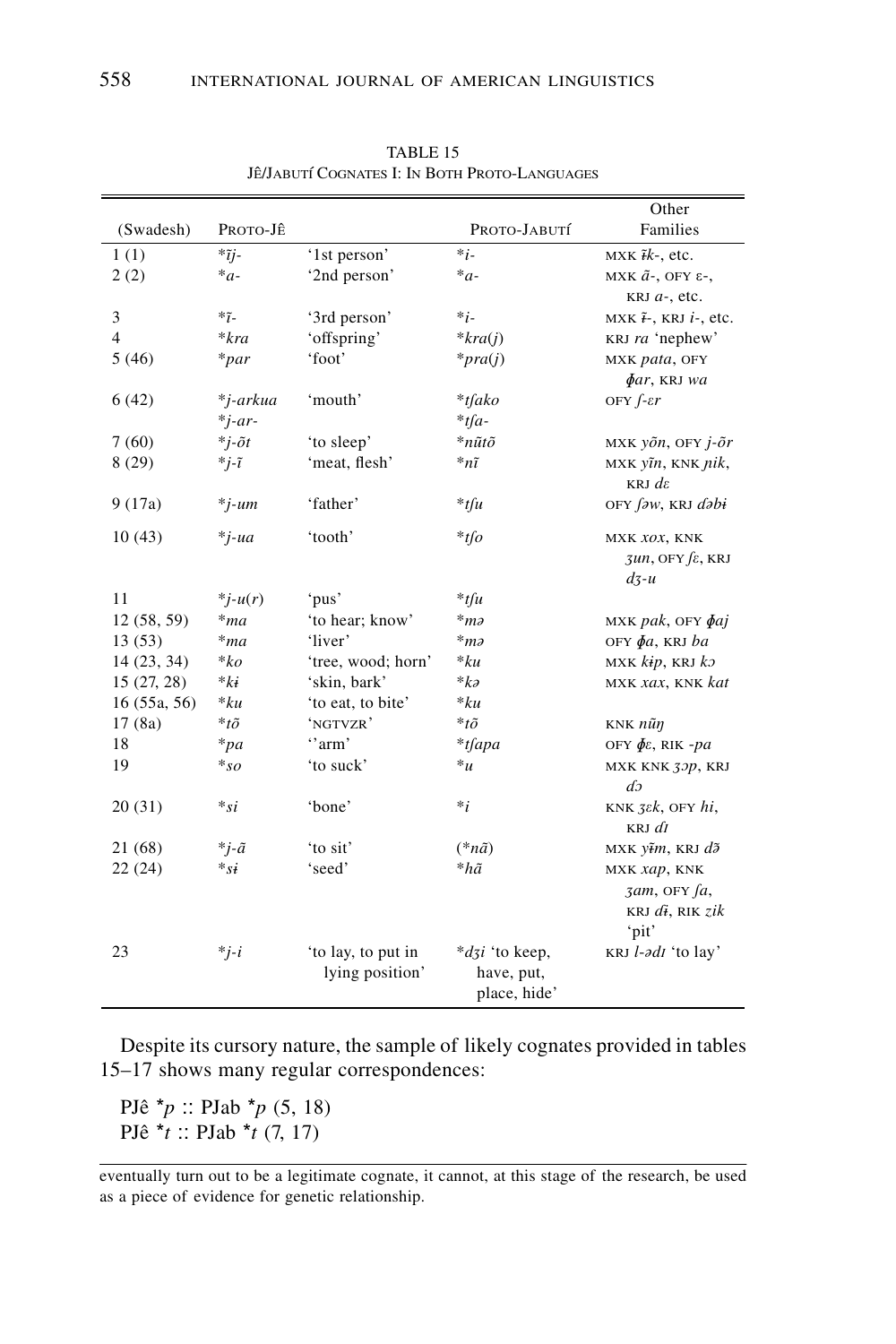| (Swadesh) | JÊ                               | <b>JABUTÍ</b>                      |                     | <b>Other Families</b>                                                                                              |
|-----------|----------------------------------|------------------------------------|---------------------|--------------------------------------------------------------------------------------------------------------------|
| 24(26)    | $*$ <i>j</i> -are                | DJE rari                           | 'root'              | MXK -xatit, KRJ *l-adzi                                                                                            |
| 25(8)     | API $m\tilde{a}$                 | *mãi                               | 'no'                |                                                                                                                    |
|           | $XAV$ $m\tilde{a}$               |                                    |                     |                                                                                                                    |
| 26        | $*$ mã                           | DJE $m\tilde{a}$                   | 'dative'            | KRJ $b\tilde{o}$                                                                                                   |
| 27(36)    | $*$ j-ar                         | DJE rari                           | 'wing'              | RIK sara                                                                                                           |
| 28        | API mop                          | $*_{mu}$                           | 'yam'               |                                                                                                                    |
| 29        | API mεn                          | DJE me                             | 'honey'             | KRJ bədi                                                                                                           |
| 30        | API $n-\tilde{o}$                | $*n\tilde{u}$                      | 'food'              | KRJ $d2$                                                                                                           |
| 31        | KAI-pe                           | $*_{pi}$                           | 'wash, to'          | MXK pix, RIK pik                                                                                                   |
| 32(33)    | $*_{\eta r \varepsilon}$         | ARI $r\tilde{\varepsilon}$         | 'egg'               | KRJ $\theta$ I                                                                                                     |
| 33        | $*_{\eta r \varepsilon}$         | ARI $r\tilde{\epsilon}$ 'to dance' | 'to sing; to dance' | MXK kitex 'to sing',<br>KNK $\eta r i$ 'to sing',<br>OFY gri 'to sing',<br><b>KRI</b> $\theta$ <i>I</i> 'to dance' |
| 34        | API $tf$ -wa                     | $*$ tfo                            | 'to bathe'          |                                                                                                                    |
| 35        | SUY pi                           | $*$ tfuwi                          | 'go up'             |                                                                                                                    |
| 36(44)    | $*_{i-\tilde{o} to}$             | $DEF$ $n\tilde{u}$ te              | 'tongue'            | OFY $i$ - $\tilde{o}$ ra, KRJ $d$ -<br>$\mathfrak{so}(d\mathfrak{d})$                                              |
| 37 (16a)  | PRK $t/e$                        | $*dzi$                             | 'mother'            | $RIK$ je                                                                                                           |
| 38 (83)   | $*$ mro                          | ARI mra                            | 'ashes, dust'       | MXK <i>putok</i> 'ashes',<br>KNK <i>pron</i> 'ashes'                                                               |
| 39        | $*_{Wi}$                         | DJE wa                             | 'to catch'          | MXK pa 'to catch', KRJ<br>$wi$ 'to carry'                                                                          |
| 40        | API $n-\tilde{o}$                | $\ddot{\tilde{u}}$                 | 'to give'           | MXK $h\tilde{o}m$ , KNK $\tilde{u}m \sim$<br>$2\tilde{u}m$ , KRJ $\tilde{o}$                                       |
| 41        | API <i>mar</i> $\sim$ <i>mur</i> | $\ast_{mo}$                        | 'to cry'            | KRI bu ~ bru                                                                                                       |
| 42        | API ton                          | $*_{t\tilde{o}w}$                  | 'armadillo'         |                                                                                                                    |
| 43        | XAV $n$ - $\tilde{o}r\tilde{o}$  | $*$ nũrõ                           | 'cord, rope'        |                                                                                                                    |

TABLE 16 Jê/Jabutí Cognates II: In Actual Languages and Proto-Languages

PJê \**k* :: PJab \**k* (4, 6, 14, 15, 16) PJê \**m* :: PJab \**m* (12, 13) PJê \**j* :: PJab \**tS* (before oral vowels: 6, 9, 10, 11) PJê \**j* :: PJab \**tf* (before front high oral vowel: 23) PJê \**j* :: PJab \**n* (before nasal vowels: 7, 8, 21) PJê \**r* :: PJab \**r* (4, 5, 6) PJê \*s: PJab \*Ø (before PJab high vowels: 19, 20) PJê \**s* :: PJab \**h* (elsewhere)

Having worked out the major correspondences between Proto-Jê and Proto-Jabutí, we can now take into account the cognates in tables  $16^{42}$  and

42 The Karajá form in item 24 occurs in a likely compound, *l-adJikura* 'cassava' (cf. *kura* 'white').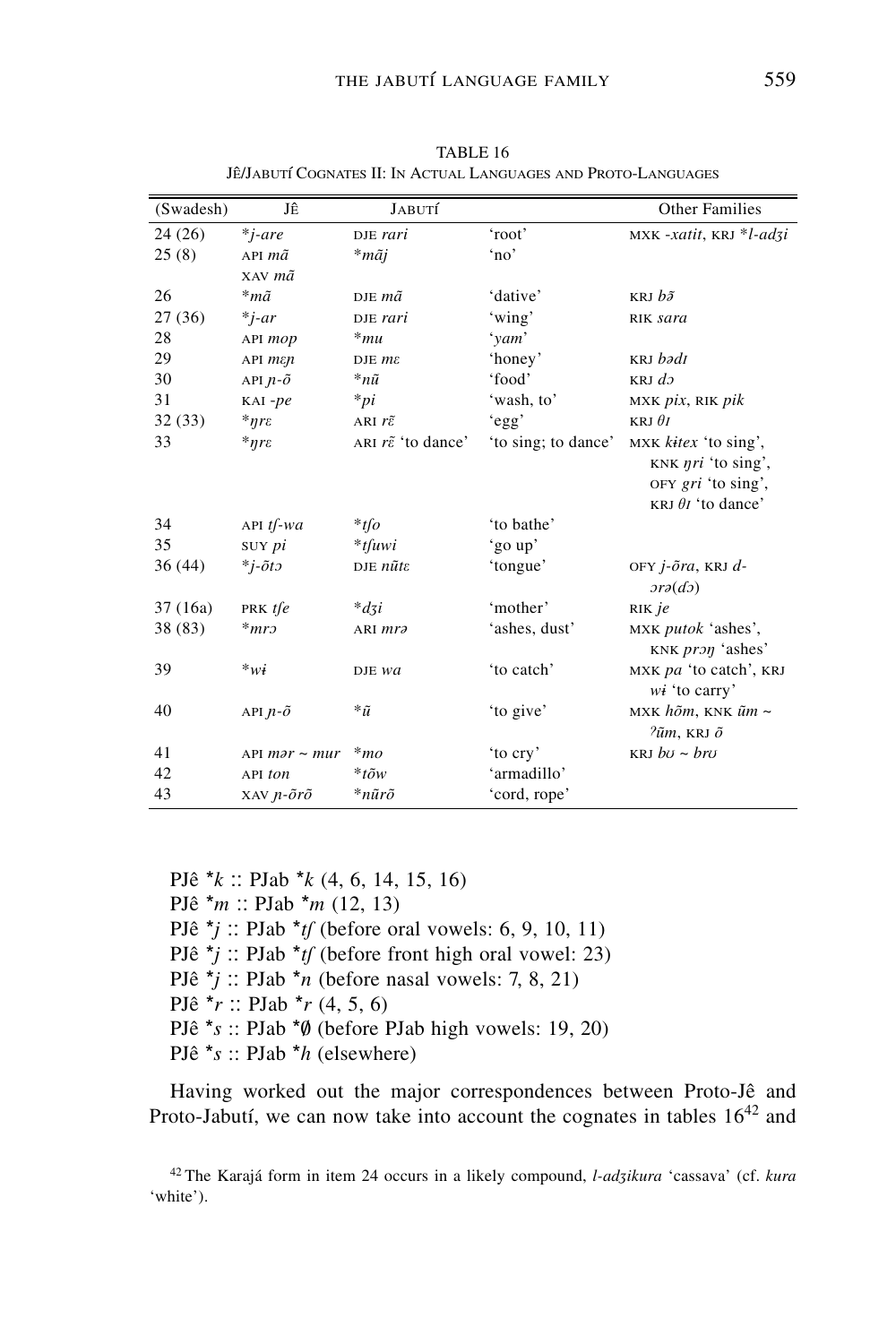| (Swadesh) | JÊ                         | JABUTÍ                    |                    | <b>Other Families</b>           |
|-----------|----------------------------|---------------------------|--------------------|---------------------------------|
| 44        | API men                    | $DJE$ $mc$                | 'honey'            | KRJ <i>b</i> ədi                |
| 45(77)    | $*_{k\epsilon n}$          | *kra                      | 'stone'            | KNK <i>krak</i>                 |
| 46        | API <i>krat</i>            | ARI nikra                 | 'hips'             |                                 |
| 47        | KAI jãra                   | ARI $tfarij$              | 'saliva'           |                                 |
|           | API nars                   |                           |                    |                                 |
| 48 (39)   |                            | $*$ nĩpi                  | 'ear'              | MXK yipkox (cf. kox             |
|           |                            |                           |                    | 'whole'), RIK spi               |
| 49        |                            | $*_{ko}$                  | 'hole'             | $M X K k \alpha x$              |
| 50        |                            | ARI <i>mo</i>             | 'arrow'            | MXK pox                         |
| 51        | $XAV S\tilde{o}$ 'to wash' | DIE $h\tilde{o}$ 'to wet' | to bathe, to wash, | KNK hũm 'to bathe'              |
|           |                            |                           | to wet'            |                                 |
| 52        | PRK ta                     | $ARI$ ta-                 | '3rd person'       | BOR ti, RIK ta                  |
| 53        |                            | ARI $tfaro$               | 'leaf'             | RIK saro                        |
| 54        |                            | $DJE$ $u$                 | 'tail'             | KRJ $d\sigma$ '(a bird's) tail' |

TABLE 17 Jê/Jabutí Cognates III: In Actual Languages Only

17,<sup>43</sup> those for which reconstruction was not possible for one or both protolanguages.<sup>44</sup>

Besides corroborating and refining the correspondences detected in table 15, the additional data reveal new correspondences (for instance, PJê \**w* :: PJab \**w*). Tables 18 and 19 summarize such correspondences.

As described in the introductory sections, Jê languages present consonant-final syllables, whereas Jabutí languages do not (except for the glide \**j*). As the comparative data above demonstrate, coda consonants seem to have been lost in Jabutí, with very few exceptions (cognates 7 and 27). Some correspondences are either poorly attested or remain unaccounted for. For instance, examples showing the Proto-Jabutí equivalent of Proto-Jê \**n* are conspicuously absent in the compared corpora. Correspondences involving Proto-Jê \**s* are also poorly attested; however, if it turns out that the wordinitial consonant alternations found in Djeoromitxí are historically related to similar processes in Jê and other families, then the initial consonant in the morphologically free forms (DJE *hapa* 'arm', *hak*<sup> $\mu$ </sup> 'mouth', etc.) would be an

<sup>43</sup> The Djeoromitxí form in item 51 was documented by Pires (1992) and does not occur in van der Voort's database.

44 Northern Jê languages are very closely related and lexically conservative. Therefore, all the examples from Apinajé, Parkatêjê, and Suyá provided here are common to the entire Northern Jê branch. Apinajé generally represents well the languages of the branch, but not always. In the case of cognate 35, for instance, Apinajé has a form identical to Suyá: *pi*. However, when one considers that Apinajé /p/ traces back to both PJê  $\ast p$  and  $\ast w$ , comparing PJab  $\ast$ *tfuwi* to the Apinajé form would be less reliable. Suyá /p/, however, clearly traces back to PJê \**w*; thus, the Suyá form corroborates the identification of a correspondence between PJê \**w* and PJab \**w*.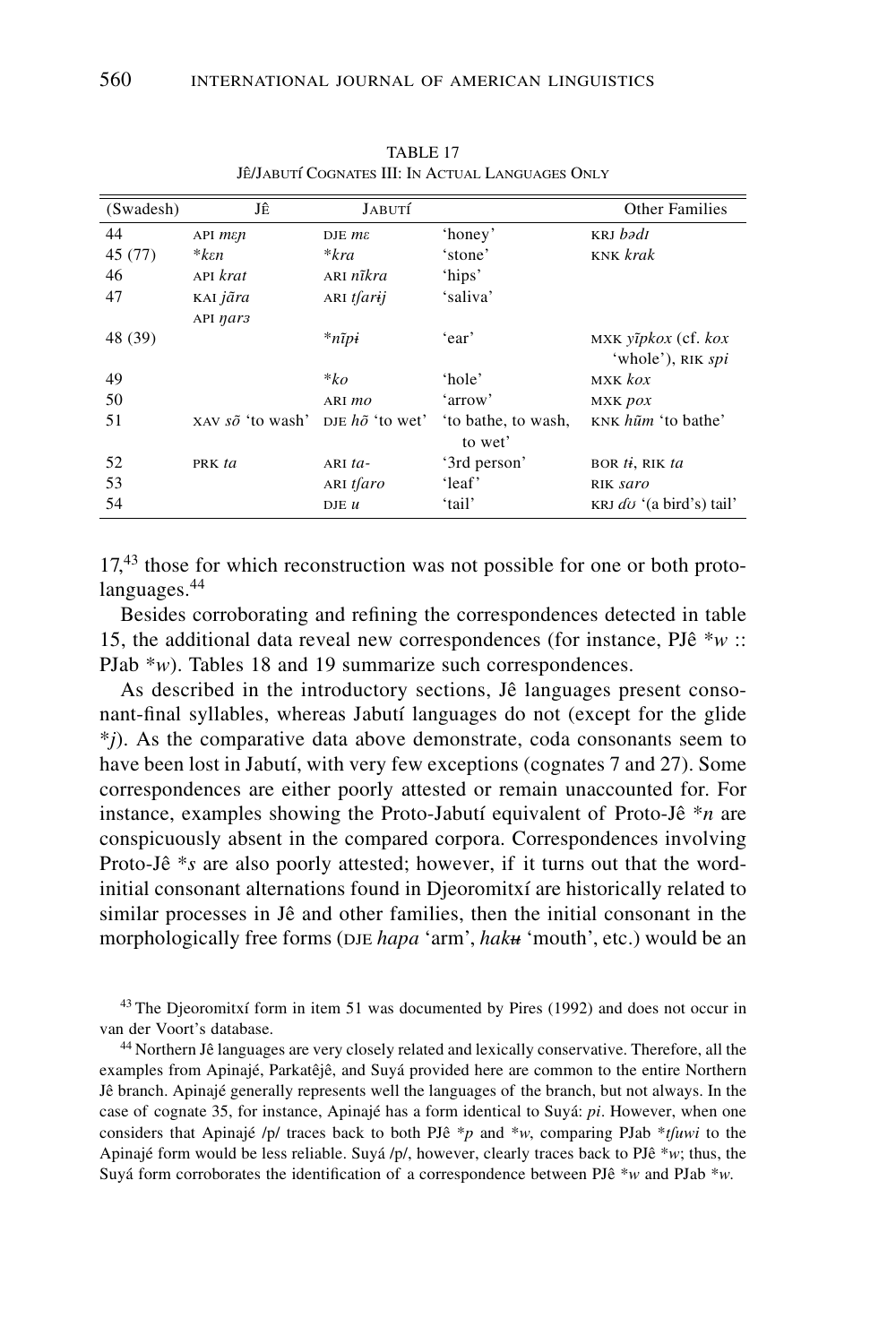| JÊ       | <b>JABUTÍ</b>                    | Cognates                                |
|----------|----------------------------------|-----------------------------------------|
| $\ast_p$ | $\ast_p$                         | 5, 18, 31                               |
| $*_t$    | $*_t$                            | 7, 17, 36, 42, 52                       |
| $*_{k}$  | $*_{k}$                          | 4, 6, 14, 15, 16, 46                    |
| $*_{m}$  | $*_{m}$                          | 12, 13, 25, 26, 28, 29, 38, 44          |
| $n^*$    | $n^*$                            |                                         |
| $*\eta$  | ∗Ø                               | 32, 22                                  |
| $*_r$    | r                                | 4, 5, 6, 24, 27, 32, 33, 36, 38, 46, 47 |
| $*_{S}$  | *Ø (before PJab high vowels)     | 19.20                                   |
| $*_{S}$  | $*h$ (elsewhere)                 | 22, 51                                  |
| *j       | <i>*tf</i> (before oral vowels)  | 6, 9, 10, 11, 24, 27, 47                |
| *j       | * <i>n</i> (before nasal vowels) | 7, 8, 21, 30, 36, 43                    |
| $*_{w}$  | $\ast_{W}$                       | 35.39                                   |

TABLE 18 Phonological Correspondences between Jê and Jabutí: Consonants

TABLE 19 Phonological Correspondences between Jê and Jabutí: Vowels

| JÊ                | <b>JABUTÍ</b>                   | Cognates                       |
|-------------------|---------------------------------|--------------------------------|
| $*_i$             | $*_i$                           | 20, 23, 35                     |
| $*_i$             | $a^*a$                          | $22(?)$ , 39                   |
| $*_{\mathcal{U}}$ | $*_{\mathcal{U}}$               | 9, 11, 16                      |
| $e^*$             | $*_i$                           | 24, 31, 37                     |
| $*_3$             |                                 |                                |
| $^*$ o            | $*_{u}$                         | 14, 19, 28                     |
| $*_\varepsilon$   | $*_c$                           | 32, 33, 34                     |
| $*_{3}$           | $ARI/\frac{1}{4}$               | 47                             |
| $*_{\mathcal{D}}$ | DJE $\frac{\epsilon}{\epsilon}$ | 36                             |
| $^*a$             | $a^*a$                          | 2, 4, 5, 6, 18, 24, 27, 47, 52 |
| $*\tilde{e}$      |                                 |                                |
| $*\tilde{o}$      | *ũ                              | 7, 30, 36, 40, 43, 51          |
| $*\tilde{i}$      | $\ddot{r}$                      | 8                              |
| ${}^*\tilde{a}$   | ${}^*\tilde{a}$                 | 21, 25, 28                     |
| $*ua$             | $^*o$                           | 6, 10, 34                      |

obvious cognate of the Proto-Jê third-person prefix \**s-* (cf. Suyá *s-ajkwa* 'his mouth', *s-wa* 'his tooth', etc.).

Both Proto-Jê and Proto-Jabutí have remarkably similar consonantal inventories. The lack of contrast between voiced stops and their nasal counterparts (common in many—if not most—Macro-Jê languages, such as those of the Jê, Maxakalí, and Karajá families) is also preserved in Jabutí. One of the few differences is the absence, in Proto-Jabutí, of a nasal velar  $*_y$ , a phoneme that tends to be fairly less stable cross-linguistically.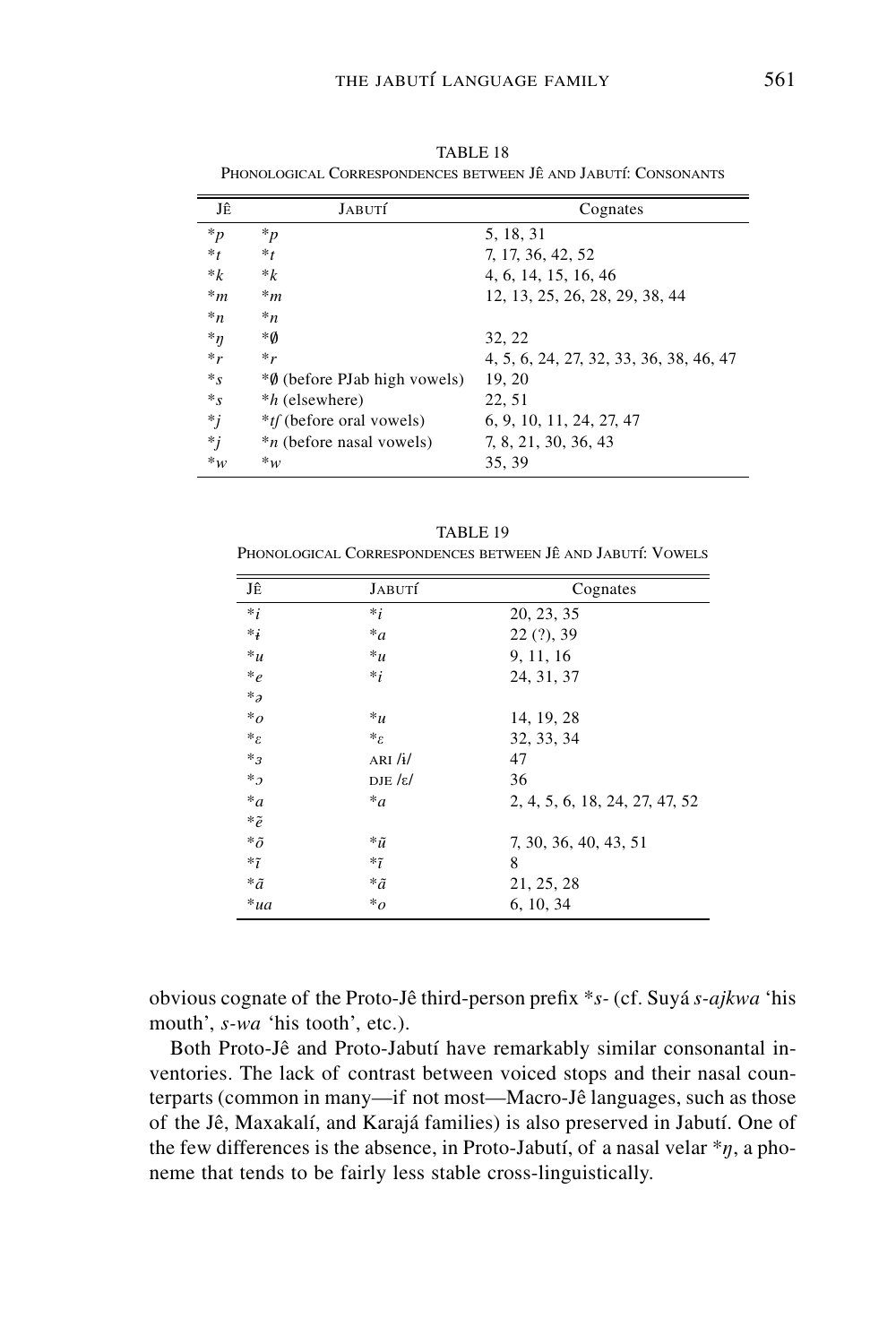Vowel correspondences are less obvious—but, nonetheless, mostly regular. If one assumes (as it seems) that Jê is more conservative, a general process of vowel raising, involving mid vowels as a natural class, seems to have taken place in Pre-Proto-Jabutí, close-mid vowels in Proto-Jê corresponding systematically to high vowels in Jabutí (cf. 24, 31, 37, 14, 19, 28); the data suggest that, as in Central-Jê, close-mid vowels would have merged with the original high vowels in Jabutí. The Proto-Jê sequence \**ua* is regularly reflected in Proto-Jabutí as a single vowel, \**o*, possibly as the result of monophthongization (cognates 6, 10, 34). Some gaps in the comparative tables are probably a consequence of the rarity of certain phonemes; Proto-Jê  $*_{\partial}$ , for instance, is particularly rare in the comparative corpus. Additional research will, we hope, help to fill such gaps.

**4.1.1. Homophonous pairs.** If, as the comparative method assumes, sound changes tend to be regular, and two different words happen to sound the same in a given proto-language, one expects that these words will still be homophonous in the daughter languages, unless lexical replacement or some irregular factor is at play. Consequently, corroborating the regularity of the phonological correspondences postulated above is the fact that cases of homophony in one language tend to correspond to homophonous pairs in the other. Thus, the words for 'to hear' (50*a*) and 'liver' (50*b*) are homophonous in both Proto-Jê (\**ma*) and Proto-Jabutí (\**m´*); the words for 'tooth' (50*c*) and 'to bathe' (50*d*), homophonous in Proto-Jabutí ( $*(f\rho)$ , are also homophonous in Northern Jê (e.g., Apinajé *tf*-wa 'tooth', *tf*-wa 'bathe'; Northern Jê *tf*, in such cases, traces back to Proto-Jê \**j*). The words for 'egg' (50*e*) and 'dance' (50*f*), homophonous in Proto-Jê (\**NrE*), are also homophonous in Arikapú ( $r\tilde{\epsilon}$  'egg',  $r\tilde{\epsilon}$  'to dance'). Finally, both 'meat, flesh' and 'thorn' are homophonous in Proto-Jabutí (\**n*ĩ), Northern Jê (Apinajé *ni*), and Rikbaktsá (-*ni*).<sup>45</sup>

|                                | <b>JÊ FAMILY</b>     | <b>JABUTÍ FAMILY</b>       | <b>MEANING</b> |
|--------------------------------|----------------------|----------------------------|----------------|
| $(50a)$ *ma                    |                      | $*_{ma}$                   | 'hear, know'   |
| $(50b)$ *ma                    |                      | $*_{m_{\partial}}$         | 'liver'        |
|                                | $(50c)$ API $tf$ -wa | $*$ tfo                    | 'tooth'        |
|                                | $(50d)$ API $tf$ -wa | $*$ tfo                    | 'to bathe'     |
| $(50e)$ * $\eta r \varepsilon$ |                      | ARI $r\tilde{\varepsilon}$ | 'egg'          |
| $(50f)$ *nrε                   |                      | ARI $r\tilde{\varepsilon}$ | 'to dance'     |
|                                | $(50g)$ API $ni$     | $n\tilde{i}$               | 'flesh'        |
| $(50h) *j-\tilde{i}$           |                      | $*_{n\tilde{\imath}}$      | 'thorn'        |

45 Another example is a "minimal pair" for the contrast between \**t* and \**r* (in Proto-Jabutí and, maybe, Proto-Jê). In both Proto-Jabutí and Xavante (Central Jê), the words for 'rope' and 'to sleep' are nearly homophonous, except for the consonant in the second syllable (cf. Xavante n-õtõ 'to sleep', n-õrõ 'rope'; Proto-Jabutí \*nũtõ 'to sleep' [see Swadesh's no. 60], \*nũrõ [ARI  $n\tilde{u}r\tilde{\delta}$ , DJE  $n\tilde{\delta}n\tilde{\delta}$  'rope made of tucuma').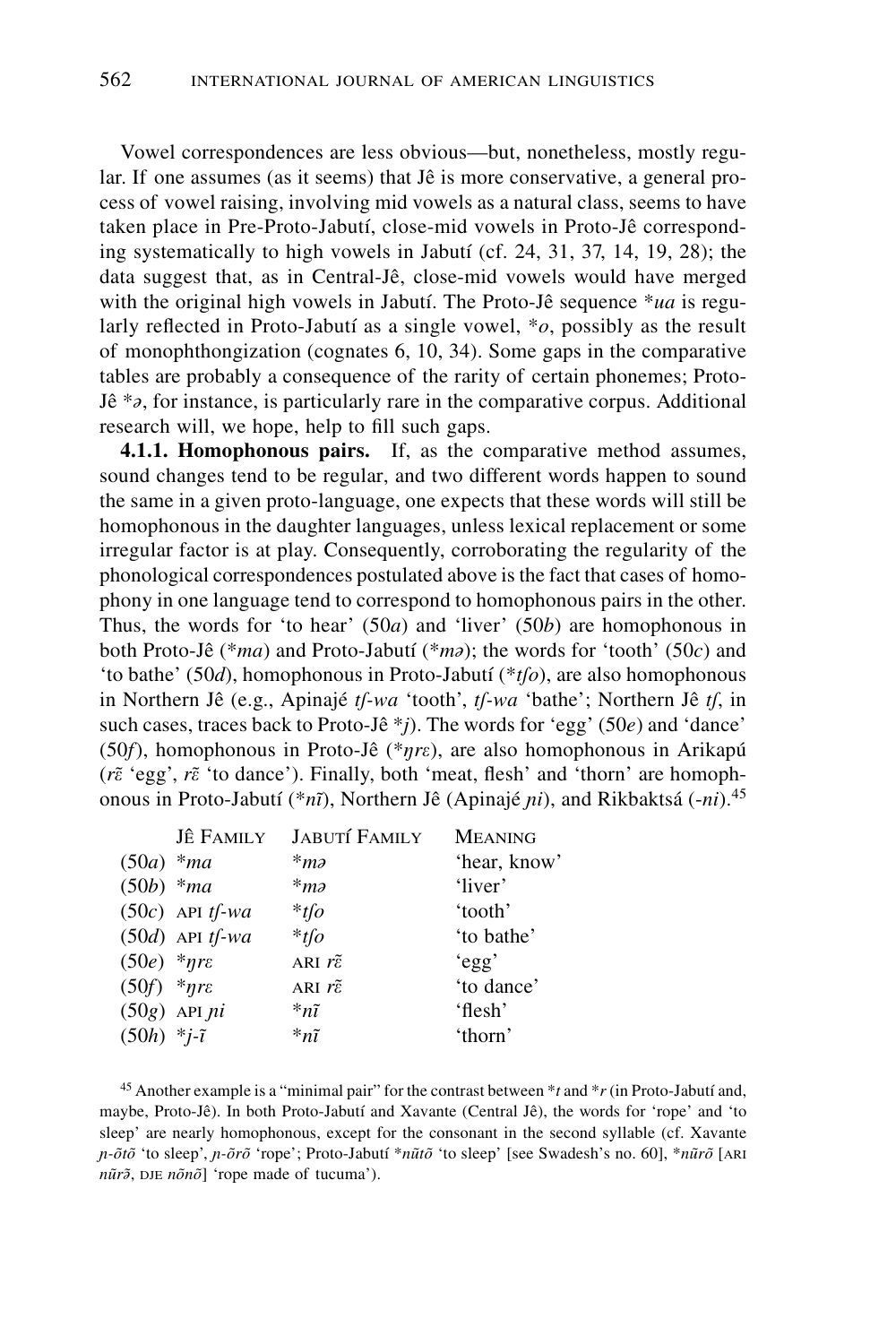| PROTO-JABUTÍ ARIKAPÚ DJEOROMITXÍ |         |      |
|----------------------------------|---------|------|
| $*_{i-}$                         |         | ທ-   |
| $a$ -                            | $a-$    | $a-$ |
| $*_{i}$                          | $i - 0$ |      |

TABLE 20 Personal Prefixes in Jabutí

TABLE 21 Personal Prefixes in Jê and Maxakalí

|                    |                   | Jê            |                        |                          |
|--------------------|-------------------|---------------|------------------------|--------------------------|
| <b>NORTHERN JE</b> |                   |               |                        |                          |
|                    | APINAJÉ PARKATÊJÊ |               |                        | XAVANTE XERENTE MAXAKALÍ |
| $in$ -             |                   | $\tilde{i}$ . | ĩ-                     | ĩk-                      |
| $a-$               | $a-$              | $a-$          | $a-$                   | $\tilde{a}$ -            |
| $1 -$              | n-                | ĩ-            | $\tilde{\mathbf{r}}$ - |                          |

(50*e*) and (50*f*) have additional explanatory value. As mentioned in the Arikapú descriptive section above, the nasal vowel  $\frac{1}{\epsilon}$  is very rare, and most of its occurrences can be explained as a consequence of nasal spreading from a following syllable, resulting in the nasalization of  $\frac{\xi}{\xi}$ . The only minimal pair available involves the homophonous stems  $r\tilde{\epsilon}$  'egg'/'to dance' and the classifying stem *rE* 'worm'. But, thanks to comparative evidence, the (apparently exceptional) nasality in this case can be explained as a leftover from a formerly existing \**N*.

**4.2. Grammatical evidence.** The series of singular personal prefixes that has been reconstructed for Proto-Jabutí (table 20) is strikingly similar to the prefix series found in Jê and other well-established Macro-Jê languages, such as Maxakalí (table 21). The comparative corpora include a few examples of inflected words presenting both prefix and root cognates between both families (51); note that, in (51), the roots can be reconstructed for at least one of the proto-languages:

|               | PARKATÊJÊ      | ARIKAPÚ | <b>MEANING</b> |
|---------------|----------------|---------|----------------|
|               | $(51a)$ intfum | itſu    | 'my father'    |
| $(51b)$ intfe |                | itfi    | 'my mother'    |
| $(51c)$ ikra  |                | ikrai   | 'my child'     |

Notice that in Arikapú there is homophony between the first- and thirdperson prefixes; not surprisingly, such a homophony leads to ambiguity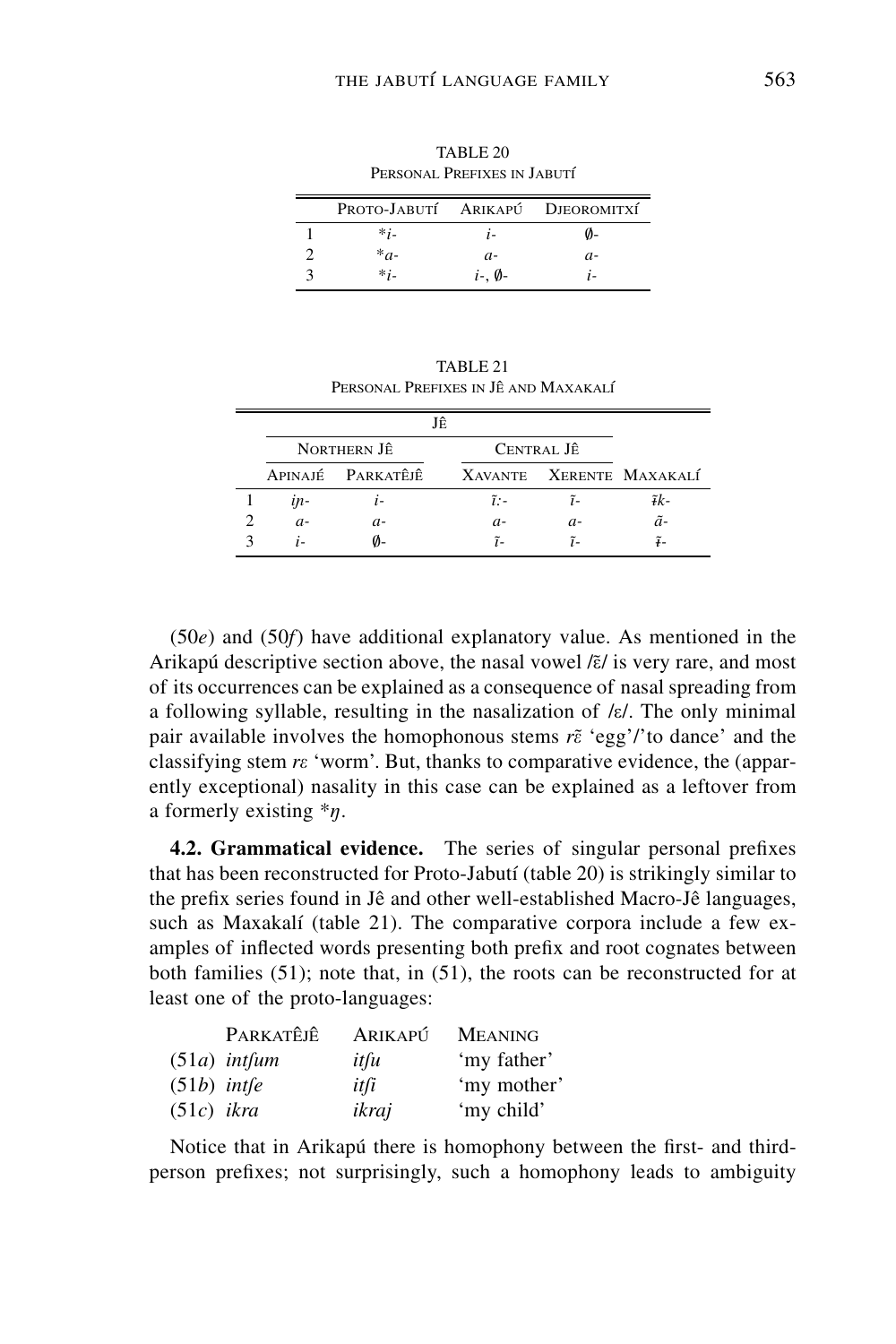between a first-person and a third-person "generic" reading (e.g., *i-tfawa* 'my flower' ~ '(its) flower'; *i-tfapa* 'my arm' ~ '(its) branch'). Such ambiguity does not occur in Djeoromitxí, where a zero-form emerged representing the first person.

Remarkably, a similar state of affairs can also be found in Jê languages. In Proto-Jê (as in Maxakalí), the first- and third-person prefixes differ phonologically only by the occurrence, with the former, of a final consonant (as illustrated by languages such as Apinajé). In languages such as Xerente (Central Jê) and Parkatêjê (Northern Jê), phonological processes leading to homophony between the first- and third-person prefixes tend to cause ambiguity and, consequently, innovations in the prefix system. Thus, in Parkatêjê, the first-person prefix is *i-*, which would be homophonous with the inherited third-person marker (table 21); the adoption of a zero-prefix for the third person prevents ambiguities. The fact that Arikapú is more conservative than Djeoromitxí, preserving both prefixes despite their homophony, makes such similarities between both families rather evident.

An additional example of likely grammatical affinity between both families (the existence of "linking prefixes") is discussed below (**4.3**).

**4.3. Arikapú and Djeoromitxí in a comparative perspective: an evaluation.** Despite the fact that Jabutí is a very small family and that both of its members are still rather similar, it is important to emphasize that Djeoromitxí and Arikapú each contribute essential bits of information to the reconstruction of Proto-Jabutí—and, consequently, to the detection of evidence of wider genetic relationships. For instance, Arikapú is phonologically more conservative, preserving, among other things: (*a*) vowel distinctions which were apparently lost in Djeoromitxí (\**i* vs. \**i*); (*b*) consonant clusters (\**mr*, \**pr*, \**kr*), simplified in Djeoromitxí; and (*c*) an independent reflex of Proto-Jabutí \**tf* (which, in Djeoromitxí, merged with reflexes of Proto-Jabutí \**r*).

The importance, for comparative studies, of such conservativeness of Arikapú, a previously undescribed language with only two speakers, cannot be stressed enough (see Moore [forthcoming]). Considering the isolating, monosyllabic nature of Jabutí—and Macro-Jê—words, one can see that any processes that lead to further loss of phonological material pose additional challenges for the comparative linguist. The fact that Arikapú preserves consonantal clusters allows the identification of correspondences which would otherwise be harder to detect (note Arikapú *kraj* 'offspring' :: Proto-Jê \**kra*, etc.).

In one aspect, Arikapú is also morphologically more conservative, preserving the complete series of singular personal prefixes, *i-* 'first person', *a-* 'second person', and *i-* 'third person', in spite of the ambiguity resulting from the homophony between the first- and third-person markers. This makes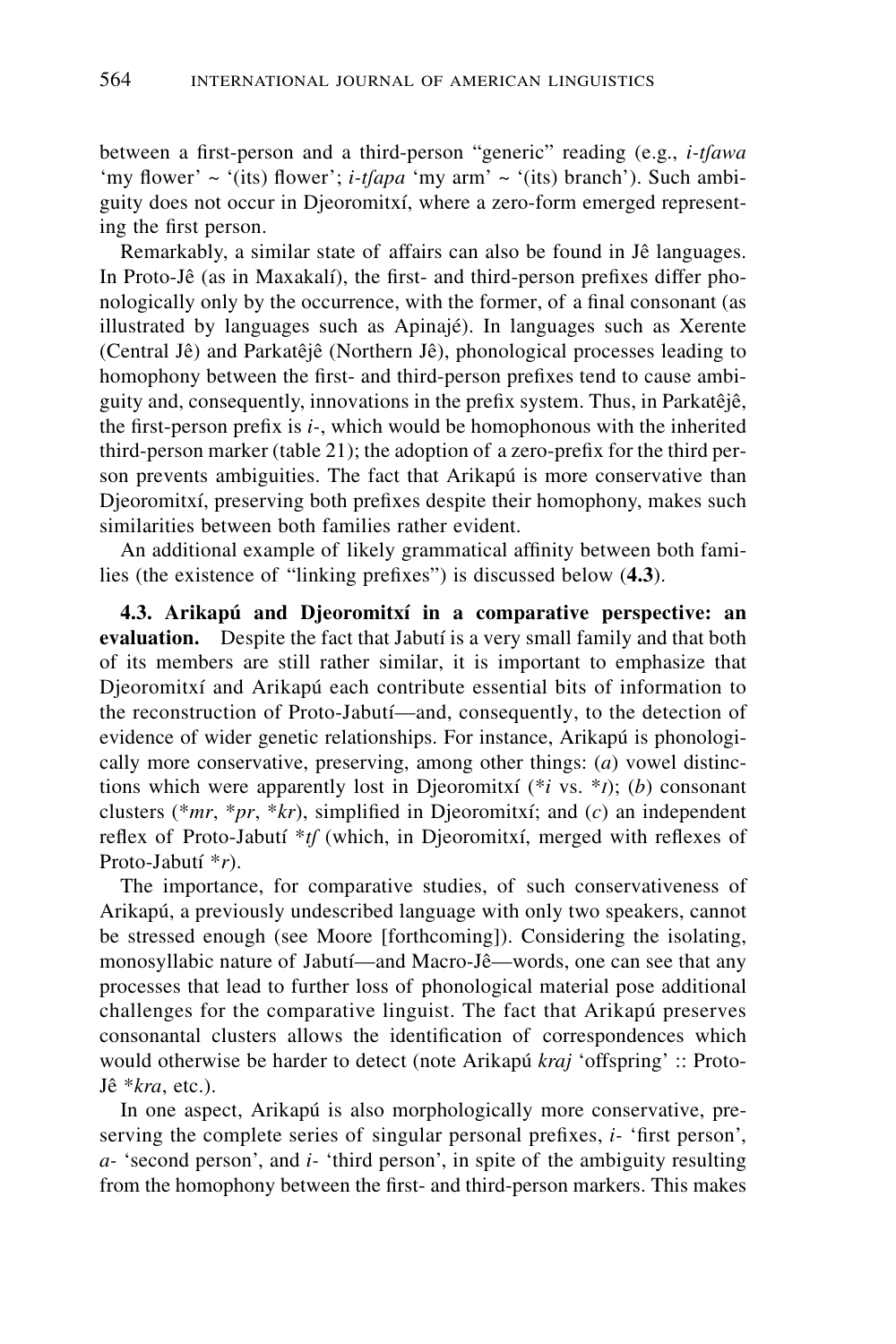it more evident that the COMPLETE SERIES of singular personal prefixes in Proto-Jabutí and Proto-Jê were cognates, which provides a stronger piece of evidence than the existence of individual personal prefixes alone. The fact that in both Arikapú and several Jê languages the first- and third-person prefixes became homophonous only adds to the strength of the proof.

There is at least one aspect in which Djeoromitxí seems to be morphologically more conservative than Arikapú. As we have seen, a number of noun and verb stems in Djeoromitxí present a word-initial morphophonemic alternation between  $r - \gamma$  when there is a morphologically contiguous determiner, and *h-* elsewhere. This is a fully productive process in Djeoromitxí but not in Arikapú. However, the existence of a few, apparently frozen, relic alternations in Arikapú (e.g., *haroko* ~ *tfaroko* 'to speak') seems to suggest that such a process can be reconstructed for Proto-Jabutí.

For those acquainted with (Macro-)Jê languages, the alternations found in Djeoromitxí are strikingly similar to the ones involving the so-called relational prefixes, a morphological peculiarity described for Jê and other Macro-Jê families (Rodrigues 2001 and Ribeiro 2004*a*). As the phonological correspondences show, the consonants involved in the alternations found in Djeoromitxí, which trace back to Proto-Jabutí \**n*- and \**t*<sup> $f$ </sup>- (53), correspond regularly to Proto-Jê  $\frac{*j}{j}$  (52), which happens to be the consonant of the "relational prefix" in the languages of this family.<sup>46</sup>

- (52*a*) PJê \**j*- $\tilde{i}$  'meat' > Kaingáng  $n\tilde{i}$ , Apinajé  $n-\tilde{i}$ , etc.
- (52*b*) PJê \**j-ua* 'tooth' > Kaingáng *ja*, Apinajé *tf-wa*, etc.
- (52*c*) PJê \**j-um* 'father' > Kaingáng *jon*, Parkatêjê *tf-um*, etc.
- (52*d*) PJê \**j-arkua* 'mouth' > Kaingáng *jãnkã* 'door', Apinajé *j-akwa*, etc.
- (53*a*) PJab \**n*i 'meat' > Djeoromitxí *n*i, Arikapú *n*<sup>i</sup>
- (53*b*) PJab \**tfo* 'tooth' > Djeoromitxí  $r\mu \sim h\mu$ , Arikapú *tfukrihã*
- (53*c*) PJab \**tfu* 'father' > Djeoromitxí *ru* ~ *hu*, Arikapú *tfu*
- (53*d*) PJab \**tfako* 'mouth' > Djeoromitxí *rak* $\mu$  ~ *hak* $\mu$ , Arikapú *tfako*

It is likely that, in Proto-Jê, \**j* already had two allophones, pronounced as \*[ˆ] before nasal vowels and \*[j] elsewhere. In Kaingáng, \*[ˆ] became /n/, thus merging with reflexes of Proto-Jê \**n*, whereas \**j* remains as /j/. Similar splits are found throughout the family, as well as in other languages of the

46 \**j* also corresponds regularly to the consonant of the relational prefix in Karajá (Ribeiro 2004*a*) and other families. Notice that, unlike its cognates in Northern Jê languages (for instance, Parkatêjê  $p - \tilde{i}$  'meat',  $h - \tilde{i}$  'its meat'), the word for 'meat',  $n\tilde{i}$ , does not display consonant alternation in Djeoromitxí, although such alternations are found with other stems in the same phonological environment (cf. *hihõnõnõda* ~ -*nihõnõnõda* 'to work', in Pires 1992:106;124). However, the initial consonant is also invariable in Central Jê (Xavante *ˆ*i) and Karajá (*dE*). It is therefore possible that Northern Jê innovated, reanalyzing the initial consonant as a prefix.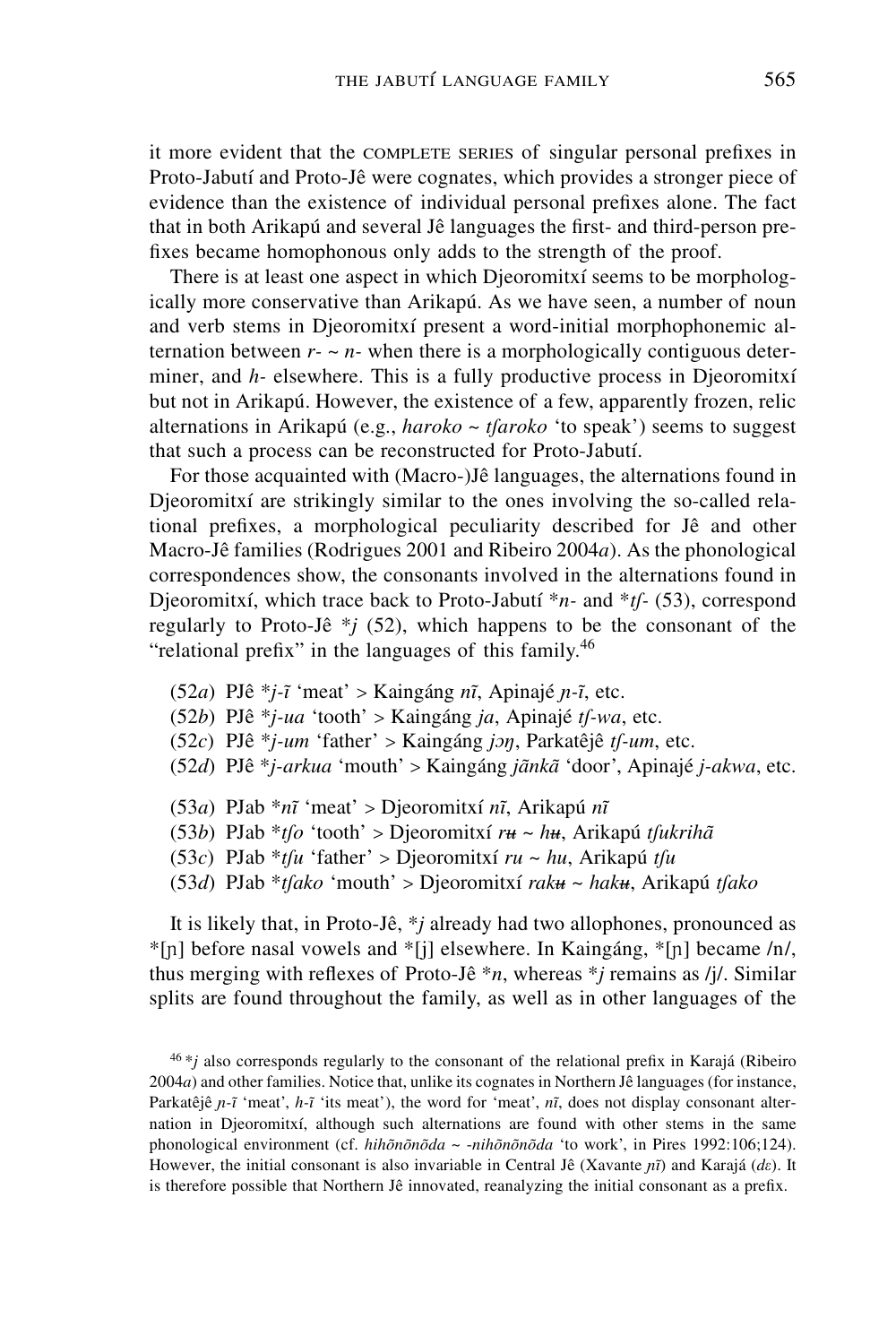stock, such as Ofayé (cf. *f-er* 'mouth', *j-õra* [nõ'ra] 'tongue'; cf. respectively Proto-Jê  $*_{i}ar$ - and  $*_{i}ar$ <sup>-</sup> As we have seen, Proto-Jabutí  $*_{n}$  and  $*_{tf}$  (in those examples involving alternation) correspond regularly to Proto-Jê \**j*. It is interesting to point out that Arikapú  $/t$  arely occurs before nasal vowels. This suggests that, at a certain stage of Pre-Proto-Jabutí, \**tf* and \**n* were in complementary distribution, a situation reminiscent of the scenario reconstructed for Proto-Jê \**j*. Again, it is the interplay between data from Arikapú and Djeoromitxí which contributes to provide a clearer picture of Proto-Jabutí (and beyond) and of the correspondences between Jabutí and the other Macro-Jê families.

**4.4. Jabutí as Macro-Jê: an appraisal.** As with any claim of remote relationship, one has to be careful in order to avoid the possibility of chance similarities being misinterpreted as proof of genetic connection. In Macro-Jê, one of the most controversial language groupings in South America, this possibility is particularly hard to avoid, on account of the isolating (and mostly monosyllabic) nature of the morphemes (Rodrigues 1999; 2001, Campbell 1988:600, and Meillet 1967:55). In addition, some of the grammatical morphemes generally pointed out as evidence of genetic relationship in Macro-Jê are also found elsewhere (the so-called pan-americanisms [Campbell and Kaufman 1983:366]). Taken as a whole, however, the evidence presented here seems to strongly point to a genetic relationship. A number of regular phonological correspondences were detected, in a part of the lexicon that is generally considered as being diachronically stable and less prone to borrowing (many of the compared forms are found in Swadesh's basic list). One major advantage in relation to other works proposing the membership of individual families in the Macro-Jê stock (Davis 1968, Boswood 1973, and Gudschinsky 1971) is that, in the present case, two proto-languages can be compared, thus reducing the possibility of including in the comparison chance similarities and loans, besides increasing the temporal depth by at least two millennia. In proposing the inclusion of Karajá and Maxakalí, Davis (1968) relies on the diagnostic value of the Swadesh list: "Maxakalí and Karajá are included in the same stock with the Jê languages on the basis of the fact that regular sound correspondences are detectable in a relatively small corpus of data and on the basis of lexical similarity. Lexicostatistical comparisons based on the Swadesh 100–word list show about 25% shared cognates between Maxakalí or Karajá and individual Jê languages."

In the present case, even if we adopt a more conservative approach, computing only the first two categories of cognates (those which can be re-

47 Notice that Ribeiro (forthcoming) reconstructs two forms with the meaning 'mouth': \**j-ar*and \**j-arkua*. Ofayé *f-* $\epsilon r$  is a cognate of the former.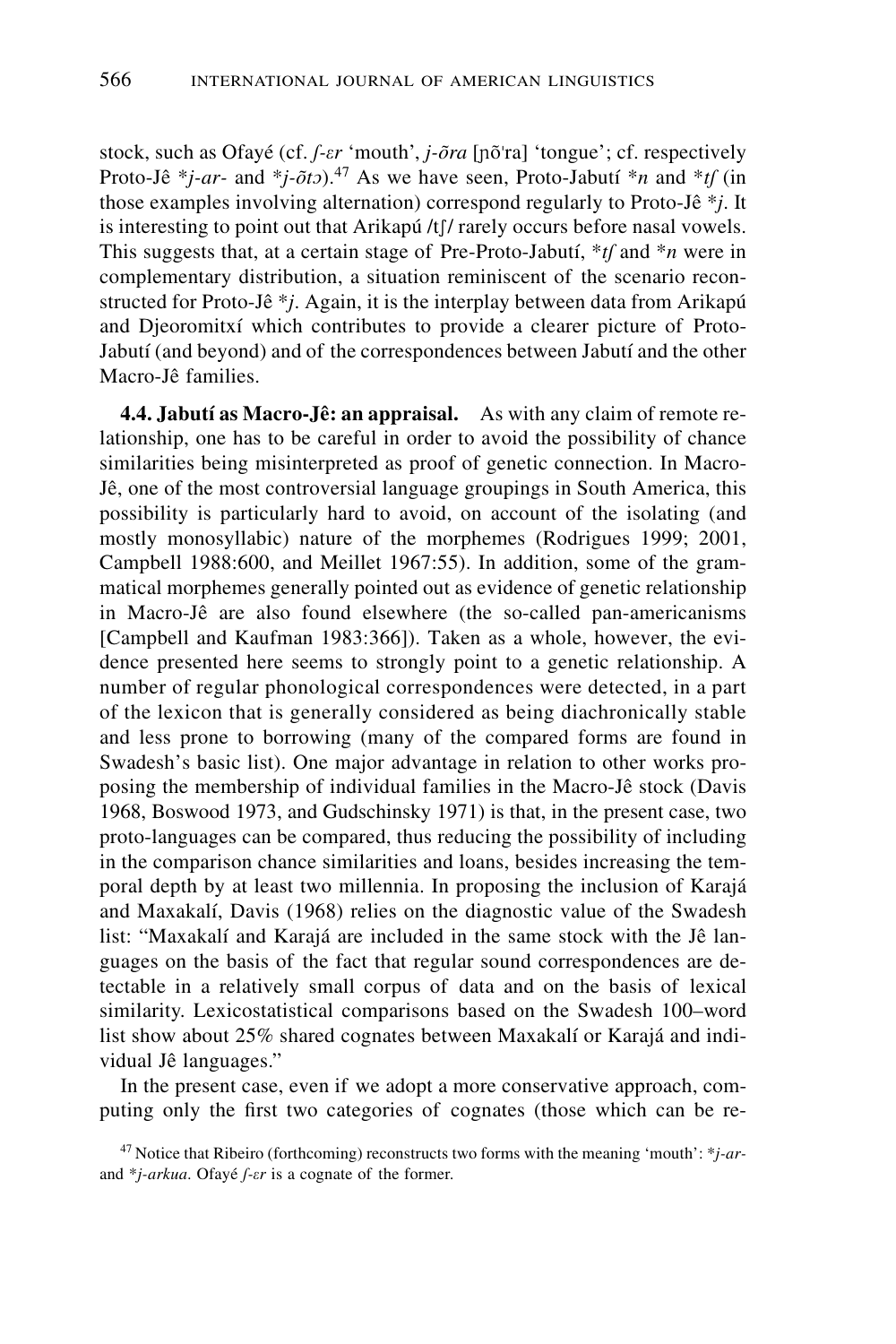constructed for at least one of the proto-languages), we would have a rate of approximately 25% cognation (23 out of 97, considering that pairs such as 'hear/know', 'skin/bark', 'wood/horn', which have different entries in Swadesh's list, are one and the same word both in Jabutí and Jê).<sup>48</sup> Therefore, based on the same kind of similarities pointed out by Davis in advocating the inclusion of Maxakalí and Karajá in the Macro-Jê stock (improved, in our case, by the careful reconstruction of the proto-languages and by the identification of grammatical similarities), it seems quite reasonable to propose the inclusion of Jabutí in the stock as well.

**5. Implications for prehistory.** The thesis presented in this article, if confirmed by further scrutiny, would have far-reaching consequences for theories on the prehistoric dispersion of the Macro-Jê-speaking tribes. Current scholarship on Macro-Jê rests on the assumption of a supposedly higher diversity in eastern Brazil, where the majority of the members of the stock would be located. As Urban (1998:91) points out, if families such as Kamakã, Purí, Krenák, and Maxakalí "are only remotely related, this would be an area of great linguistic diversity . . . , and, thus, a possible place for the dispersion that took place 5 or 6 thousand years ago." If, however, the aforementioned eastern families are closely related (as proposed by Ribeiro 2007) and additional members of the stock are proven to exist in the far west, current theories will have to be reconsidered. Central Brazil would then be a stronger candidate as the original homeland of Macro-Jê.

**6. Conclusion.** Although the correspondences shown above may require further refinement, they make a fairly strong case for considering the inclusion of Jabutí in the Macro-Jê stock. As the discussion in **4** suggests, there is a considerable degree of regular, recurrent correspondences, including a number of grammatical elements and a possible case of shared aberrancy. Additional research, including an investigation of the apparent cases of shared idiosyncrasies in the personal pronominal prefix systems, may reveal further regularities. Thus, the Jabutí/Macro-Jê hypothesis, first raised by Curt Nimuendajú, is confirmed by our initial findings. Further investigation of the Jabutí languages will no doubt come to enrich the field of Macro-Jê studies in the future.

<sup>&</sup>lt;sup>48</sup> The fact that one and the same word combines the meanings 'to hear' and 'to know' may be interesting in itself. Although the convergence between the two meanings can occur independently in unrelated languages, we should note that the use of 'hearing' as a metaphorical locus for 'understanding, awareness, knowledge' is a rather common characteristic in Macro-Jê. In Karajá, for example, 'to be stupid' is 'to not have ears'; 'to hear' (constructed with the noun stem for 'ear') equals 'to understand'; 'to faint' is 'to have (one's) ears clogged'.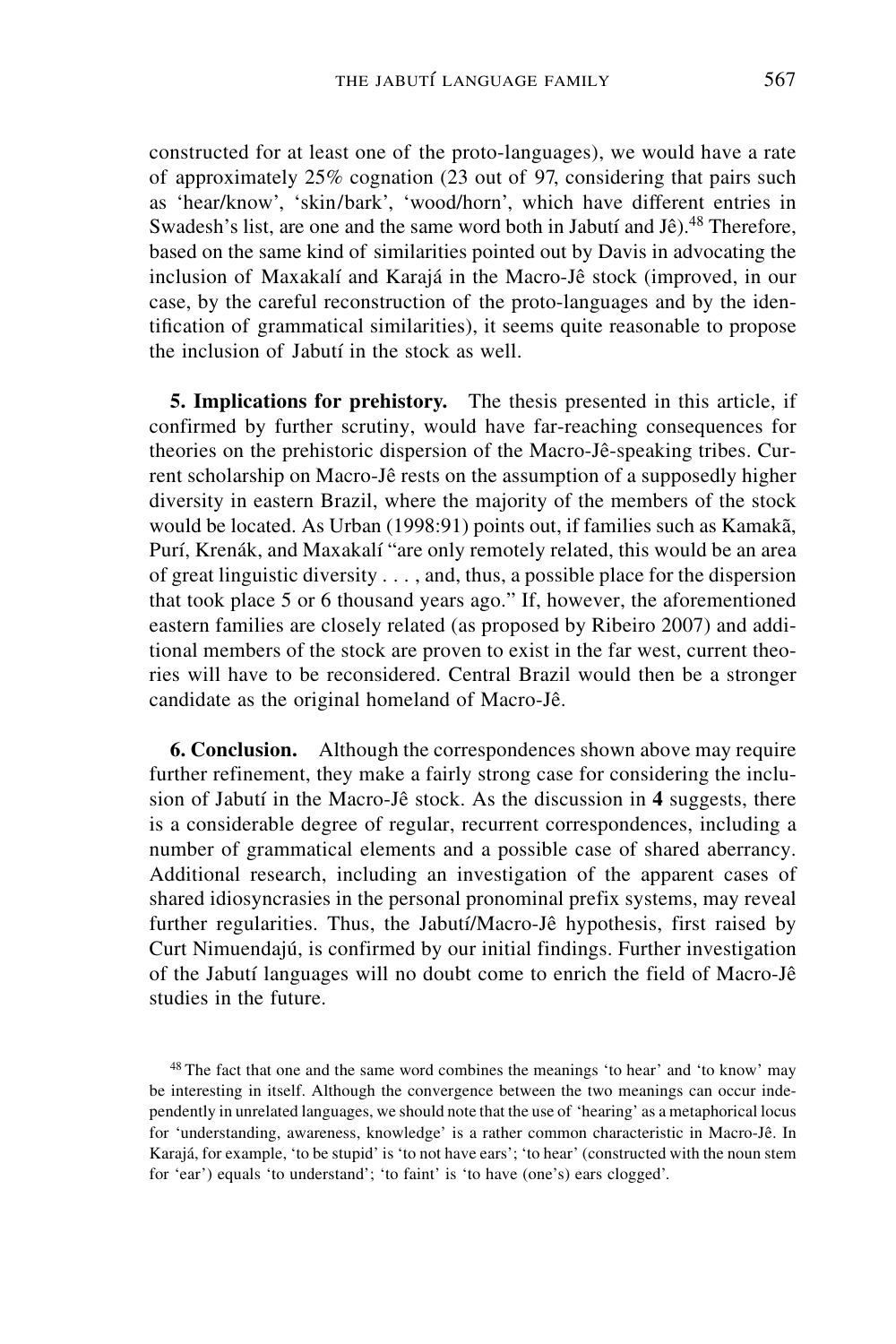# APPENDIX A

## Swadesh Basic Vocabulary for the Jabutí Languages with Proto-Jabutí and Proto-Jê Reconstructions

Below is Swadesh's basic list of 100 words, as represented in Bynon (1983:268). It contains Arikapú and Djeoromitxí forms, as well as reconstructed Proto-Jabutí and Proto-Jê forms wherever available.

|      | <b>ENGLISH</b> | ARIKAPÚ                         | <b>DJEOROMITXÍ</b>                                     | PROTO-JABUTÍ                      | PROTO-JÊ                 |
|------|----------------|---------------------------------|--------------------------------------------------------|-----------------------------------|--------------------------|
| 1.   | I              | $i$ h $\varepsilon$ , $i$ -     | $h_{\mathcal{H}}, \emptyset$                           |                                   | $*_{\tilde{U}}$ -        |
| 2.   | you (SG/PL)    | ahe, a-                         | $ad\zeta\epsilon$ , $a$ -                              | $a^*a$                            | $a$ -                    |
| 3.   | we             | $t$ fih $\varepsilon$ , $t$ fi- | hiru, hi-                                              | $*hi$                             |                          |
| 4.   | this           | ãihã                            | wε                                                     |                                   |                          |
| 5.   | that           | mwehã, nihã                     | $m\mu p\varepsilon$ , $m\varepsilon$ , $n\mu d\zeta u$ |                                   |                          |
| 6.   | who            |                                 |                                                        |                                   |                          |
| 7.   | what           | hĩwhã                           | hatfime                                                |                                   |                          |
| 8.   | not            | mãj                             | $m\tilde{a}$                                           | *mãj                              |                          |
| 8a.  | not, no        | $t\tilde{\partial}$             | $t\tilde{o}$                                           | $*_{t\tilde{o}}$                  | $*_{t\tilde{o}}$         |
| 9.   | all (finished) | hətã                            | bzitã                                                  | $(*t\tilde{a})$                   |                          |
| 10.  | many           | hekumrã                         | hõta                                                   |                                   |                          |
| 11.  | one            | tõjwe                           | uitfi                                                  |                                   | *pit                     |
| 12.  | two            | heri                            | $d$ z $\epsilon$ mu                                    |                                   |                          |
| 13.  | big            | tfitfi, rukre                   | tfitfi                                                 | $*$ tfitfi                        |                          |
| 14.  | long           | rehõtfi                         | kuritfi                                                |                                   |                          |
| 15.  | small          | mrəj                            | $t\partial$                                            |                                   |                          |
| 16.  | woman          | pakue                           | paku                                                   | $*$ paku                          |                          |
| 16a. | female         | t/i                             | dzi                                                    | $*dzi$                            |                          |
| 17.  | man            | onãhe                           | $t/\mathcal{H}$                                        |                                   |                          |
| 17a. | male           | $t$ fu, $t$ futfi               | -ru, hutfi                                             | *tfu, tfutfi                      | $*i$ -um                 |
| 18.  | person         |                                 | hikəmu                                                 |                                   |                          |
| 19.  | fish           | minũ                            | $min\tilde{o}$                                         | $*min\tilde{u}$                   |                          |
| 20.  | bird           | $(\tilde{a}mit\tilde{f})$       | mitaitfu                                               |                                   |                          |
| 21.  | dog            | kura                            | wa                                                     |                                   |                          |
| 22.  | louse          | tao                             | tõdze                                                  |                                   |                          |
| 23.  | tree, wood     | kи                              | ku                                                     | $*ku$                             | $*ko$                    |
| 24.  | seed           | hã                              | hõ                                                     | *hã                               | $*_{{\mathit{Si}}}$      |
| 25.  | leaf           | - $n\tilde{\imath}$ , tfaro     | $n\tilde{\imath}$                                      | $*$ -nĩ                           |                          |
| 26.  | root           | niri                            | rari                                                   |                                   | *j-are                   |
| 27.  | bark           | kә                              | kә                                                     | $\ast k$                          | $*_{ki}$                 |
| 28.  | skin           | kә                              | kә                                                     | $*_{k2}$                          | $*_{ki}$                 |
| 29.  | flesh          | nĩ                              | nĩ                                                     | *nĩ                               | $*_{i-i}$                |
| 30.  | blood          | $t \int_0$                      | kəi                                                    |                                   |                          |
| 31.  | bone           | t/i, i                          | dzi                                                    | $*dj$ <i>i</i> (or $*$ <i>i</i> ) | $*_{{\mathfrak s} i}$    |
| 32.  | grease         | tuka                            | $t\tilde{o}$                                           | $*$ tũ(ka)                        |                          |
| 33.  | egg            | -r̃č                            | $d$ 3 $\varepsilon$                                    | $*(.)\tilde{\varepsilon}$         | $*_{\eta r \varepsilon}$ |
| 34.  | horn           | nīpakojku                       | imeku                                                  |                                   | $*_{ko}$                 |
| 35.  | tail           | nĩtəj                           | $\mathfrak u$                                          |                                   |                          |
| 36.  | feather        | to                              | rari                                                   |                                   | $*$ j-ar                 |
| 37.  | hair           | kai                             | kuãhi, hi                                              |                                   |                          |
| 38.  | head           | kaj                             | kuãka                                                  |                                   | *krã                     |
|      |                |                                 |                                                        |                                   |                          |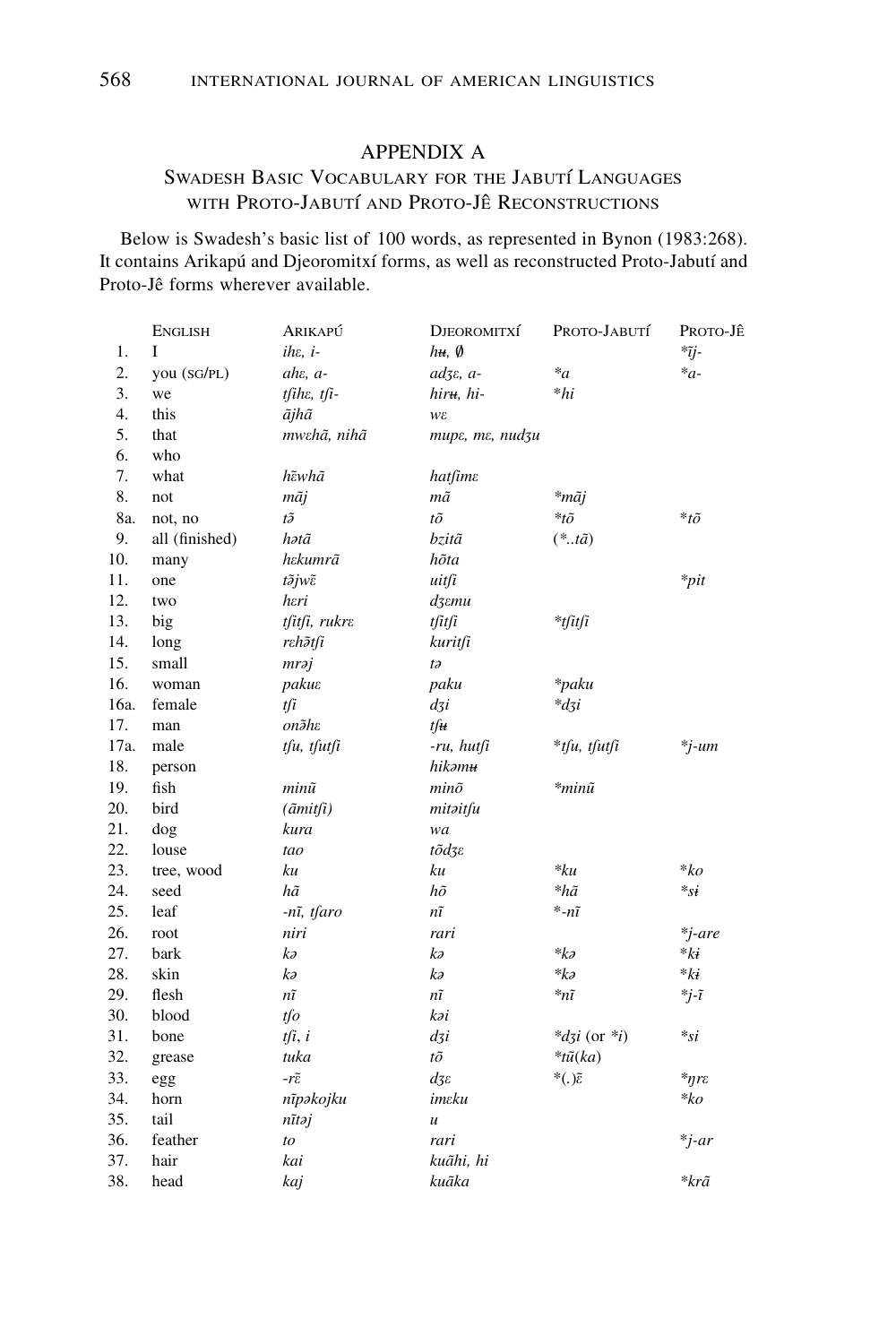| 39.  | ear               | nipwaro                         | nĩpi                                       | $(*n\tilde{\iota}pi)^{49}$            |                     |
|------|-------------------|---------------------------------|--------------------------------------------|---------------------------------------|---------------------|
| 40.  | eye               | hãkars <sup>50</sup>            | hõka                                       | *hãka(rɛ)                             |                     |
| 41.  | nose              | nĩnĩka                          | nīkute                                     |                                       | $*$ j-ĩja           |
| 42.  | mouth             | tfako (nuku)                    | -raku/haku                                 | $*$ tfako                             | *j-arkua            |
| 43.  | tooth             | tfokrihã                        | $(-)r$ <i>H</i>                            | $*$ tfo                               | $*j$ -ua            |
| 44.  | tongue            | nukutəre                        | $n\tilde{u}$ t $\varepsilon(r\varepsilon)$ |                                       | $*$ j-õt $\sigma$   |
| 45.  | claw (i.e., nail) | nikataj                         | nikəte                                     | *nĩkətaj                              |                     |
| 46.  | foot              | praj                            | pa, panīka                                 | *praj                                 | $*_{par}$           |
| 47.  | knee              | $m\tilde{\epsilon}p\varepsilon$ | рере                                       | $*$ m $\varepsilon p\varepsilon^{51}$ |                     |
| 48.  | hand              | nīkaj, nīku, niku               | nĩhu, nihu                                 | $*n\tilde{\iota}.u^{52}$              | *n-ĩkra             |
| 49.  | belly             | prika                           | pika                                       | *prika                                |                     |
| 50.  | neck              | poko, (kopo) <sup>53</sup>      | k <del>u</del> p <del>u</del>              | $*_{poko}$                            |                     |
| 50a. | neck2             | ruwaj                           | reu                                        |                                       |                     |
| 51.  | breasts           | nuni                            | nowi                                       | $*$ nuni                              |                     |
| 52.  | heart             | məka                            | mətutuka                                   | *mə(tutu)ka                           |                     |
| 53.  | liver             | m <sub>∂</sub>                  | mə                                         | *mə                                   | $*_{ma}$            |
| 54.  | drink             | $\boldsymbol{o}$                | nõ                                         |                                       |                     |
| 55.  | eat               | pu                              | pu                                         | $*_{pu}$                              |                     |
| 55a. | eat2              | ku                              | kи                                         | *ku                                   | $*ku$               |
| 56.  | bite              | kи                              | kи                                         | $*ku$                                 | $*ku$               |
| 57.  | see               | arã                             | ənõ                                        | *arã                                  |                     |
| 58.  | hear              | mә                              | mə                                         | $*_{m\partial}$                       | $*_{ma}$            |
| 59.  | know              | тә                              | mə                                         | *mə                                   | $*_{ma}$            |
| 60.  | sleep             | nũtõ                            | $n\tilde{o} t\tilde{o}$                    | $*$ nũtõ                              | $*j$ - $\tilde{o}t$ |
| 61.  | die               | pi                              | hahi                                       |                                       |                     |
| 62.  | kill (shoot)      | konə                            | hi, hiroku                                 |                                       |                     |
| 62a. | kill (club)       | təmrə                           | t <del>u</del> mi                          | $*_{t.mr.}$                           |                     |
| 63.  | swim              | (i) pri                         | iwa                                        |                                       |                     |
| 64.  | fly               | tfopo                           | irariku                                    |                                       |                     |
| 65.  | walk              | kərəj                           | dzekire                                    | $(*karej)$ <sup>54</sup>              |                     |
| 66.  | come (arrive)     | prəj                            | $p\varepsilon$                             | *prəj                                 |                     |
| 67.  | lie               | kõrãj                           | ure                                        | $(*.r\tilde{a}j)$                     |                     |
| 68.  | sit               | $n\tilde{o}$                    | hunã                                       |                                       | $*_{i-\tilde{a}}$   |
| 69.  | stand             | $t$ fu $\varepsilon$            | tumĩ                                       |                                       |                     |
| 70.  | give              | ũ                               | $\tilde{o}$                                | $\ddot{\tilde{u}}$                    |                     |
| 71.  | say               | tfaroko                         | piru, rumə                                 |                                       |                     |
| 72.  | sun               | təhã                            | tõhõ                                       | *tõhã                                 |                     |

<sup>49</sup> The Arikapú form is probably a formerly productive combination that included  $*n\tilde{i}pi$ <sup>*'*</sup>ear'.  $50$  The element *-r* $\epsilon$  is possibly a lexicalized suffix with classifying properties.

51 The words for 'knee' seem partially cognate. We may assume that original word-initial \**m* merged with /p/ in Djeoromitxí under denasalization, whereas it was transferred as expected in Arikapú.

52 Whereas in Djeoromitxí no distinction is made between 'hand' and 'finger', in Arikapú there is one: *n*i*ku* 'finger', *n*i*kaj* 'hand', *n*i*kajku* 'all fingers of the hand'. The item 'finger' can be reconstructed in Proto-Jabutí as \**n*i*ku*.

<sup>53</sup> This alternative pronunciation is probably due to influence from Djeoromitxí, where metathesis of syllables must have occurred.

54 The resemblance to the Kwaza (isolate) verb *kerai-* 'to go, leave, walk' is striking and may be a reason not to reconstruct this item.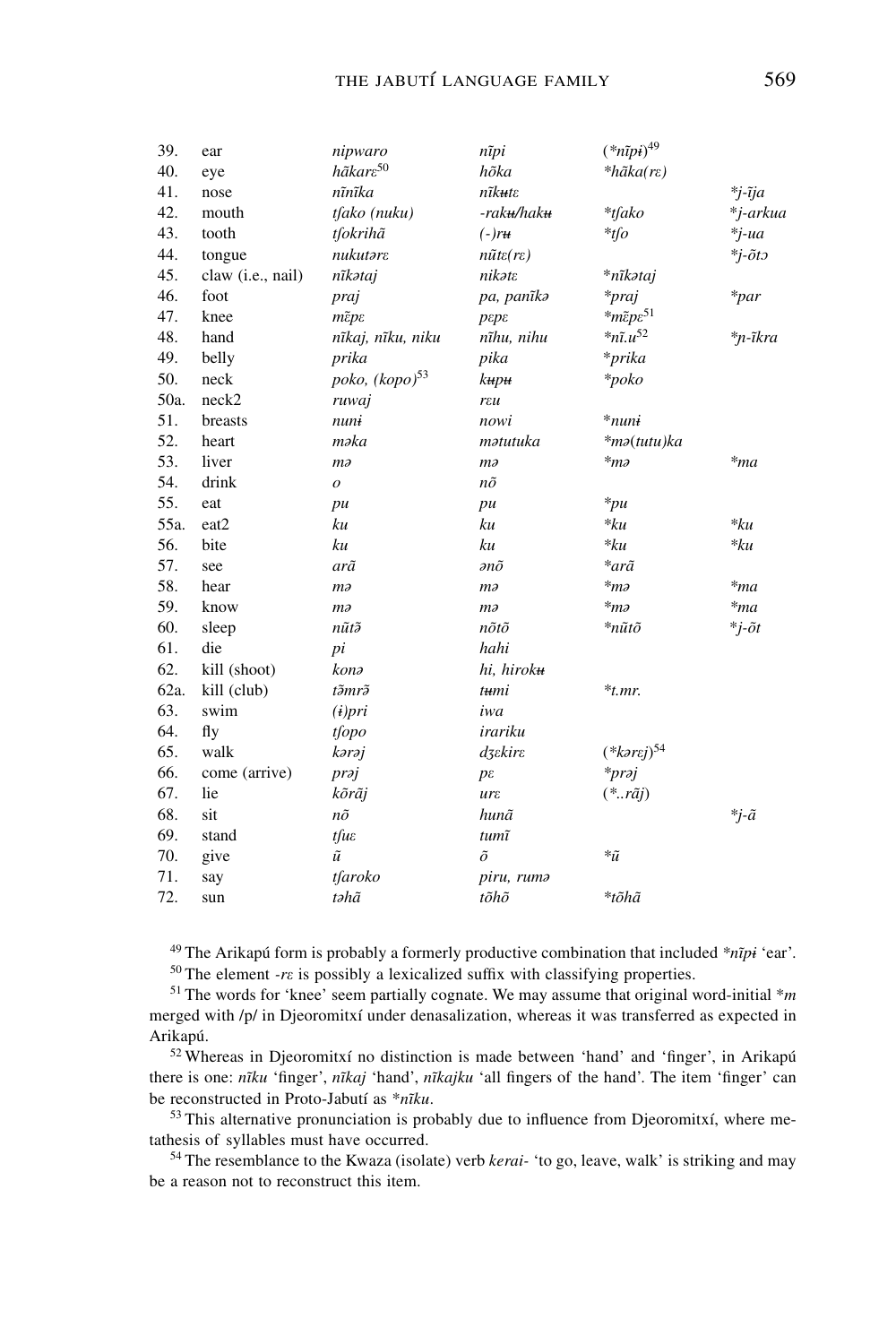| 73.  | moon          | kupa                 | kupa                                       | $(*kupa)$                                    |  |
|------|---------------|----------------------|--------------------------------------------|----------------------------------------------|--|
| 74.  | star          | wirəwirə             | bzirebzire                                 |                                              |  |
| 74a. | big star      | warəwarə             | kurawãtfi                                  |                                              |  |
| 75.  | water, liquid | mi                   | bziru                                      | $*mi(ru)$                                    |  |
| 75a. | water, liquid | į                    | i                                          | $(*_i)^{55}$                                 |  |
| 76.  | rain          | nãj                  | nipa                                       |                                              |  |
| 76a. | rain $(V)$    | roko                 | hõk <del>u</del>                           | *rõko                                        |  |
| 77.  | stone         | kra                  | ta                                         | *kra<br>$*_{\mathit{k\epsilon n}}$           |  |
| 78.  | sand          | kikira               | nomaru                                     |                                              |  |
| 79.  | earth         | $m\tilde{\iota}(ka)$ | $m\tilde{\iota}(ka)$                       | $*m̃(ka)$<br>$*$ pika                        |  |
| 80.  | cloud         | mẽ                   | $m\varepsilon(k\mathcal{H}(k\mathcal{H}))$ | $*$ m $\tilde{\epsilon}$ (ko)                |  |
| 81.  | smoke         | tfio                 | pitfenõ                                    |                                              |  |
| 82.  | fire          | pikə                 | $pit \epsilon$                             | $*$ pitfə                                    |  |
| 83.  | ash           | pikəmrə              | pitfekame                                  | $*pif_{\partial}(m r_{\partial})$<br>$*$ mro |  |
| 84.  | burn          | kənə                 | $t$ f $\epsilon$ tu                        | $*$ t $\beta(.)$                             |  |
| 85.  | path          | $W\!I$               | wiku                                       | $*_{WI}$                                     |  |
| 86.  | mountain      | kamõ                 | нri                                        |                                              |  |
| 87.  | red           | nũrõo                | nõr <del>u</del>                           | $*n\tilde{u}r(\tilde{a})o$                   |  |
| 88.  | green         | kapi                 | kapi                                       | $*kapi$                                      |  |
| 89.  | yellow        | numu                 | bzinu                                      | $*$ numuj <sup>56</sup>                      |  |
| 90.  | white         | mãõ                  | kənüru                                     |                                              |  |
| 91.  | black         | kərio                | miru                                       |                                              |  |
| 92.  | night         | patfiu               | patfiru                                    | $*$ <i>patfitfu</i>                          |  |
| 93.  | hot           | kә                   | $t/\varepsilon$                            | $*$ tsə                                      |  |
| 94.  | cold          | $(k\partial)$ tfitfi | (dzidziru)                                 |                                              |  |
| 95.  | full          | məj                  | $d\mathfrak{z}\varepsilon(wi)$             |                                              |  |
| 96.  | new           | kamu                 | kamu                                       | $*$ kamu                                     |  |
| 96a. | new2          |                      | $nute$ (inan)                              |                                              |  |
| 96b. | young girl    | nunika               | nõĩka                                      | *nũnika                                      |  |
| 97.  | good          | hãwi                 | $medz$ #                                   |                                              |  |
| 98.  | round         | ka                   | ka                                         | $*ka$                                        |  |
| 99.  | dry           | karo                 | <i>kur</i> u                               | *karo                                        |  |
| 100. | name          | tatfi                | tõhĩ                                       | $*$ tõhĩ                                     |  |

55 Note that Tupí languages tend to have a similar form.

56 A very speculative explanation for the similarities is found in van der Voort (2007:159). It involves omission of a final glide in both languages, as also observed in \**t*/*amuj*, ARI *t*/*amuj*, DJE habzi 'cotton' (n. 16), combined with syllable metathesis in Djeoromitxí, as also hypothesized in n. 53.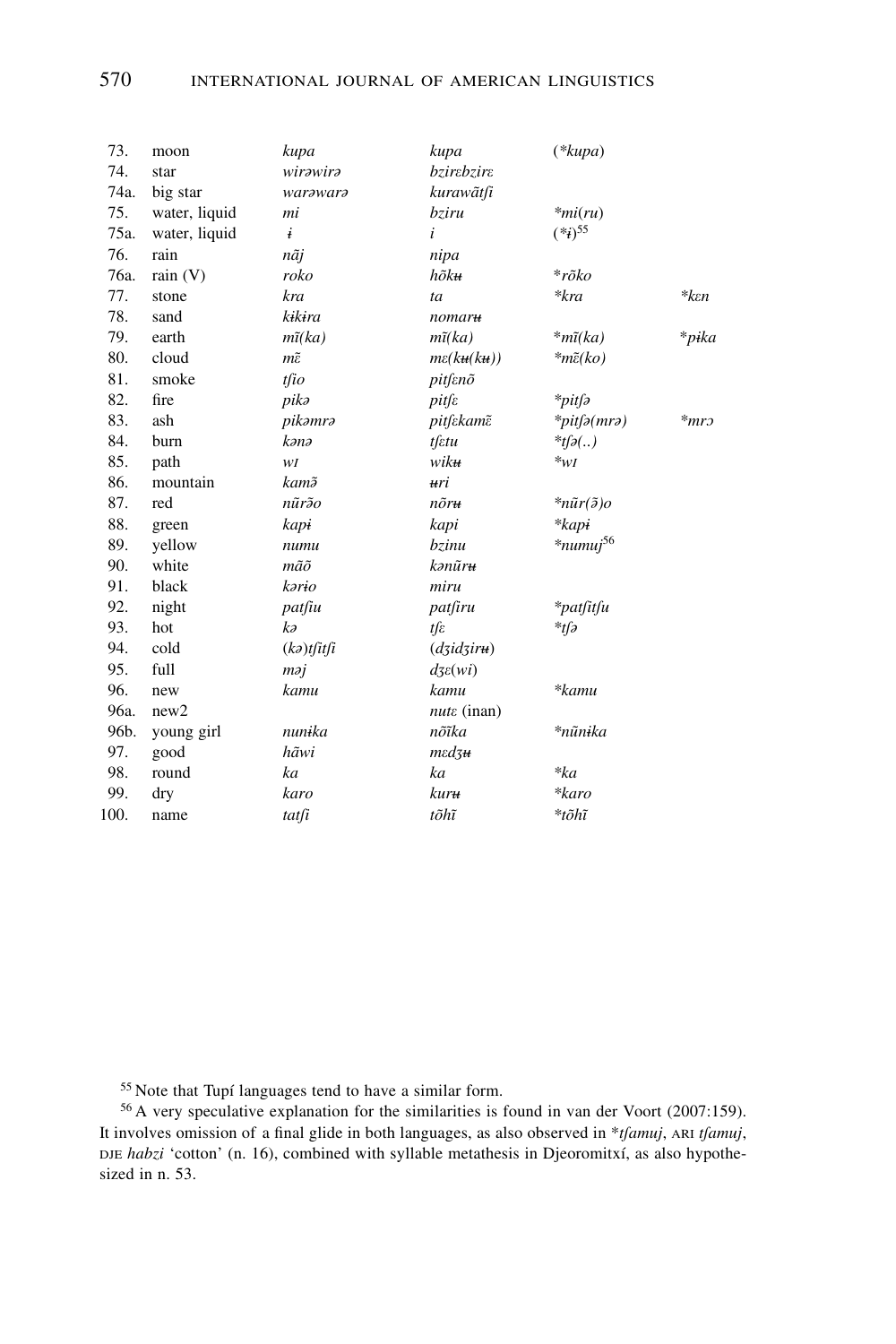## REFERENCES

- ADAM, LUCIEN. 1893. Matériaux pour servir à l'établissement d'une grammaire comparée des dialectes de la famille caribe. Bibliothèque Linguistique Américaine, vol. 17. Paris: J. Maisonneuve.
- Adelaar, Willem F. H. 2008. Relações externas do Macro-Jê: O caso do Chiquitano. Topicalizando Macro-Jê, ed. Stella Telles and Aldir Santos de Paula, pp. 9–28. Recife: NECTAR.
- Araújo, Leopoldina M. S. de. 1989. Aspectos da língua Gavião-Jê. Ph.D. dissertation, Universidade Federal do Rio de Janeiro.
- Bacelar, Laércio Nora. 2004. Gramática da língua Kanoê. Ph.D. dissertation, Katholieke Universiteit Nijmegen.
- Barros, Elissandra. 2009. Estruturas fonéticas e fonológicas de consoantes e vogais da língua Kuruaya. M.A. thesis, Universidade Federal do Pará.
- BLEVINS, JULIETTE. 2004. Evolutionary Phonology: The Emergence of Sound Patterns. Cambridge: Cambridge University Press.
- BONTKES, WILLEM. 1968. [Vocabulary of Arikapú]. Ms. (10 pages), Archive, Summer Institute of Linguistics, Porto Velho.
- Borges, M. V. 2006. Aspectos fonológicos e morfossintáticos da língua Avá-Canoeiro (Tupi-Guarani). Ph.D. dissertation, Universidade Estadual de Campinas.
- Boswood, Joan. 1973. Evidências para a inclusão do Aripaktsá no filo Macro-Jê. Série Lingüística, vol. 1, ed. L. I. Bridgeman, pp. 67–78. Brasília: Summer Institute of Linguistics.
- Brijnen, Hélène, and Willem F. H. Adelaar. 2010. Amazonian Languages. Leiden: Universiteitsbibliotheek. <https://digihum.leidenuniv.nl/ amazonianlanguages>.
- BYNON, THEODORA. 1983 [1977]. Historical Linguistics. Cambridge: Cambridge University Press.
- Cabral, Ana S. A. C. 1995*a*. Notas sobre a fonologia segmental do Jo'é. Revista Moara 4:23–46. Belém: Editora da Universidade Federal do Pará. . 1995*b*. Algumas evidências de parentesco genético do Jo'é com as línguas Tupí-Guaraní. Revista Moara 4:47–76. Belém: Editora da Univer
	- sidade Federal do Pará.
- Cabral, Ana S. A. C., and Lucivaldo S. da Costa. 2004. Xikrín e línguas Tupí-Guaraní: Marcas relacionais. Línguas Indígenas da América do Sul (LIAMES) 4:7–19.

<sup>[</sup>*IJAL*, vol. 76, no. 4, October 2010, pp. 571-83]  $© 2011$  by The University of Chicago. All rights reserved.

<sup>0020–7071/2010/7604–0006\$10.00</sup>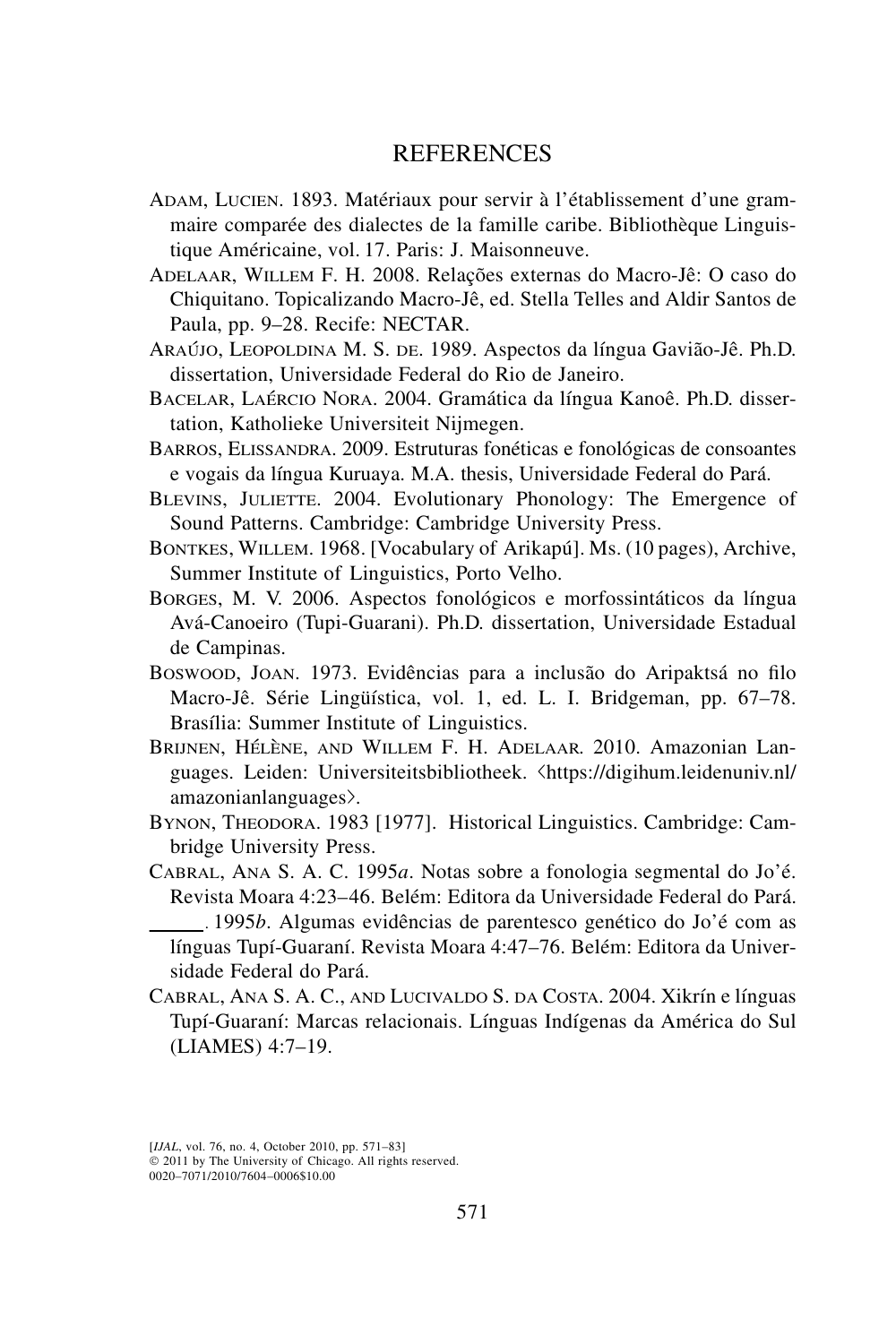- Cabral, Ana S. A. C.; Aryon D. Rodrigues; and Lucivaldo S. da Costa. 2004. Notas sobre ergatividade em Xikrín. Línguas Indígenas da América do Sul (LIAMES) 4:21–28.
- Campbell, Lyle. 1988. Review of Language in the Americas by Joseph H. Greenberg. Language 64:591–615.

. 1997. American Indian Languages: The Historical Linguistics of Native America. New York and Oxford: Oxford University Press.

- Campbell, Lyle, and Terrence Kaufman. 1983. Mesoamerican historical linguistics and distant genetic relationship: Getting it straight. American Anthropologist, n.s., 85:362–72.
- Campbell, Robert. 1968. [Vocabulary of Jabutí]. Ms. (10 pages), Archive, Summer Institute of Linguistics, Porto Velho.
- Carlin, Eithne B. 2004. A Grammar of Trio, a Cariban Language of Suriname. Duisburg Papers on Research in Language and Culture, vol. 55. Frankfurt-am-Main: Peter Lang.
- Caspar, Franz. 1952. Tuparí: Unter Indios im Urwald Brasiliens. Braunschweig: Friedr. Vieweg & Sohn.
	- . 1953. Ein Kulturareal im Hinterland der Flüsse Guaporé und Machado (Westbrasilien), dargestellt nach unveröffentlichten und anderen wenig bekannten Quellen, mit besonderer Berücksichtigung der Nahrungs- und Genussmittel. Ph.D. dissertation, Universität Hamburg.
- . 1955*a*. A expedição de P.H. Fawcett à tribo dos Maxubi em 1914. Anais do XXXI Congresso Internacional de Americanistas, pp. 113–20. São Paulo. . 1955*b*. [Vocabulary of Arikapú]. Ms. (51 pages), Zürich.
- . 1975. Die Tuparí: Ein Indianerstamm in Westbrasilien. Monographien zur Völkerkunde herausgegeben vom Hamburgischen Museum für Völkerkunde, vol. 7. Berlin and New York: Walter de Gruyter.
- Castro Alves, Flávia de. 2004. O Timbira falado pelos Canela Apãniekrá: Uma contribuição aos estudos da morfossintaxe de uma língua Jê. Ph.D. dissertation, Universidade Estadual de Campinas.
	- . 2007*a*. Propriedades formais dos sujeitos em Canela. Topicalizando Macro-Jê, ed. Stella Telles and Aldir Santos de Paula. Recife: NECTAR. . 2007*b*. O papel das nominalizações na evolução do alinhamento ergativo nas línguas Jê: Dimensões funcionais e estruturais. Paper presented

at Conference on Structures of Amazonian Languages, Manaus.

Cohn, Abigail. 1990. Phonetic and Phonological Rules of Nasalization. UCLA Working Papers in Linguistics, no. 76. Los Angeles: Department of Linguistics, University of California.

. 1993. A survey of the phonology of the feature [±nasal]. Working Papers of the Cornell Phonetics Laboratory 8:141–203.

Comrie, Bernard, and Sandra Thompson. 1985. Lexical nominalization. Language Typology and Syntactic Description, vol. 3, ed. Timothy Shopen, pp. 349–98. Cambridge: Cambridge University Press.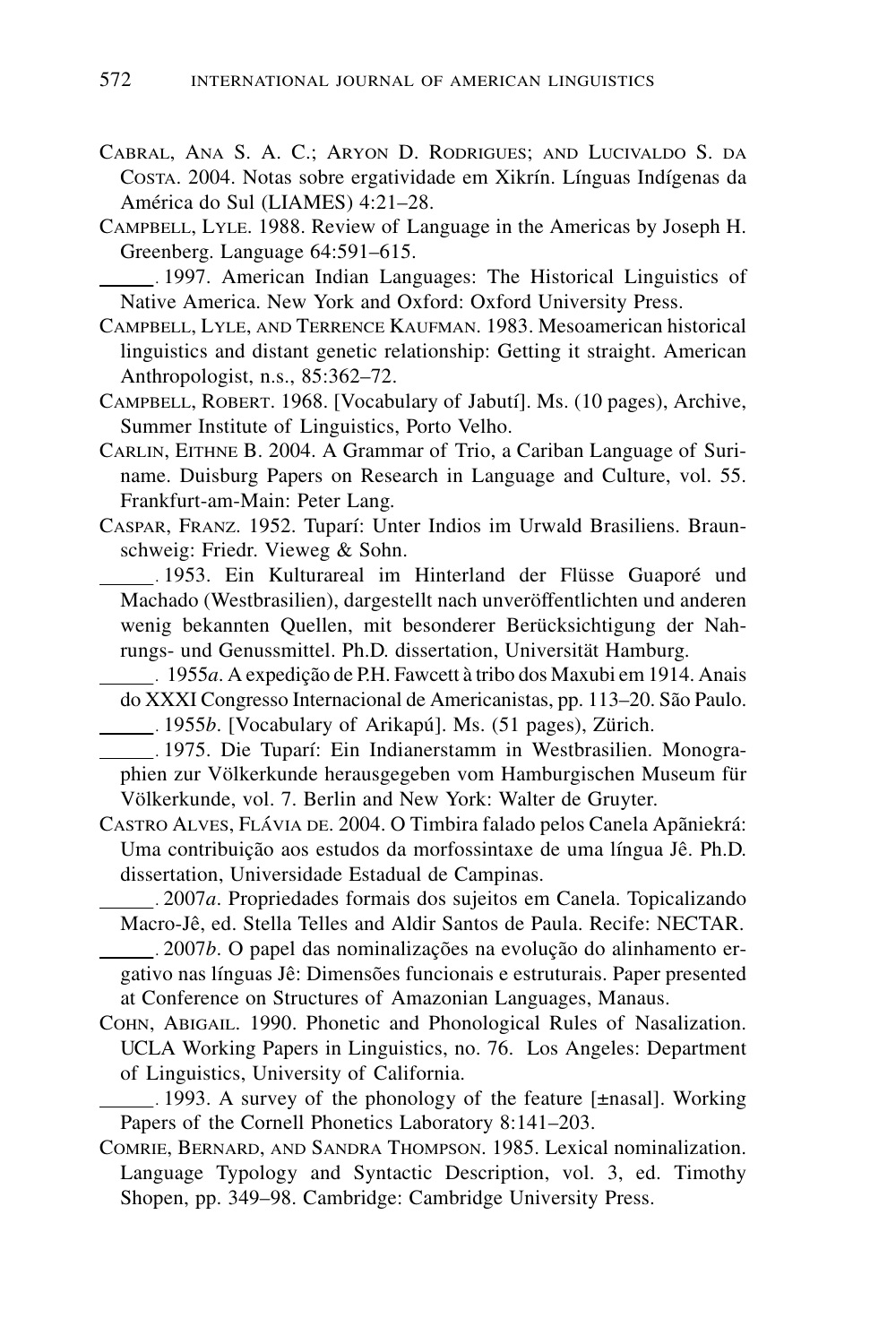- Costa, Lucivaldo S. 2003. Flexão relacional, marcas pessoais e tipos de predicados em Xikrín: contribuição para os estudos de ergatividade em línguas Jê. M.A. thesis, Universidade Federal do Pará.
- Costa, Raimundo N. V. 1998. Fonologia da língua Kuruaya. M.A. thesis, Universidade Federal do Pará.
- Crevels, Mily, and Hein van der Voort. 2008. The Guaporé-Mamoré region as a linguistic area. From Linguistic Areas to Areal Linguistics, ed. Pieter Muysken, pp. 151–79. Amsterdam and Philadelphia: John Benjamins.
- CROFTS, MARJORIE. 1985. Aspectos da Língua Mundurukú. Brasília: Summer Institute of Linguistics.
- D'Angelis, Wilmar da R.; Carla M. Cunha; and Aryon D. Rodrigues, eds. 2002. Bibliografia das Línguas Macro-Jê. Campinas: Unicamp.
- da Silva, Raynice G. P. 2005. Estudo fonológico da língua Sateré-Mawé. M.A. thesis, Universidade Estadual de Campinas.
- Davis, Irvine. 1966. Comparative Jê phonology. Estudos Lingüísticos: Revista Brasileira de Lingüística Teórica e Aplicada 1, no.2:10–24.
- ▶ 1968. Some Macro-Jê relationships. IJAL 34:42–47.
	- DERBYSHIRE, DESMOND C. 1985. Hixkaryana and Linguistic Typology. Dallas: Summer Institute of Linguistics and University of Texas at Arlington. . 1999. Carib. The Amazonian Languages, ed. R. M. W. Dixon and Al
		- exandra Y. Aikhenvald, pp. 22–64. Cambridge: Cambridge University Press.

Dixon, Robert M. W. 1979. Ergativity. Language 55:59–138. . 1994. Ergativity. Cambridge: Cambridge University Press.

- DIXON, ROBERT M. W., AND ALEXANDRA Y. AIKHENVALD, eds. 1999. The Amazonian Languages. Cambridge: Cambridge University Press.
- Dourado, Luciana Gonçalves. 2001. Aspectos morfossintáticos da língua Panará (Jê). Ph.D. dissertation, Universidade Estadual de Campinas.
	- . 2002. Construções aplicativas em Panará. Documentação de Estudos em Lingüística Teórica e Aplicada (DELTA) 18:203–31.
- Fabre, Alain. 2005. Diccionario Etnolingüístico y Guía Bibliográfica de los Pueblos Indígenas Sudamericanos. <http://butler.cc.tut.fi/~fabre/Book-InternetVersio/Dic=J%ea.pdf>.
- FARGETTI, CRISTINA M. 1992. Análise fonológica da língua Juruna. M.A. thesis, Universidade Estadual de Campinas.
- Fawcett, Percy Harrison. 1915. Bolivian exploration, 1913–1914. Geographical Journal 45:219–28.

. 1953. Exploration Fawcett. Ed. Brian Fawcett. London: Hutchinson. Ferreira, Marília de N. de Oliveira. 2003. Estudo morfossintático da

língua Parkatêjê. Ph.D. dissertation, Universidade Estadual de Campinas.

FRANCHETTO, BRUNA. 2000. O conhecimento científico das línguas indígenas da Amazônia no Brasil. As Línguas Amazônicas Hoje, ed. Francisco Queixalós and Odile Renault-Lescure. São Paulo: Instituto Socioambiental.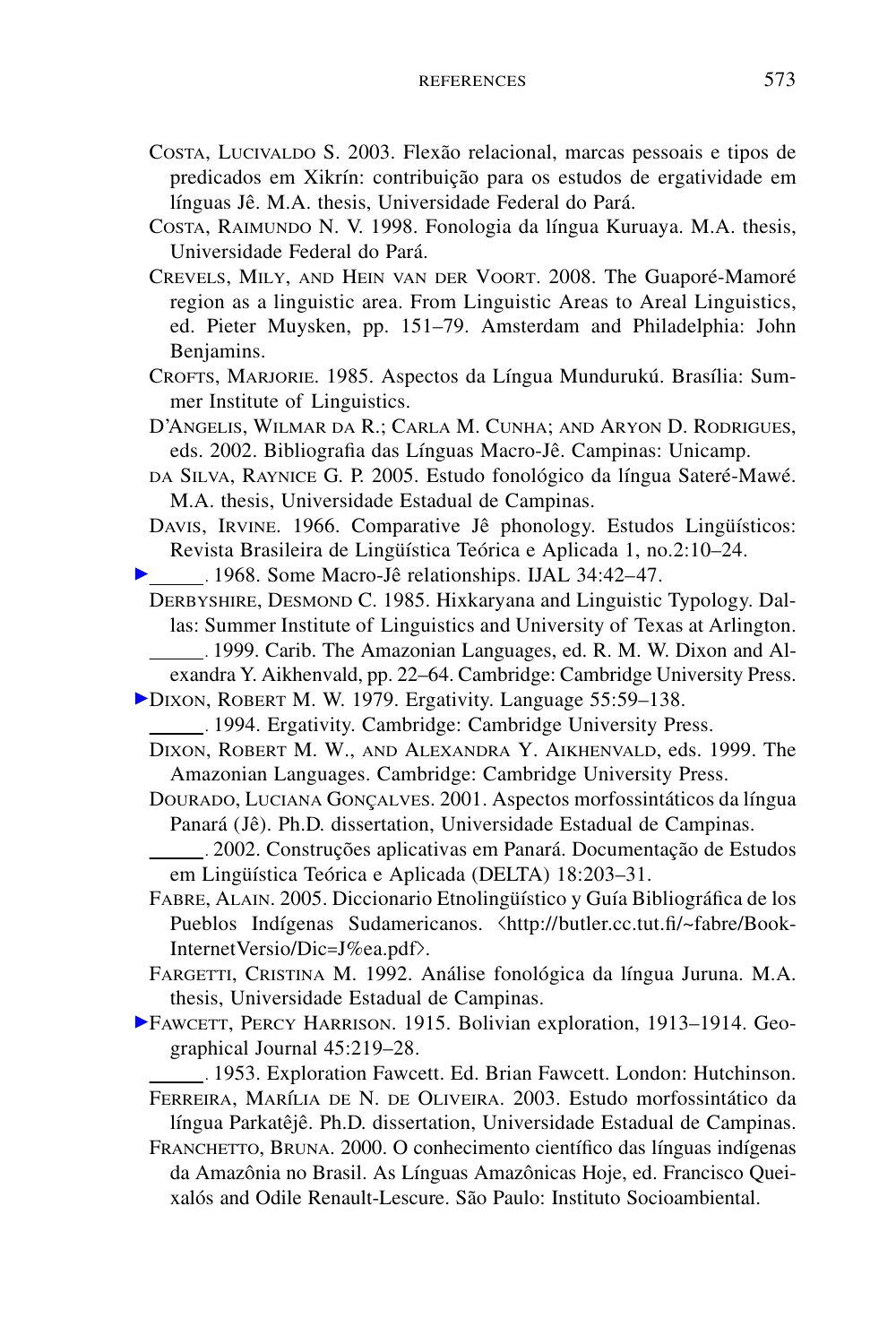- Gabas, Nilson, Jr. 1998. Estudo fonológico da língua Karo (arara de Rondônia). Studies in Native American Linguistics, no. 31. Munich: Lincom Europa.
- Gakran, Namblá. 2005. Aspectos morfossintáticos da língua Laklanõ (Xokleng) "Jê." M.A. thesis, Universidade Estadual de Campinas.
- Galucio, Ana Vilacy. 1995. Fonologia segmental da língua Mekens. Proceedings of the IX Encontro Nacional da Associação Nacional de Pós-Graduação em Letras e Lingüística (ANPOLL) 2:988–97.

. 2001. The morphosyntax of Mekens (Tupi). Ph.D. dissertation, University of Chicago.

. 2002. O prefixo i- em Tupi: Morfema antipassivo vs. marcador pronominal incorporado. Atas do Encontro Internacional de Pesquisadores de Línguas Indígenas, pp. 274–87. Belém: Universidade Federal do Pará.

- Galucio, Ana Vilacy, and Pieter Muysken, eds. 2007. Lingüística Histórica na América do Sul. Boletim do Museu Paraense Emílio Goeldi, Ciências Humanas 2, no. 2. Belém.
- GILDEA, SPIKE. 1989. Simple and relative clauses in Panare. M.A. thesis, University of Oregon.
	- . 1994. Semantic and pragmatic inverse: "Inverse alignment" and "inverse voice" in Carib of Surinam. Voice and Inversion, ed. Talmy Givón, pp. 187–230. Amsterdam: John Benjamins.
- 1995. A comparative description of syllable reduction in the Cariban language family. IJAL 61:62–102.
	- . 1998. On reconstructing grammar: Comparative Cariban morphosyntax. Oxford Studies in Anthropological Linguistics, vol. 18. Oxford: Oxford University Press.
		- . 2000. On the genesis of the verb phrase in Cariban languages: Diversity through reanalysis. Reconstructing Grammar: Comparative Linguistics and Grammaticalization Theory, ed. Spike Gildea, Typological Studies in Language, vol. 43, pp. 65–106. Amsterdam and Philadelphia: John Benjamins.

. 2002. Reconstructing Pre-Proto-Tupi-Guarani main clause grammar. A tas do Encontro Internacional de Pesquisadores de Línguas Indígenas, pp. 315–26. Belém: Universidade Federal do Pará.

. 2004. The Venezuelan branch of the Cariban language family. Amérindia 28:7–32.

. Forthcoming. Linguistic studies in the Cariban family. Handbook of South America, ed. Lyle Campbell and Verónica Grondona. Berlin: Mouton de Gruyter.

Gildea, Spike, and Flávia de Castro Alves. 2007. On nominativeabsolutive as a alignment type. Ms., University of Oregon and Universidade de Brasília.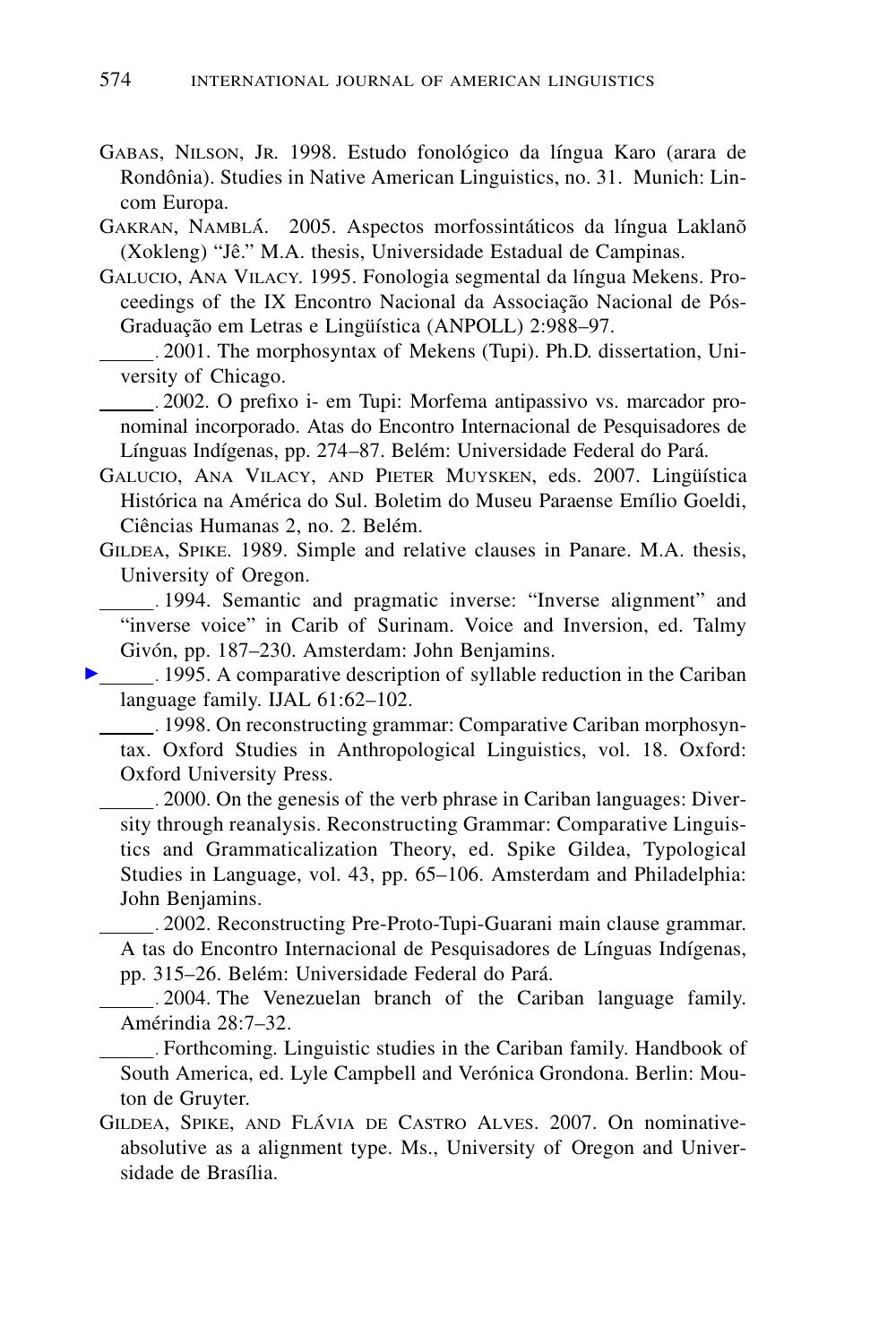- Gildea, Spike, and Doris Payne. 2007. Is Greenberg's Macro-Carib viable? Lingüística Histórica na América do Sul, ed. A. Vilacy Galucio and Pieter Muysken. Boletim do Museu Emilio Goeldi, Ciências Humanas 2, no. 2. Belém.
- Gildea, Spike; Berend Hoff; and Sérgio Meira. 2010. The story of \*ô in the Cariban family. Fieldwork and Linguistic Analysis in Indigenous Languages of the Americas, ed. Andrea L. Berez, Daisy Rosenblum, and Jean Mulder, Language Documentation Conservation Special Publication no. 2 (May 2010):91–123.
- GIRARD, VICTOR. 1971. Proto-Carib phonology. Ph.D. dissertation, University of California, Berkeley.
- Givón, Talmy. 2000. Internal reconstruction: As method, as theory. Reconstructing Grammar: Comparative Linguistics and Grammaticalization Theory, ed. Spike Gildea, pp. 107–59. Amsterdam and Philadelphia: John Benjamins.

. 2001. Syntax: An Introduction. Vols 1 and 2. Amsterdam: John Benjamins.

- GOEJE, CLAUDIUS H. DE. 1946. Études Linguistiques Caraïbes. Verhandelingen van de Koninklijke Akademie van Wetenschappen, afdeeling letterkunde, no. 49, pt. 2. Amsterdam.
- Gomes, Dioney M. 2000. Predicados verbais da língua Mundurukú e modelos lexicográficos. M.A thesis, Universidade de Brasília.
- Gonçalves, Solange A. 2007. Aspecto no Kaingang. M.A. thesis, Universidade Estadual de Campinas.
- González, Hebe A. 2005. A grammar of Tapiete (Tupi-Guarani). Ph.D. dissertation, University of Pittsburg.
- Greenberg, Joseph H. 1959. Essays in Linguistics. Chicago: University of Chicago Press.

. 1987. Language in the Americas. Stanford, Calif.: Stanford University Press.

Gudschinsky, Sarah. 1971. Ofaié-Xavánte, a Jê language. Estudos sôbre Línguas e Culturas Indígenas, ed. Sarah Gudschinsky, pp. 1–16. Brasília: Summer Institute of Linguistics.

. 1974. Fragmentos de Ofaié: A descrição de uma língua extinta. Série Lingüística, vol. 3, pp. 177–249. Brasília: Summer Institute of Linguistics.

- Guérios, Rosário Farani Mansur. 1939. O nexo lingüístico Bororo-Merrime-Caiapó. Revista do Círculo de Estudos Bandeirantes 2:61–74. <http://biblio.etnolinguistica.org/guerios-1939–nexo>.
- HALL, KATHERINE. 1988. The morphosyntax of discourse in De'kwana Carib. Ph. D. dissertation, Washington University, St. Louis.

Harris, Alice C., and Lyle Campbell. 1995. Historical Syntax in Cross-Linguistic Perspective. Cambridge: Cambridge University Press.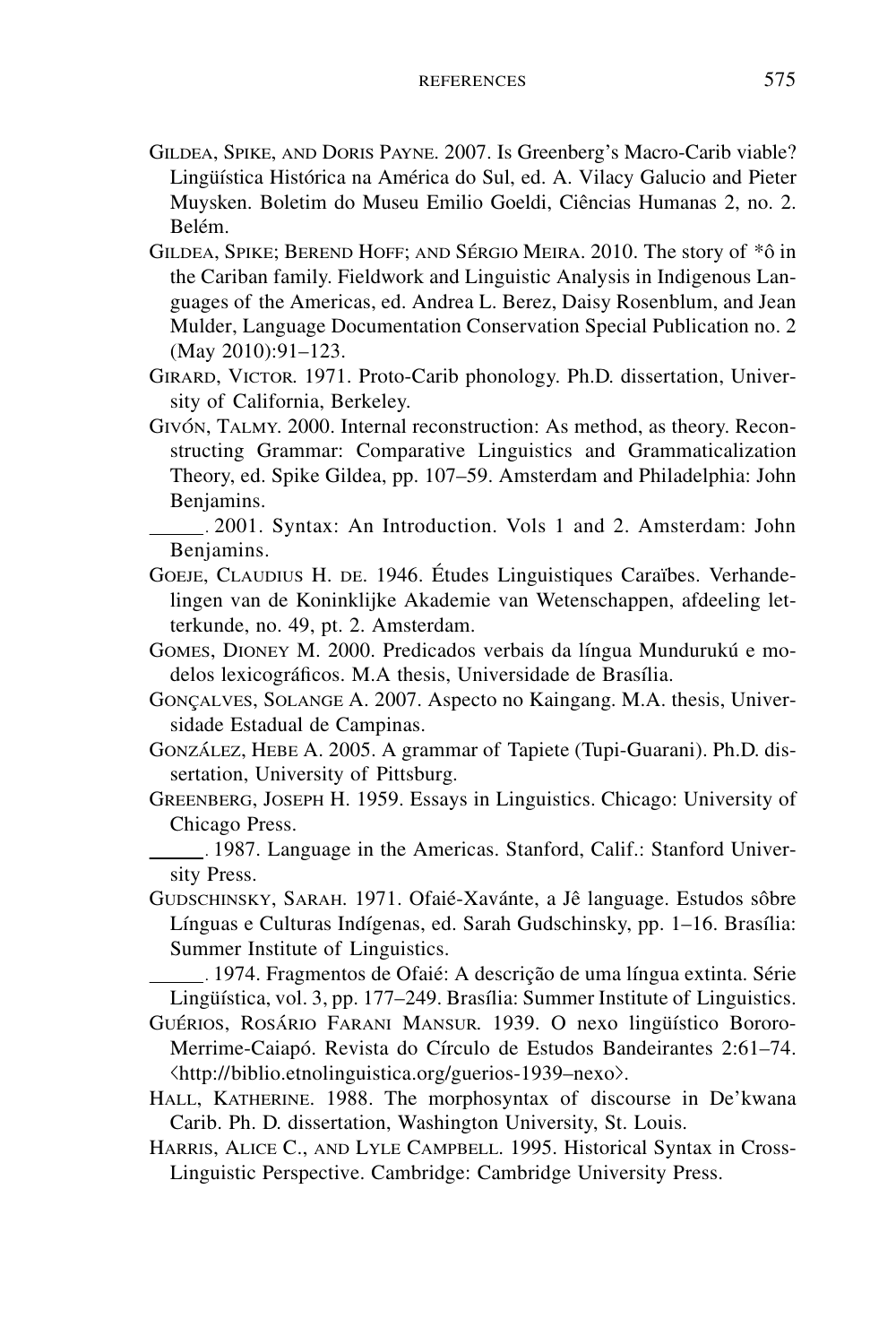- HAWKINS, ROBERT. 1998. Waiwai. Handbook of Amazonian Languages, ed. Desmond C. Derbyshire and Geoffrey K. Pullum, pp. 3–202. Berlin: Mouton de Gruyter.
- HEINE, BERND. 1993. Auxiliaries: Cognitive Forces and Grammaticalization. New York: Oxford University Press.
- HOENIGSWALD, Henry M. 1960. Language Change and Linguistic Reconstruction. Chicago: University of Chicago Press.
- HOFF, BEREND. 1968. The Carib Language. The Hague: Martinus Nijhoff.
- . 1995. Configurationality and non-configurationality in the Carib language of Surinam. IJAL 61:347–77.
	- HYMAN, LARRY M. 1977. Phonologization. Linguistic Studies Offered to Joseph Greenberg, ed. A. Juilland, pp. 407–18. Saratoga, Calif.: Anma Libri.
	- IBGE, Fundação Instituto Brasileiro de Geografia e Estatística. 1981 [1944]. Mapa etno-histórico de Curt Nimuendajú. Rio de Janeiro: IBGE.
	- Jeffers, Robert J., and Ilse Lehiste. 1992 [1979]. Principles and Methods for Historical Linguistics. Cambridge, Mass.: The M.I.T Press.
	- JENSEN, CHERYL J. S. 1984. O desenvolvimento histórico da língua Wayampi. M.A. thesis, Universidade Estadual de Campinas.

. 1998. Comparative Tupí-Guaraní morphosyntax. Handbook of Amazonian Languages, vol. 4, ed. Desmond C. Derbyshire and Geoffrey K. Pullum, pp. 489–618. Berlin and New York: Mouton de Gruyter.

- Kaufman, Terrence. 1990. Language history in South America: What we know and how to know more. Amazonian Linguistics: Studies in Lowland South American Languages, ed. Doris Payne, pp. 13–73. Austin: University of Texas Press.
- Koehn, Edward, and Sally Sharp Koehn. 1986. Apalai. Handbook of Amazonian Languages, ed. Desmond C. Derbyshire and Geoffrey K. Pullum, pp. 33–127. Berlin: Mouton de Gruyter.
- Krieger, Wanda B., and Guenther Carlos Krieger. 1994. Dicionário escolar Xerente–português, português–Xerente. Rio de Janeiro: Junta das Missões Nacionais da Convenção Batista Brasileira.
- LOUKOTKA, ČESTMÍR. 1931. La familia lingüística Mašakali. Revista del Instituto de Etnología de la Universidad Nacional de Tucumán 2:21–47.
	- . 1932. La familia lingüística Kamakan del Brasil. Revista del Instituto de Etnología de la Universidad Nacional de Tucumán 2:493–524.
	- . 1937. La familia lingüística Coroado. Journal de la Société des Américanistes de Paris, n.s, 29:157–214.
	- . 1939. A língua dos Patachos. Revista do Arquivo Municipal de São Paulo 55:5–15.
	- . 1955. Les indiens Botocudo et leur langue. Lingua Posnaniensis 5:112–35.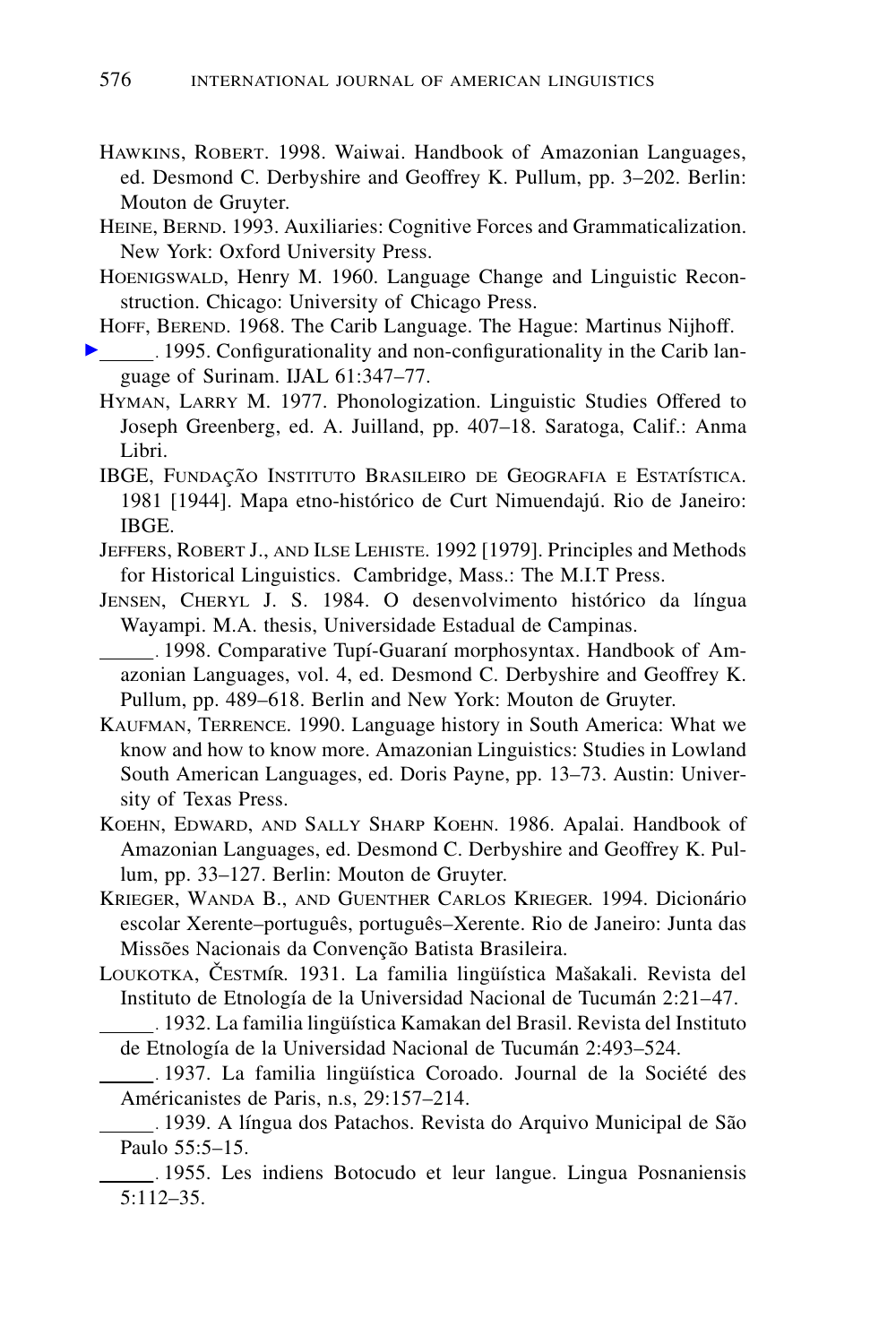### REFERENCES 577

. 1963. Documents et vocabulaires inédites de langues et de dialectes sud-américains, Journal de la Société des Américanistes, n.s., 52:7–60.

. 1968. Classification of South American Indian Languages. Ed. Johannes Wilbert. Los Angeles: Latin American Center, University of California.

- MacDonell, Ronald Beaton. 1994. La phonologie du Makuxi, langue caribe: Une analyse fonctionnelle. M.A. thesis, Université Laval.
- Maldi, Denise. 1991. O complexo cultural do Marico: Sociedades indígenas dos Rios Branco, Colorado e Mequens, afluentes do médio Guaporé. Boletim do Museu Paraense Emílio Goeldi, Antropologia 7, no. 2:209–69.
- Martins, Andérbio Márcio Silva. 2007. Revisão da família lingüística Kamakã proposta por Chestmir Loukotka. M.A. thesis, Universidade de Brasília.
- Martins Filho, Sinval. 2007. Aspectos morfossintáticos da língua Akwe-Xerente (Jê). Ph.D. dissertation, Universidade Federal de Goiânia.
- Martius, Carl Friedrich Philipp von. 1867. Beiträge zur Ethnographie und Sprachenkunde Amerikas zumal Brasiliens. Vols. 1 and 2. Leipzig: Friedrich Fleischer.
- MASON, J. ALDEN. 1950. The languages of South American Indians. Handbook of South American Indians, vol. 6, Smithsonian Institution Bureau of American Ethnology Bulletin no. 143, ed. Julian H. Steward, pp. 157–317. Washington, D.C.: Government Printing Office.
- McLeod, Ruth, and Valerie Mitchell. 1977. Aspectos da Língua Xavánte. Brasília: Summer Institute of Linguistics.
- MEILLET, ANTOINE. 1967. The Comparative Method in Historical Linguistics. Trans. Gordon B. Ford, Jr. Paris: Champion.
- Meira, Sérgio. 1999. A grammar of Tiriyó. Ph.D. dissertation, Rice University.

. 2000*a*. A Reconstruction of Proto-Taranoan: Phonology and Morphology. Munich: Lincom Europa.

. 2000*b*. The accidental intransitive split in the Cariban family. Reconstructing Grammar: Comparative Linguistics and Grammaticalization Theory, ed. Spike Gildea, pp. 201–30. Amsterdam and Philadelphia: John Benjamins.

. 2002. A first comparison of pronominal and demonstrative systems in the Cariban language family. Current Studies in South American languages, ed. Mily Crevels et al., Indigenous Languages of Latin America (ILLA) Series, vol. 3, pp. 255–75. Leiden: Research School of Asian, African, and Amerindian Studies (CNWS).

. 2005. Cariban languages. Encyclopedia of Language and Linguistics, 2nd ed., ed. Keith Brown, vol. 1, pp. 199–204. Oxford: Elsevier.

Meira, Sérgio, and Sebastian Drude. 2005. A família Mawetí Guaraní no tronco Tupí. Paper presented at the Simpósio Internacional de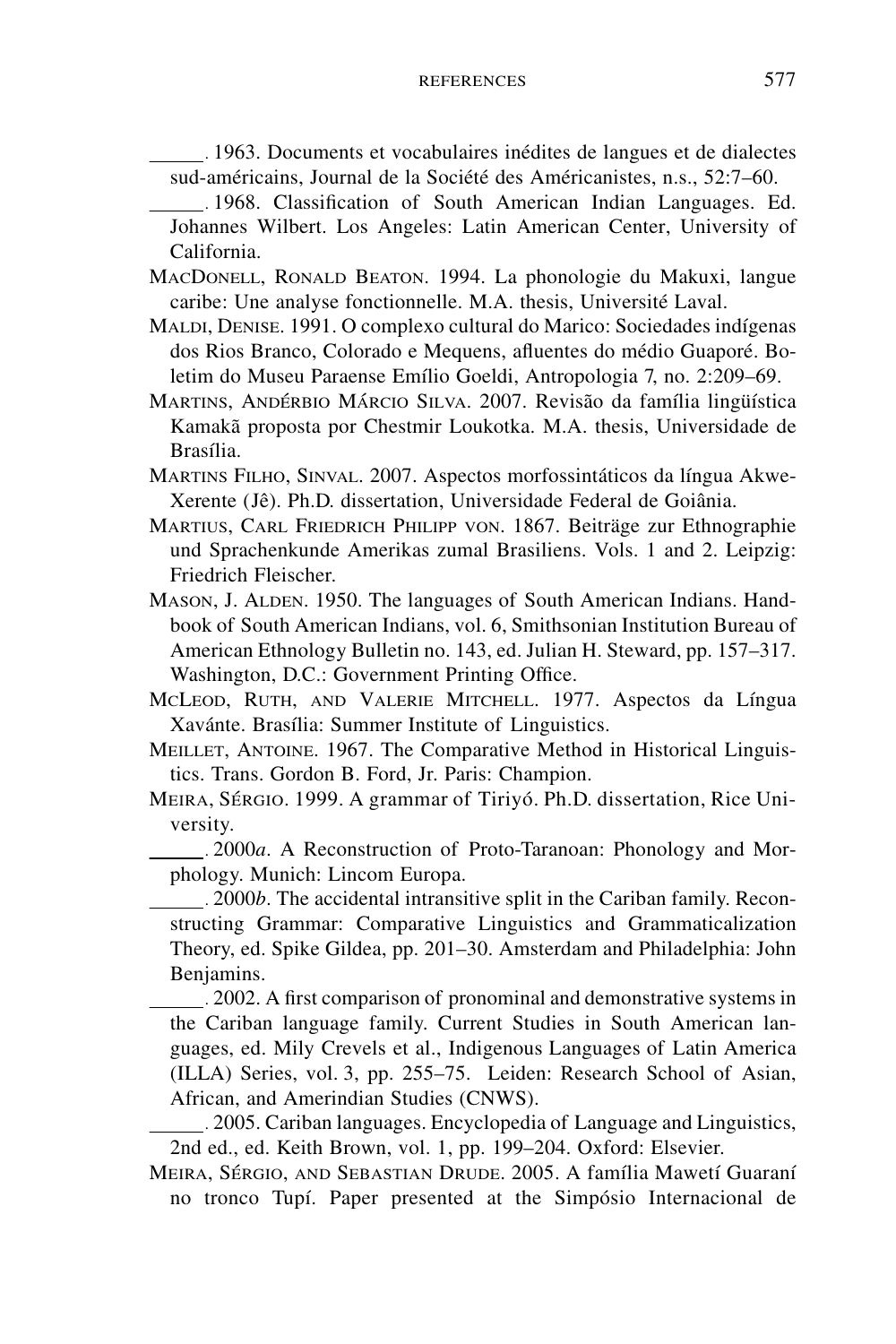Lingüística Histórica na América do Sul, Universidade Federal do Pará, Belém, August 25, 2005.

- MEIRA, SÉRGIO, AND BRUNA FRANCHETTO. 2005. The southern Cariban languages and the Cariban family. IJAL 71:127–92.
	- Mello, Augusto A. S. 2000. Estudo histórico da família linguística Tupi-Guarani. Ph.D. dissertation, Universidade Federal de Santa Catarina.
- MITHUN, MARIANNE. 1991. Active/agentive case-marking and its motivations. Language 67:510–46.
	- Moore, Denny. 1984. Syntax of the language of the Gavião Indians of Rondônia, Brazil. Ph.D. dissertation, City University of New York.

. 2006. Brazil: Language situation. Encyclopedia of Language and Linguistics, 2nd ed., ed. Keith Brown, vol. 2, pp.117–28. Oxford: Elsevier.

. 2007. Endangered languages of lowland tropical South America. Language Diversity Endangered, ed. Matthias Brenzinger, pp. 29–58. Berlin: Mouton de Gruyter.

- . Forthcoming. Contributions of highly endangered languages to diachronic linguistics: Examples from Brazil. Proceedings of the Third Oxford-Kobe Linguistics Seminar: The Linguistics of Endangered Languages, ed. Peter K. Austin. London: SOAS.
- Moore, Denny, and Ana Vilacy Galucio. 1994. Reconstruction of Proto-Tuparí consonants and vowels. Survey of California and Other Indian Languages, Report no. 8, ed. Margaret Langdon and Leanne Hinton, pp. 119–30. Columbus: Ohio State University.
- Moore, Denny, and Hein van der Voort, eds. Forthcoming. Amazonian Linguistic Stocks and Their Prehistory.
- Moore, Denny; Ana Vilacy Galucio; and Nilson Gabas, Jr. 2008. O desafio de documentar e preservar as línguas amazônicas. Scientific American Brasil: Amazônia, 3:36–43.
- Mosonyi, Jorge C. 1978. Diccionario basico del idioma Cariña. Thesis for the title of Profesor Agregado, Universidad Central de Venezuela, Caracas.
- Nimuendajú, Curt. 2000 [1923–42]. Cartas do Sertão de Curt Nimuendajú para Carlos Estevão de Oliveira. Ed. Thekla Hartmann. Lisboa: Museu Nacional de Etnologia and Assírio & Alvim.
- Nimuendajú, Curt, and Rosário Farani Mansur Guérios. 1948. Cartas etno-lingüísticas. Revista do Museu Paulista, n.s., 2:207–41. <http:// biblio.etnolinguistica.org/nimuendaju\_guerios\_1948>.
- Nordenskiöld, Erland. 1915. Forskningar och Äventyr i Sydamerika. Stockholm: Albert Bonniers.
- Ohala, John J. 1981. The listener as a source of sound change. Papers from the Parasession on Language and Behavior, ed. Robert A. Hendrick and Mary Frances, pp. 178–203. Chicago: Chicago Linguistic Society.

<sup>. 1988.</sup> Glossário Tuparí-Jaboti-Arikapú. Ms., Archives of the Museu Paraense Emílio Goeldi, Belém.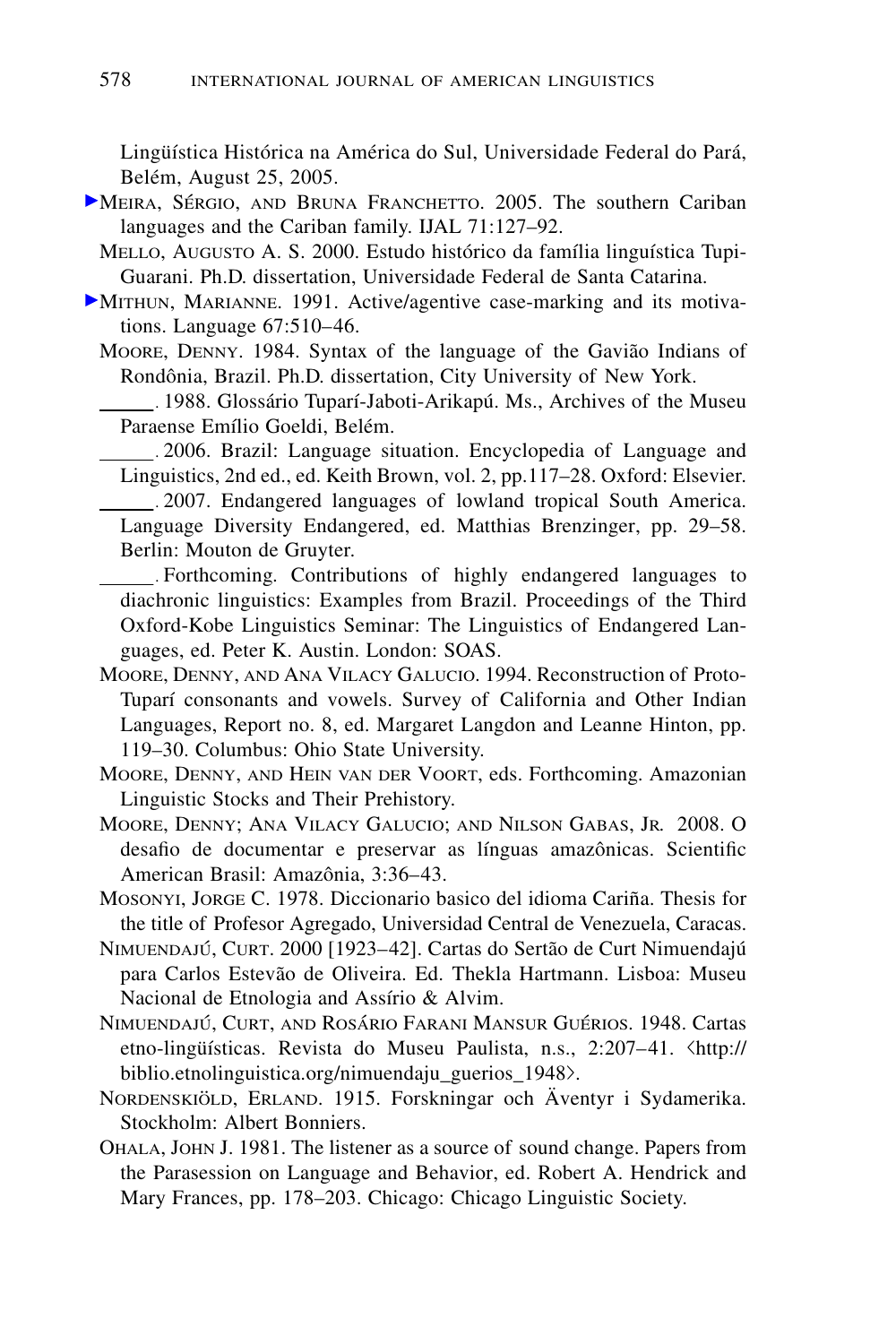. 1983. The origin of sound patterns in vocal tract constraints. The Production of Speech, ed. P. F. MacNeilage, pp. 189–216. New York: Springer.

. 1989. Sound change is drawn from a pool of synchronic variation. Language Change: Contributions to the Study of Its Causes, ed. L. E. Breivik and E. H. Jahr, Trends in Linguistics, Studies and Monographs, no. 43, pp. 173–98. Berlin: Mouton de Gruyter.

Oliveira, Christiane Cunha De. 2003. Lexical categories and descriptives in Apinajé. IJAL 69: 243–74.

. 2005. The language of the Apinajé people of Central Brazil. Ph.D. dissertation, University of Oregon.

- Oliveira, Rosana C. 2007. Morfologia e sintaxe da língua Xavante. Ph.D. dissertation, Universidade Federal do Rio de Janeiro.
- PALÁCIO, ADAIR PIMENTEL. 1984. Guató: A língua dos índios canoeiros do Rio Paraguai. Ph.D. dissertation, Universidade Estadual de Campinas.
- Payne, Thomas, and Doris L. Payne. 1999. Panare: A Cariban language of central Venezuela. Ms., La Trobe University.
- PEREIRA, DEUSCREIDE. 1992. Alguns aspectos gramaticais da língua Maxacali. M.A. thesis, Universidade Federal de Minas Gerais.
- PETERSON, TYLER, AND GESSIANE PICANÇO. 2007. Dynamic correspondences: An object-oriented approach to tracking sound reconstructions. Proceedings of the Ninth Meeting of the ACL Special Interest Group in Computational Morphology and Phonology, ed. J. Nerbonne, T. M. Ellison, and G. Kondrak, pp. 126– 33. Stroudsburg, Penn.: Association for Computational Linguistics.
- Picanço, Gessiane. 2005. Mundurukú: Phonetics, phonology, synchrony, diachrony. Ph.D. dissertation, University of British Columbia.

. 2008. The development of creaky voice in Proto-Mundurukú (Tupi). Contemporary Phonology in Brazil, ed. L. Bisol and C. R. Brescancini, pp. 288–314. Newcastle: Cambridge Scholars Publishing.

- PIGGOTT, GLYNN. 1992. Variability in feature dependency: The case of nasality. Natural Language and Linguistic Theory 10:33–78.
	- Pires, Nádia Nascimento. 1992. Estudo da gramática da língua Jeoromitxi (Jabutí): Aspectos sintáticos das cláusulas matrizes. M.A. thesis, Universidade Estadual de Campinas.

. 1998. Construções passivas, transitivas e intransitivas em Djeoromitxí. Cadernos de Estudos Lingüísticos 34:147–55.

- Pires, Nádia Nascimento; José Roberto Jabutí; and Vandete Jabutí. 1994. Livro de Alfabetização em Djeoromitxí (Jabutí). Belém: Museu Paraense Emílio Goeldi.
- . 1995. Livro de Escrita em Djeoromitxí (Jabutí). Belém: Museu Paraense Emílio Goeldi.
- POPOVICH, A. HAROLD, AND FRANCES B. POPOVICH. 2005. Dicionário Maxakalí–Português. Cuiabá: Sociedade Internacional de Lingüística. <http:// www.sil.org/americas/brasil/PUBLCNS/DICTGRAM/MXDicPT.pdf>.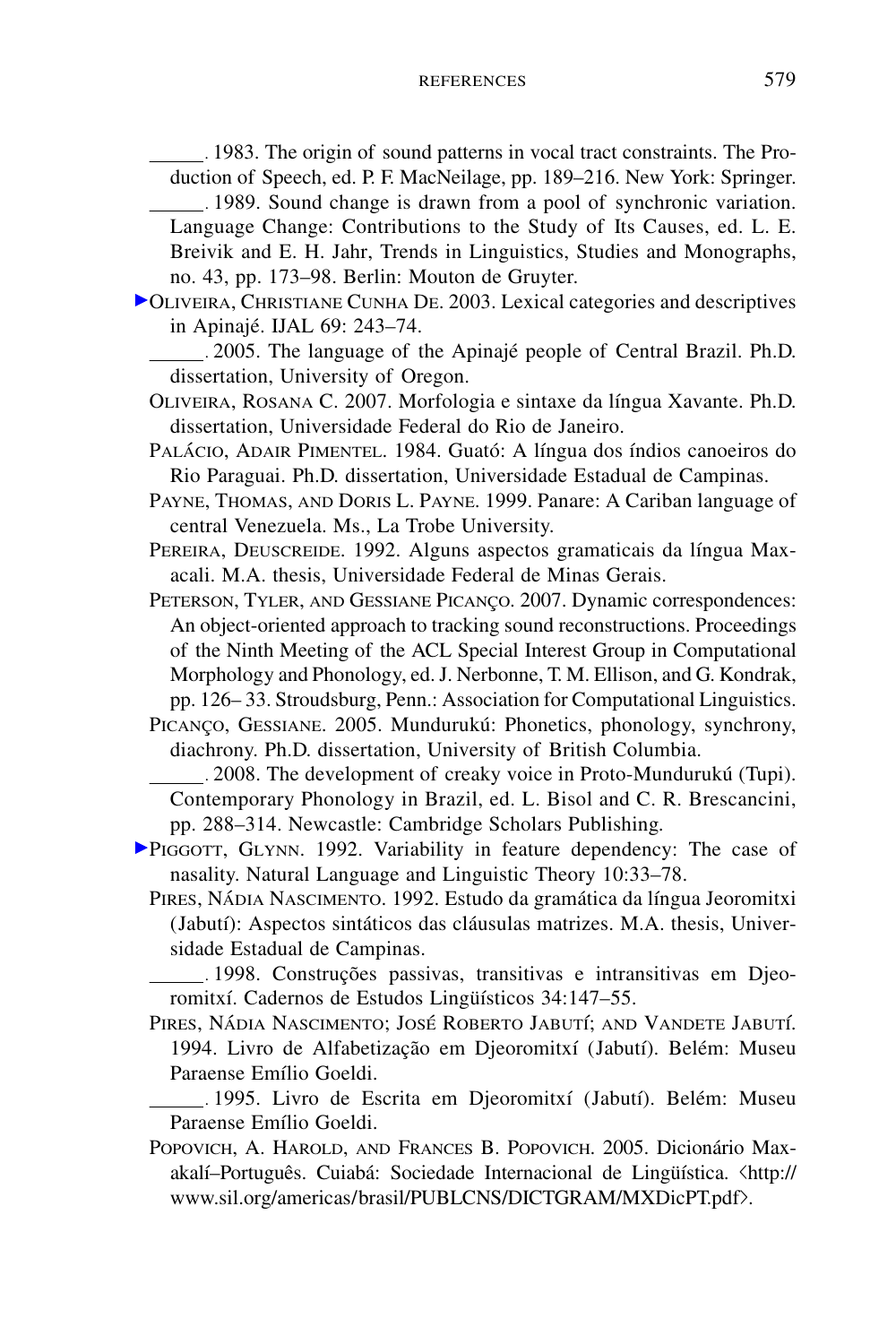Pulleyblank, Douglas. 1989. Patterns of feature cooccurrence: The case of nasality. Arizona Phonology Conference 2, Coyote Papers 9:98–115.

Reis Silva, Maria Amélia. 2001. Pronomes, ordem e ergatividade em Mebengokré (Kayapó). M.A. thesis, Universidade Estadual de Campinas.

RIBEIRO, EDUARDO RIVAIL. 2002a. O marcador de posse alienável em Karirí: Um morfema Macro-Jê revisitado. Línguas Indígenas da América do Sul (LIAMES), 2:31–48.

. 2002*b*. Directionality in vowel harmony: The case of Karaja. Proceedings of the Berkeley Linguistics Society 28:475–85.

. 2004*a*. Prefixos relacionais em Jê e Karajá: Um estudo históricocomparativo. Línguas Indígenas da América do Sul (LIAMES) 4:91–101.

. 2004*b*. Uma hipótese sobre a origem do padrão ergativo em algumas línguas Jê setentrionais. Ms. (5 pages), University of Chicago.

. 2005. Ofayé, língua Macro-Jê: Evidências adicionais. Paper presented at the Colóquios Lingüísticos do Museu Antropológico (Goiânia, Goiás, Brazil).

. 2006. Macro-Jê. Encyclopedia of Language and Linguistics, 2nd ed., ed. Keith Brown, vol. 7, pp. 422–26. Oxford: Elsevier.

. 2007. Eastern Macro-Jê: A hypothesis on the internal classification of the Macro-Jê stock. Ms.

. 2008. Preserved in amber: On the origins of a non-concatenative morphological pattern in Karajá. Paper presented at the annual meeting of the Society for the Study of the Indigenous Languages of the Americas, Chicago.

. Forthcoming. A reconstruction of Proto-Jê (and its consequences for the Macro-Jê hypothesis).

Ribeiro, Michela Araújo. 2008. Dicionário Djeoromitxi–Português: Registro da diversidade lingüística do povo Jabuti. M.A. thesis, Universidade de Rondônia. <http://etnolinguistica.wdfiles.com/local—files/tese:ribeiro-2008a/ribeiro\_2008a.pdf>.

Ribeiro, Rosa Maria De Lima. 2008. Dicionário Arikapu/Português: Registro de uma língua indígena amazônica. M.A. thesis, Universidade de Rondônia. <http://etnolinguistica.wdfiles.com/local—files/tese:ribeiro-2008/ribeiro\_2008.pdf>.

RIVET, PAUL. 1953. La langue Mašubi. Journal de la Société des Américanistes, n.s., 42:119–25.

Rodrigues, Aryon Dall'Igna. 1964. A classificação do tronco linguístico Tupi. Revista de Antropología 12:99–104.

. 1980. Tupi-Guarani e Mundurukú: Evidências lexicais e fonológicas de parentesco genético. Estudos Linguísticos III, pp. 194–209. São Paulo: Unicamp.

. 1985. Evidence for Tupi–Carib relationships. South American Indian Languages: Retrospect and Prospect, ed. Harriet E. Manelis Klein and Louisa R. Stark, pp. 371–404. Austin: University of Texas Press.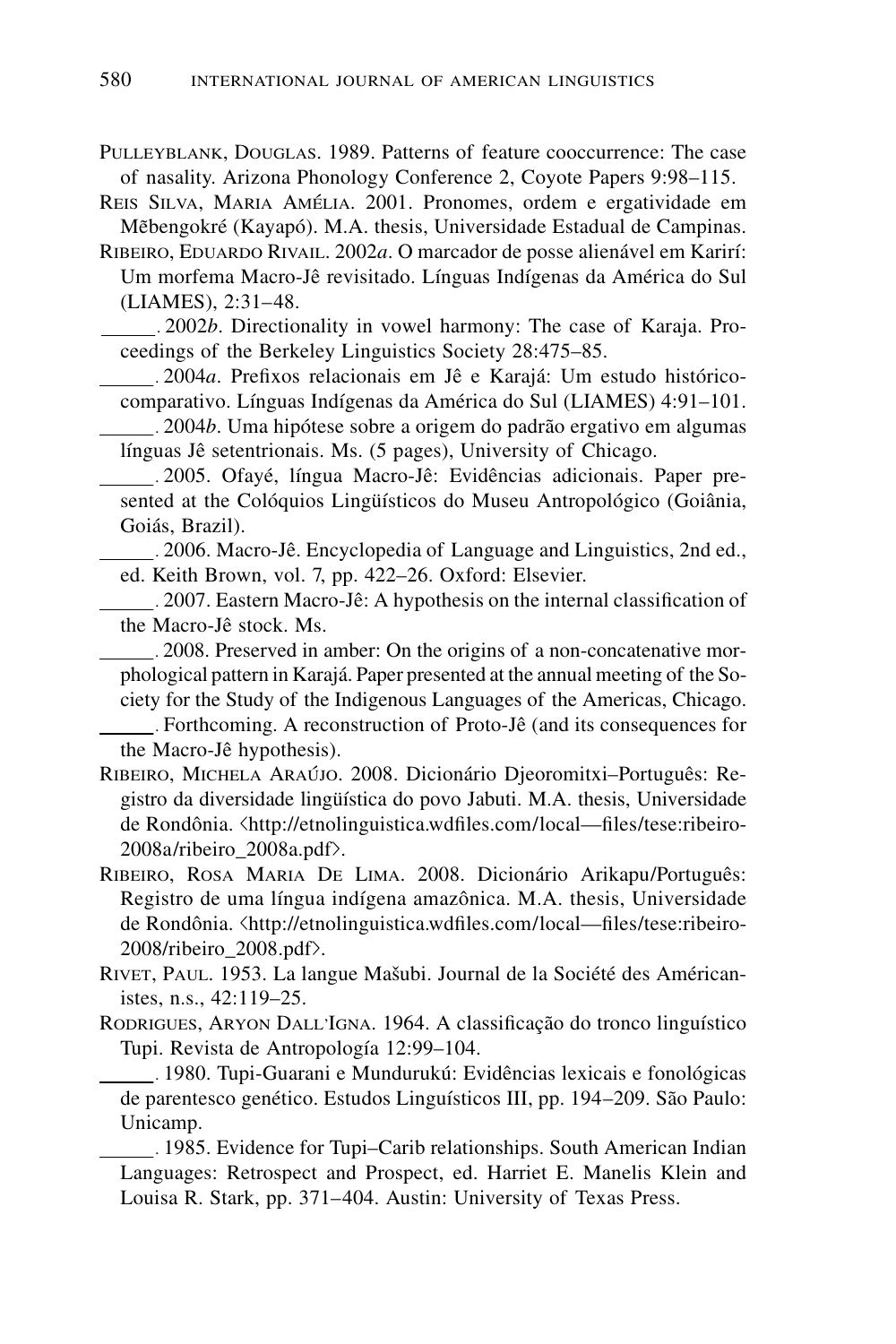. 1986. Línguas Brasileiras: Para o Conhecimento das Línguas Indígenas. São Paulo: Edições Loyola.

. 1990. A case of grammatical affinity among Tupi, Karib, and Macro-Jê. Ms., Universidade de Brasília.

. 1992. Um marcador Macro-Jê de posse alienável. Anais da 44<sup>a</sup> Reunião Anual da Sociedade Brasileira para o Progresso da Ciência, p. 386. São Paulo.

. 1994. Grammatical affinity among Tupí, Karíb, and Macro-Jê. Ms., Universidade de Brasília.

. 1995. Glottalized stops in Proto-Tupi. Paper presented at the summer meeting of the Society for the Study of the Indigenous Languages of the Americas, University of New Mexico, Albuquerque.

. 1999. Macro-Jê. The Amazonian Languages, ed. R. M. W. Dixon and Alexandra Y. Aikhenvald, pp. 165–206. Cambridge: Cambridge University Press.

. 2000. "Ge-Pano-Carib" x "Jê-Tupí-Karib": Sobre relaciones lingüísticas en Sudamerica. Actas del I Congreso de Lenguas Indígenas de Sudamérica, vol. 1, ed. Luis Miranda, pp. 95–104. Lima: Universidad Ricardo Palma.

. 2001. Flexão relacional no tronco lingüístico Macro-Jê. Boletim da Associação Brasileira de Lingüística (ABRALIN) 25:219–31.

. 2002. Para o estudo histórico-comparativo das línguas Jê. Línguas Jê: Estudos Vários, ed. Ludoviko dos Santos and Ismael Pontes, pp. 1–14. Londrina: Universidade Estadual Londrina.

- Rodrigues, Aryon D.; Ana Suelly C. Cabral; and Luciana Dourado. 2005. Reconstrução do sistema de alinhamento Proto-Jê. Paper presented at 4o Macro-Jê (Encontro de Pesquisadores de Línguas Jê e Macro-Jê). Recife: Universidade Federal de Pernambuco.
- SALANOVA, ANDRÉS P. 2006. The sense of Metbengokré nominalizations. Proceedings of the Eleventh Workshop on the Structure and Constituency in the Languages of the Americas, ed. A. Fuji and M. A. Reis Silva, UBC Working Papers in Linguistics. Vancouver: UBC Press.

. 2007*a*. The building blocks of aspectual interpretation. Paper presented at SULA 4: The Semantics of Under-Represented Languages in the Americas, University of São Paulo.

. 2007*b*. Nominalization and aspect. Ph.D. dissertation, Massachusetts Institute of Technology.

- Santana, Áurea Cavalcante. 2006. Comparações preliminares entre a língua Chiquitano (Brasil/Bolívia) e o Proto-Jê. Paper presented at the Symposium "Advances in Native South American Historical Linguistics" at the Fifty-second International Congress of Americanists, Seville.
- SANTOS, LUDOVIKO C. 1997. Descrição de aspectos morfossintáticos da língua Suyá (Kisêdjê), família Jê. Ph.D. dissertation, Universidade Federal de Santa Catarina.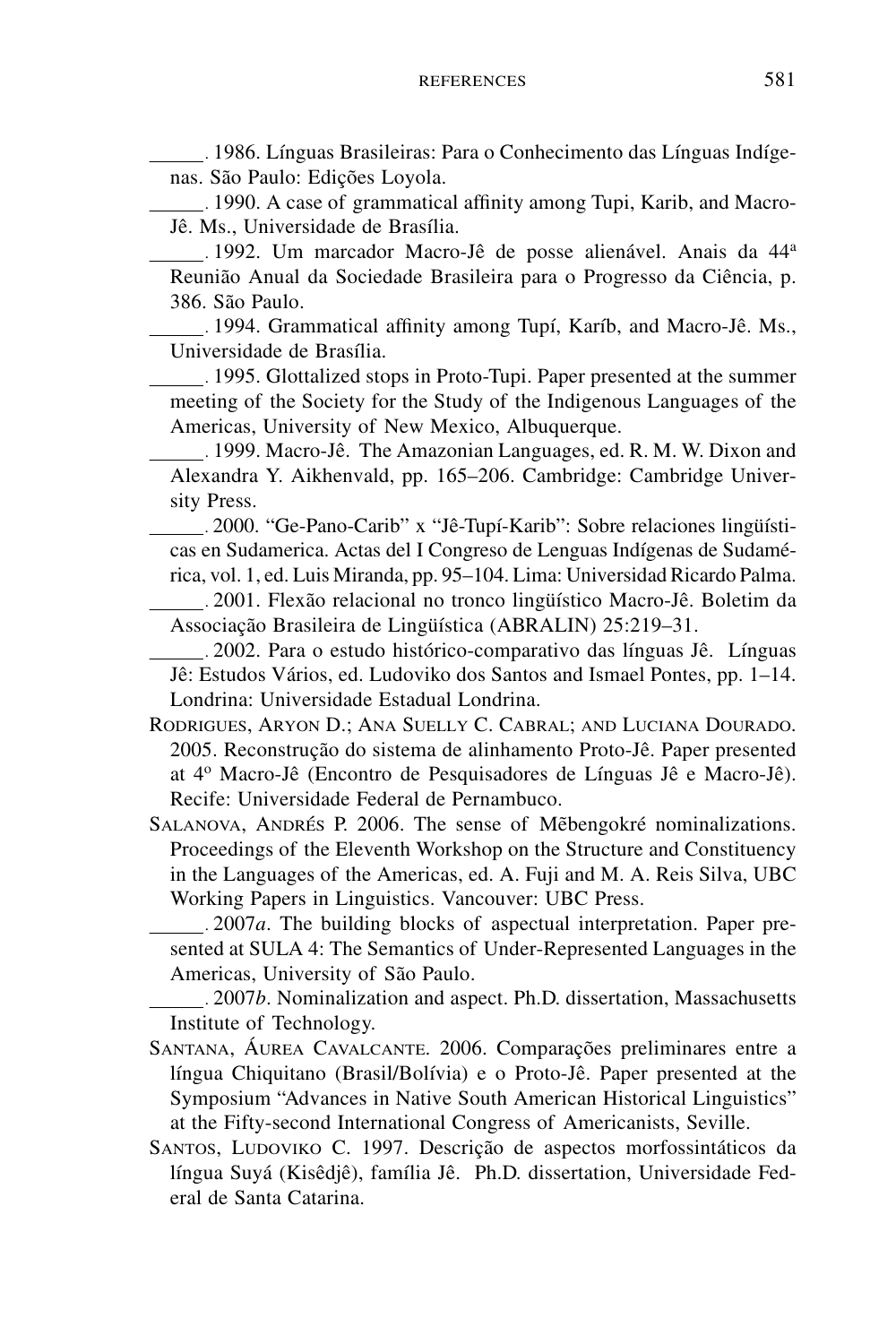. 1999. Verbos de forma larga y de forma corta em "Suyá." Actas I del VI Simpósio Internacional de Comunicación Social. Santiago de Cuba: Editorial Oriente.

. 2000. Aspectos do sistema de marcação de caso da língua Suyá. Actas I Congreso de lenguas indígenas de Sudamérica, vol. 1, ed. Luis Miranda, pp. 341–49. Lima: Universidad Ricardo Palma.

- Santos, Ludoviko dos, and Ismael Pontes, eds. 2002. Línguas Jê: Estudos Vários. Londrina: Editora UEL.
- Schourup, Lawrence C. 1973. A cross-linguistic study of vowel nasalization. Ohio State University Working Papers in Linguistics 15:190–221.
- Sekelj, Tibor . 1950. Donde la civilizacion termina: Vida de las tribus del Amazonas. Buenos Aires: Editorial Albatros.
- Seki, Lucy. 2000. Gramatica do Kamaiurá: Língua Tupi-Guarani do Alto Xingu. Campinas: Unicamp.

. 2002. Krenak (Botocudo/Borum) e as línguas Jê. Línguas Jê: Estudos Vários, ed. Ludoviko dos Santos and Ismael Pontes, pp. 15–40. Londrina: Universidade Estadual Londrina.

Shafer, Robert. 1963. Vergleichende Phonetik der karaibischen Sprachen. Verhandelingen der Koninklijke Nederlandse Akademie van Wetenschappen, Letterkunde, n.s., 69, no. 2. Amsterdam: N. V. Noord-Hollandsche Uitgeversmaatschappij.

Silva, Léia de Jesus. 2005. Aspectos da fonologia e a morfologia da língua Rikbáktsa. M.A. thesis, Universidade de Brasília.

- Silva Julião, Maria R. 2005. Aspects morphosyntaxiques de l'Anambe. Ph.D. dissertation, L'Universite de Toulouse-Le Mirail.
- Silva Neto, Ambrósio Pereira da. 2007. Revisão da classificação da família lingüística Puri. M.A. thesis, Universidade de Brasília.
- SILVERSTEIN, MICHAEL. 1976. Hierarchy of features and ergativity. Grammatical Categories in Australian Languages, ed. R. M. W. Dixon, pp. 113– 71. Canberra: Australian Institute of Aboriginal Studies.
- SNETHLAGE, EMIL HEINRICH. 1937. Atiko Y: Meine Erlebnisse bei den Indianern des Guaporé. Berlin: Klinkhardt & Biermann Verlag.

. 1939. Musikinstrumente der Indianer des Guaporégebietes. Baessler-Archiv, Beiträge zur Völkerkunde, vol. 10. Berlin: Dietrich Reimer and Andrews & Steiner.

. n.d. Vokabular von zwölf Sprachen aus dem Gebiete des Guaporé. Ms., Aachen.

SNETHLAGE, ROTGER MICHAEL. 2002. Life, expeditions, collections and unpublished field notes of Dr. Emil Heinrich Snethlage. Current Studies on South American Languages: Indigenous Languages of Latin America (ILLA), vol. 3, ed. Mily Crevels et al., pp. 89–102. Leiden: Research School of Asian, African, and Amerindian Studies (CNWS).